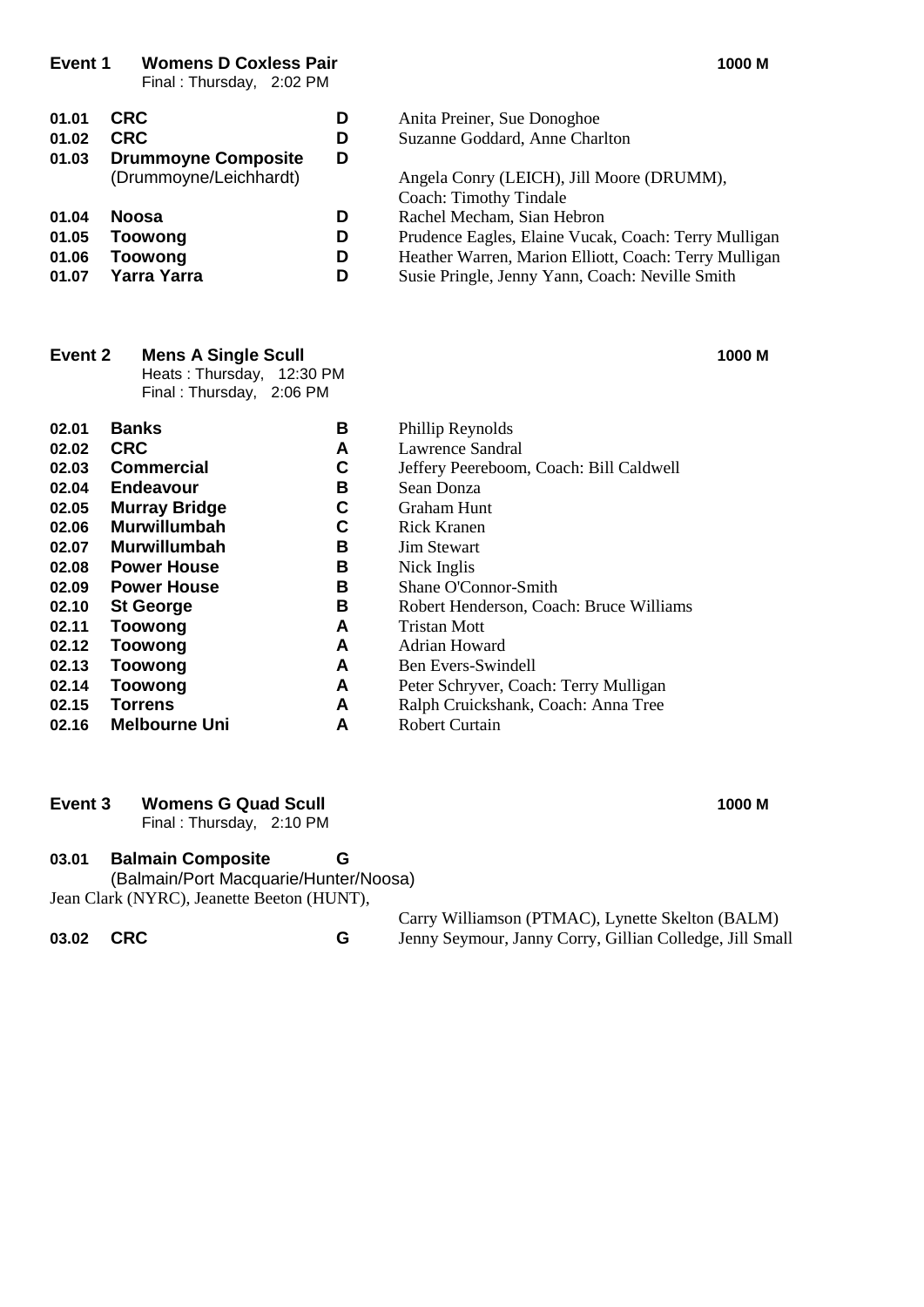| <b>Mens H Coxless Pair</b><br>Event 4           |                                                                                             | 1000 M                                                                                                                                                                                                      |
|-------------------------------------------------|---------------------------------------------------------------------------------------------|-------------------------------------------------------------------------------------------------------------------------------------------------------------------------------------------------------------|
| <b>Armidale Composite</b>                       | H                                                                                           |                                                                                                                                                                                                             |
|                                                 |                                                                                             | John James (NSHR), John Sypkens (ARMID)<br>Donald Ellercamp, Peter Ellercamp                                                                                                                                |
| <b>Mannum</b>                                   | Н                                                                                           | John Banks, Max Lindsay                                                                                                                                                                                     |
| <b>Riverside</b>                                | н                                                                                           | Hugh Orr, Anthony Ryan                                                                                                                                                                                      |
| Event 5                                         |                                                                                             | 1000 M                                                                                                                                                                                                      |
| <b>CRC</b>                                      | A                                                                                           | Danielle Jolly, Kerry Knowler                                                                                                                                                                               |
| <b>CRC Composite</b>                            | A                                                                                           |                                                                                                                                                                                                             |
|                                                 |                                                                                             | Katrina Nugent (TRC), Dearne Grant (CRC)                                                                                                                                                                    |
|                                                 |                                                                                             |                                                                                                                                                                                                             |
|                                                 |                                                                                             |                                                                                                                                                                                                             |
| <b>Mosman</b>                                   | С                                                                                           | Anne Taylor, Sarah Hill                                                                                                                                                                                     |
| <b>Richmond</b>                                 | A                                                                                           | Nicole Stupka, Emma Catford, Coach: Neville Smith                                                                                                                                                           |
| Event <sub>6</sub><br><b>Mens D Coxles Pair</b> |                                                                                             | 1000 M                                                                                                                                                                                                      |
|                                                 | (Armidale/North Shore)<br><b>Hunter</b><br>(Canberra/Toowong)<br><b>Footscray Composite</b> | Final: Thursday, 2:14 PM<br>H<br>Womens A Double Scull<br>Final: Thursday, 2:18 PM<br>A<br>(Footscray City/Melbourne Argonauts)<br>Jan-Maree Fraser (MARC), Traci Robins (FCRC)<br>Final: Thursday, 2:22 PM |

| 06.01 | <b>CRC</b>               | D | Alex Hodges, Scott Pagan         |
|-------|--------------------------|---|----------------------------------|
| 06.02 | Glebe                    | D | Terry Davis, Kim Mackney         |
| 06.03 | <b>Mercantile</b>        | D | Mark Groves, Robert Smith        |
| 06.04 | <b>Newington Masters</b> | D | John Johnson, Adrian Blessington |
| 06.05 | <b>Vikings</b>           | D | Rob McAfee, Andrew Austin        |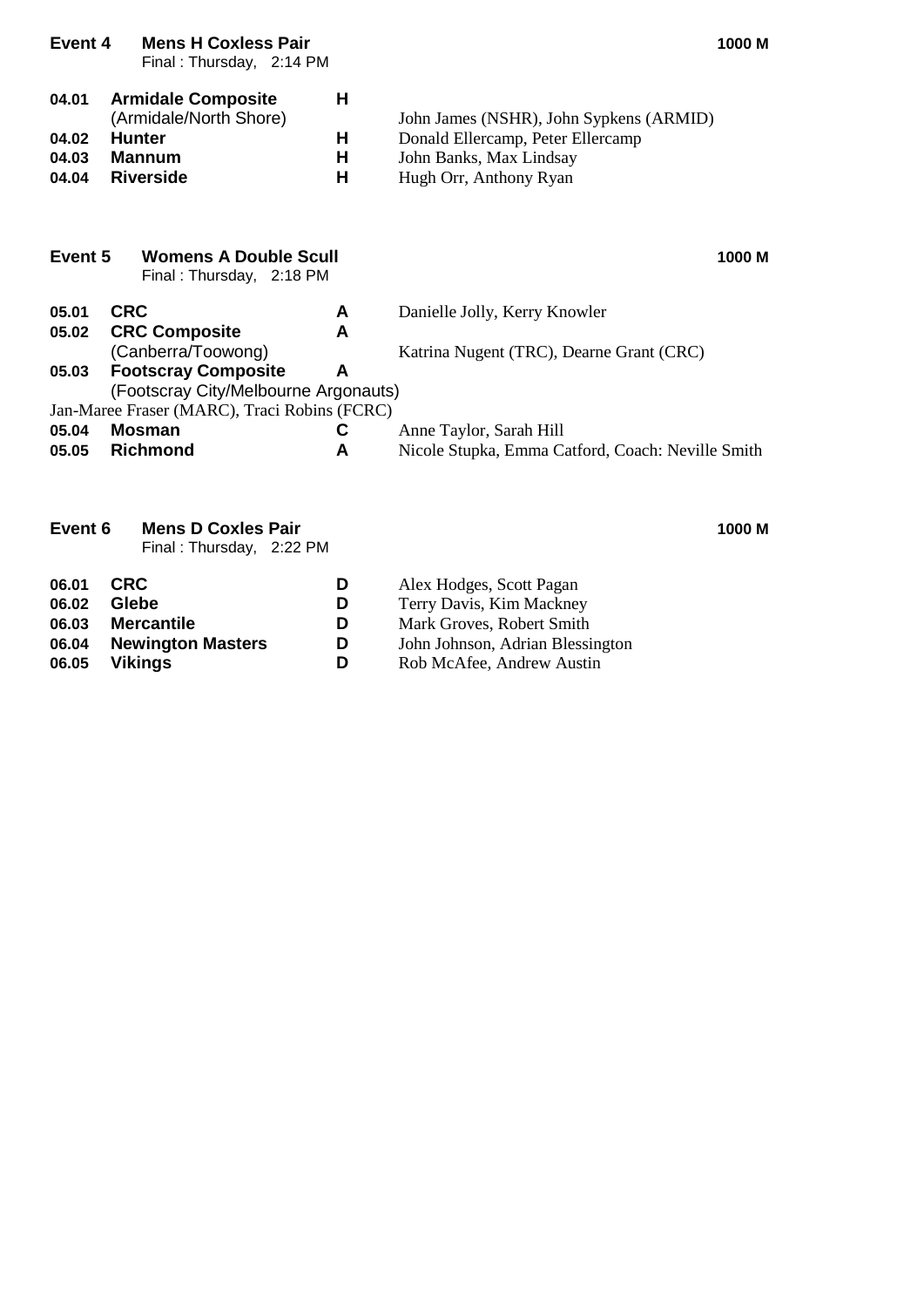| Event 7 | <b>Womens C Double Scull</b><br>Heats: Thursday, 12:38 PM<br>Final: Thursday, 2:26 PM | 1000 M                                                   |
|---------|---------------------------------------------------------------------------------------|----------------------------------------------------------|
| 07.01   | <b>BMRC</b><br>C                                                                      | Pam Nash, Jeanette Gasson, Coach: Alex Leitch            |
| 07.02   | C<br><b>BMRC</b>                                                                      | Larraine Champness, Mary Quilty, Coach: Alex Leitch      |
| 07.03   | Ć<br><b>Bris GPS Composite</b>                                                        |                                                          |
|         | (Brisbane & GPS/Noosa)                                                                | Sian Hebron (NYRC), Jana Christie (BRIS)                 |
| 07.04   | C<br><b>Bunbury Composite</b>                                                         |                                                          |
|         | (Bunbury/ANA)                                                                         | Carol Sale (ANA), Jennifer Bingham (BRC)                 |
| 07.05   | <b>CRC</b><br>C                                                                       | Sue Donoghoe, Amanda Brian                               |
| 07.06   | C<br><b>Commercial</b>                                                                | Mary Fenn, Alecia Thomasson, Coach: Bill Caldwell        |
| 07.07   | <b>Endeavour Composite</b><br>D                                                       |                                                          |
|         | (Endeavour/Tamar)                                                                     | Sally Walker (TRC), Chris Brennan (ENDVR)                |
| 07.08   | <b>Manning River Composite</b><br>C                                                   |                                                          |
|         | (Manning River/Canberra)                                                              | Elaine Bissaker (CRC), Amanda Cavill (MANN)              |
| 07.09   | <b>Melbourne</b><br>C                                                                 | Sue O'Connor, Tanja Nishibata, Coach: John Reddaway      |
| 07.10   | C<br>Mosman                                                                           | Anne Taylor, Sarah Hill                                  |
| 07.11   | C<br><b>North Shore Composite</b>                                                     |                                                          |
|         | (North Shore/Newcastle)                                                               | Robyn Cragg (NEWC), Tamsin Brew (NSHR)                   |
| 07.12   | C<br><b>Sunshine Coast</b>                                                            | Suzanne Davies, Donna Muller                             |
| 07.13   | C<br><b>Surfers Composite</b>                                                         |                                                          |
|         | (Surfers Paradise/Brisbane & GPS)                                                     | Katherine Phillips (BRIS), Karen Smith (SPRC)            |
| 07.14   | <b>Sydney</b><br>C                                                                    | Kaye Smythe, Kirsten Liljeqvist                          |
| 07.15   | <b>Sydney University</b><br>C                                                         | Lorna Harrison, Emma MacArthur, Coach: Phillip Titterton |
| 07.16   | C<br><b>Sydney Womens MLC</b>                                                         | Gillian O'Malley, Wendy Zammit,                          |
|         |                                                                                       | Coaches: Samantha Zammit, Steve Sherry                   |
| 07.17   | <b>TJCU</b><br>C                                                                      | Lisa Graham, Julie-Ann Kelly                             |
| 07.18   | C<br>Yarra Yarra                                                                      | Julia Butler, Carol Cooke                                |

- **Event 8 Mens C Quad Scull 1000 M** Final : Thursday, 2:30 PM
- **08.01 CRC Composite A**
- **08.02 Bris GPS Composite D**
- **08.03 Brisbane Water Composite C**

| 08.04 CRC |  |
|-----------|--|
| 08.05 CRC |  |

**08.06 Torrens Composite D**

#### (Canberra/Black Mountain) John Gasson (BMRC), Stephen Trowell (BMRC), Angus Reid (BMRC), Lawrence Sandral (CRC)

(Brisbane & GPS/Sunshine Coast) Brian Cox (BRIS), Brent O'Keefe (SCRC), Ian Holzberger (BRIS), Jonathan Brett (BRIS)

(Brisbane Water/Sydney/Glebe) Greg Larkin (SYDNY), Kenneth Major (GLEBE), Charles Lloyd Jones (SYDNY), David Cullen (BRISW) **C** Brad Greer, Martin Little, Brad Greer, Kerry Ellis **2 Calca C** Kim Fisher, Duncan Blake, Paul Philippa, Tony Wilkes

(Torrens/Port Adelaide) Paul Knight (PARC), Andrew Holt (TRC), Chris Heaton-Harris (TRC), Roland Dankbaar (TRC), Coach: Anna Tree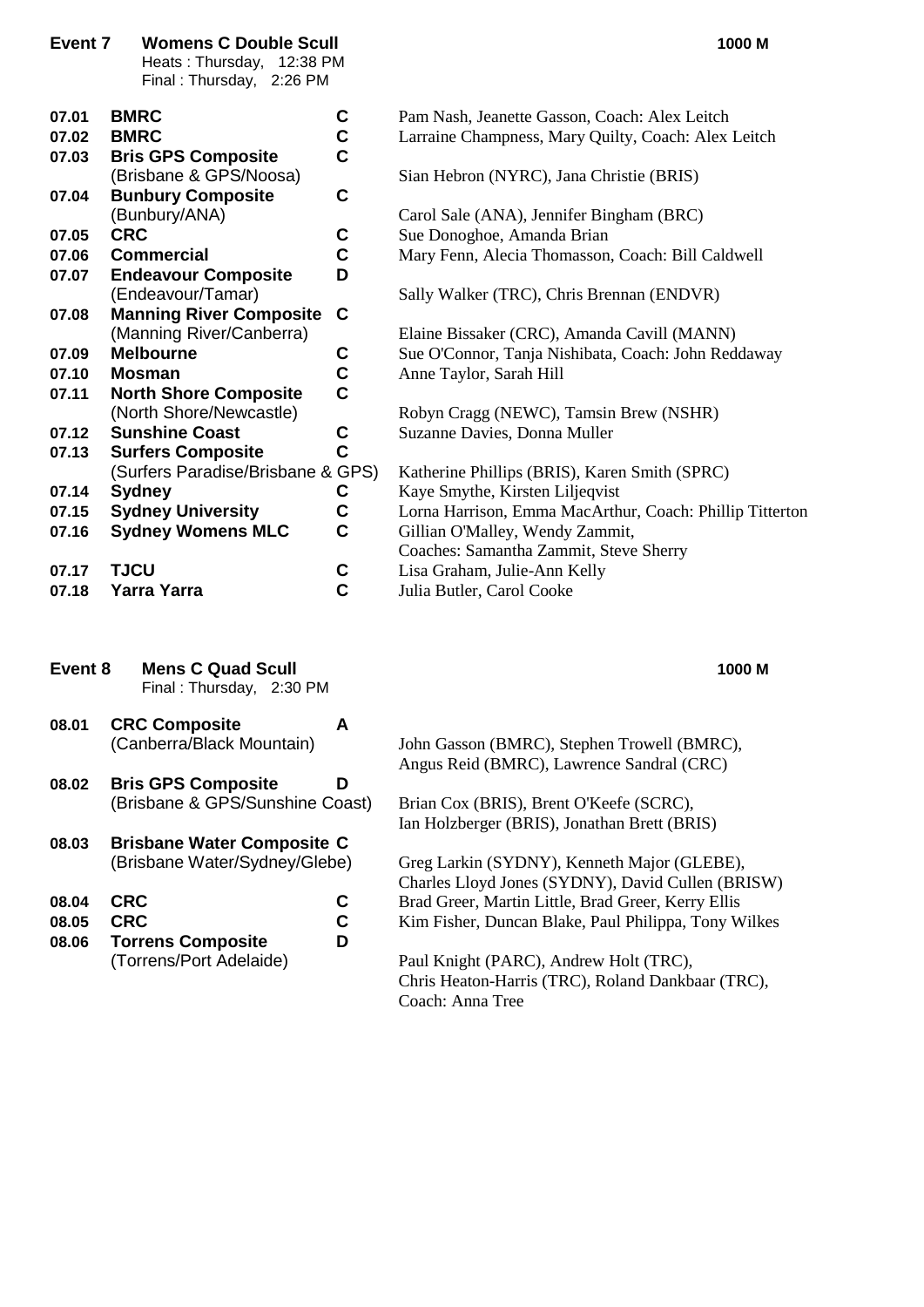#### **Event 9 Womens H Coxed Four 1000 M**

**09.01 Noosa Composite H**

Final : Thursday, 2:34 PM

|                | (Noosa/Mannum/Leichhardt/Riverside)<br>Elaine Guterres (RRC), Margot Simington (LEICH), |        | Claire Banks (MRC), Jean Clark (NYRC),<br>Cox: Lynette Skelton(BALM)                                                                                                                                                                              |
|----------------|-----------------------------------------------------------------------------------------|--------|---------------------------------------------------------------------------------------------------------------------------------------------------------------------------------------------------------------------------------------------------|
| Event 10       | <b>Womens H Coxless Four</b>                                                            |        | 1000 M                                                                                                                                                                                                                                            |
| Event 11       | <b>Mens I Coxed Eight</b><br>Final: Thursday, 2:38 PM                                   |        | 1000 M                                                                                                                                                                                                                                            |
| 11.01<br>11.02 | <b>Banks Composite</b><br>(Banks/Nagambie)<br><b>BMRC Composite</b>                     | I<br>I | Ralph Howard (BANKS), Ian MacMillan (BANKS),<br>Don Christie (BANKS), luke koekoe (BANKS),<br>Donald Gibb (BANKS), Neville Howell (NRC),<br>James McKay (BANKS), John Jopling (BANKS),<br>Cox: Johan Lausberg(MERC)                               |
|                | (Black Mountain/Canberra/North Shore/Drummoyne)                                         |        | Robert Hammond (DRUMM), Gerald Garrett (DRUMM),<br>Kenneth Griffin (DRUMM), Michael Burgess (CRC),<br>Rodney Keable (NSHR), John Simson (CRC),<br>Barrie Denny (CRC), Alex Leitch (BMRC),<br>Cox: Jacqueline Marks(DRUMM), Coach: Beryl Crockford |
| Event 12       | <b>Mens B Coxed Eight</b><br>Final: Thursday, 2:42 PM                                   |        | 1000 M                                                                                                                                                                                                                                            |
| 12.01          | <b>Power House</b>                                                                      | В      | Alexander Inglis, Andrew Kegele, Peter Leahy,<br>Malcolm Glover, Shane O'Connor-Smith, Nick Inglis,                                                                                                                                               |

**12.02 Toowong B** Bob Law, Peter Schryver, Ben Evers-Swindell, Mark Mercer,

Andrew Holman, Nicholas Hatjiandreou, Cox: Nicole Grant

Adrian Howard, Paul Taylor, Peter Atkins, Tristan Mott,

Cox: Mark Alexander, Coach: Keiran Dwyer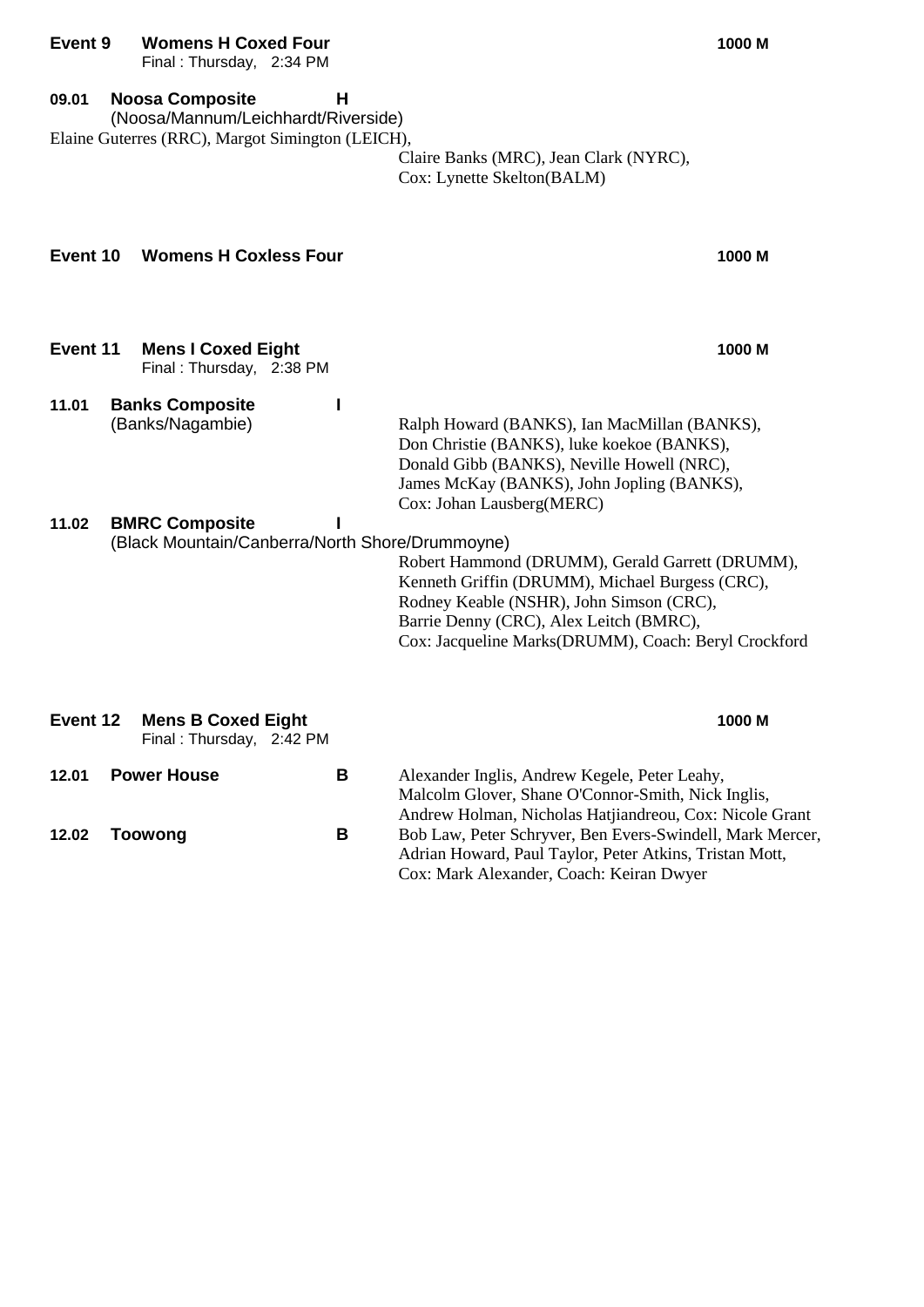| F<br><b>Riverside Composite</b><br>13.01<br>(Riverside/Port Adelaide)<br>Pauline Wood (PARC), Kathrine Landreth (PARC),<br>Margaret Viceban (PARC), Jan Wallent (RRC),<br>Cox: Henry Muller(RRC)<br>F<br>Trish Carter, Wendy Cavell, Lynnette Brown, Carol Watters,<br><b>Toowong</b><br>13.02<br>Cox: Mark Alexander, Coach: Terry Mulligan<br>Event 14<br><b>Womens F Coxless Four</b><br>Final: Thursday, 2:50 PM<br><b>Sydney University</b><br>F<br>14.01<br>Susan Tattersall, Ann Tout, Anne Titterton, Mary Boland,<br>Coach: Phillip Titterton                                                                                                                                                                                                                                                                                                                                                                                                                                                                                                                                                                                                                                                                                                                                          | 1000 M |
|-------------------------------------------------------------------------------------------------------------------------------------------------------------------------------------------------------------------------------------------------------------------------------------------------------------------------------------------------------------------------------------------------------------------------------------------------------------------------------------------------------------------------------------------------------------------------------------------------------------------------------------------------------------------------------------------------------------------------------------------------------------------------------------------------------------------------------------------------------------------------------------------------------------------------------------------------------------------------------------------------------------------------------------------------------------------------------------------------------------------------------------------------------------------------------------------------------------------------------------------------------------------------------------------------|--------|
|                                                                                                                                                                                                                                                                                                                                                                                                                                                                                                                                                                                                                                                                                                                                                                                                                                                                                                                                                                                                                                                                                                                                                                                                                                                                                                 |        |
|                                                                                                                                                                                                                                                                                                                                                                                                                                                                                                                                                                                                                                                                                                                                                                                                                                                                                                                                                                                                                                                                                                                                                                                                                                                                                                 |        |
|                                                                                                                                                                                                                                                                                                                                                                                                                                                                                                                                                                                                                                                                                                                                                                                                                                                                                                                                                                                                                                                                                                                                                                                                                                                                                                 |        |
|                                                                                                                                                                                                                                                                                                                                                                                                                                                                                                                                                                                                                                                                                                                                                                                                                                                                                                                                                                                                                                                                                                                                                                                                                                                                                                 |        |
| Event 15<br><b>Mens E Single Scull</b><br>Heats: Thursday, 12:54 PM<br>Final: Thursday, 2:54 PM                                                                                                                                                                                                                                                                                                                                                                                                                                                                                                                                                                                                                                                                                                                                                                                                                                                                                                                                                                                                                                                                                                                                                                                                 | 1000 M |
| 15.01<br><b>Adelaide</b><br>Е<br>David Eichler<br><b>APSM</b><br>Е<br>Allen McCowan<br>15.02<br><b>ANU</b><br>Е<br>15.03<br>Peter Macartney<br><b>Cardinal</b><br>Е<br>15.04<br>Philip Wright<br>Е<br>15.05<br>Carrum<br>Ken Charge<br>Е<br><b>Caulfield Grammarians</b><br>Michael Dakic<br>15.06<br>Е<br><b>Corio Bay</b><br>15.07<br>Ian Bridgland<br>F<br><b>DMCRC</b><br>15.08<br>Sam Mollard<br>F<br><b>Melbourne</b><br>Gary Tait<br>15.09<br>F<br>15.10<br><b>Melbourne Uni</b><br>Geoff Haslam<br>Е<br><b>Mercantile</b><br>15.11<br>Stephen Mollard<br>E<br>15.12<br><b>Mosman</b><br>James Taylor<br>15.13<br><b>Nagambie</b><br>David Schier<br>F<br><b>Pembroke</b><br>E<br>15.14<br>Peter Hodson<br><b>Riverside</b><br>E<br>15.15<br>Dean Mobbs<br>E<br><b>Riverside</b><br>Peter Erskine<br>15.16<br>E<br>15.17<br><b>St George</b><br>John O'Brien, Coach: Bruce Williams<br><b>Swans</b><br>F<br>15.18<br>Alan Nicoll, Coach: Vanessa Grant<br>E<br>Ken Ambler<br>15.19<br><b>Sydney</b><br>E<br><b>Sydney Womens MLC</b><br>15.20<br>Robert Clarke, Coach: Steve Sherry<br>E<br><b>Tamar</b><br>15.21<br><b>Fenton Jones</b><br><b>Toowong</b><br>Е<br>Alan Coulton<br>15.22<br>Uni of QLD<br>Е<br>Ian Luxford<br>15.23<br>E<br>15.24<br><b>Nagambie</b><br>Patrick McNamara |        |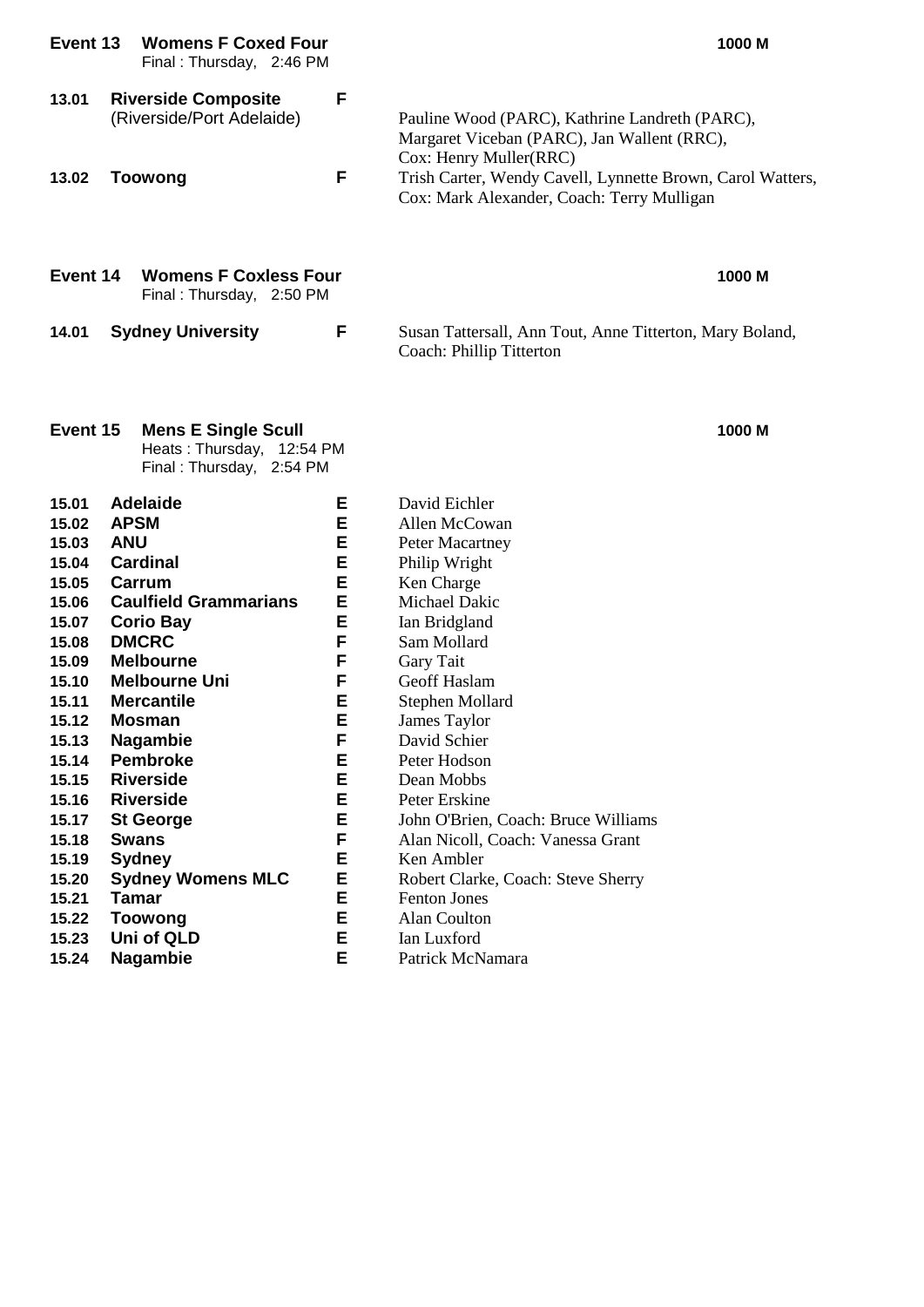| Event 16 | <b>Womens B Coxed Eight</b><br>Final: Thursday, 2:58 PM               |             | 1000 M                                                                                                                                                                                                                                                                                                         |
|----------|-----------------------------------------------------------------------|-------------|----------------------------------------------------------------------------------------------------------------------------------------------------------------------------------------------------------------------------------------------------------------------------------------------------------------|
| 16.01    | <b>CRC Composite</b><br>(Canberra/Black Mountain/Toowong/Power House) | В           |                                                                                                                                                                                                                                                                                                                |
|          |                                                                       |             | Suzanne Hartley (CRC), Felicity Antill (CRC),<br>Sharyn Mackay (CRC), Fleur Spriggs (PHRC),<br>Katrina Nugent (TRC), Suzanne Nermutova (BMRC),<br>Kerry Knowler (CRC), Emma Southcott (CRC)                                                                                                                    |
| 16.02    | <b>Drummoyne Composite</b>                                            | C           |                                                                                                                                                                                                                                                                                                                |
| 16.03    | (Drummoyne/Sydney University Womens/Sydney)<br><b>Yarra Yarra</b>     | $\mathbf c$ | Maria Rustja (DRUMM), Kirsten Liljeqvist (SYDNY),<br>Emma MacArthur (SUWRC), Phillipa Cumming (DRUMM),<br>Yasmine Finnegan (DRUMM), Julie Sneddon (DRUMM),<br>Amanda Andrews (DRUMM), Jill Moore (DRUMM),<br>Cox: Robert Wright(DRUMM), Coach: Steve Sherry<br>Virginia Mohr, Christine Howgate, Julia Butler, |
|          |                                                                       |             | Elisabeth Sutherland, Susie Pringle, Wendy Schumer,<br>Melinda Paulin, Jenny Yann, Cox: Hannah Sutherland,<br>Coach: Neville Smith                                                                                                                                                                             |
| Event 17 | <b>Mens J Single Scull</b><br>Final: Thursday, 3:02 PM                |             | 1000 M                                                                                                                                                                                                                                                                                                         |
| 17.01    | <b>Bairnsdale</b>                                                     | J           | Dick Bales                                                                                                                                                                                                                                                                                                     |
| Event 18 | <b>Mens F Coxed Eight</b><br>Final: Thursday, 3:06 PM                 |             | 1000 M                                                                                                                                                                                                                                                                                                         |
| 18.01    | <b>Banks Composite</b><br>(Banks/Melbourne/Mercantile)                | F           |                                                                                                                                                                                                                                                                                                                |
|          | Marinus Van Onselen (MRC), Robert Blair (BANKS),                      |             |                                                                                                                                                                                                                                                                                                                |
|          |                                                                       |             | Dennis Millikan (BANKS), Ray Dawson (MERC),<br>Paul Guest (BANKS), Gavin Jenner (MRC),<br>Chris Shinners (BANKS), Jim Lowe (BANKS),<br>Cox: William Webster(MERC)                                                                                                                                              |
| 18.02    | <b>CRC</b>                                                            | F           | David Coles, Dennis Dyer, John Daley, Graham Humphries,<br>John Strapps, Pat Davoren, Scott Pagan, Randal Lawrence,<br>Cox: Anne Whelan                                                                                                                                                                        |
| 18.03    | <b>Torrens</b>                                                        | F           | Loch Mitchell, William Carey, Michael Magarey, John Tonkin,<br>Rob Curkpatrick, Luigi Lippis, Kevin Keough, Alan Jones,<br>Cox: Vicky Knight                                                                                                                                                                   |
| 18.04    | <b>Melbourne Uni Composite F</b>                                      |             |                                                                                                                                                                                                                                                                                                                |
|          | (Melbourne University/Mercantile/Corio Bay)                           |             | Jeff Sykes (CBRC), Robert Maple (MUBC),<br>Jim Morrison (MUBC), Peter Philp (MERC),<br>John McKeand (MUBC), Paul Noonan (MUBC),<br>John Whiting (MUBC), Paul McSweeney (MUBC),                                                                                                                                 |

Cox: David England(MUBC)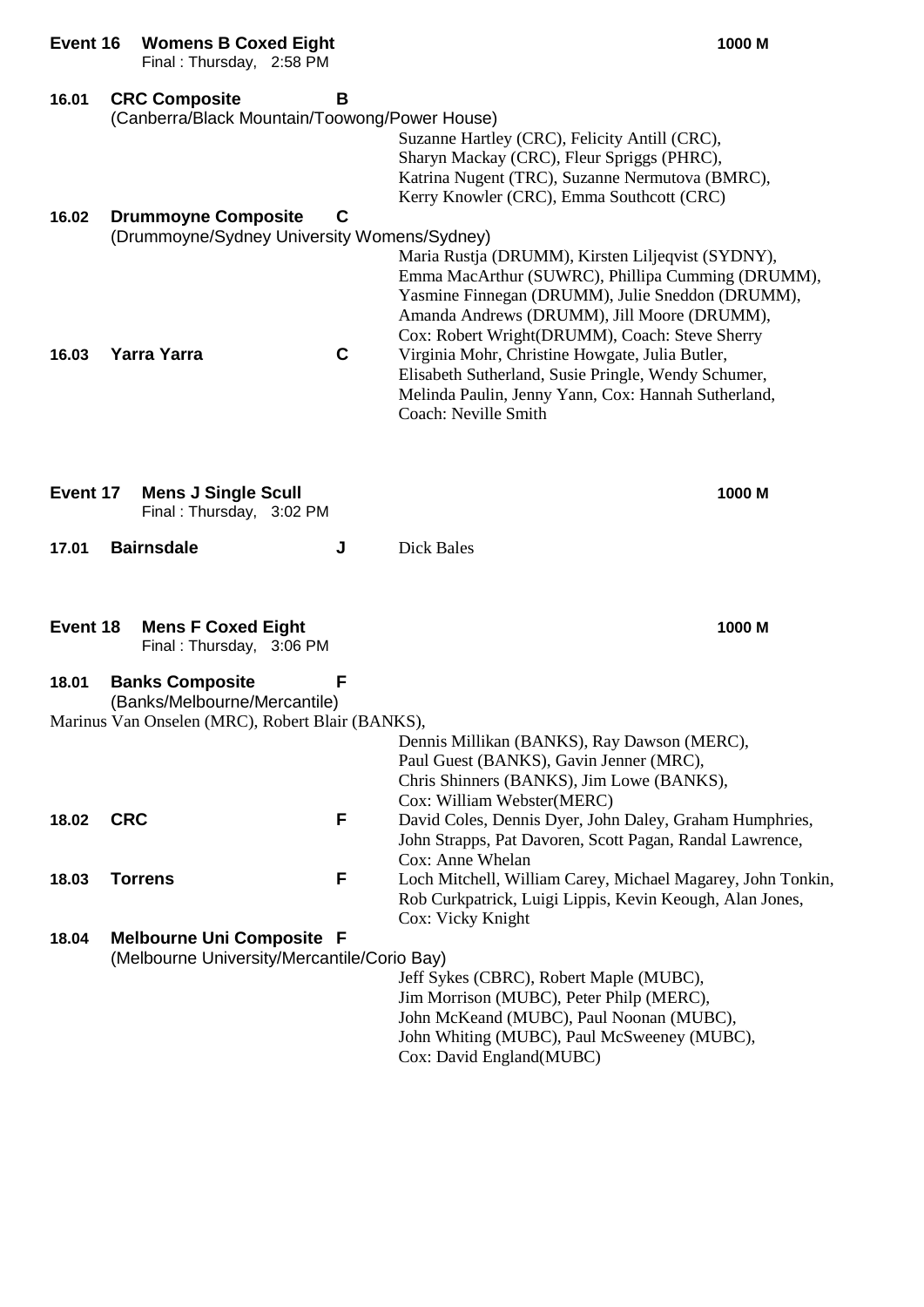| Event 18                                     |  | <b>Mens F Coxed Eight</b><br>Final: Thursday, 3:06 PM                                   |   | 1000 M                                                                                                         |
|----------------------------------------------|--|-----------------------------------------------------------------------------------------|---|----------------------------------------------------------------------------------------------------------------|
| 18.05                                        |  | <b>Mosman</b>                                                                           | F | Peter Mayoh, John May, Will Liley, Graeme Farrell,<br>John Struik, Steve Gordon, John Hardy, Phillip Titterton |
| Event 19                                     |  | <b>Womens E Double Scull</b><br>Heats: Thursday,<br>1:30 PM<br>Final: Thursday, 3:10 PM |   | 1000 M                                                                                                         |
| 19.01                                        |  | <b>Corio Bay</b>                                                                        | Е | Joan Sykes, Sally Galbraith                                                                                    |
| 19.02                                        |  | <b>Hunter</b>                                                                           | E | Judith Cousins, Francesca Kelleher                                                                             |
| 19.03                                        |  | <b>Melbourne</b>                                                                        | F | Jenny Rickards, Trish Moran                                                                                    |
| <b>Melbourne Uni Composite</b><br>Е<br>19.04 |  |                                                                                         |   |                                                                                                                |
|                                              |  | (Melbourne University/Nagambie)                                                         |   | Elizabeth Walter (NRC), Pamela Whiting (MUBC)                                                                  |
| 19.05                                        |  | <b>Mosman</b>                                                                           | Е | Margaret Small, Elizabeth Burrows                                                                              |
| 19.06                                        |  | <b>Murray Bridge Composite</b>                                                          | E |                                                                                                                |
|                                              |  | (Murray Bridge/Riverside)                                                               |   | Gordana Kalanj (RRC), Ute Wegener (MBRC)                                                                       |
| 19.07                                        |  | <b>Newcastle</b>                                                                        | Е | Yvonne Collings, Robyn Cragg                                                                                   |
| 19.08                                        |  | <b>Noosa Composite</b>                                                                  | E |                                                                                                                |
|                                              |  | (Noosa/Townsville & JCU)                                                                |   | Lisa Graham (TJCU), Karen Turnbull (NYRC)                                                                      |
| 19.09                                        |  | <b>North Shore Composite</b>                                                            | F |                                                                                                                |
|                                              |  | (North Shore/Glebe)                                                                     |   | Sue Field (GLEBE), Janet Williams (NSHR)                                                                       |
| 19.10                                        |  | <b>Riverside</b>                                                                        | Е | Debra White, Caroline Mussared                                                                                 |
| 19.11                                        |  | <b>Swans</b>                                                                            | E | Jan Mullineux, Lorraine Ironside, Coach: Vanessa Grant                                                         |
| 19.12                                        |  | <b>Sydney</b>                                                                           | E | Kim Lloyd Jones, Kaye Smythe                                                                                   |
| 19.13                                        |  | <b>Sydney University</b>                                                                | E | Jo Pollett, Kerrie Bigsworth, Coach: Phillip Titterton                                                         |
| 19.14                                        |  | <b>Sydney Womens MLC</b>                                                                | E | Susan Carew, Catherine Erskine, Coach: Steve Sherry                                                            |
| 19.15                                        |  | <b>Sydney Womens MLC</b>                                                                | E | Petra Macaskill, Alex Warner, Coach: Steve Sherry                                                              |
| 19.16                                        |  | <b>Sydney Womens MLC</b>                                                                | E | Janette Emery, Lillian Hayes, Coach: Steve Sherry                                                              |
| 19.17                                        |  | <b>Toowong</b>                                                                          | E | Helen Wintle, Paula Lyndon,                                                                                    |
|                                              |  |                                                                                         |   | Coaches: Terry Mulligan, Chris Lyndon                                                                          |
| 19.18                                        |  | <b>Wendouree-Ballarat</b>                                                               | F | Grada Richards, Patricia Gabb                                                                                  |
|                                              |  |                                                                                         |   |                                                                                                                |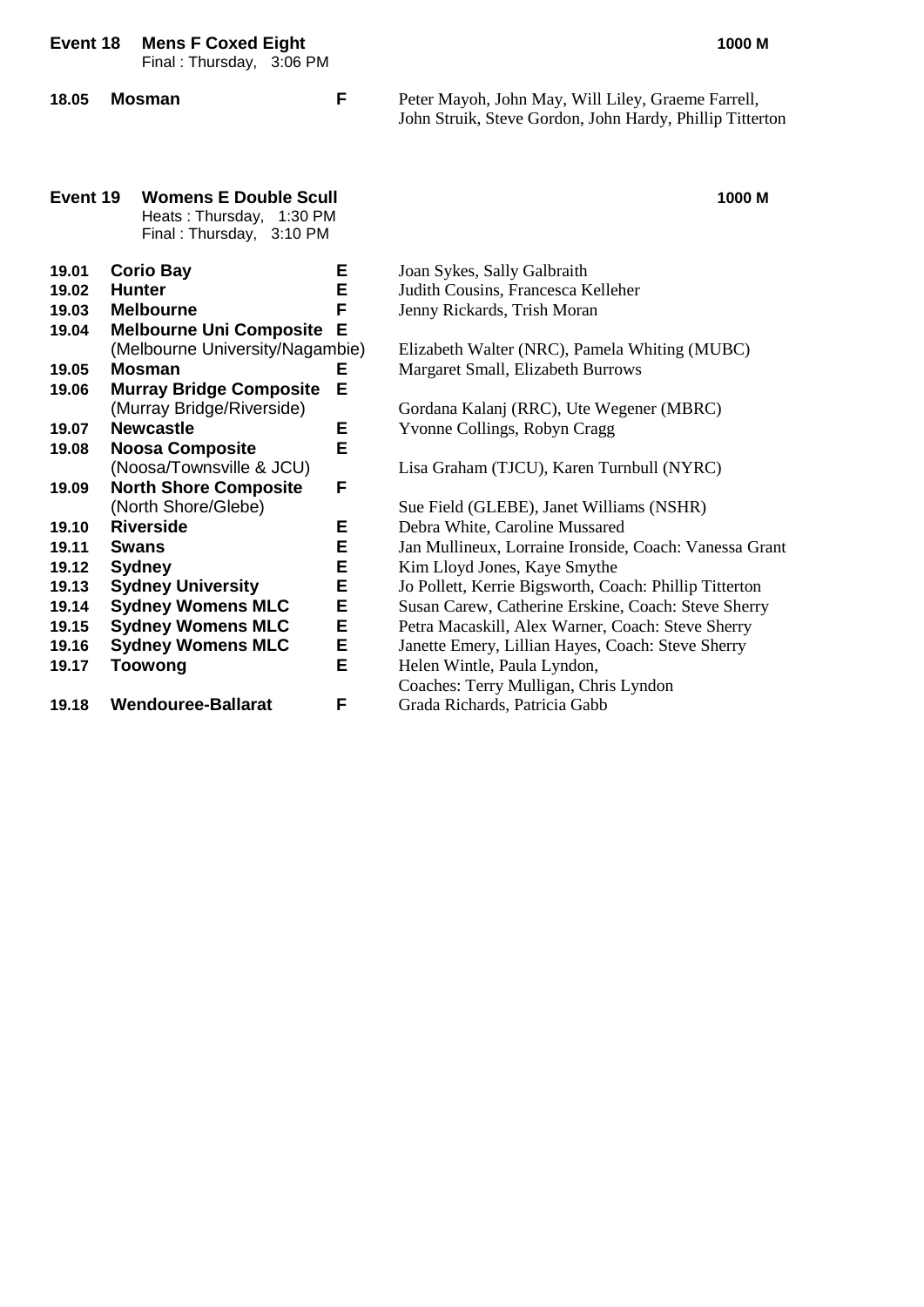| Event 20                | <b>Mixed D Coxed Eight</b><br>Division: Thursday, 3:26 PM                               |                  | 1000 M                                                                                                                                                                                                                        |
|-------------------------|-----------------------------------------------------------------------------------------|------------------|-------------------------------------------------------------------------------------------------------------------------------------------------------------------------------------------------------------------------------|
| 20.01                   | <b>Cardinal Composite</b><br>(Cardinal/Yarra Yarra)                                     | D                | Lisa Renton (YYRC), Sue Tyers (CRC), Alison Smith (CRC),<br>Roz Bangs (CRC), Steven Lynch (CRC), Ross Mursell (CRC),<br>Malcolm Tyers (CRC), Philip Wright (CRC),<br>Cox: Doug Renton(CRC)                                    |
| 20.02                   | <b>Caulfield Grammarians</b>                                                            | D                | Jennifer Atkins, Carolyn Smith, Helen Menhennitt,<br>Debbie Van Der Kraan, Wayne Stange, Michael Sisson,<br>Mark Estcourt, David Atkins, Cox: Kara Graham                                                                     |
| 20.03                   | <b>West End Composite</b><br>(West End/Canberra)                                        | D                | Narelle Connor (CRC), Maxine James (CRC),<br>Kerry Collins (CRC), Sue Manley Wallace (CRC),<br>Alan Butorac (CRC), Alex Hodges (CRC), Kim Fisher (CRC),<br>Simon Malpas (WERC), Cox: Gillian Colledge(CRC)                    |
| 20.04                   | <b>CRC</b>                                                                              | D                | Janet Farnan, Sally Clear, Karen McVicker, Caroline Pfahl,<br>Brad Greer, Paul Philippa, Tony Wilkes, Darrell Ninham,<br>Cox: Jacqueline Marks                                                                                |
| 20.05                   | <b>Sydney Womens MLC CompositeD</b><br>(Sydney Womens MLC/Leichhardt/Newington Masters) |                  | Diane Williams (LEICH), Deanna Fekete (LEICH),<br>Adrian Blessington (NMRC), Ian Leckie (NMRC),<br>John Johnson (NMRC), Stephen Schinagel (NMRC),<br>Angela Conry (LEICH), Alex Warner (SWMLC),<br>Cox: Robin Catalano(SWMLC) |
| 20.06                   | Uni of QLD Composite<br>(University of Queensland/Townsville & JCU/Toowong/Noosa)       | Е                | Julie-Ann Kelly (TJCU), Jo Cook (UQBC),<br>Rachel Mecham (NYRC), Jean Clark (NYRC),<br>Peter Landy (NYRC), Alan Coulton (TRC),<br>Allan Wallace (TJCU), Timothy Douglas (UQBC),<br>Cox: Sian Hebron(NYRC)                     |
| Event 21                | <b>Mixed AB Double Scull</b><br>Division: Thursday, 3:30 PM                             |                  | 1000 M                                                                                                                                                                                                                        |
| 21.01<br>21.02<br>21.03 | <b>BMRC</b><br><b>CRC</b><br><b>Footscray</b>                                           | В<br>A<br>A<br>D | Suzanne Nermutova, Stephen Trowell<br>Lawrence Sandral, Danielle Jolly<br>Traci Robins, Jordan O'Keefe                                                                                                                        |

- **21.04 Mosman B** Sarah Hill, Mark Campbell
- **21.05 North Shore Composite**<br>
(North Shore/Sydney)

Greg Larkin (SYDNY), Tamsin Brew (NSHR)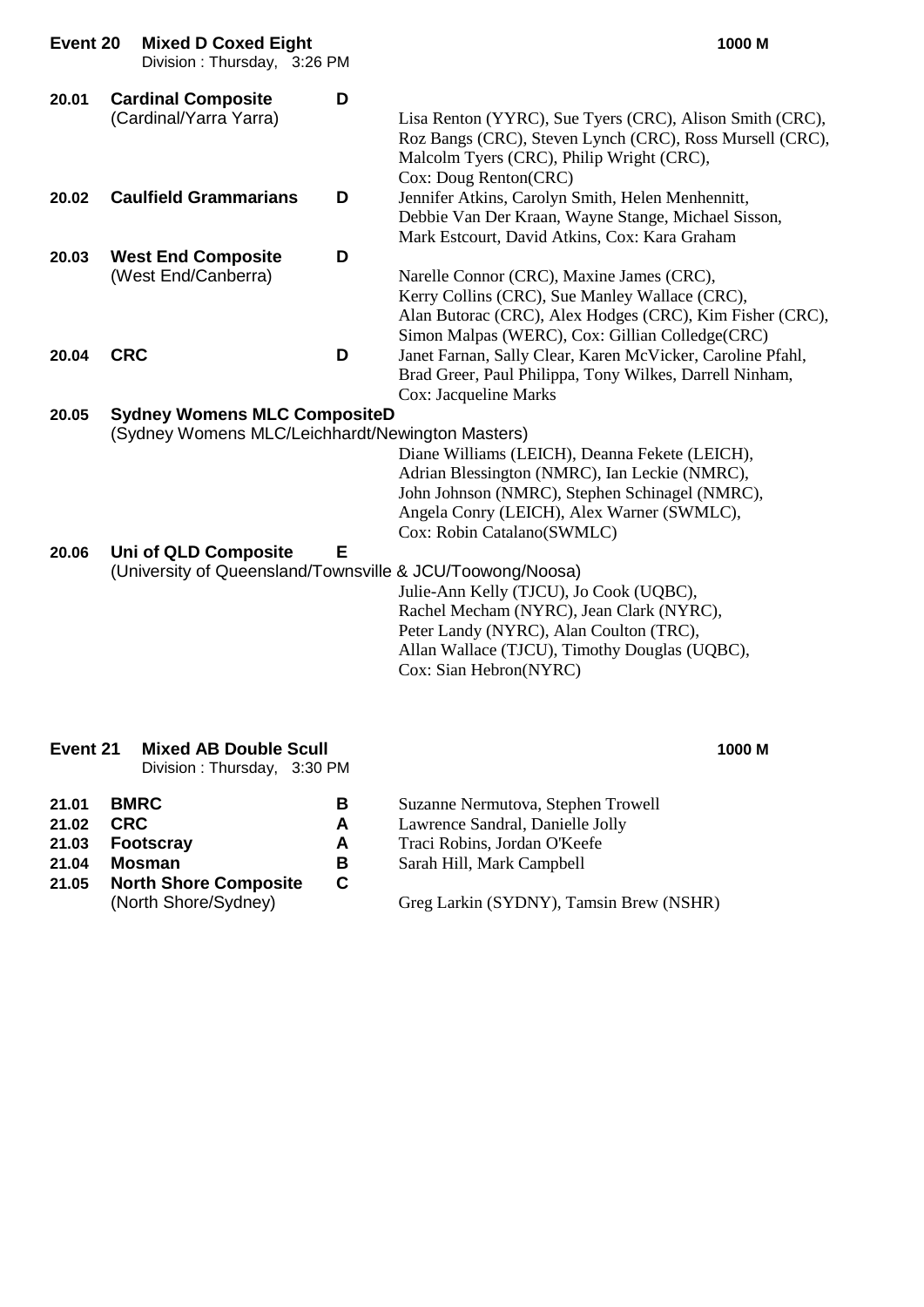| Event 22       | <b>Mixed C Quad Scull Division 1</b><br>Division: Thursday, 3:34 PM                                   |        | 1000 M                                                                                                                                                     |
|----------------|-------------------------------------------------------------------------------------------------------|--------|------------------------------------------------------------------------------------------------------------------------------------------------------------|
| 22.01          | <b>BMRC</b>                                                                                           | C      | Judith Abercromby, John Spooner, Leigh Gordon,<br>Kathy Howard                                                                                             |
| 22.02<br>22.03 | <b>Sunshine Coast</b><br><b>BMRC</b>                                                                  | C<br>C | Russell Muller, Suzanne Davies, Brent O'Keefe, Donna Muller<br>Mary Quilty, Suzanne Nermutova, Stephen Trowell,<br>Angus Reid                              |
| 22.04          | <b>Commercial</b>                                                                                     | C      | Graeme Weston, Jeffery Peereboom, Alecia Thomasson,<br>Mary Fenn                                                                                           |
| 22.05<br>22.06 | <b>Endeavour</b><br><b>Surfers Composite</b><br>(Surfers Paradise/Murwillumbah/Brisbane & GPS)        | C<br>C | Marilyn Hyde, Sean Donza, Luke Budworth, Chris Brennan<br>Katherine Phillips (BRIS), Jim Stewart (MURW),<br>Rick Kranen (MURW), Karen Smith (SPRC)         |
|                | <b>Event 22A Mixed C Quad Scull Division 2</b>                                                        |        | 1000 M                                                                                                                                                     |
|                | 22A.01 ANU Composite<br>(Australian National University/Canberra/Black Mountain)                      | D      | Sue Donoghoe (CRC), Rob Creer (BMRC),<br>Elaine Bissaker (CRC), Peter Macartney (ANU)                                                                      |
| 22A.02 Tamar   |                                                                                                       | C      | Pauline Winwood, Sally Walker, Stuart Sayer,<br><b>Christopher Symons</b>                                                                                  |
|                | 22A.03 Sydney Womens MLC                                                                              | C      | Suzanne Jones, Douglas Stewart, Ian Catalano,<br>Gillian O'Malley, Coach: Steve Sherry                                                                     |
|                | 22A.04 Essendon<br>22A.05 Port Macquarie Composite D<br>(Port Macquarie/Brisbane Water/Manning River) | D      | Sally Christie, Dawn Giltrap, Tim Juzefowicz, Richard Saul<br>Amanda Cavill (MANN), James Young (PTMAC),<br>David Cullen (BRISW), Elizabeth Levido (PTMAC) |
| Event 23       | <b>Womens G Coxed Four</b>                                                                            |        | 1000 M                                                                                                                                                     |
| Event 24       | <b>Womens G Coxless Four</b><br>Final: Friday, 10:16 AM                                               |        | 1000 M                                                                                                                                                     |
| 24.01          | <b>Toowong Composite</b><br>(Toowong/Hunter/Balmain/Noosa)                                            | G      | Jean Clark (NYRC), Lynette Skelton (BALM),<br>Jeanette Beeton (HUNT), Wendy Cavell (TRC)                                                                   |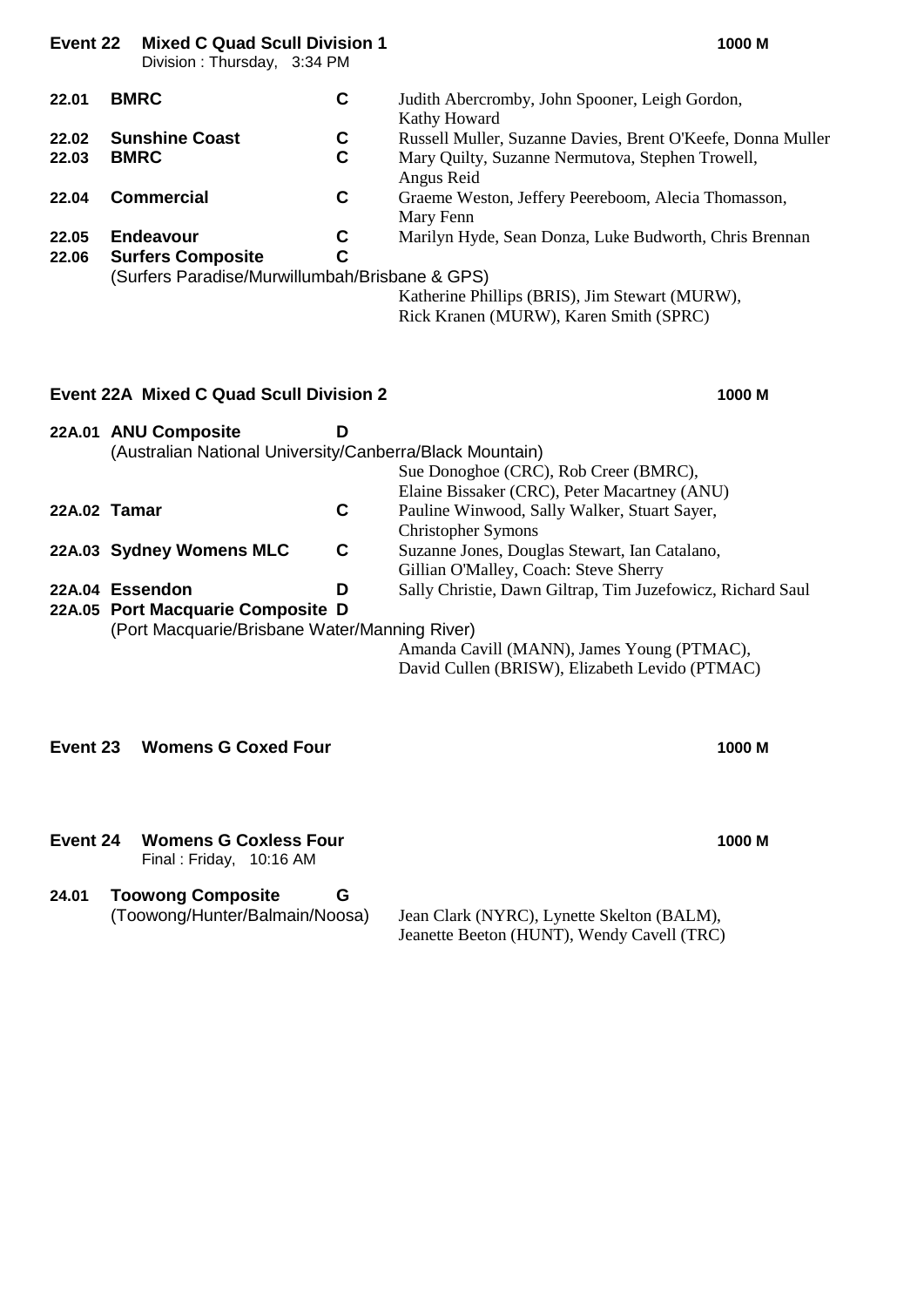| Event 25 | <b>Mens J Quad Scull</b><br>Final: Friday, 10:20 AM   |             | 1000 M                                                                                                                          |
|----------|-------------------------------------------------------|-------------|---------------------------------------------------------------------------------------------------------------------------------|
| 25.01    | <b>Drummoyne Composite</b><br>(Drummoyne/Canberra)    | J<br>F      | Robert Hammond (DRUMM), Ray Buchanan (CRC),<br>Kenneth Griffin (DRUMM), Gerald Garrett (DRUMM),<br>Cox: Jacqueline Marks(DRUMM) |
| 25.02    | <b>Bendigo</b>                                        |             | Peter Wearne, Denis Nihill, John Gorey, Damian Hickey,<br>Cox: Jordan Clarke                                                    |
| Event 26 | <b>Womens C Coxed Four</b><br>Final: Friday, 10:24 AM |             | 1000 M                                                                                                                          |
| 26.01    | <b>Bris GPS</b>                                       | C           | Narelle Tognini, Jenny Gaskell, Tracey Tognini,<br>Katherine Phillips, Cox: Penelope Dixon                                      |
| 26.02    | <b>Cardinal</b>                                       | C           | Roz Bangs, Sue Tyers, Sally McKenzie, Alison Smith,<br>Cox: Doug Renton                                                         |
| 26.03    | <b>Essendon</b>                                       | C           | Ann White, Michele Bloomcamp, Jo Garofalo, Tina Lombardi,<br>Cox: Robert Wapling, Coach: Trudy Wapling                          |
| 26.05    | <b>Melbourne</b>                                      | C           | Kaye Schmidt, Kirsty Russell, Jenn Kilby, Kathryn Taylor,<br>Cox: Anita Schmidt, Coaches: Neville Smith, John Reddaway          |
| 26.06    | <b>Melbourne</b>                                      | $\mathbf c$ | Sue Gould, Helen McManamny, Tanja Nishibata, Helen Purdy,<br>Cox: Jeremy Courtney, Coach: Kieran Stark                          |
| 26.07    | <b>Toowong</b>                                        | C           | Nicola Guy, Angelina Ellis, Penny Mercer, Julie Bourne,<br>Cox: Daniel Licastro, Coach: Terry Mulligan                          |
| 26.08    | <b>Yarra Yarra</b>                                    | C           | Wendy Schumer, Susie Pringle, Jenny Yann, Melinda Paulin,<br>Cox: Susannah Schoeffel, Coach: Neville Smith                      |
| Euant 27 | Wamana C Cavlora Eque                                 |             | <b>AOOO MA</b>                                                                                                                  |

**Event 27 Womens C Coxless Four 1000 M** Final : Friday, 10:28 AM **27.01 CRC Composite C** (Canberra/Manning River) Dearne Grant (CRC), Amanda Cavill (MANN), Elaine Bissaker (CRC), Sue Donoghoe (CRC) **27.02 Drummoyne C** Yasmine Finnegan, Julie Sneddon, Amanda Andrews, Jill Moore, Coach: Steve Sherry **27.03 Toowong Composite C**

(Toowong/Townsville & JCU/University of Queensland)

Prudence Eagles (TRC), Jo Cook (UQBC), Lisa Graham (TJCU), Elaine Vucak (TRC)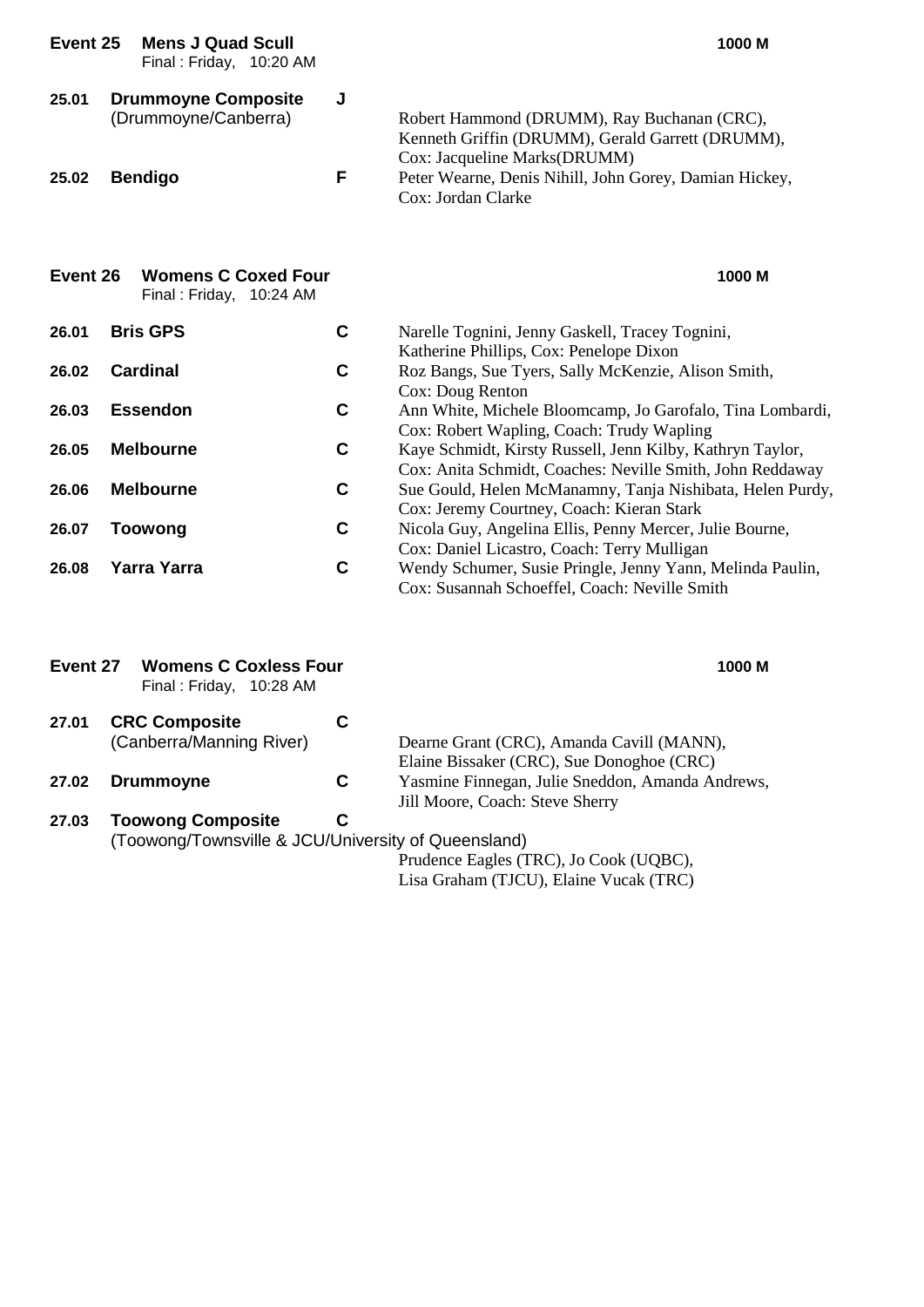| Event 28 | <b>Mens G Coxed Eight</b><br>Final: Friday, 10:32 AM                           |   | 1000 M                                                                                                                                                                                                                    |
|----------|--------------------------------------------------------------------------------|---|---------------------------------------------------------------------------------------------------------------------------------------------------------------------------------------------------------------------------|
| 28.01    | <b>Banks Composite</b><br>(Banks/Mosman)                                       | G | Ian Douglas (BANKS), John Jopling (BANKS),<br>Dennis Millikan (BANKS), Graeme Farrell (MOSM),<br>Warwick Teasdale (BANKS), Paul Guest (BANKS),<br>Chris Shinners (BANKS), Jim Lowe (BANKS),<br>Cox: William Webster(MERC) |
| 28.02    | <b>CRC</b>                                                                     | G | Barrie Denny, Michael Burgess, Dennis Dyer, John Strapps,<br>Pat Davoren, John Simson, David Coles, Darrell Ninham,<br>Cox: Narelle Connor                                                                                |
| 28.03    | <b>Riverside</b>                                                               | G | Jim Penfold, Anthony Ryan, Richard Clark,<br>Maxwell Hosenson-Smith, Henry Muller, John Argue,<br>Hugh Orr, Peter Reschke, Cox: Vicky Knight                                                                              |
| 28.04    | <b>Toowong Composite</b><br>(Toowong/Brisbane & GPS/Mosman/Hunter/North Shore) | G |                                                                                                                                                                                                                           |

Jim Garner (TRC), John James (NSHR), Peter Ellercamp (HUNT), Donald Ellercamp (HUNT), John May (MOSM), Peter Mayoh (MOSM), Bob Alexander (BRIS), Peter Jell (TRC), Cox: Daniel Licastro(UQBC)

#### **Event 29 Womens F Single Scull 1000 M**

Heats : Friday, 8:36 AM Final : Friday, 10:36 AM

| 29.01        | <b>Hunter</b>             | F | Jeanette Beeton                        |
|--------------|---------------------------|---|----------------------------------------|
| 29.02        | <b>Melbourne</b>          | F | Trish Moran                            |
| 29.03        | <b>Melbourne Uni</b>      | F | Anne Nicolay                           |
| 29.04        | <b>Melbourne Uni</b>      | F | Patsy Montgomery                       |
| 29.05        | Mosman                    | F | <b>Margaret Small</b>                  |
| 29.06        | <b>Nagambie</b>           | F | Elizabeth Walter, Coach: Neville Smith |
| 29.07        | <b>Noosa</b>              | F | Karen Turnbull                         |
| 29.08        | <b>Riverside</b>          | F | Caroline Mussared                      |
| 29.09        | <b>Riverside</b>          | F | Gordana Kalanj                         |
| 29.10        | <b>Swans</b>              | F | Marian Robbins, Coach: Vanessa Grant   |
| 29.11        | <b>Sydney</b>             | F | Kaye Smythe                            |
| 29.12        | <b>Wendouree-Ballarat</b> | Е | Patricia Gabb                          |
| <b>OD 49</b> | Wandouroo Dollarat        | Е | $C_{\text{model}}$ Disherds            |

#### **29.13 Wendouree-Ballarat F** Grada Richards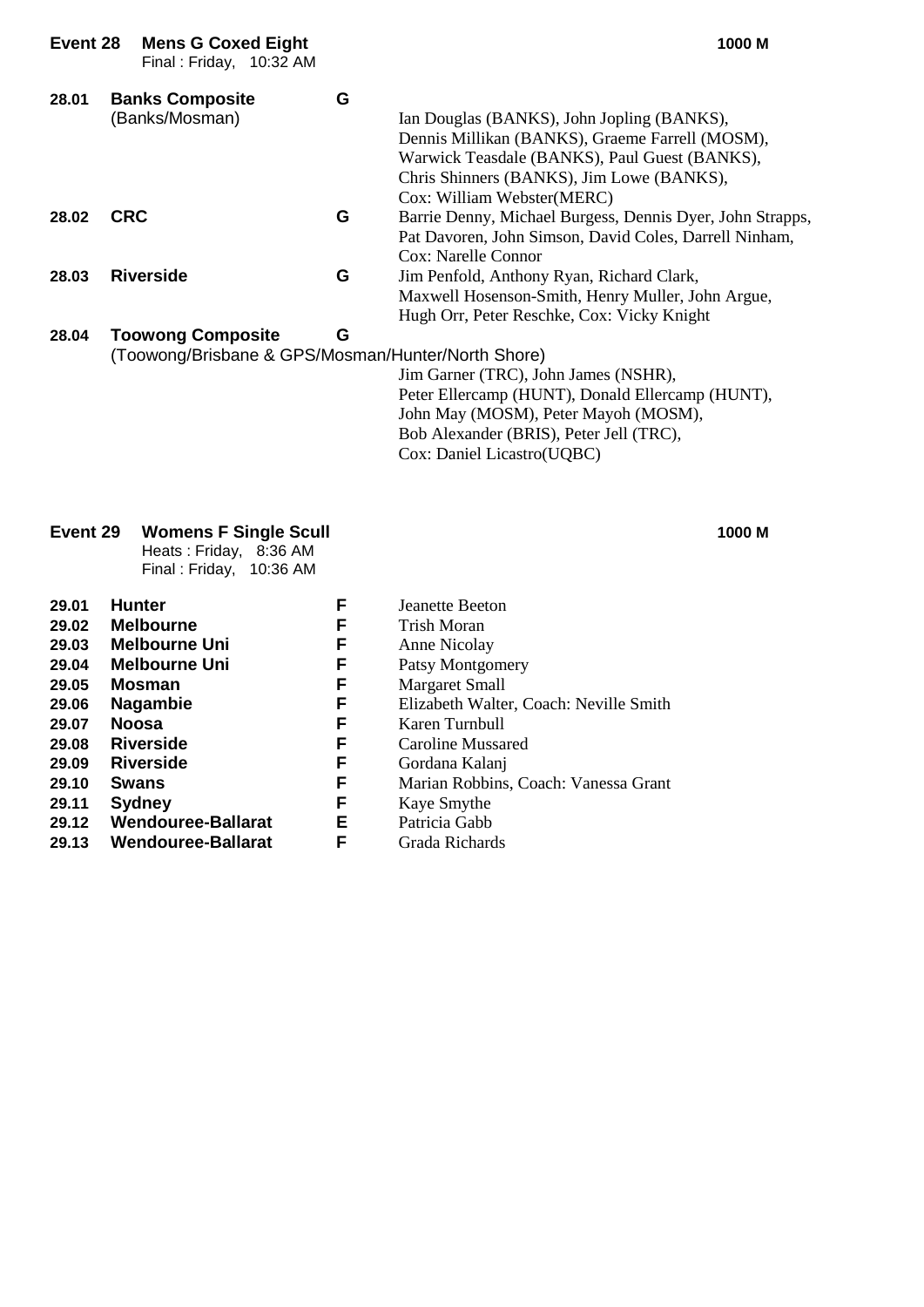| Event 30                                                             | <b>Mens A Coxed Eight</b><br>Final: Friday, 10:40 AM                                                                                                       |                                      | 1000 M                                                                                                                                                                                                                                                                                         |
|----------------------------------------------------------------------|------------------------------------------------------------------------------------------------------------------------------------------------------------|--------------------------------------|------------------------------------------------------------------------------------------------------------------------------------------------------------------------------------------------------------------------------------------------------------------------------------------------|
| 30.01                                                                | <b>Power House Composite</b><br>(Power House/Essendon)                                                                                                     | A                                    | Jeff Walker (ERC), Malcolm Glover (PHRC),<br>Alexander Inglis (PHRC), Stuart Smart (ERC),<br>Shane O'Connor-Smith (PHRC), Nick Inglis (PHRC),<br>Andrew Holman (PHRC), Nicholas Hatjiandreou (PHRC),<br>Cox: Nicole Grant(PHRC)                                                                |
| 30.02                                                                | <b>Toowong</b>                                                                                                                                             | B                                    | Bob Law, Peter Schryver, Ben Evers-Swindell, Mark Mercer,<br>Adrian Howard, Paul Taylor, Peter Atkins, Tristan Mott,<br>Cox: Mark Alexander, Coach: Keiran Dwyer                                                                                                                               |
| Event 31                                                             | <b>Mens E Coxless Pair</b><br>Heats: Friday, 8:28 AM<br>Final: Friday, 10:44 AM                                                                            |                                      | 1000 M                                                                                                                                                                                                                                                                                         |
| 31.01<br>31.02                                                       | <b>Alan Mitchell</b><br><b>ANU Composite</b><br>(Australian National University/Canberra)                                                                  | Е<br>E                               | Luke Macartney, Tom Lockwood<br>Randal Lawrence (CRC), Peter Macartney (ANU)                                                                                                                                                                                                                   |
| 31.03<br>31.04<br>31.05<br>31.06<br>31.07<br>31.08<br>31.09<br>31.10 | <b>Glebe</b><br><b>Melbourne Uni</b><br><b>Mosman</b><br>Mosman<br><b>Sydney Womens MLC</b><br><b>Toowong</b><br><b>Mercantile</b><br><b>Melbourne Uni</b> | D<br>Е<br>E<br>E<br>E<br>Е<br>E<br>E | Terry Davis, Kim Mackney<br>John Whiting, Greg Longden<br>Will Liley, James Taylor<br>John Struik, Steve Gordon<br>Joseph Zammit, Robert Clarke, Coach: Steve Sherry<br>Stephen McRae, John Varendorff<br>Stephen Mollard, Peter Philp<br>Geoffrey Rees, Field Rickards, Coach: Christian Ryan |
|                                                                      |                                                                                                                                                            |                                      |                                                                                                                                                                                                                                                                                                |

|      | <b>Event 32 Mens H Single Scull</b> | 1000 M |                                     |  |
|------|-------------------------------------|--------|-------------------------------------|--|
|      | Final: Friday, 10:48 AM             |        |                                     |  |
| 0.04 |                                     |        | $\mathbf{T}$ . 1. . $\mathbf{C}$ 1. |  |

| 32.01 Armidale    | н | John Sypkens |
|-------------------|---|--------------|
| 32.02 North Shore | н | John James   |
| 32.03 Riverside   | н | Anthony Ryan |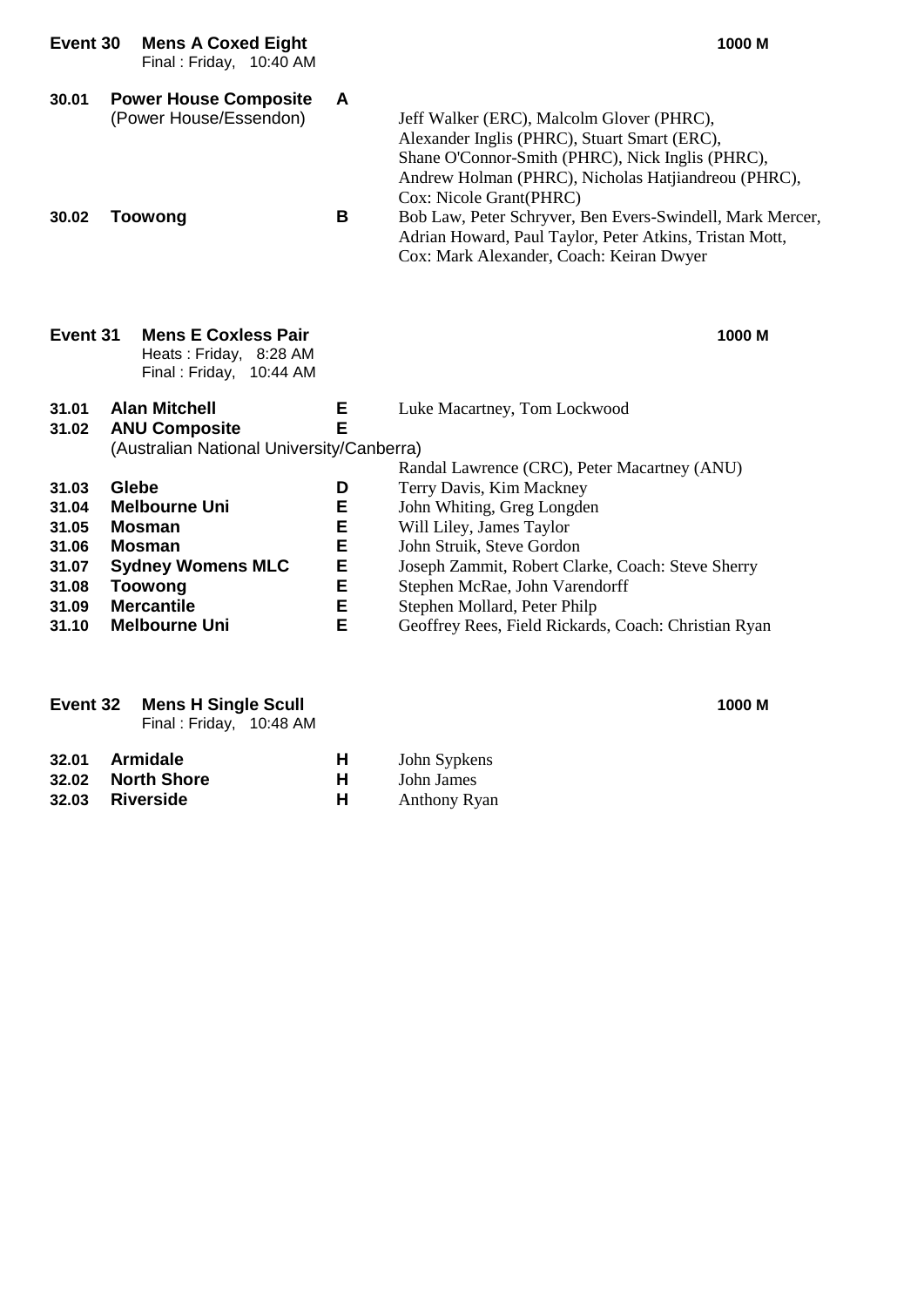| Event 33                         |                | <b>Mens B Quad Scull</b><br>Final: Friday, 10:52 AM                                                                                                               |                                      | 1000 M                                                                                                                                                                                                                                                                                                                                                                            |
|----------------------------------|----------------|-------------------------------------------------------------------------------------------------------------------------------------------------------------------|--------------------------------------|-----------------------------------------------------------------------------------------------------------------------------------------------------------------------------------------------------------------------------------------------------------------------------------------------------------------------------------------------------------------------------------|
| 33.01                            | <b>BMRC</b>    |                                                                                                                                                                   | $\mathbf c$                          | Richard McMillan, John Spooner, Leigh Gordon,<br>Colin Calderwood                                                                                                                                                                                                                                                                                                                 |
| 33.02<br>33.03<br>33.04<br>33.05 |                | <b>BMRC Composite</b><br><b>St George Composite</b><br>(St George/Glebe/Sydney)<br><b>Corio Bay</b><br><b>Murwillumbah Composite</b><br>(Murwillumbah/Commercial) | C<br>$\mathbf c$<br>В<br>$\mathbf C$ | (Black Mountain/West End/Canberra) Kerry Ellis (CRC), Duncan Blake (CRC),<br>Simon Malpas (WERC), Rob Creer (BMRC)<br>Ken Ambler (SYDNY), Charles Lloyd Jones (SYDNY),<br>Kenneth Major (GLEBE), Robert Henderson (STGEO)<br>Richard Axe, Leigh Hall Sullivan, Duncan Ashby, Peter Aberle<br>Jeffery Peereboom (CRC), John Ryan (MURW),<br>Jim Stewart (MURW), Rick Kranen (MURW) |
| Event 34                         |                | <b>Mens F Quad Scull</b><br>Heats: Friday, 8:20 AM<br>Final: Friday, 10:56 AM                                                                                     |                                      | 1000 M                                                                                                                                                                                                                                                                                                                                                                            |
| 34.01<br>34.02                   |                | <b>Bendigo</b><br><b>Bris GPS Composite</b><br>(Brisbane & GPS/Sunshine Coast)                                                                                    | F<br>F                               | Denis Nihill, Damian Hickey, Peter Wearne, John Gorey<br>Stephen Frith (SCRC), Ian Mathieson (BRIS),                                                                                                                                                                                                                                                                              |
| 34.03<br>34.04<br>34.05          | <b>CRC</b>     | <b>Corio Bay</b><br><b>Brisbane Water Composite F</b><br>(Brisbane Water/St George/Manning River)                                                                 | F<br>F                               | Ian Holzberger (BRIS), Brian Cox (BRIS)<br>John Strapps, Pat Davoren, David Coles, Darrell Ninham<br>Rob England, Ian Bridgland, Jeff Sykes, Paul Van Prooyen<br>Raymond Beeton (MANN), Henry Battam (STGEO),                                                                                                                                                                     |
| 34.06<br>34.07<br>34.08<br>34.09 |                | <b>Melbourne Uni</b><br><b>Mosman</b><br><b>Nagambie Composite</b><br>(Nagambie/Melbourne)<br><b>Riverside Composite</b><br>(Riverside/Pembroke Masters)          | F<br>F<br>F<br>F                     | John O'Brien (STGEO), David Cullen (BRISW)<br>Jim Morrison, Paul Noonan, Paul McSweeney, Geoff Haslam<br>Alan Skinner, Graeme Farrell, John Hardy, Phillip Titterton<br>Paul Bridgeford (MRC), Gary Tait (MRC),<br>Ray Young (MRC), Mike Walter (NRC)                                                                                                                             |
|                                  |                | Peter Hodson (PEMMA), Rick Fitzgerald (RRC),                                                                                                                      |                                      | Philip Gebhardt (RRC), Dean Mobbs (RRC)                                                                                                                                                                                                                                                                                                                                           |
| 34.10                            |                | <b>Tamar Composite</b><br>(Tamar/Mersey/Ulverstone)                                                                                                               | F                                    | Michael Knowles (URC), Merv Tippett (MRC),<br>Alan Kitto (TRC), Fenton Jones (TRC)                                                                                                                                                                                                                                                                                                |
| 34.11                            | <b>Torrens</b> |                                                                                                                                                                   | F                                    | Kevin Keough, Rob Curkpatrick, Luigi Lippis, William Carey,<br>Coach: Anna Tree                                                                                                                                                                                                                                                                                                   |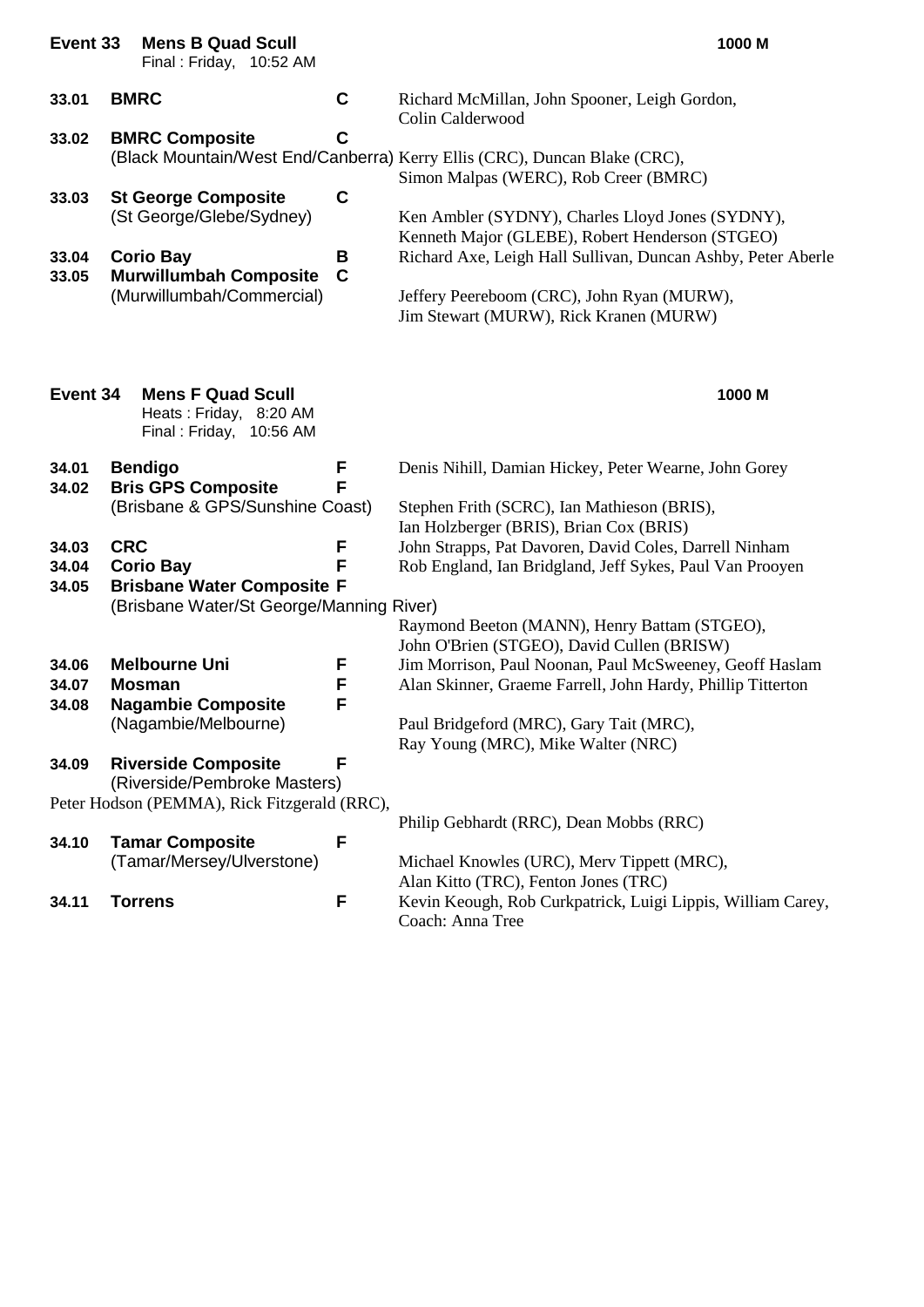| Event 35 | <b>Womens B Coxless Pair</b><br>Final: Friday, 11:00 AM                             |   | 1000 M                                                                                                                                                                                                                                                           |
|----------|-------------------------------------------------------------------------------------|---|------------------------------------------------------------------------------------------------------------------------------------------------------------------------------------------------------------------------------------------------------------------|
| 35.01    | <b>CRC Composite</b><br>(Canberra/Toowong)                                          | B | Katrina Nugent (TRC), Sue Donoghoe (CRC)                                                                                                                                                                                                                         |
| 35.02    | <b>Power House Composite</b><br>(Power House/Canberra)                              | В | Kerry Knowler (CRC), Fleur Spriggs (PHRC)                                                                                                                                                                                                                        |
| Event 36 | <b>Womens E Coxed Eight</b><br>Final: Friday, 11:04 AM                              |   | 1000 M                                                                                                                                                                                                                                                           |
| 36.01    | <b>Bunbury Composite</b><br>(Bunbury/Swan River)                                    | Е | Vanessa Grant (SRRC), Marian Robbins (SRRC),<br>Jan Mullineux (SRRC), Lorraine Ironside (SRRC),<br>Nicolette Cato (SRRC), Nola Cigulev (BRC),<br>Jennifer Bingham (BRC), Lynette Sleight (BRC),<br>Cox: Carol Sale(ANA),<br>Coaches: Glenys Hough, Vanessa Grant |
| 36.02    | <b>Sydney University</b>                                                            | Е | Susan Tattersall, Mary Boland, Ann Tout, Lorna Harrison,<br>Anne Titterton, Kerrie Bigsworth, Jo Pollett,<br>Emma MacArthur, Cox: Sam Holst, Coach: Phillip Titterton                                                                                            |
| 36.03    | <b>Sydney Womens MLC CompositeE</b><br>(Sydney Womens MLC/Endeavour/Sydney/Toowong) |   | Janette Emery (SWMLC), Lillian Hayes (SWMLC),<br>Wendy Cavell (TRC), Kim Lloyd Jones (SYDNY),<br>Petra Macaskill (SWMLC), Marilyn Hyde (ENDVR),<br>Alex Warner (SWMLC), Susan Carew (SWMLC),<br>Cox: Robin Catalano(SWMLC), Coach: Steve Sherry                  |
| 36.04    | <b>Toowong</b>                                                                      | E | Robyn Huttenmeister, Helen Wintle, Trish Carter,<br>Heather Warren, Marion Elliott, Paula Lyndon,<br>Lynnette Brown, Carol Watters, Cox: Mark Alexander                                                                                                          |
| Event 37 | <b>Mens I Coxed Four</b><br>Final: Friday, 11:08 AM                                 |   | 1000 M                                                                                                                                                                                                                                                           |
| 37.01    | <b>Banks</b>                                                                        | I | Robert Hemery, Ian MacMillan, Donald Gibb, Don Christie,<br>Cox: Emma Plowright                                                                                                                                                                                  |
| 37.02    | <b>CRC Composite</b><br>(Canberra/Drummoyne/North Shore/Riverside)                  |   | Robert Bradley (RRC), Rodney Keable (NSHR),<br>Kenneth Griffin (DRUMM), Barrie Denny (CRC),<br>Cox: Jacqueline Marks(DRUMM)                                                                                                                                      |

**Event 38 Mens I Coxless Four 1000 M**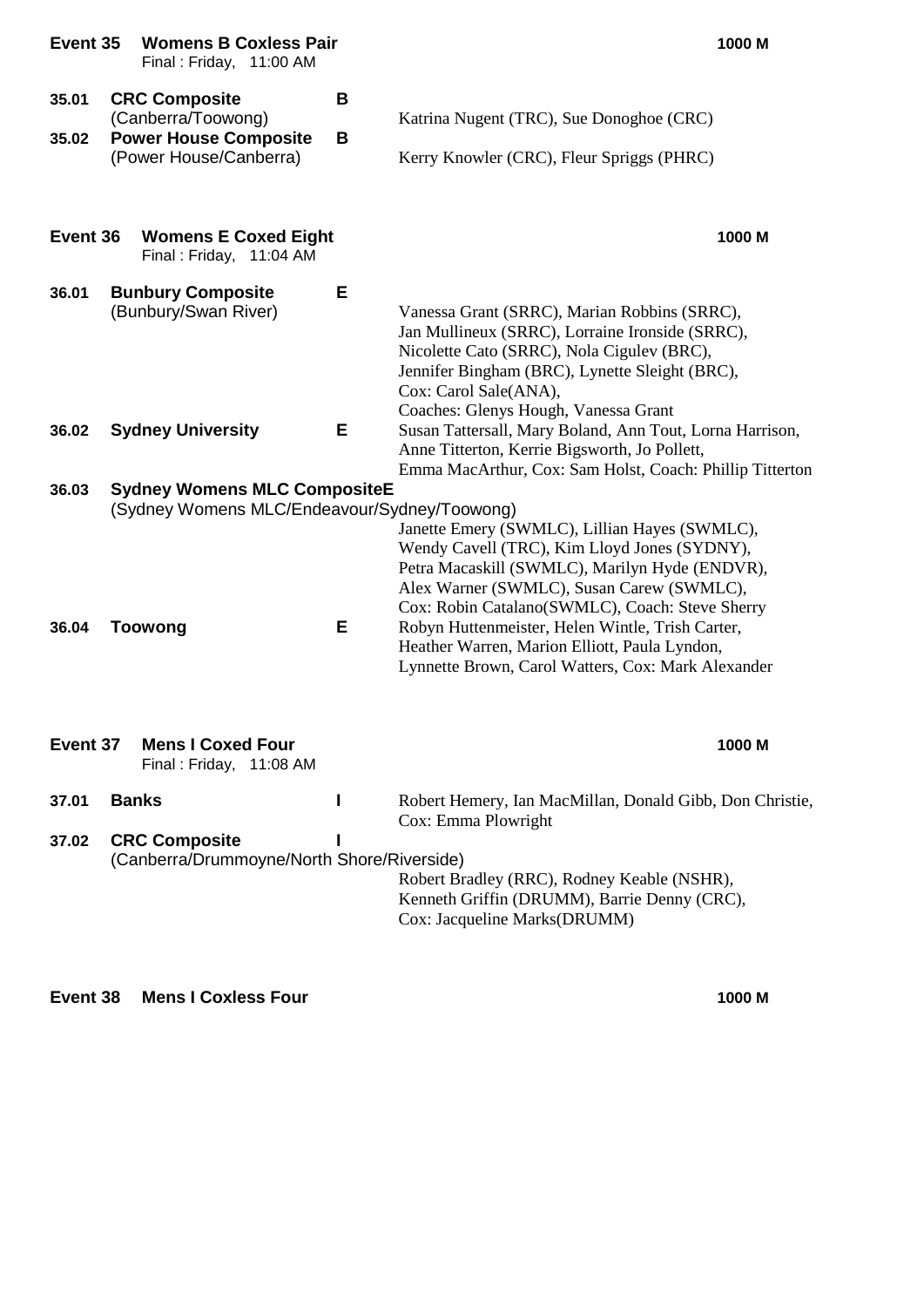| Event 40 | <b>Mens C Coxed Four</b><br>Final: Friday, 11:12 AM                   |        | 1000 M                                                                                                                                       |
|----------|-----------------------------------------------------------------------|--------|----------------------------------------------------------------------------------------------------------------------------------------------|
| 40.01    | <b>Barwon</b>                                                         | C      | David Rendle, Anthony Crust, Richard Page, Noel Russell,                                                                                     |
| 40.02    | <b>CRC</b>                                                            | A      | Cox: Sandy Edwards, Coach: Paul Van Prooyen<br>Brad Greer, Gerry Osborne, Martin Little, Tony Wilkes,                                        |
| 40.03    | <b>Power House</b>                                                    | C      | Cox: Narelle Connor<br>Roland Baltutis, Angelo Rizzardi, Peter Leahy, Andrew Kegele,<br>Cox: Nan Sheils, Coach: Nick Inglis                  |
| 40.04    | <b>Power House</b>                                                    | C      | Rick Prince, Robert Williams, Alexander Inglis, David Harris,<br>Cox: Alissa Giarratana, Coach: Nick Inglis                                  |
| 40.05    | <b>Pt Adelaide Composite</b><br>(Port Adelaide/Torrens/Sydney)        | C<br>C | Greg Larkin (SYDNY), Chris Heaton-Harris (TRC),<br>Ralph Cruickshank (TRC), Paul Knight (PARC),<br>Cox: Vicky Knight(PARC), Coach: Anna Tree |
| 40.06    | <b>Vikings</b>                                                        |        | Murray Wilkinsen, Guy Williams, Don Home, Fraser Spencer,<br>Cox: Douglas Home                                                               |
| Event 41 | <b>Mens C Coxless Four</b><br>Final: Friday, 11:16 AM                 |        | 1000 M                                                                                                                                       |
| 41.01    | <b>Banks Composite</b><br>(Banks/Melbourne)                           | C      | Mark Baxter (MRC), Matthew Harrison (MRC),<br>Simon Wilson (BANKS), Nick Robinson (BANKS)                                                    |
| 41.02    | <b>Barwon</b>                                                         | C      | Ross George, Dave McPherson, Andrew Cleary,<br><b>Richard Tomczak</b>                                                                        |
| 41.03    | <b>Melbourne Uni</b>                                                  | C      | John Michelmore, John McKenzie, Sam Golding,<br><b>Conrad Tulloch</b>                                                                        |
| Event 42 | <b>Womens A Quad Scull</b><br>Final: Friday, 11:20 AM                 |        | 1000 M                                                                                                                                       |
| 42.01    | <b>Power House Composite</b><br>(Power House/Black Mountain/Canberra) | A      | Danielle Jolly (CRC), Kerry Knowler (CRC),                                                                                                   |
| 42.02    | <b>Essendon</b>                                                       | A      | Suzanne Nermutova (BMRC), Fleur Spriggs (PHRC)<br>Narelle Campani, Tamara McPherson, Marie-Claire Gemmell,<br><b>Bonnie Dalton</b>           |
| 42.03    | <b>Footscray Composite</b><br>(Footscray City/Melbourne Argonauts)    | A      |                                                                                                                                              |
|          | Christina Hall (FCRC), Siobhan Andrews (FCRC),                        |        | Jan-Maree Fraser (MARC), Traci Robins (FCRC)                                                                                                 |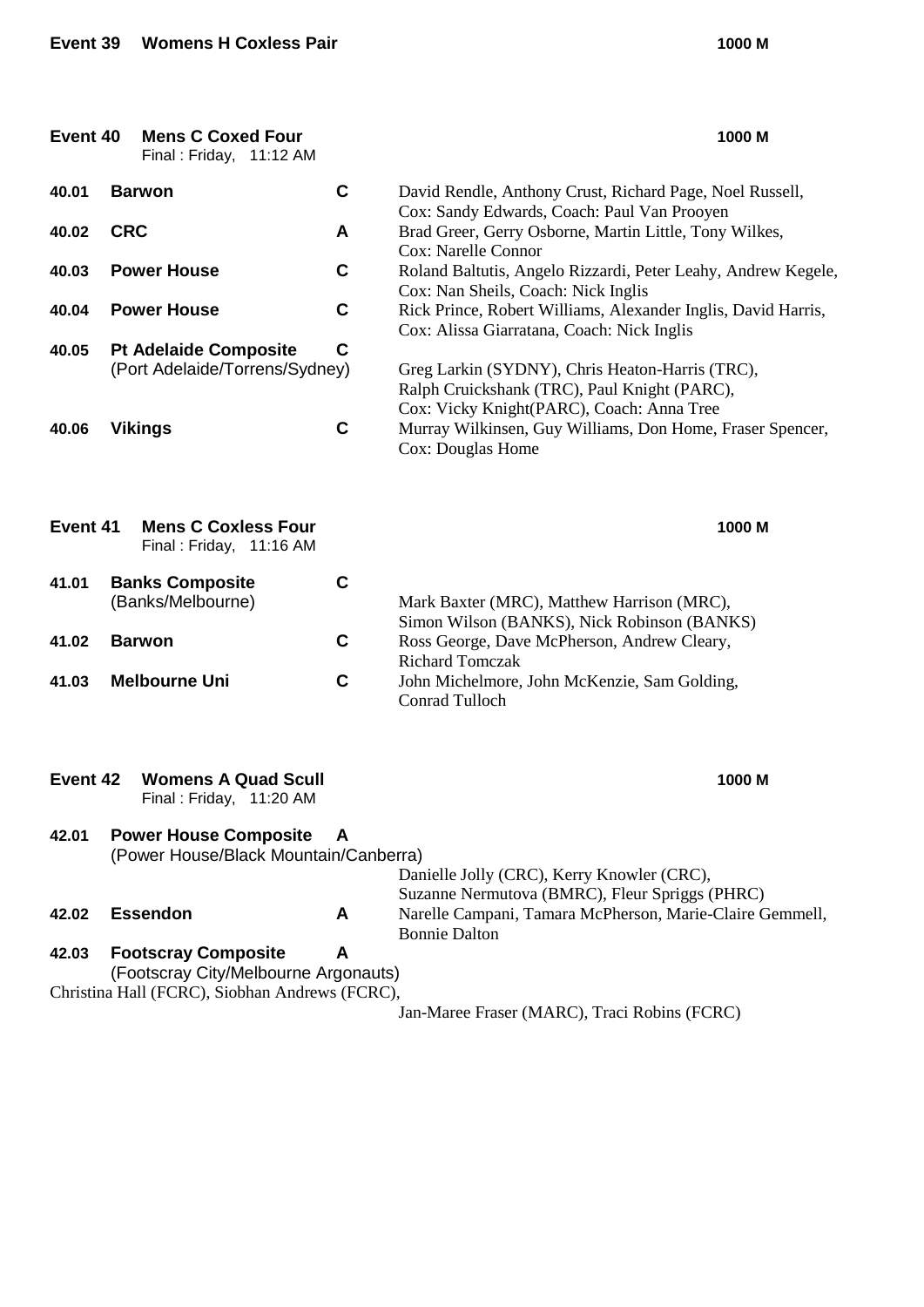**Event 42 Womens A Quad Scull 1000 M**

Final : Friday, 11:20 AM

- 
- **42.04 Mosman D** Elizabeth Burrows, Margaret Small, Anne Taylor, Sarah Hill

| Event 43 | <b>Mens D Double Scull</b>                |   | 1000 M                                              |
|----------|-------------------------------------------|---|-----------------------------------------------------|
|          | Heats: Friday, 9:16 AM                    |   |                                                     |
|          | Final: Friday, 11:24 AM                   |   |                                                     |
| 43.01    | <b>ANU Composite</b>                      | D |                                                     |
|          | (Australian National University/Canberra) |   |                                                     |
|          |                                           |   | Peter Maclaren (CRC), Peter Macartney (ANU)         |
| 43.02    | <b>Brisbane Water</b>                     | D | David Cullen, Kelvin Maxwell                        |
| 43.03    | <b>Caulfield Grammarians</b>              | D | Michael Dakic, David Atkins                         |
| 43.04    | <b>Commercial</b>                         | D | Graeme Weston, Jeffery Peereboom                    |
| 43.05    | <b>Corio Bay</b>                          | D | Christopher Allen, Antony Heath                     |
| 43.06    | <b>Corio Bay</b>                          | D | Don Searle, Chris Hudgell                           |
| 43.07    | <b>Corio Bay Composite</b>                | D |                                                     |
|          | (Corio Bay/Melbourne University)          |   | David England (MUBC), Rob England (CBRC)            |
| 43.08    | <b>Endeavour Composite</b>                | D |                                                     |
|          | (Endeavour/Hunter)                        |   | Max Reed (HUNT), Luke Budworth (ENDVR)              |
| 43.09    | <b>Essendon</b>                           | D | Stewart Allsop, Bill Nugent                         |
| 43.10    | <b>Footscray</b>                          | D | Geoff Lowe, Neil Boness                             |
| 43.11    | <b>Hunter Composite</b>                   | D |                                                     |
|          | (Hunter/Endeavour)                        |   | Sean Donza (ENDVR), Howard Williams (HUNT)          |
| 43.12    | <b>Melbourne Uni</b>                      | D | John Michelmore, Paul Noonan                        |
| 43.13    | <b>Mercantile</b>                         | D | Rod Edwards, Jeffrey Lawrence                       |
| 43.14    | Mosman                                    | D | Mark Campbell, Mark Williams                        |
| 43.15    | <b>Murray Bridge Composite</b>            | D |                                                     |
|          | (Murray Bridge/Riverside)                 |   | Michael Wegener (RRC), Graham Hunt (MBRC)           |
| 43.16    | <b>Murwillumbah Composite</b>             | D |                                                     |
|          | (Murwillumbah/Port Macquarie)             |   | James Young (PTMAC), Rick Kranen (MURW)             |
| 43.17    | <b>New Norfolk Composite</b>              | D |                                                     |
|          | (New Norfolk/Dimboola)                    |   | John Nichols (DRC), Peter Nichols (NNRC)            |
| 43.18    | <b>Newington Masters</b>                  | D | Adrian Blessington, John Johnson                    |
| 43.19    | <b>Sunshine Coast</b>                     | D | Russell Muller, Brent O'Keefe                       |
| 43.20    | <b>Sydney</b>                             | D | Ken Ambler, Charles Lloyd Jones                     |
| 43.21    | <b>Sydney Womens MLC</b>                  | D | Joseph Zammit, Douglas Stewart, Coach: Steve Sherry |
| 43.22    | <b>Sydney Womens MLC CompositeD</b>       |   |                                                     |
|          | (Sydney Womens MLC/Newington Masters)     |   |                                                     |
|          |                                           |   | Stephen Schinagel (NMRC), Mark Carew (SWMLC)        |
| 43.23    | <b>Tamar</b>                              | D | <b>Stuart Sayer, Fenton Jones</b>                   |
| 43.24    | <b>Torrens</b>                            | D | Andrew Holt, Roland Dankbaar, Coach: Anna Tree      |
| 43.25    | <b>Vikings</b>                            | D | Rob McAfee, John Allen                              |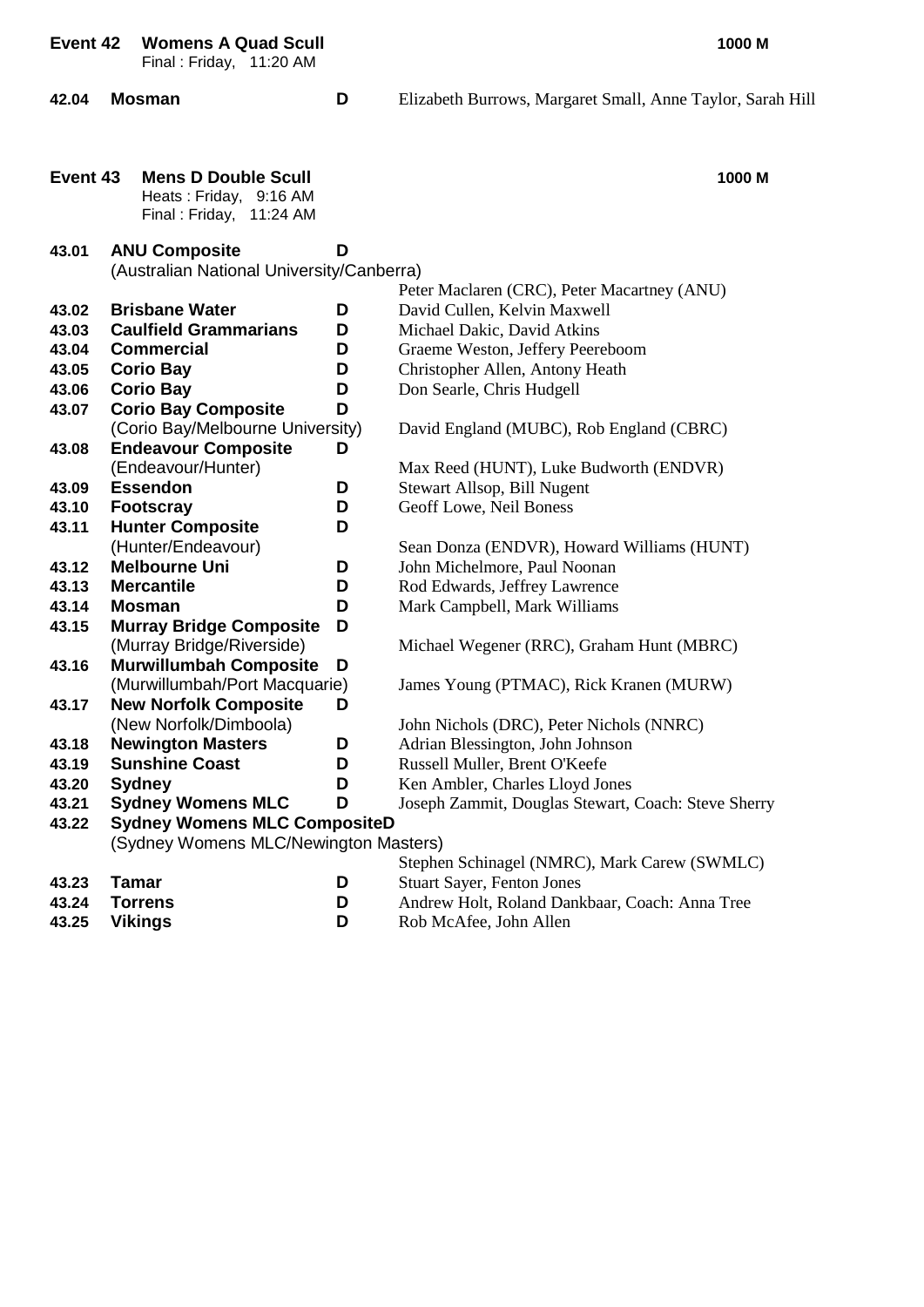| Event 44 | <b>Womens D Double Scull</b><br>Heats: Friday, 9:32 AM<br>Final: Friday, 11:28 AM |   | 1000 M                                                                              |
|----------|-----------------------------------------------------------------------------------|---|-------------------------------------------------------------------------------------|
| 44.01    | <b>BMRC</b>                                                                       | D | Evelyn Sommer, Larraine Champness                                                   |
| 44.02    | <b>Bunbury</b>                                                                    | D | Nola Cigulev, Lynette Sleight                                                       |
| 44.03    | <b>CRC</b>                                                                        | D | Suzanne Goddard, Anne Charlton                                                      |
| 44.04    | <b>CRC</b>                                                                        | D | Anita Preiner, Amanda Brian                                                         |
| 44.05    | <b>Caulfield Grammarians</b>                                                      | D | Jenny Dewar, Robyn Varney, Coach: Neville Smith                                     |
| 44.06    | <b>DMCRC Composite</b>                                                            | D |                                                                                     |
|          | (Derwent Mercantile Collegiate/New Norfolk)                                       |   |                                                                                     |
|          |                                                                                   |   | Carol Nichols (NNRC), Michele Duffy (DMCRC),<br>Coaches: Sam Mollard, Peter Nichols |
| 44.07    | <b>Endeavour</b>                                                                  | D | Marilyn Hyde, Chris Brennan                                                         |
| 44.08    | <b>Hunter</b>                                                                     | D | Gaye Pullyn, Gabrielle Reed                                                         |
| 44.09    | <b>Sydney Womens MLC CompositeD</b>                                               |   |                                                                                     |
|          | (Sydney Womens MLC/Leichhardt)                                                    |   | Angela Conry (LEICH), Wendy Zammit (SWMLC),                                         |
|          |                                                                                   |   | Coach: Timothy Tindale                                                              |
| 44.10    | <b>Mosman</b>                                                                     | Е | Anne Taylor, Elizabeth Burrows                                                      |
| 44.11    | <b>Noosa</b>                                                                      | D | Rachel Mecham, Sian Hebron                                                          |
| 44.12    | <b>Sydney</b>                                                                     | D | Dorothy De George, Kirsten Liljeqvist                                               |
| 44.13    | <b>Sydney Womens MLC</b>                                                          | D | Janette Emery, Catherine Erskine, Coach: Steve Sherry                               |
| 44.14    | <b>Sydney Womens MLC</b>                                                          | D | Petra Macaskill, Gillian O'Malley, Coach: Steve Sherry                              |
| 44.15    | <b>Sydney Womens MLC</b>                                                          | D | Suzanne Jones, Alex Warner, Coach: Steve Sherry                                     |
| 44.16    | <b>Tamar</b>                                                                      | D | Pauline Winwood, Sally Walker                                                       |
| 44.17    | Uni of QLD Composite                                                              | D |                                                                                     |
|          | (University of Queensland/Townsville & JCU)                                       |   |                                                                                     |
|          |                                                                                   |   | Julie-Ann Kelly (TJCU), Jo Cook (UQBC)                                              |
|          |                                                                                   |   |                                                                                     |

|       | Division: Friday,<br>11:32 AM                                 |   |                                                                                                  |
|-------|---------------------------------------------------------------|---|--------------------------------------------------------------------------------------------------|
| 45.01 | <b>CRC</b>                                                    | F | Jenny Harber, Dennis Dyer, Michael Colledge,<br>Gillian Colledge                                 |
| 45.02 | <b>Mercantile Composite</b><br>(Mercantile/Richmond/Essendon) | F | Marion Camiller (ERC), John Seale (ERC),<br>Kathryn Penny (RRC), Roberto Perillo (MERC)          |
| 45.03 | <b>Riverside Composite</b><br>(Riverside/Port Adelaide)       | F | Jan Wallent (RRC), Maxwell Hosenson-Smith (RRC),<br>Margaret Viceban (PARC), Peter Reschke (RRC) |
| 45.04 | <b>Hunter</b>                                                 | F | Francesca Kelleher, Gary Freeman, Judith Cousins,<br><b>Bruce Sharp</b>                          |

**Event 45 Mixed Fghi Quad Scull Division 1 1000 M**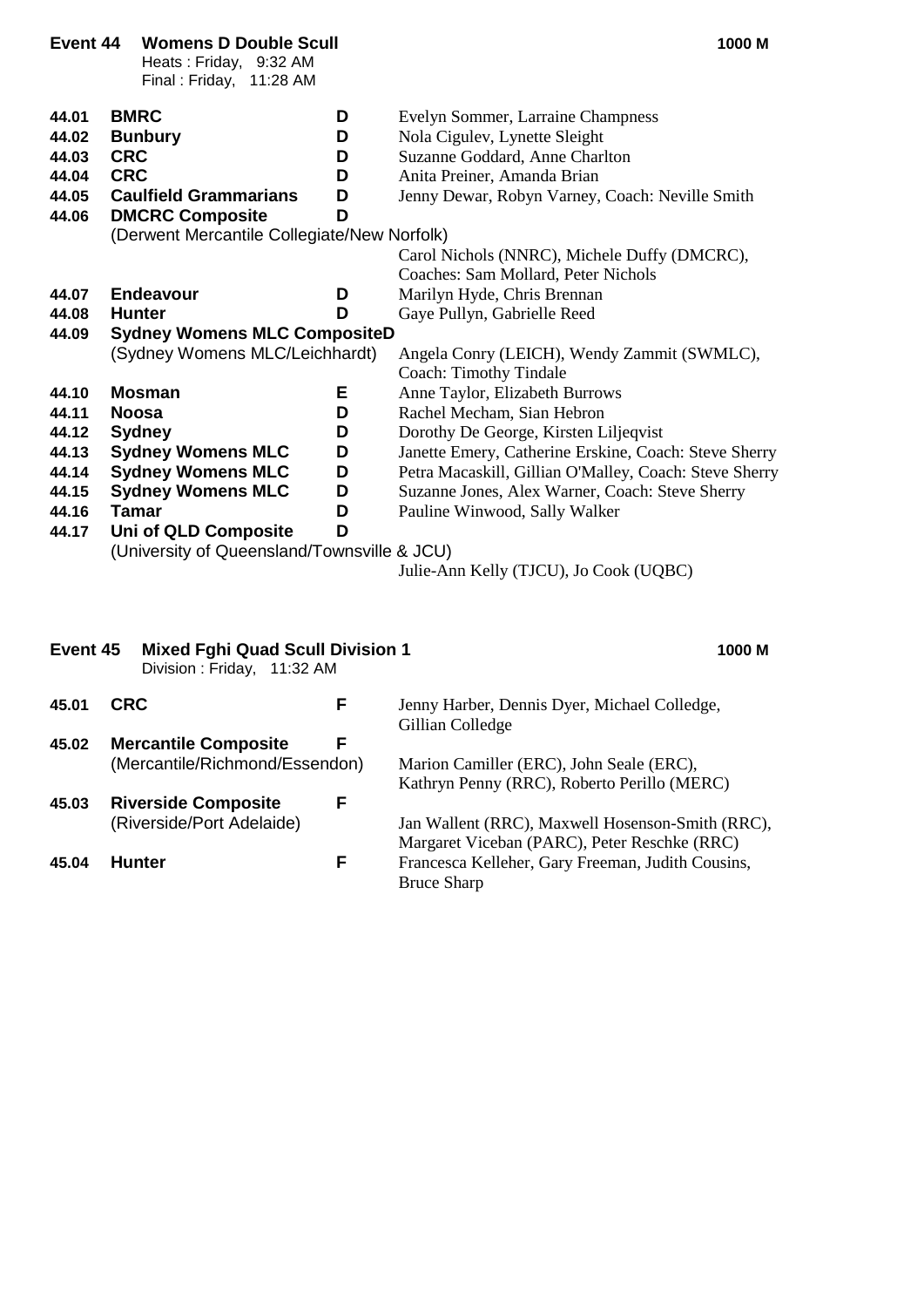#### **Event 45A Mixed Fghi Quad Scull Division 2 1000 M**

| 45A.01 | <b>Bairnsdale Composite</b><br>G<br>(Bairnsdale/Noosa)                     | Jean Clark (NYRC), Karen Turnbull (NYRC),                                                      |
|--------|----------------------------------------------------------------------------|------------------------------------------------------------------------------------------------|
|        |                                                                            | Peter Landy (NYRC), Dick Bales (BRC)                                                           |
|        | 45A.02 Hunter Composite<br>G                                               |                                                                                                |
|        | (Hunter/Newcastle)                                                         | Yvonne Collings (NEWC), Robyn Cragg (NEWC),<br>Peter Ellercamp (HUNT), Donald Ellercamp (HUNT) |
| 45A.03 | <b>Nagambie Composite</b><br>G                                             |                                                                                                |
|        | (Nagambie/Melbourne University)                                            | Anne Nicolay (MUBC), Elizabeth Walter (NRC),                                                   |
|        |                                                                            | Neville Howell (NRC), Mike Walter (NRC)                                                        |
|        | 45A.04 Riverside Composite<br>G                                            |                                                                                                |
|        | (Riverside/Port Adelaide)                                                  | Kathrine Landreth (PARC), Pauline Wood (PARC),                                                 |
|        |                                                                            | Richard Clark (RRC), Hugh Orr (RRC)                                                            |
| 45A.05 | <b>Mannum Composite</b><br>Н                                               |                                                                                                |
|        | (Mannum/Riverside)                                                         | Elaine Guterres (RRC), Claire Banks (MRC),                                                     |
|        |                                                                            | John Banks (MRC), Max Lindsay (MRC)                                                            |
|        | 45A.06 North Shore Composite<br>Н                                          |                                                                                                |
|        | (North Shore/Drummoyne/Canberra)                                           | Janny Corry (CRC), Jenny Seymour (CRC),                                                        |
|        |                                                                            | Robert Hammond (DRUMM), Rodney Keable (NSHR)                                                   |
|        | 45A.07 Port Macquarie Composite G<br>(Port Macquarie/Hunter/Manning River) |                                                                                                |
|        | Raymond Beeton (MANN), Jeanette Beeton (HUNT),                             |                                                                                                |
|        |                                                                            | Carry Williamson (PTMAC), Robert Hopley (PTMAC)                                                |
|        |                                                                            |                                                                                                |
|        |                                                                            |                                                                                                |
|        |                                                                            |                                                                                                |

| Event 46 Mixed C Coxed Eight |  |
|------------------------------|--|
| Division: Friday, 11:40 AM   |  |

### **46.01 Alan Mitchell Composite D** (Alan Mitchell Club/Essendon/Yarra Yarra)

Susie Pringle (YYRC), Narelle Dwyer (ERC), Rob Purdue (ALAN), Ian Swann (ALAN), Richard Parker (ALAN), Peter Williams (ALAN), Kerry Boland (ALAN), Pam Westendorf (ALAN), Cox: Drew Coughlan(CGS)

| 46.02 | <b>Alan Mitchell Composite</b> | D | (Alan Mitchell Club/Melbourne Argonauts/Swan River/Yarra Yarra) |
|-------|--------------------------------|---|-----------------------------------------------------------------|
|       |                                |   |                                                                 |
|       |                                |   | Jenny Yann (YYRC), Fleur Worboys (ALAN),                        |
|       |                                |   | Roland Scollay (ALAN), Peter Sandow (ALAN),                     |
|       |                                |   | George Xouris (SRRC), Tom Lockwood (ALAN),                      |
|       |                                |   | Meredith Williams (MARC), Leanne Ambrose (ALAN),                |
|       |                                |   | Cox: Susie Palfreyman(ALAN)                                     |
| 46.03 | <b>CRC</b>                     | С | Belinda Beauman, Felicity Antill, Kim Fisher, Kerry Ellis,      |
|       |                                |   | Paul Philippa, Duncan Blake, Sharyn Mackay,                     |
|       |                                |   | Suzanne Hartley, Cox: Judith Abercromby                         |
| 46.04 | <b>Power House</b>             | С | Peta Carroll, Kate Andrews, Peter Whitty, David Harris,         |
|       |                                |   | Peter Leahy, Angelo Rizzardi, Kirsten Chapman, Nicole Grant,    |
|       |                                |   | Cox: Alissa Giarratana                                          |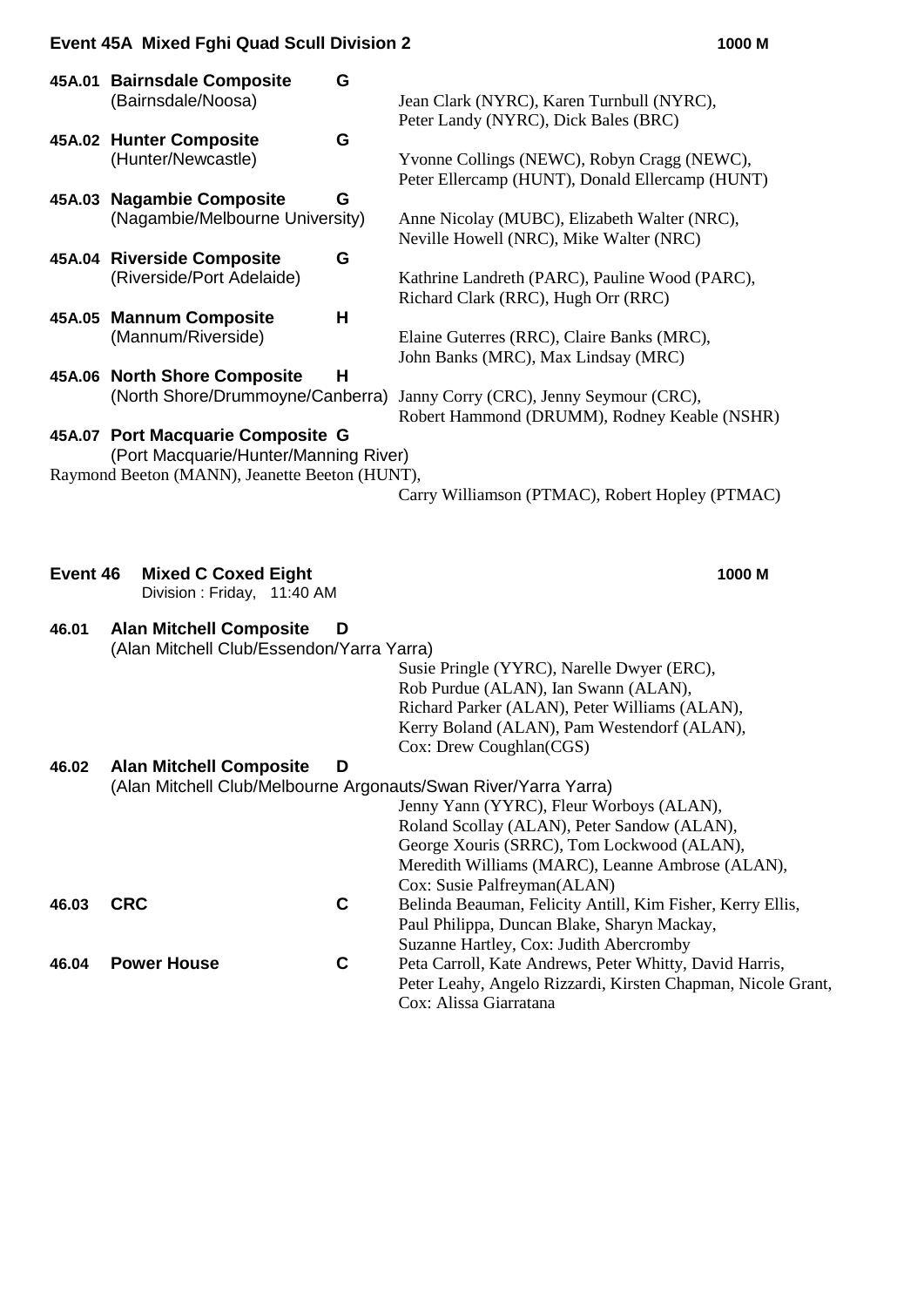**Event 46 Mixed C Coxed Eight 1000 M**

Division : Friday, 11:40 AM

| 46.05                   | <b>Melbourne Composite</b>                                                                                                                   | C           | (Melbourne/Toowong/Townsville & JCU/University of Queensland)<br>Allan Wallace (TJCU), Alan Coulton (TRC),<br>Timothy Douglas (UQBC), Peter Schryver (TRC),<br>Lisa Graham (TJCU), Julie-Ann Kelly (TJCU),<br>Elaine Vucak (TRC), Felicity Finlayson (MRC),<br>Cox: Jo Cook(UQBC) |
|-------------------------|----------------------------------------------------------------------------------------------------------------------------------------------|-------------|-----------------------------------------------------------------------------------------------------------------------------------------------------------------------------------------------------------------------------------------------------------------------------------|
| Event 47                | <b>Mixed E Double Scull Division 1</b><br>Division: Friday, 11:44 AM                                                                         |             | 1000 M                                                                                                                                                                                                                                                                            |
| 47.01<br>47.02<br>47.03 | <b>DMCRC</b><br><b>Hunter</b><br><b>Melbourne Composite</b><br>(Melbourne/Alan Mitchell Club)<br>Luke Macartney (ALAN), Judy Macartney (MRC) | Е<br>Е<br>Е | Sam Mollard, Michele Duffy, Coach: Sam Mollard<br>Gabrielle Reed, Max Reed                                                                                                                                                                                                        |
| 47.04<br>47.05          | <b>Riverside</b><br><b>Sydney University CompositeE</b>                                                                                      | Е           | Caroline Mussared, Dean Mobbs                                                                                                                                                                                                                                                     |
| 47.06<br>47.07<br>47.08 | (Sydney University Womens/North Shore)<br><b>Sydney</b><br><b>Sydney Womens MLC</b><br>Tamar                                                 | Е<br>Е<br>E | Chris Pollett (NSHR), Lorna Harrison (SUWRC)<br>Ken Ambler, Kaye Smythe<br>Wendy Zammit, Neil McCormack, Coach: Steve Sherry<br>Pauline Winwood, Alan Kitto                                                                                                                       |
|                         |                                                                                                                                              |             |                                                                                                                                                                                                                                                                                   |

### **Event 47A Mixed E Double Scull Division 2 1000 M**

**47A.01 APSM Composite E** (Albert Park - South Melbourne/Alan Mitchell Club) Jan Earl (ALAN), Allen McCowan (APSM) **47A.02 BMRC E** Wendy Pang, Vince McMahon **47A.03 BMRC E** Pam Nash, Alex Leitch **47A.04 Bris GPS F F** Vicki Bennett, Ian Mathieson<br>**47A.05 CRC E Kath Wellman**, Darrell Ninhai **47A.05 CRC E** Kath Wellman, Darrell Ninham **47A.06 Corio Bay E** Ian Bridgland, Sally Galbraith **47A.07 CRC F** Anita Preiner, John Simson **47A.08 Cardinal Composite** (Cardinal/Hawthorn) Josephine Bant (HAWT), Philip Wright (CRC)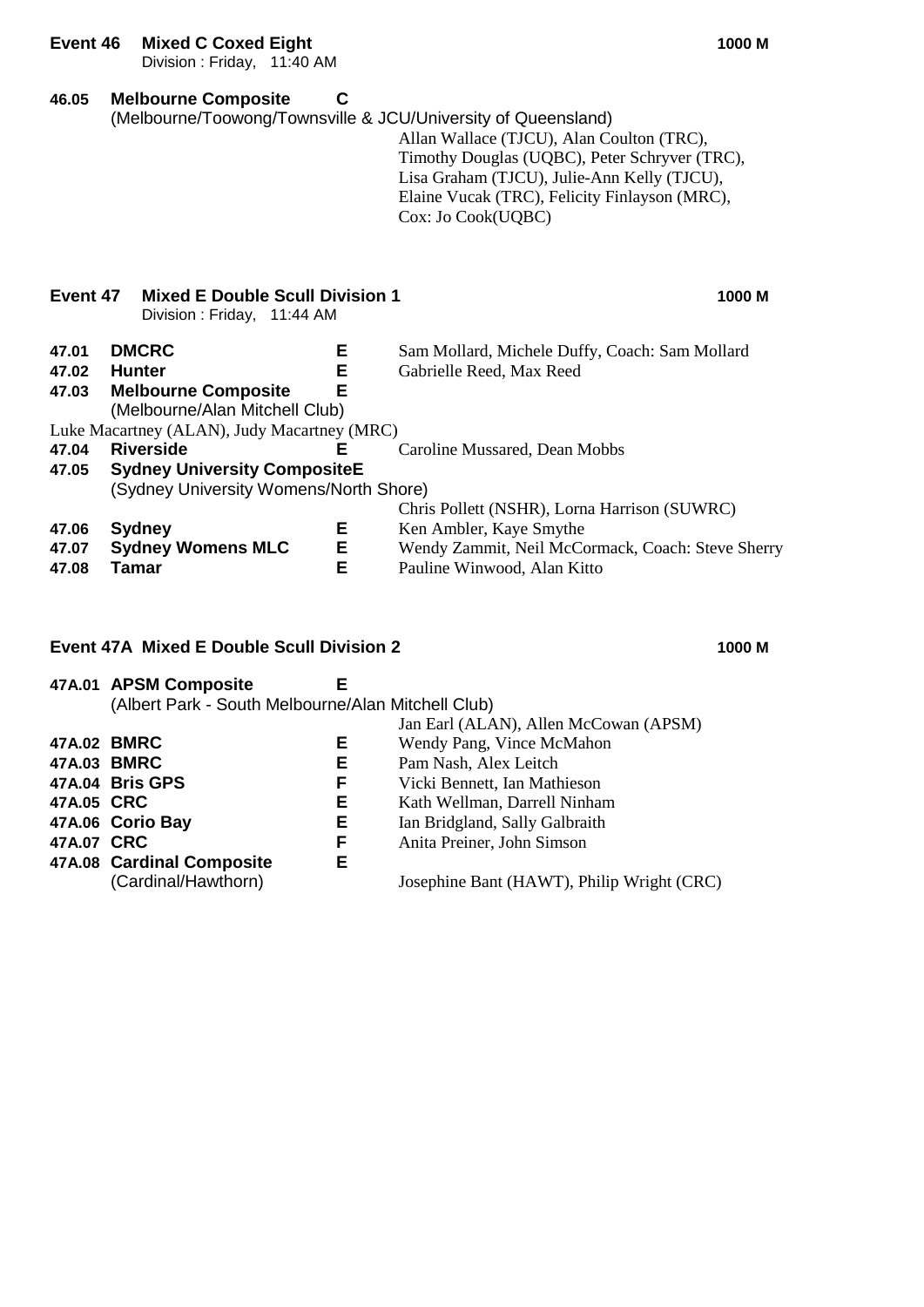|             |                                  | <b>C</b> | Janette Emery, Michael Hayes, Coach: Steve Sherry        |
|-------------|----------------------------------|----------|----------------------------------------------------------|
|             | 47B.02 Renmark Composite         | E.       |                                                          |
|             | (Renmark/Adelaide)               |          | David Eichler (ARC), Cheryl Radloff (RENRC)              |
|             | 47B.03 Riverside                 | Е        | Rick Fitzgerald, Debra White                             |
|             | 47B.04 Swans                     | Е.       | Lorraine Ironside, Alan Nicoll, Coach: Vanessa Grant     |
|             | 47B.05 Sydney Womens MLC         | Е.       | Susan Carew, Robert Clarke, Coach: Steve Sherry          |
| 47B.06 TJCU |                                  | Е        | Christine Hargreaves, Paul Hargreaves, Coach: David Eade |
|             | 47B.07 Pembroke Mast Composite E |          |                                                          |
|             |                                  |          |                                                          |

(Pembroke Masters/Riverside)

Gordana Kalanj (RRC), Peter Hodson (PEMMA)

#### **47B.08 Mosman Composite E**

(Mosman/Sydney University Womens) Jo Pollett (SUWRC), Phillip Titterton (MOSM)

### **Event 48 Womens C Single Scull 1000 M**

Heats: Friday, 12:30 PM

| Final : Friday, | 2:02 PM |
|-----------------|---------|
|-----------------|---------|

**47B.01 Sydney Womens MLC E** Janette Emery, Michael Hayes, Coach: Steve Sherry

- **48.01 ANA C** Carol Sale, Coach: Laurie Anderson<br> **48.02 BMRC C** Mary Ouilty
- **48.02 BMRC C** Mary Quilty<br>**48.03 BMRC C** Pam Nash, C
- **48.03 BMRC C** Pam Nash, Coach: Alex Leitch **48.04 BMRC C** Jeanette Gasson
- **48.04 BMRC C** Jeanette Gasson<br> **48.05 Bris GPS C** Jana Christie
- **48.05 Bris GPS C** Jana Christie<br> **48.06 Bunbury C** Nola Cigulev.
- **48.06 Bunbury C** Nola Cigulev, Coach: Glenys Hough **48.07 CRC** C Suzanne Goddard
- **48.07 CRC C** Suzanne Goddard
- **48.08 CRC C** Elaine Bissaker<br> **48.09 CRC C** Sue Donoghoe
	-
- **48.09 CRC C** Sue Donoghoe<br> **48.10 Commercial** C Penelope Dixor **48.10 Commercial C** Penelope Dixon, Coach: Bill Caldwell
- **48.11 Manning River C** Amanda Cavill
	-
- **48.12 Murray Bridge D** Ute Wegener **48.13 Noosa C** Sian Hebron
	-
- **48.14 Port Macquarie C** Elizabeth Levido **48.15 Richmond C** Carolyn Manning, Coach: Tom Appleby<br>**48.16 Sunshine Coast** C Donna Muller
- **48.16 Sunshine Coast C** Donna Muller<br> **48.17 Surfers C** Karen Smith
	-
- **48.17 Surfers C** Karen Smith **48.18 Sydney Womens MLC C** Gillian O'Malley, Coach: Steve Sherry
- **48.19 Tamar D** Sally Walker<br>**48.20 Tamar C** Pauline Winw
- **48.20 Tamar C** Pauline Winwood<br>**48.21 TJCU C** Lisa Graham
- **48.21 TJCU C** Lisa Graham
- **48.22 Uni of QLD C** Jo Cook
- **48.23 Yarra Yarra C** Julia Butler
- **48.24 Yarra Yarra C** Jillian Bushett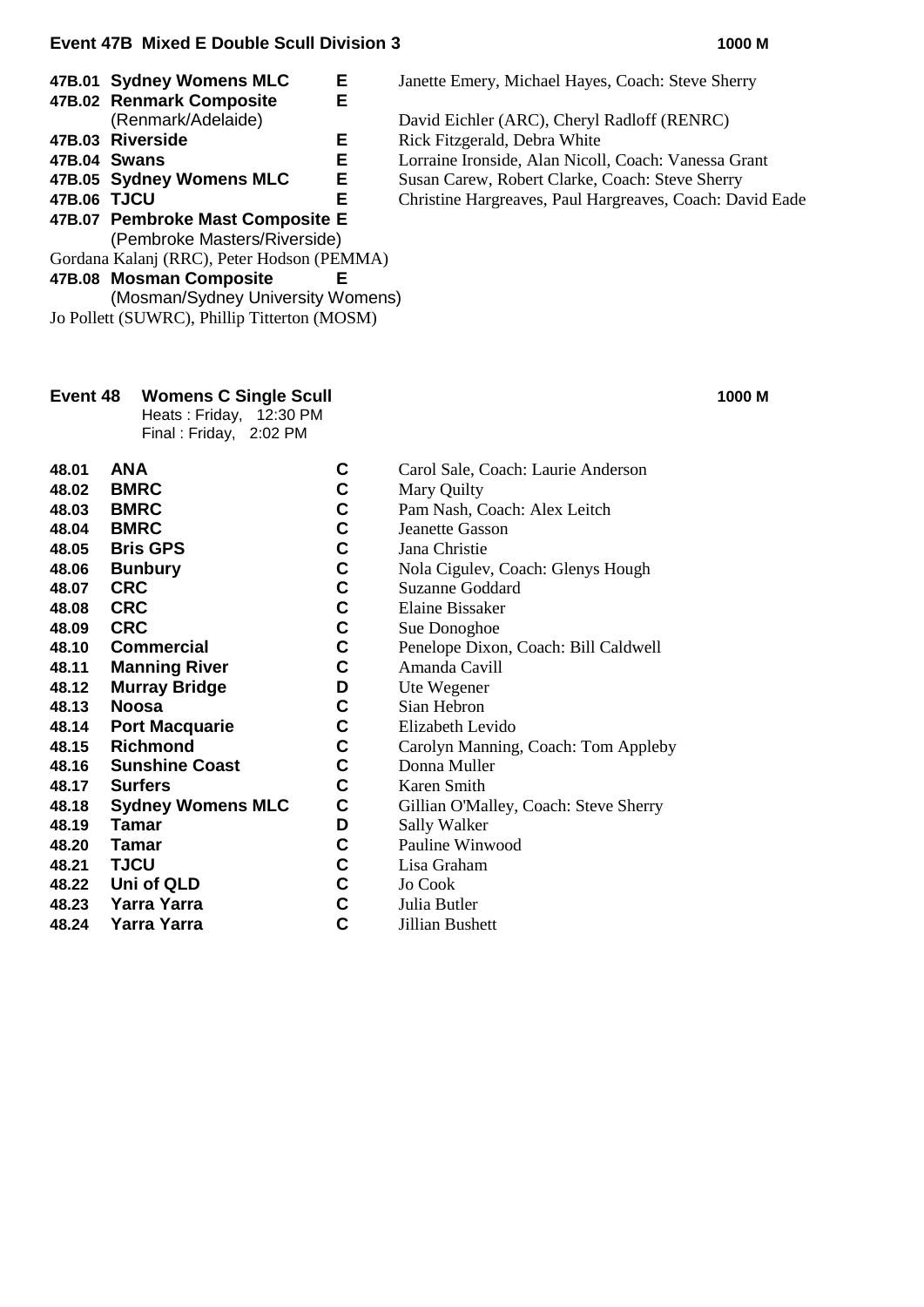| Event 49                            | <b>Mens A Quad Scull</b><br>Final: Friday, 2:06 PM                                                                                                                |             | 1000 M                                                                                                                                                                                                                                                                                  |
|-------------------------------------|-------------------------------------------------------------------------------------------------------------------------------------------------------------------|-------------|-----------------------------------------------------------------------------------------------------------------------------------------------------------------------------------------------------------------------------------------------------------------------------------------|
| 49.01<br>49.02<br>49.03<br>Event 50 | <b>Essendon Composite</b><br>(Essendon/Power House)<br><b>Murwillumbah Composite</b><br>(Murwillumbah/Commercial)<br><b>Toowong</b><br><b>Mens J Coxless Pair</b> | A<br>C<br>A | Nicholas Hatjiandreou (PHRC), Nick Inglis (PHRC),<br>Jeff Walker (ERC), Stuart Smart (ERC)<br>Jeffery Peereboom (CRC), John Ryan (MURW),<br>Jim Stewart (MURW), Rick Kranen (MURW)<br>Ben Evers-Swindell, Adrian Howard, Peter Schryver,<br>Tristan Mott, Coach: Keiran Dwyer<br>1000 M |
| Event 51                            | <b>Mens G Double Scull</b><br>Final: Friday, 2:10 PM                                                                                                              |             | 1000 M                                                                                                                                                                                                                                                                                  |
| 51.01                               | <b>CRC</b>                                                                                                                                                        | F           | Warner Hieatt, John Simson                                                                                                                                                                                                                                                              |
| 51.02                               | <b>Essendon</b>                                                                                                                                                   | G           | Brett Nicholson, John Seale                                                                                                                                                                                                                                                             |
| 51.03                               | <b>Hunter Composite</b>                                                                                                                                           | G           |                                                                                                                                                                                                                                                                                         |
|                                     | (Hunter/Manning River)                                                                                                                                            |             | Raymond Beeton (MANN), Bruce Sharp (HUNT)                                                                                                                                                                                                                                               |
| 51.04                               | <b>Mersey Composite</b>                                                                                                                                           | G           |                                                                                                                                                                                                                                                                                         |
|                                     | (Mersey/Ulverstone)                                                                                                                                               |             | Michael Knowles (URC), Merv Tippett (MRC)                                                                                                                                                                                                                                               |
| 51.05                               | <b>Port Macquarie Composite G</b>                                                                                                                                 |             |                                                                                                                                                                                                                                                                                         |
|                                     | (Port Macquarie/St George)                                                                                                                                        |             | Henry Battam (STGEO), Robert Hopley (PTMAC),<br><b>Coach: Bruce Williams</b>                                                                                                                                                                                                            |
| 51.06                               | <b>Riverside Composite</b>                                                                                                                                        | G           |                                                                                                                                                                                                                                                                                         |
|                                     | (Riverside/Mannum)                                                                                                                                                |             | John Banks (MRC), Michael Wegener (RRC)                                                                                                                                                                                                                                                 |
| 51.07                               | <b>Sunshine Coast Composite G</b>                                                                                                                                 |             |                                                                                                                                                                                                                                                                                         |
|                                     | (Sunshine Coast/Brisbane & GPS)                                                                                                                                   |             | Ian Mathieson (BRIS), Stephen Frith (SCRC)                                                                                                                                                                                                                                              |
| 51.08                               | <b>Swans</b>                                                                                                                                                      | G           | George Xouris, Michael Scott                                                                                                                                                                                                                                                            |
|                                     |                                                                                                                                                                   |             |                                                                                                                                                                                                                                                                                         |
| Event 52                            | <b>Womens F Coxed Eight</b><br>Final: Friday, 2:14 PM                                                                                                             |             | 1000 M                                                                                                                                                                                                                                                                                  |
| 52.01                               | <b>CRC</b>                                                                                                                                                        | F           | Jill Small, Janny Corry, Jenny Seymour, Kerry Collins,                                                                                                                                                                                                                                  |
|                                     |                                                                                                                                                                   |             | Narelle Connor, Margaret Pentony, Sue Manley Wallace,                                                                                                                                                                                                                                   |
|                                     |                                                                                                                                                                   |             | Gillian Colledge, Cox: Jacqueline Marks                                                                                                                                                                                                                                                 |
| 52.02                               | <b>Melbourne Composite</b>                                                                                                                                        | F           |                                                                                                                                                                                                                                                                                         |
|                                     | (Melbourne/Glebe/Alan Mitchell Club/Cardinal/Richmond)                                                                                                            |             | Judy-Ann Jones (RRC), Annette McDonald (ALAN),                                                                                                                                                                                                                                          |
|                                     |                                                                                                                                                                   |             | Rosemary Dillon (ALAN), Lea Partridge (CRC),                                                                                                                                                                                                                                            |
|                                     |                                                                                                                                                                   |             | Jan Earl (ALAN), Maggie McLaughlan (MRC),                                                                                                                                                                                                                                               |
|                                     |                                                                                                                                                                   |             | Sue Field (GLEBE), Helen McManamny (MRC),                                                                                                                                                                                                                                               |
|                                     |                                                                                                                                                                   |             | Cox: Sally McKenzie(CRC)                                                                                                                                                                                                                                                                |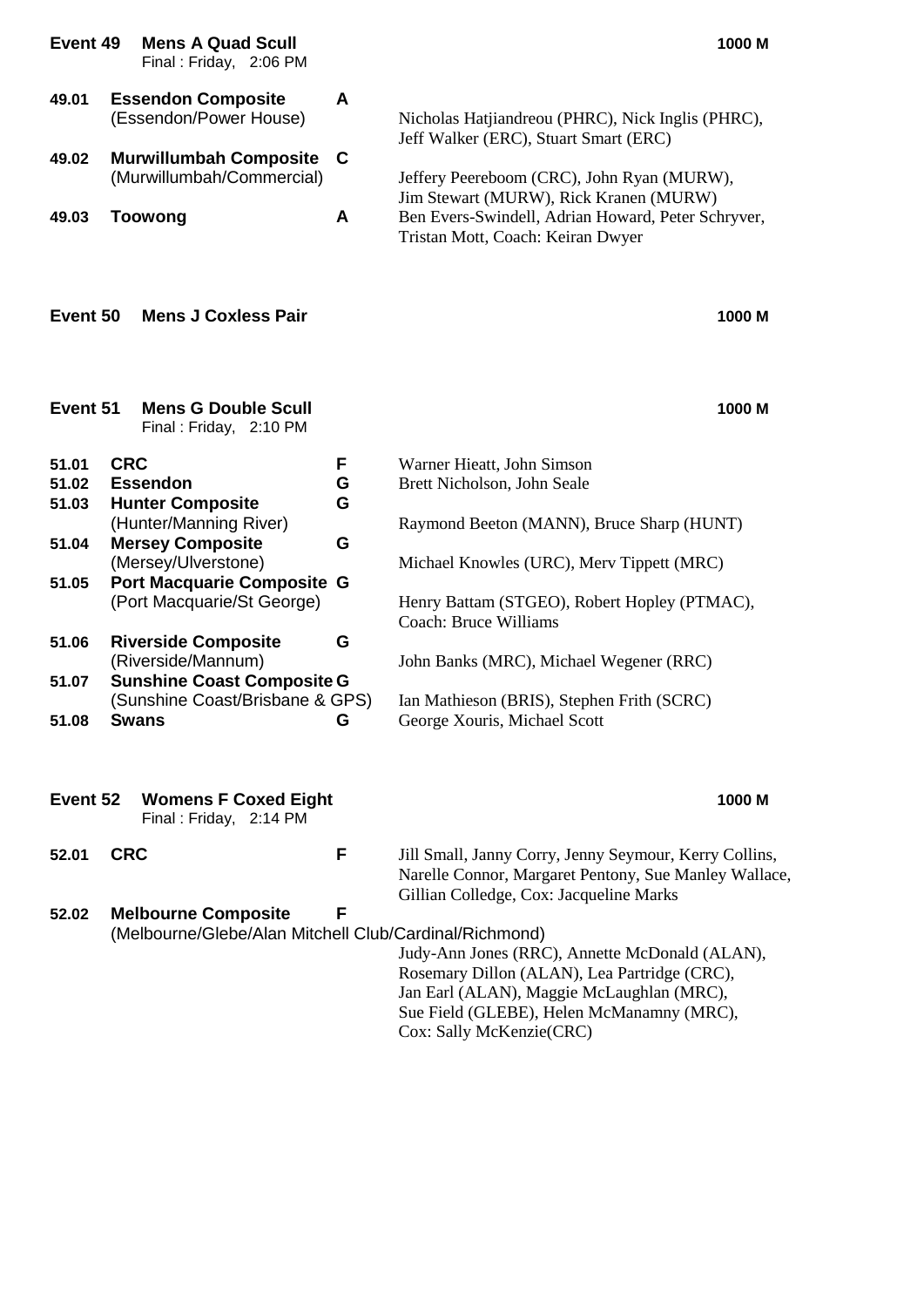| Event 53 |              | <b>Mens D Coxed Four</b><br>Heats: Friday, 12:46 PM<br>Final: Friday, 2:18 PM |   | 1000 M                                                                                                   |
|----------|--------------|-------------------------------------------------------------------------------|---|----------------------------------------------------------------------------------------------------------|
| 53.01    |              | <b>Alan Mitchell</b>                                                          | D | Ian Swann, Tom Lockwood, Luke Macartney, Rob Purdue,<br>Cox: Drew Coughlan                               |
| 53.02    | <b>Banks</b> |                                                                               | D | Chris Shinners, Jim Lowe, Simon Wilson, Nick Robinson,<br>Cox: William Webster                           |
| 53.03    | <b>Banks</b> |                                                                               | D | Ross Boyd, James McCoy, Andrew McQueen, Don McCabe,<br>Cox: Lisa Muntz                                   |
| 53.04    |              | <b>Barwon</b>                                                                 | Е | Jamie Morton, Simon Williams, Adrian Keats, Stuart Peace,<br>Cox: Sandy Edwards, Coach: Paul Van Prooyen |
| 53.05    |              | <b>Bris GPS Composite</b>                                                     | D |                                                                                                          |
|          |              | (Brisbane & GPS/Sunshine Coast/Townsville & JCU)                              |   |                                                                                                          |
|          |              |                                                                               |   | Brian Cox (BRIS), Paul Hargreaves (TJCU),                                                                |
|          |              |                                                                               |   | Russell Muller (SCRC), Ian Holzberger (BRIS),                                                            |
|          |              |                                                                               |   | Cox: Katherine Phillips(BRIS)                                                                            |
| 53.06    |              | <b>Caulfield Grammarians</b>                                                  | D | Michael Sisson, Wayne Stange, Frank Van der Kraan,                                                       |
|          |              |                                                                               |   | Michael Dakic, Cox: Jenny Dewar                                                                          |
| 53.07    |              | <b>Hawthorn</b>                                                               | D | Malcolm Coe, David Coe, John Brendan Stewart,                                                            |
|          |              |                                                                               |   | Bruce Winnen, Cox: Rory Shannon, Coach: Gregory Sullings                                                 |
| 53.08    |              | <b>Melbourne Uni Composite D</b>                                              |   |                                                                                                          |
|          |              | (Melbourne University/Melbourne)                                              |   | Sandy Marshall (MUBC), Marinus Van Onselen (MRC),                                                        |
|          |              |                                                                               |   | John McKenzie (MUBC), Greg Longden (MUBC),                                                               |
|          |              |                                                                               |   | Cox: David England(MUBC)                                                                                 |
| 53.09    |              | <b>Newington Masters</b>                                                      | D | Adrian Blessington, Ian Leckie, John Johnson,                                                            |
|          |              |                                                                               |   | Stephen Schinagel, Cox: Sam Holst                                                                        |
| 53.10    |              | <b>Power House</b>                                                            | D | Angelo Rizzardi, Peter Whitty, David Harris, Roland Baltutis,                                            |
|          |              |                                                                               |   | Cox: Alissa Giarratana, Coach: Nick Inglis                                                               |
| 53.11    |              | <b>Power House</b>                                                            | D | Rick Prince, John Cottrell, Peter Leahy, Andrew Kegele,                                                  |
|          |              |                                                                               |   | Cox: Nan Sheils, Coach: Nick Inglis                                                                      |
| 53.12    |              | <b>Power House</b>                                                            | D | Peter Thomson, John Date, Craig Cooper, Michael Taylor,                                                  |
|          |              |                                                                               |   | Cox: Nicole Grant, Coach: Nick Inglis                                                                    |
| 53.13    |              | <b>Pt Adelaide Composite</b>                                                  | D |                                                                                                          |
|          |              | (Port Adelaide/Torrens)                                                       |   | Roland Dankbaar (TRC), Chris Heaton-Harris (TRC),                                                        |
|          |              |                                                                               |   | Andrew Holt (TRC), Paul Knight (PARC),                                                                   |
|          |              |                                                                               |   | Cox: Vicky Knight(PARC), Coach: Anna Tree                                                                |
| 53.14    |              | <b>Sydney Womens MLC CompositeD</b>                                           |   |                                                                                                          |
|          |              | (Sydney Womens MLC/Sydney)                                                    |   | Douglas Stewart (SWMLC), Greg Larkin (SYDNY),                                                            |
|          |              |                                                                               |   | Ian Catalano (SWMLC), Mark Carew (SWMLC),                                                                |
|          |              |                                                                               |   | Cox: Robin Catalano(SWMLC), Coach: Steve Sherry                                                          |
| 53.15    |              | <b>Toowong Composite</b>                                                      | D |                                                                                                          |
|          |              | (Toowong/University of Queensland/Noosa/Townsville & JCU)                     |   | Allan Wallace (TJCU), Peter Landy (NYRC),                                                                |
|          |              |                                                                               |   |                                                                                                          |
|          |              |                                                                               |   | Timothy Douglas (UQBC), Alan Coulton (TRC),<br>Cox: Sian Hebron(NYRC)                                    |
| 53.16    |              | <b>Vikings</b>                                                                | D | Rob McAfee, Bill Chatterton, John Allen, Andrew Austin,                                                  |
|          |              |                                                                               |   | Cox: Doug Home                                                                                           |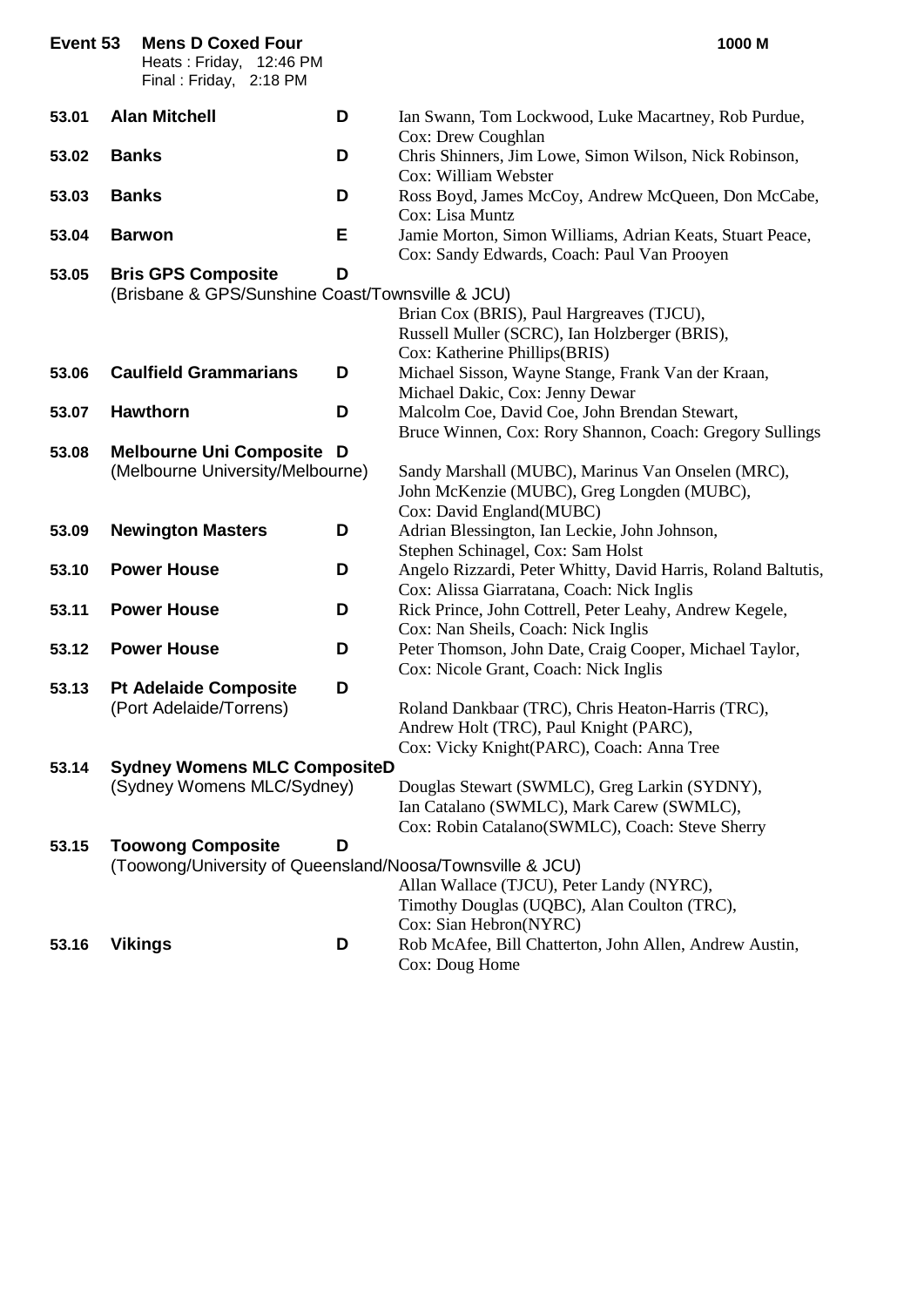**Event 54 Mens D Coxless Four 1000 M**

Final : Friday, 2:22 PM

| <b>CRC</b>           | D  | Alex Hodges, Martin Little, Scott Pagan, Randal Lawrence   |
|----------------------|----|------------------------------------------------------------|
| <b>Corio Bay</b>     | D  | Richard Axe, Rob England, Paul Van Prooyen, Peter Aberle   |
| <b>Glebe</b>         | D  | Kenneth Major, David Clark, Terry Davis, Kim Mackney       |
| <b>Melbourne Uni</b> | A  | John Whiting, Peter Antonie, Robert Curtain, Geoffrey Rees |
| <b>Mercantile</b>    | Е. | Mark Groves, Robert Smith, Stephen Mollard, Peter Philp    |
| Tamar                | D  | Alan Kitto, Christopher Symons, Fenton Jones, Stuart Sayer |
|                      |    |                                                            |

|                                           | Final: Friday, 2:26 PM                                                                                                        |                       |                                                                                                                                                                                                                              |
|-------------------------------------------|-------------------------------------------------------------------------------------------------------------------------------|-----------------------|------------------------------------------------------------------------------------------------------------------------------------------------------------------------------------------------------------------------------|
| 55.01<br>55.02<br>55.03<br>55.04<br>55.05 | <b>BMRC Composite</b><br>(Black Mountain/Canberra)<br><b>CRC</b><br><b>Melbourne</b><br><b>Power House</b><br><b>Richmond</b> | Β<br>В<br>A<br>A<br>A | Kerry Knowler (CRC), Suzanne Nermutova (BMRC)<br>Emma Southcott, Kerrie Smyth<br>Tanja Nishibata, Helen Purdy, Coach: John Reddaway<br>Yvette Gray, Kirsten Chapman, Coach: Andrew Holman<br>Nicole Stupka, Annalise Gehling |
| Event 56                                  | <b>Womens D Coxed Four</b><br>Final: Friday, 2:30 PM                                                                          |                       | 1000 M                                                                                                                                                                                                                       |
| 56.01                                     | <b>Bris GPS Composite</b><br>(Brisbane & GPS/Murwillumbah)                                                                    | D                     | Narelle Tognini (BRIS), Vicki Bennett (BRIS),<br>Joanne Meehan (MURW), Jenny Gaskell (BRIS),<br>Cox: Penelope Dixon(CRC)                                                                                                     |
| 56.02                                     | <b>Caulfield Grammarians</b>                                                                                                  | D                     | Jennifer Atkins, Sharron McIver, Helen Menhennitt,<br>Debbie Van Der Kraan, Cox: Kara Graham                                                                                                                                 |
| 56.03                                     | <b>CRC</b>                                                                                                                    | D                     | Janet Farnan, Caroline Pfahl, Sally Clear, Karen McVicker,<br>Cox: Jacqueline Marks                                                                                                                                          |
| 56.04                                     | <b>Richmond Composite</b><br>(Richmond/Yarra Yarra)                                                                           | D                     | Sue Coleman (YYRC), Julia Butler (YYRC),<br>Kathryn Penny (RRC), Jennifer Hall (RRC),<br>Cox: Sue Chong(RRC)                                                                                                                 |
| 56.05                                     | <b>Sydney Womens MLC</b>                                                                                                      | D                     | Gillian O'Malley, Susan Carew, Wendy Zammit,<br>Catherine Erskine, Cox: Robin Catalano, Coach: Steve Sherry                                                                                                                  |
| 56.06                                     | <b>Toowong</b>                                                                                                                | D                     | Heather Warren, Marion Elliott, Penny Mercer, Julie Bourne,<br>Cox: Daniel Licastro, Coach: Terry Mulligan                                                                                                                   |
| 56.07                                     | <b>Yarra Yarra</b>                                                                                                            | D                     | Virginia Mohr, Christine Howgate, Robyn Summers,<br>Elisabeth Sutherland, Cox: Hannah Sutherland,<br>Coach: Neville Smith                                                                                                    |
| 56.08                                     | <b>Melbourne</b>                                                                                                              | D                     | Angelika Dietrich, Elizabeth Holland, Rosey Smith,<br>Lynenette Murray, Cox: Zoe Murray,                                                                                                                                     |

**Event 55 Womens A Coxless Pair 1000 M**

**54.01 C** Alex Hodges, Martin Little, Scott Pagan, Randal Lawrence **54.02 Corio Bay D** Richard Axe, Rob England, Paul Van Prooyen, Peter Aberle

Coaches: John Reddaway, Neville Smith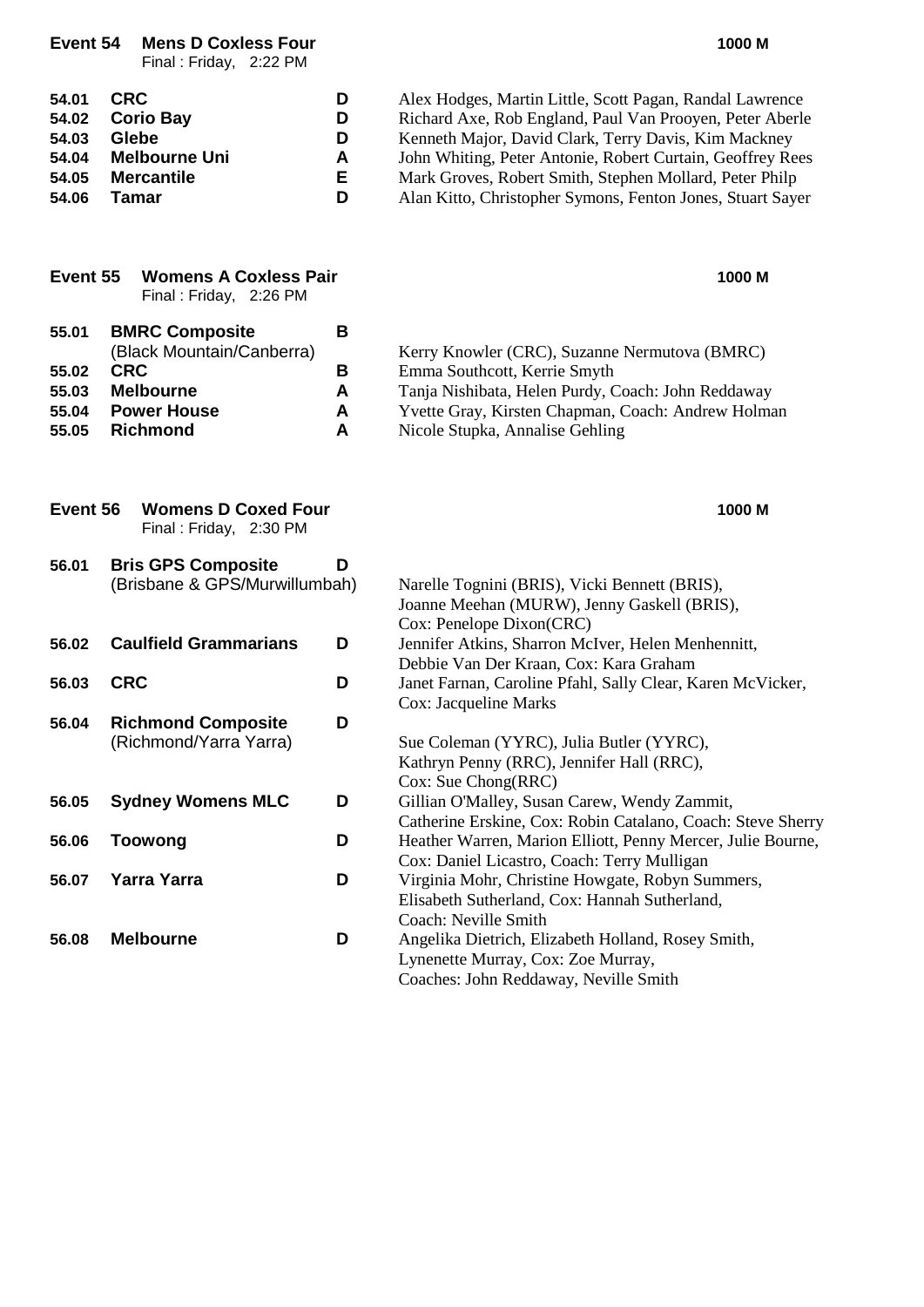| Event 57 | <b>Womens D Coxless Four</b><br>Final: Friday, 2:34 PM                                                 |   | 1000 M                                                                                                                                                                                                        |
|----------|--------------------------------------------------------------------------------------------------------|---|---------------------------------------------------------------------------------------------------------------------------------------------------------------------------------------------------------------|
| 57.01    | <b>Bunbury Composite</b><br>(Bunbury/ANA)                                                              | D | Carol Sale (ANA), Nola Cigulev (BRC),<br>Jennifer Bingham (BRC), Lynette Sleight (BRC),<br>Coach: Glenys Hough                                                                                                |
| 57.02    | <b>Drummoyne Composite</b><br>(Drummoyne/Toowong)                                                      | D | Prudence Eagles (TRC), Julie Sneddon (DRUMM),<br>Maria Rustja (DRUMM), Jill Moore (DRUMM)                                                                                                                     |
| 57.03    | <b>Sydney University CompositeD</b><br>(Sydney University Womens/Leichhardt)                           |   | Diane Williams (LEICH), Deanna Fekete (LEICH),                                                                                                                                                                |
|          |                                                                                                        |   | Angela Conry (LEICH), Ann Tout (SUWRC),<br>Coach: Timothy Tindale                                                                                                                                             |
| 57.04    | <b>Sydney University</b>                                                                               | D | Emma MacArthur, Lorna Harrison, Jo Pollett,<br>Kerrie Bigsworth, Coach: Phillip Titterton                                                                                                                     |
| 57.05    | <b>Toowong</b>                                                                                         | D | Nicola Guy, Robyn Huttenmeister, Helen Wintle, Elaine Vucak,<br>Coach: Terry Mulligan                                                                                                                         |
| Event 58 | <b>Mens H Coxed Eight</b><br>Final: Friday, 2:38 PM                                                    |   | 1000 M                                                                                                                                                                                                        |
| 58.01    | <b>Armidale Composite</b>                                                                              | н | (Armidale/North Shore/Canberra/Black Mountain/Hunter/Bairnsdale/Toowong)<br>Jim Garner (TRC), Dick Bales (BRC),<br>Peter Ellercamp (HUNT), Donald Ellercamp (HUNT),<br>Alex Leitch (BMRC), David Coles (CRC), |
|          |                                                                                                        |   | John James (NSHR), John Sypkens (ARMID),                                                                                                                                                                      |
| 58.02    | <b>Melbourne Composite</b><br>(Melbourne/Banks/Nagambie)<br>Ian Douglas (BANKS), John Jopling (BANKS), | Н | Cox: Mark Alexander(TRC)                                                                                                                                                                                      |
|          |                                                                                                        |   | James McKay (BANKS), luke koekoe (BANKS),<br>Dennis Millikan (BANKS), Neville Howell (NRC),<br>Paul Guest (BANKS), Gavin Jenner (MRC),<br>Cox: William Webster(MERC)                                          |
| 58.03    | <b>Riverside</b>                                                                                       | н | Jim Penfold, Anthony Ryan, Richard Clark,<br>Maxwell Hosenson-Smith, Henry Muller, John Argue,<br>Hugh Orr, Robert Bradley, Cox: Caroline Mussared                                                            |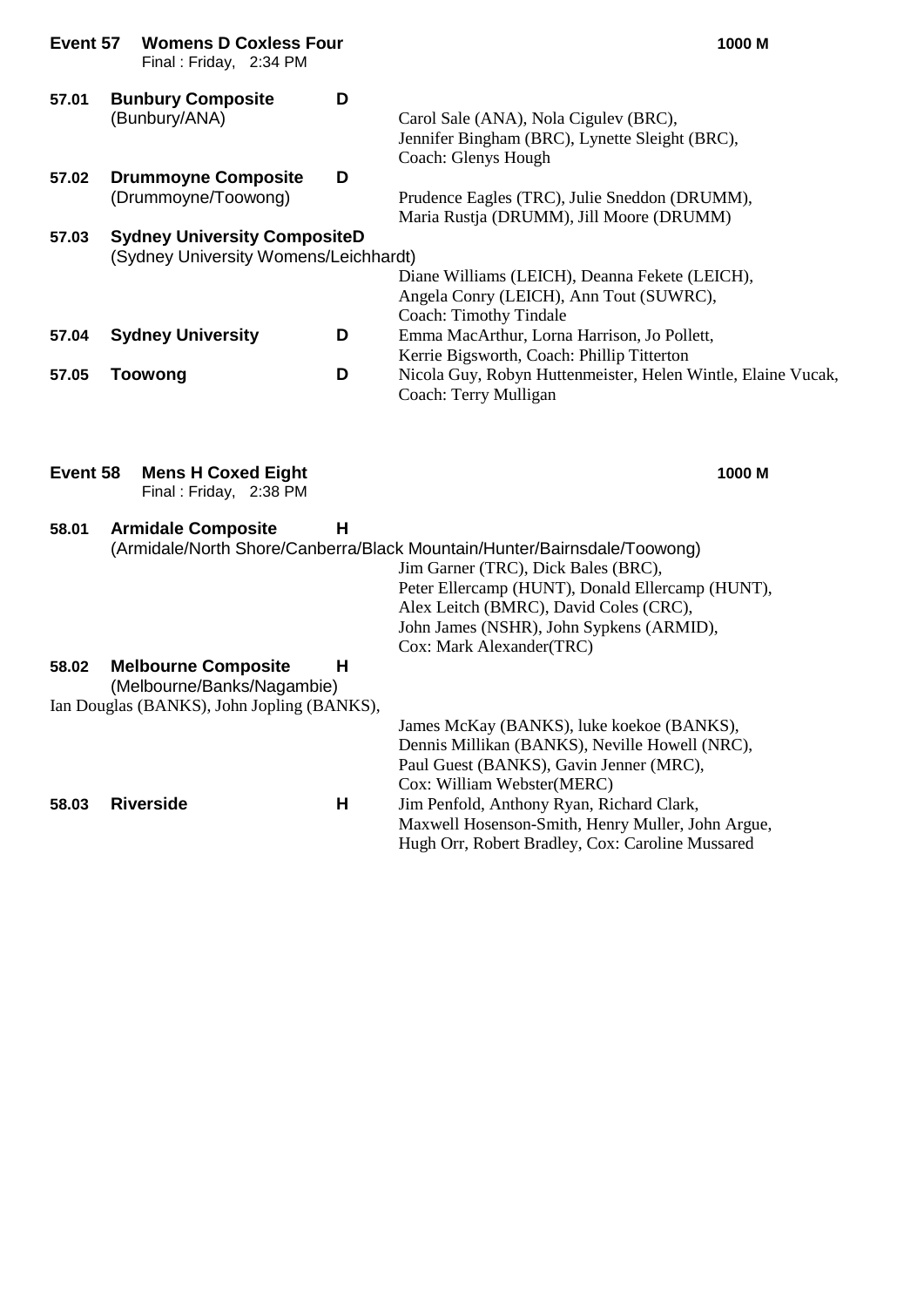**Event 59 Womens G Single Scull 1000 M**

Final : Friday, 2:42 PM

**59.01 Balmain**<br> **G** Lynette Skelton, Coach: Keith Swanson<br> **G** Marion Camiller **59.02 Essendon**<br> **59.03 Leichhardt**<br> **G** Margot Simington<br> **G** Margot Simington **59.03 Leichhardt G** Margot Simington **59.04 Noosa G** Jean Clark **59.05** Port Macquarie **G**<br>59.06 Toowong **G 59.06 Toowong G** Wendy Cavell, Coach: Tom Jack **Elaine Guterres** 

|       | <b>Event 60 Womens B Single Scull</b><br>Final : Friday, 2:46 PM |              | 1000 M |
|-------|------------------------------------------------------------------|--------------|--------|
| 60.01 | <b>CRC</b>                                                       | Dearne Grant |        |

| 60.01 | <b>CRC</b>                | в | Dearne Grant                          |
|-------|---------------------------|---|---------------------------------------|
| 60.02 | <b>Melbourne</b>          | в | Tanja Nishibata, Coach: John Reddaway |
| 60.03 | <b>Murray Bridge</b>      | D | Ute Wegener                           |
| 60.04 | <b>North Shore</b>        | в | <b>Tamsin Brew</b>                    |
| 60.05 | <b>Power House</b>        | в | <b>Fleur Spriggs</b>                  |
| 60.06 | <b>Richmond</b>           | C | Carolyn Manning, Coach: Tom Appleby   |
| 60.07 | <b>Wendouree-Ballarat</b> | в | Leanne Martin                         |
| 60.08 | <b>Sydney</b>             | в | Kirsten Liljeqvist                    |

| Event 61 | <b>Mens F Coxed Four</b><br>Final: Friday, 2:50 PM         |   | 1000 M                                                                                                                                     |
|----------|------------------------------------------------------------|---|--------------------------------------------------------------------------------------------------------------------------------------------|
| 61.01    | <b>Alan Mitchell</b>                                       | F | Peter Williams, Roland Scollay, Peter Sandow, Richard Parker,<br>Cox: Drew Coughlan                                                        |
| 61.02    | <b>Bendigo</b>                                             | F | Denis Nihill, Damian Hickey, Peter Wearne, John Gorey,<br>Cox: Polly Shaw                                                                  |
| 61.03    | <b>Melbourne Uni</b>                                       | F | Jim Morrison, Robert Maple, Paul McSweeney, Paul Noonan,<br>Cox: Rob England                                                               |
| 61.04    | Mosman                                                     | F | Will Liley, Steve Gordon, John Struik, Graeme Farrell,<br>Cox: Robert Wright                                                               |
| 61.05    | <b>Riverside Composite</b><br>(Riverside/Pembroke Masters) | F |                                                                                                                                            |
|          | Peter Hodson (PEMMA), Rick Fitzgerald (RRC),               |   | Philip Gebhardt (RRC), Dean Mobbs (RRC),                                                                                                   |
|          |                                                            |   | Cox: Henry Muller(RRC)                                                                                                                     |
| 61.06    | <b>Toowong Composite</b><br>(Toowong/Brisbane & GPS)       | F | Stephen McRae (TRC), John Varendorff (TRC),<br>Bob Alexander (BRIS), Peter Jell (TRC),<br>Cox: Mark Alexander (TRC), Coach: Terry Mulligan |
| 61.07    | Torrens                                                    | F | Luigi Lippis, William Carey, John Tonkin, Michael Magarey,<br>Cox: Vicky Knight, Coach: Anna Tree                                          |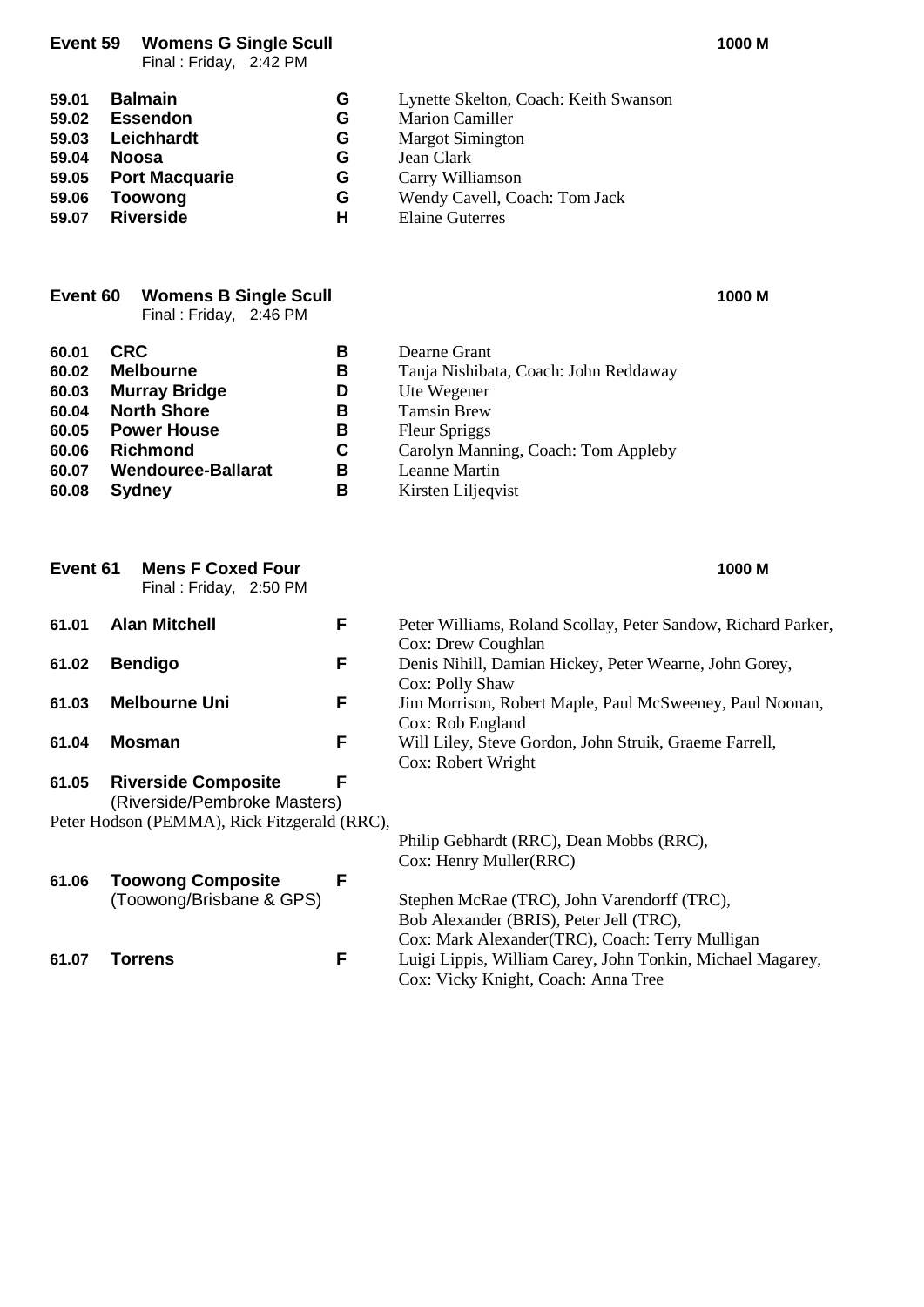|                                                                                                                   |            | TUUIILIJI UUAILJJI UUI<br>Final: Friday, 2:54 PM                                                                                                                                                                        |                                                               | ויו טטטו                                                                                                                                                                                                                                                                                      |
|-------------------------------------------------------------------------------------------------------------------|------------|-------------------------------------------------------------------------------------------------------------------------------------------------------------------------------------------------------------------------|---------------------------------------------------------------|-----------------------------------------------------------------------------------------------------------------------------------------------------------------------------------------------------------------------------------------------------------------------------------------------|
| 62.01                                                                                                             |            | <b>Mosman</b>                                                                                                                                                                                                           | F                                                             | Peter Mayoh, John May, John Hardy, Phillip Titterton                                                                                                                                                                                                                                          |
| Event 63                                                                                                          |            | <b>Womens E Single Scull</b><br>Heats: Friday, 12:54 PM<br>Final: Friday, 2:58 PM                                                                                                                                       |                                                               | 1000 M                                                                                                                                                                                                                                                                                        |
| 63.01<br>63.02<br>63.03<br>63.04<br>63.05<br>63.06<br>63.07<br>63.08<br>63.09<br>63.10<br>63.11<br>63.12<br>63.13 | <b>CRC</b> | <b>BMRC</b><br><b>Bunbury</b><br><b>Hawthorn</b><br><b>Hunter</b><br>Leichhardt<br><b>Melbourne</b><br><b>Melbourne Uni</b><br>Mosman<br><b>Newcastle</b><br><b>Noosa</b><br><b>Renmark</b><br><b>Sydney Womens MLC</b> | Е<br>Е<br>Е<br>Е<br>E<br>E<br>E<br>E<br>E<br>Е<br>E<br>Е<br>Ε | Evelyn Sonner<br>Lynette Sleight, Coach: Glenys Hough<br>Kath Wellman<br>Josephine Bant, Coach: Neil Boness<br><b>Judith Cousins</b><br>Anne Parbury<br>Jenny Rickards<br>Pamela Whiting<br>Anne Taylor<br>Robyn Cragg<br>Rachel Mecham<br>Cheryl Radloff<br>Alex Warner, Coach: Steve Sherry |
| 63.14<br>63.15<br>63.16                                                                                           |            | Toowong<br><b>Toowong</b><br><b>Wendouree-Ballarat</b>                                                                                                                                                                  | E<br>E<br>E                                                   | <b>Marion Elliott</b><br>Paula Lyndon<br>Patricia Gabb                                                                                                                                                                                                                                        |

#### **Event 64 Mens C Single Scull 1000 M** Heats : Friday, 1:02 PM

Final : Friday, 3:02 PM

| 64.01 | <b>Banks</b>          | Α | George Costa        |
|-------|-----------------------|---|---------------------|
| 64.02 | <b>Banks</b>          | C | Alan Cheng          |
| 64.03 | <b>BMRC</b>           | D | <b>Stephen Trov</b> |
| 64.04 | <b>BMRC</b>           | D | Rob Creer           |
| 64.05 | <b>BMRC</b>           | C | Ted Hall            |
| 64.06 | <b>Bris GPS</b>       | C | Jonathan Bre        |
| 64.07 | <b>Brisbane Water</b> | D | Kelvin Maxw         |
| 64.08 | <b>Commercial</b>     | C | Jeffery Peere       |
| 64.09 | <b>Endeavour</b>      | C | Luke Budwor         |
| 64.10 | <b>Essendon</b>       | C | Tim Juzefow         |
| 64.11 | <b>Footscray</b>      | D | Geoff Lowe          |
| 64.12 | <b>Melbourne</b>      | D | Murray Ross,        |
| 64.13 | <b>Melbourne Uni</b>  | С | Sam Golding         |
| 64.14 | <b>Melbourne Uni</b>  | С | John Michelr        |
| 64.15 | <b>Mosman</b>         | C | Scott Waller        |

**64. C Banks Banks C Banks A** Banks

- **6 C** Alan Cheng<br>**D** Stephen Trov
- **b 64.03** Stephen Trowell **b** Rob Creer
- **b** Rob Creer<br>**C** Ted Hall
- **6 C B** Ted Hall
- **64.06 C** Jonathan Brett<br>**D** Kelvin Maxwel
- **6 Brisbane Water Brisbane Water D D Brisbane Water D Brisbane Brisbane D Brisbane D Brisbane Brisbane Brisbane Brisbane Brisbane Brisbane Brisbane Brisbane Brisbane Brisbane Bri**
- **6 C** Jeffery Peereboom<br>**C** Luke Budworth
- **6 E** Luke Budworth **C C E** Tim Juzefowicz
- **6 C** Tim Juzefowicz<br>**D** Geoff Lowe
- **b 64.11 C** Geoff Lowe
- **64.13** Murray Ross, Coach: Neville Smith<br> **64.12** Sam Golding<br> **64.12** John Michelmore<br> **C6.23.12** Scott Waller
	- $Sam$  Golding
		- $John Michaelmore$ 
			-

**Event 62 Womens F Coxless Four 1000 M**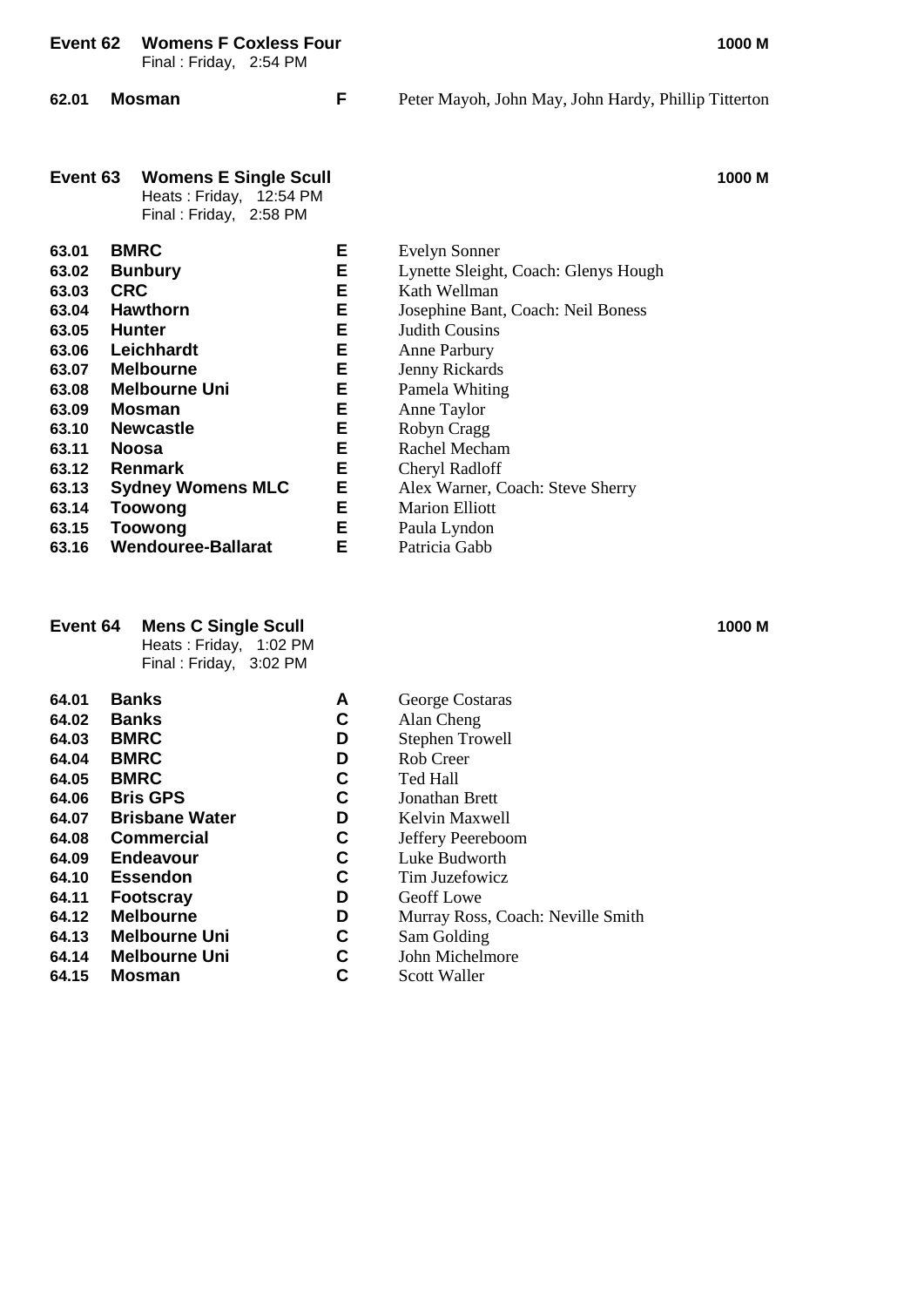Heats : Friday, 1:02 PM Final : Friday, 3:02 PM

| 64.16 | Mosman               | C. | Mark Campbell          |
|-------|----------------------|----|------------------------|
| 64.17 | <b>Murray Bridge</b> | C. | <b>Graham Hunt</b>     |
| 64.18 | Murwillumbah         | C. | <b>Rick Kranen</b>     |
| 64.19 | <b>Power House</b>   | C. | <b>Roland Baltutis</b> |
| 64.20 | <b>Shoalhaven</b>    | C. | Chris Turner           |
| 64.21 | Tamar                | C. | <b>Stuart Sayer</b>    |

| Event 65 | <b>Mens E Double Scull</b><br>Heats: Friday, 1:18 PM<br>Final: Friday, 3:06 PM |   | 1000 M                                               |
|----------|--------------------------------------------------------------------------------|---|------------------------------------------------------|
| 65.01    | <b>Adelaide Composite</b>                                                      | Е |                                                      |
|          | (Adelaide/Riverside)                                                           |   | Peter Erskine (RRC), David Eichler (ARC)             |
| 65.02    | <b>CRC</b>                                                                     | Ε | Randal Lawrence, John Strapps                        |
| 65.03    | <b>CRC</b>                                                                     | E | Dennis Dyer, Kim Fisher                              |
| 65.04    | <b>Cardinal</b>                                                                | E | Paul Ferguson, Steven Lynch                          |
| 65.05    | <b>Cardinal</b>                                                                | E | Philip Wright, Steven Lynch                          |
| 65.06    | <b>Carrum Composite</b>                                                        | E |                                                      |
|          | (Carrum/Albert Park - South Melbourne)                                         |   |                                                      |
|          | Allen McCowan (APSM), Ken Charge (CRC)                                         |   |                                                      |
| 65.07    | <b>Corio Bay</b>                                                               | Е | Jeff Sykes, Peter Searle                             |
| 65.08    | <b>Torrens</b>                                                                 | F | Kevin Keough, Alan Jones, Coach: Anna Tree           |
| 65.09    | <b>DMCRC Composite</b>                                                         | Е |                                                      |
|          | (Derwent Mercantile Collegiate/Mercantile)                                     |   |                                                      |
|          |                                                                                |   | Stephen Mollard (MERC), Sam Mollard (DMCRC)          |
| 65.10    | <b>Footscray Composite</b>                                                     | E |                                                      |
|          | (Footscray City/Melbourne)                                                     |   | Paul Bridgeford (MRC), Neil Boness (FCRC)            |
| 65.11    | Melbourne Uni Composite E                                                      |   |                                                      |
|          | (Melbourne University/University of Queensland)                                |   |                                                      |
|          |                                                                                |   | Ian Luxford (UQBC), Geoffrey Rees (MUBC)             |
| 65.12    | <b>Melbourne Uni</b>                                                           | Ε | Tim Marshall, Geoff Haslam                           |
| 65.13    | <b>Mosman</b>                                                                  | Е | Mark Williams, James Taylor                          |
| 65.14    | <b>Nagambie</b>                                                                | E | David Schier, Patrick McNamara                       |
| 65.15    | <b>North Shore Composite</b>                                                   | F |                                                      |
|          | (North Shore/Lake Colac)                                                       |   | Peter Greig (LCRC), Chris Pollett (NSHR)             |
| 65.16    | <b>Swans</b>                                                                   | Е | Alan Nicoll, John Boardman, Coach: Vanessa Grant     |
| 65.17    | <b>Sydney Womens MLC</b>                                                       | Е | Joseph Zammit, Michael Hayes, Coach: Steve Sherry    |
| 65.18    | <b>Sydney Womens MLC</b>                                                       | Е | Ian Catalano, Robert Clarke, Coach: Steve Sherry     |
| 65.19    | <b>Sydney Womens MLC</b>                                                       | E | Douglas Stewart, Neil McCormack, Coach: Steve Sherry |
| 65.20    | <b>Torrens</b>                                                                 | E | Loch Mitchell, Rob Curkpatrick, Coach: Anna Tree     |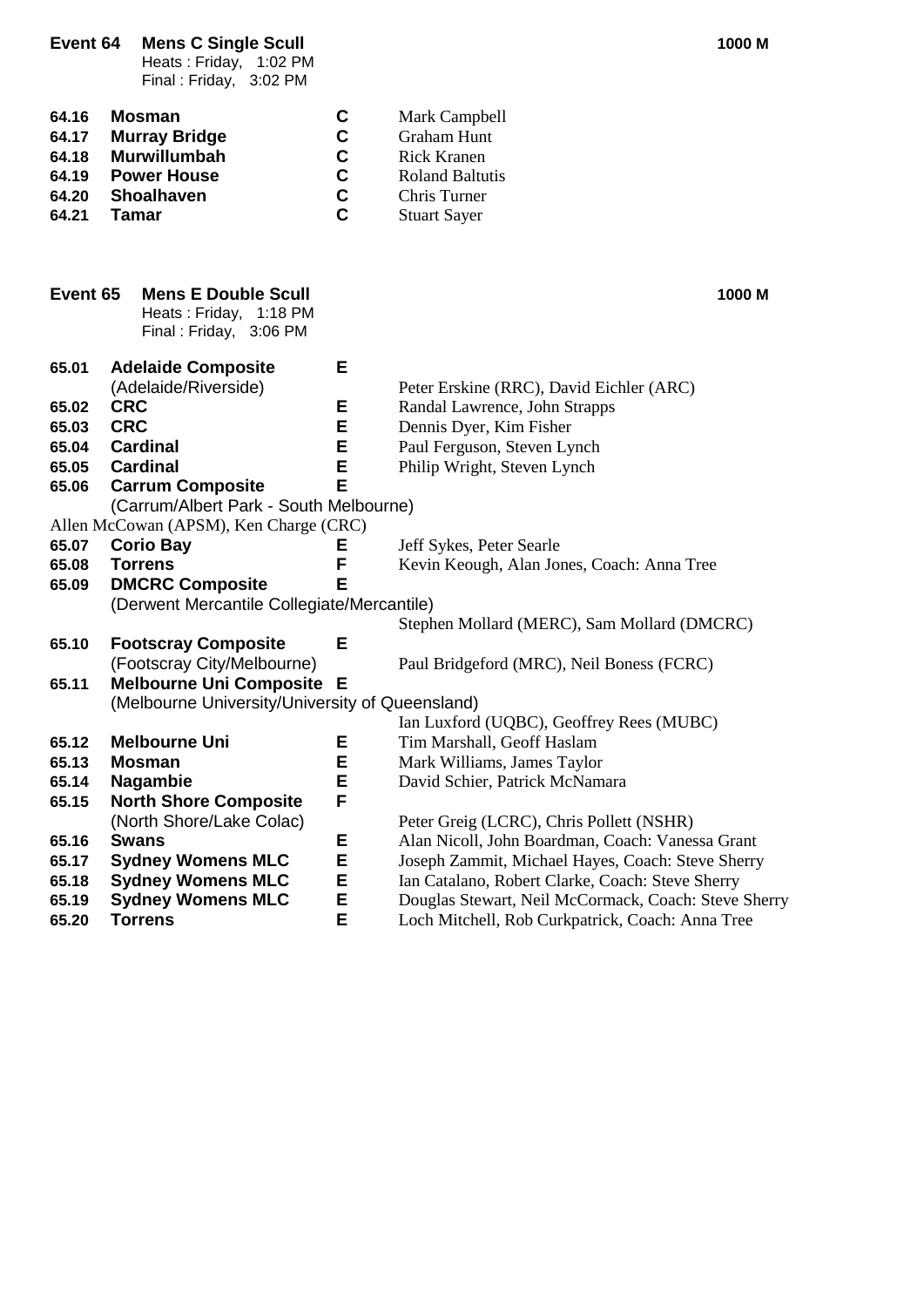| Event 66                                  | <b>Mens I Single Scull</b><br>Final: Friday, 3:10 PM                                  |   | 1000 M                                                                                                      |
|-------------------------------------------|---------------------------------------------------------------------------------------|---|-------------------------------------------------------------------------------------------------------------|
| 66.01<br>66.02<br>66.03<br>66.04<br>66.05 | <b>Bendigo</b><br><b>CRC</b><br><b>Drummoyne</b><br><b>Mannum</b><br><b>Riverside</b> | п | Don Tucker<br><b>Michael Burgess</b><br><b>Gerald Garrett</b><br>John Banks<br><b>Robert Bradley</b>        |
| Event 67                                  | <b>Womens H Single Scull</b><br>Final: Friday, 3:14 PM                                |   | 1000 M                                                                                                      |
| 67.01                                     | <b>Riverside</b>                                                                      | H | <b>Elaine Guterres</b>                                                                                      |
| Event 68                                  | <b>Mixed AB Coxed Four</b><br>Division: Friday, 3:30 PM                               |   | 1000 M                                                                                                      |
| 68.01                                     | <b>BMRC</b>                                                                           | A | Stephanie Gollasch, Richard McMillan, Colin Calderwood,<br>Kerri Hughes, Cox: Virginia Leitch               |
| 68.02                                     | <b>Essendon</b>                                                                       | A | Narelle Campani, Tamara McPherson, Jeff Walker,<br>Stuart Smart, Cox: Jessica Meilak                        |
| 68.03                                     | <b>Melb Argonauts</b>                                                                 | A | Elizabeth Cole, Catherine Young, Peter Sagar, Graeme Lewsey,<br>Cox: Ron Thiele                             |
| 68.04                                     | <b>Power House</b>                                                                    | A | Yvette Gray, Malcolm Glover, Alexander Inglis,<br>Victoria Fields, Cox: Alissa Giarratana                   |
| 68.05                                     | <b>Power House</b>                                                                    | В | Virginia Tainton, Jenny Walter, Peter Leahy, Andrew Kegele,<br>Cox: Nan Sheils                              |
| 68.06                                     | <b>Power House</b>                                                                    | A | Kate Andrews, Kirsten Chapman, Nicholas Hatjiandreou,<br>Andrew Holman, Cox: Nicole Grant                   |
| Event 69                                  | <b>Mixed E Coxed Four</b><br>Division: Friday, 3:34 PM                                |   | 1000 M                                                                                                      |
| 69.01                                     | <b>CRC</b>                                                                            | Е | Narelle Connor, Kerry Collins, Paul Philippa, Tony Wilkes,<br>Cox: Sue Manley Wallace                       |
| 69.02                                     | <b>Cardinal Composite</b><br>(Cardinal/Mercantile)                                    | Е | Ray Dawson (MERC), Lea Partridge (CRC),<br>Ross Mursell (CRC), Bill Sheldon (CRC),<br>Cox: Doug Renton(CRC) |
| 69.03                                     | <b>Mosman</b>                                                                         | Е | Elizabeth Burrows, Margaret Small, Peter Mayoh,<br>Steve Gordon, Cox: Robert Wright                         |
| 69.04                                     | <b>Riverside</b>                                                                      | Е | Gordana Kalanj, Caroline Mussared, Philip Gebhardt,                                                         |

Dean Mobbs, Cox: Henry Muller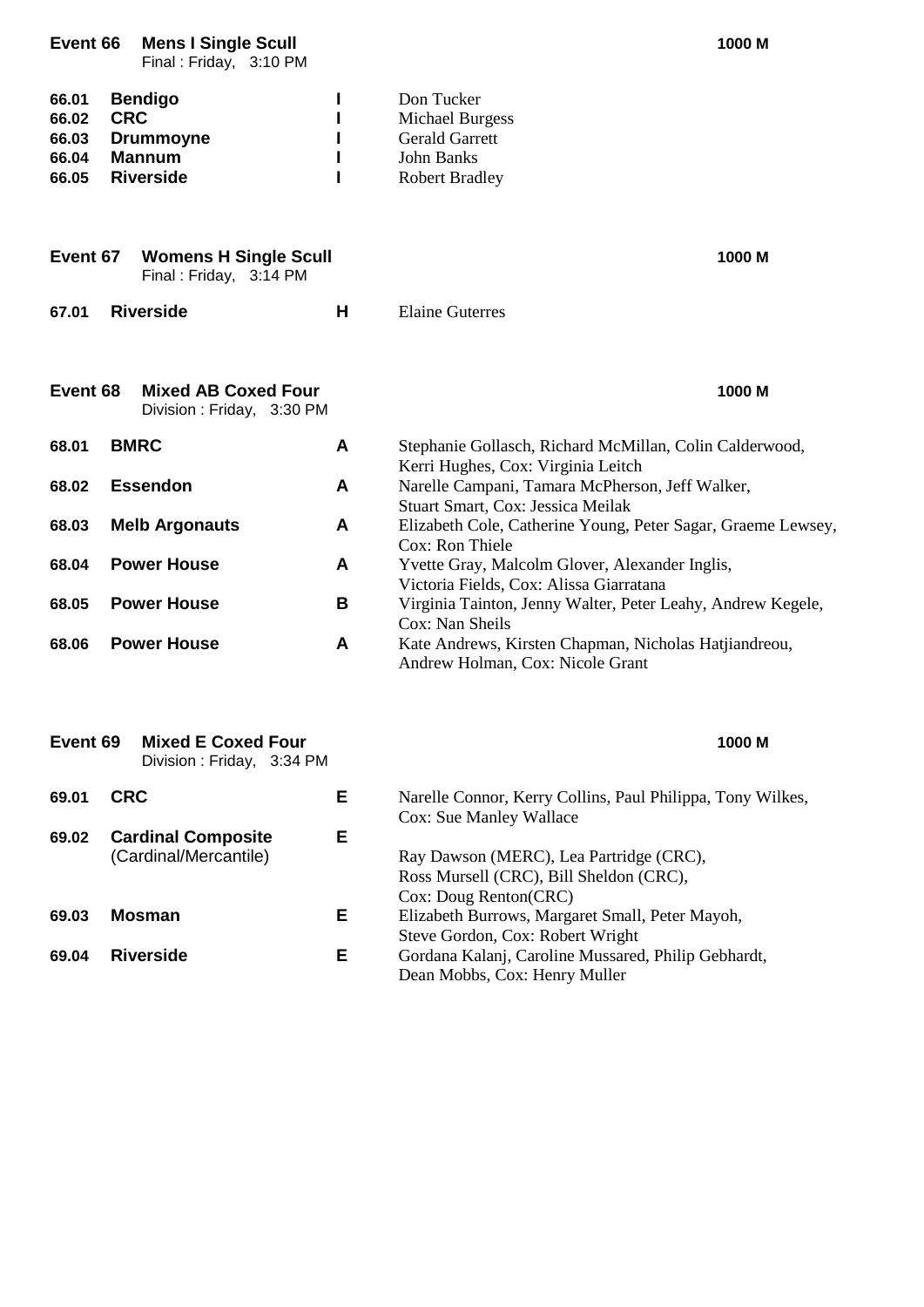| Event 69                | <b>Mixed E Coxed Four</b><br>Division: Friday, 3:34 PM                                                    |             | 1000 M                                                                                                                                                                                                                       |
|-------------------------|-----------------------------------------------------------------------------------------------------------|-------------|------------------------------------------------------------------------------------------------------------------------------------------------------------------------------------------------------------------------------|
| 69.05<br>69.06          | <b>Sydney Womens MLC CompositeE</b><br>(Sydney Womens MLC/Newington Masters)<br><b>TJCU Composite</b>     | Е           | Joseph Zammit (SWMLC), Lillian Hayes (SWMLC),<br>John Johnson (NMRC), Alex Warner (SWMLC),<br>Cox: Robin Catalano(SWMLC), Coach: Steve Sherry                                                                                |
|                         | (Townsville & JCU/Brisbane & GPS)                                                                         |             | Vicki Bennett (BRIS), Ian Holzberger (BRIS),<br>Paul Hargreaves (TJCU), Christine Hargreaves (TJCU),<br>Cox: Elaine Vucak(TRC)                                                                                               |
| Event 70                | <b>Mixed D Quad Scull Division 1</b><br>Division: Friday, 3:38 PM                                         |             | 1000 M                                                                                                                                                                                                                       |
| 70.01<br>70.02<br>70.03 | <b>Bris GPS</b><br><b>Cardinal</b><br><b>Commercial</b>                                                   | D<br>D<br>D | Narelle Tognini, Tracey Tognini, Ian Mathieson, Brian Cox<br>Sue Tyers, Roz Bangs, Paul Ferguson, Bob Symons<br>Penelope Dixon, Graeme Weston, Jeffery Peereboom,<br>Vicki Leary                                             |
| 70.04<br>70.05<br>70.06 | <b>DMCRC Composite</b><br><b>Essendon</b><br><b>Melbourne Uni Composite A</b>                             | D<br>D      | (Derwent Mercantile Collegiate/Mercantile/Caulfield Grammarians)<br>Jenny Dewar (CGRC), Michele Duffy (DMCRC),<br>Stephen Mollard (MERC), Sam Mollard (DMCRC)<br>Sally Christie, Dawn Giltrap, Brett Nicholson, Richard Saul |
| 70.08                   | (Melbourne University/Cardinal)<br><b>New Norfolk Composite</b><br>(New Norfolk/Dimboola/Essendon)        | D           | Patsy Montgomery (MUBC), Sally McKenzie (CRC),<br>Robert Curtain (MUBC), John McKenzie (MUBC)<br>Carol Nichols (NNRC), Narelle Dwyer (ERC),<br>John Nichols (DRC), Peter Nichols (NNRC)                                      |
|                         | <b>Event 70A Mixed D Quad Scull Division 2</b>                                                            |             | 1000 M                                                                                                                                                                                                                       |
| 70A.01 Tamar            |                                                                                                           | D           | Pauline Winwood, Sally Walker, Fenton Jones,<br><b>Christopher Symons</b>                                                                                                                                                    |
| 70A.02 Sydney           |                                                                                                           | D           | Charles Lloyd Jones, Kim Lloyd Jones, Kaye Smythe,<br>Ken Ambler                                                                                                                                                             |
|                         | 70A.03 Port Macquarie Composite D<br>(Port Macquarie/Brisbane Water/Manning River)                        |             | Amanda Cavill (MANN), James Young (PTMAC),<br>David Cullen (BRISW), Elizabeth Levido (PTMAC)                                                                                                                                 |
|                         | 70A.04 Melbourne Composite<br>(Melbourne/Townsville & JCU)<br>Lisa Graham (TJCU), Julie-Ann Kelly (TJCU), | D           |                                                                                                                                                                                                                              |
|                         |                                                                                                           |             | Allan Wallace (TJCU), Mark Baxter (MRC)                                                                                                                                                                                      |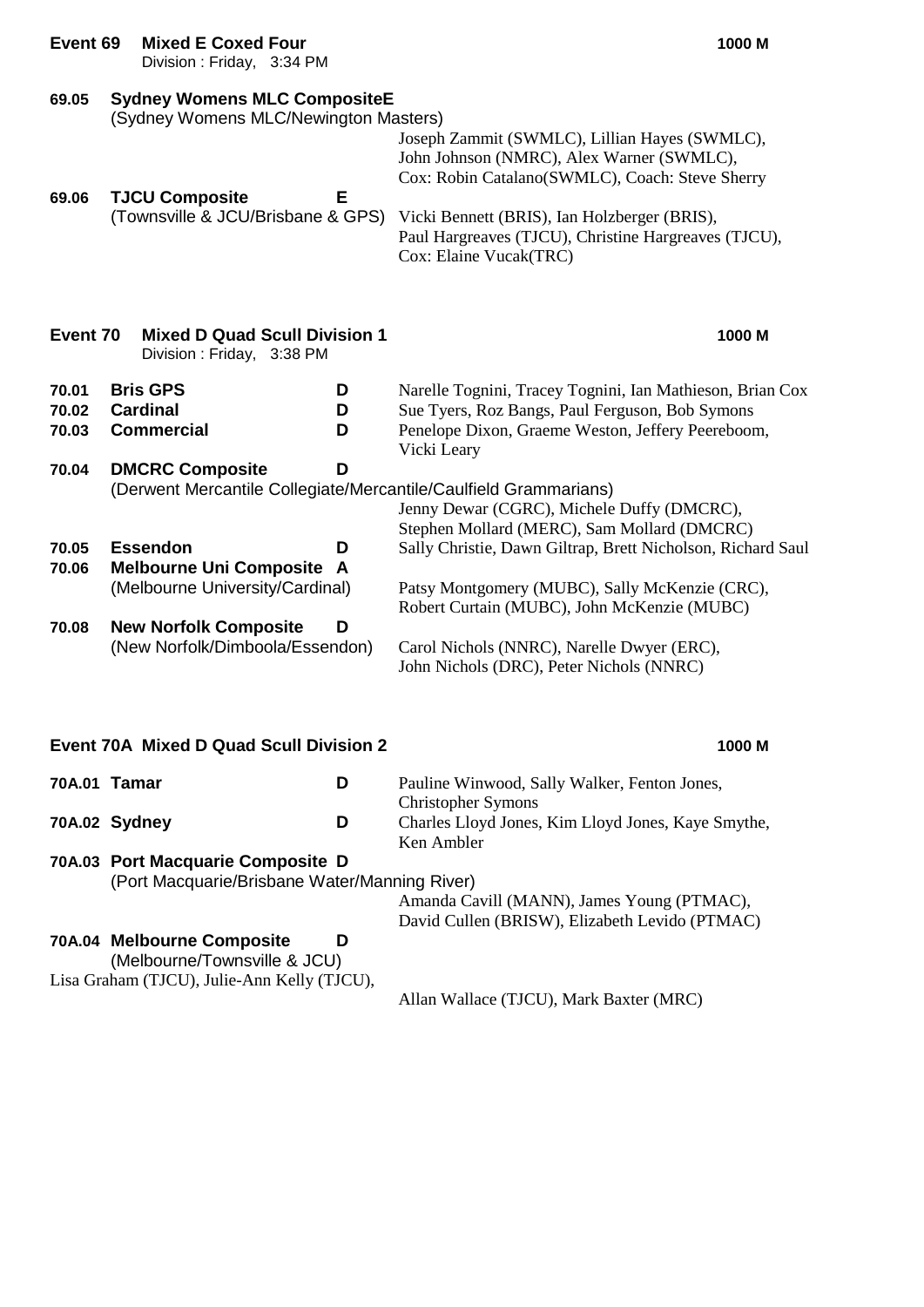|            | <b>Event 70A Mixed D Quad Scull Division 2</b>                                      |             | 1000 M                                                                                                                                                                                                             |
|------------|-------------------------------------------------------------------------------------|-------------|--------------------------------------------------------------------------------------------------------------------------------------------------------------------------------------------------------------------|
| 70A.05 CRC | 70A.06 Corio Bay<br>70A.07 CRC Composite<br>(Canberra/Alan Mitchell Club/Melbourne) | D<br>D<br>D | Suzanne Goddard, Maxine James, Scott Pagan, Darrell Ninham<br>Joan Sykes, Sally Galbraith, Ian Bridgland, Peter Searle<br>Sue Donoghoe (CRC), Judy Macartney (MRC),<br>Luke Macartney (ALAN), Peter Maclaren (CRC) |
|            | <b>Event 70B Mixed D Quad Scull Division 3</b>                                      |             | 1000 M                                                                                                                                                                                                             |
| 70B.01     | <b>BMRC</b>                                                                         | D           | Larraine Champness, Vince McMahon, Mary Quilty,<br>Paul Champness                                                                                                                                                  |
|            | 70B.02 BMRC Composite<br>(Black Mountain/Canberra)                                  | Е           | Pam Nash (BMRC), Alex Leitch (BMRC),                                                                                                                                                                               |

| <u>Piacis Modritali i/Odribčita /</u>        |    | $\Gamma$ and $\Gamma$ vasify $\Gamma$ between $\Gamma$ , $\Gamma$ and $\Gamma$ between $\Gamma$ (between $\Gamma$ ). |
|----------------------------------------------|----|----------------------------------------------------------------------------------------------------------------------|
|                                              |    | Pat Davoren (CRC), Jeanette Gasson (BMRC)                                                                            |
| 70B.03 Sydney Womens MLC                     | Е. | Janette Emery, Suzanne Jones, Neil McCormack,                                                                        |
|                                              |    | Michael Hayes, Coach: Steve Sherry                                                                                   |
| 70B.04 Mosman                                | D  | Anne Taylor, Sarah Hill, James Taylor, Graeme Farrell                                                                |
| 70B.05 Murwillumbah Composite                |    |                                                                                                                      |
| (Murwillumbah/Sunshine Coast/Brisbane & GPS) |    |                                                                                                                      |

Katherine Phillips (BRIS), Donna Muller (SCRC), Russell Muller (SCRC), John Ryan (MURW)

#### **Event 71 Mens B Single Scull 1000 M**

Heats : Saturday, 8:20 AM Final : Saturday, 9:44 AM

**71.01 Banks B** Phillip Reynolds **71.02 BMRC C** Ted Hall **71.03 BMRC D** Rob Creer **71.04 Brisbane Water B** Mark Dickson **71.05 Commercial C** Jeffery Peereboom, Coach: Bill Caldwell **71.06 Corio Bay**<br>**71.07 Endeavour C** Luke Budwo **71.07 Endeavour C** Luke Budworth **71.08 Endeavour B** Sean Donza **71.09 Melbourne Uni C** Sam Golding **71.10 Murray Bridge C** Graham Hunt **71.11 Murwillumbah B** Jim Stewart **71.12 Murwillumbah C** Rick Kranen **71.13 Power House B** Shane O'Connor-Smith **71.14 Power House B** Nick Inglis<br>**71.15 Shoalhaven C** Chris Turne **71.15 Shoalhaven C** Chris Turner **71.16 St George B** Robert Henderson, Coach: Bruce Williams

- 
- 
- -
	- -
- 
- - -
- **71.17 West End B** Simon Malpas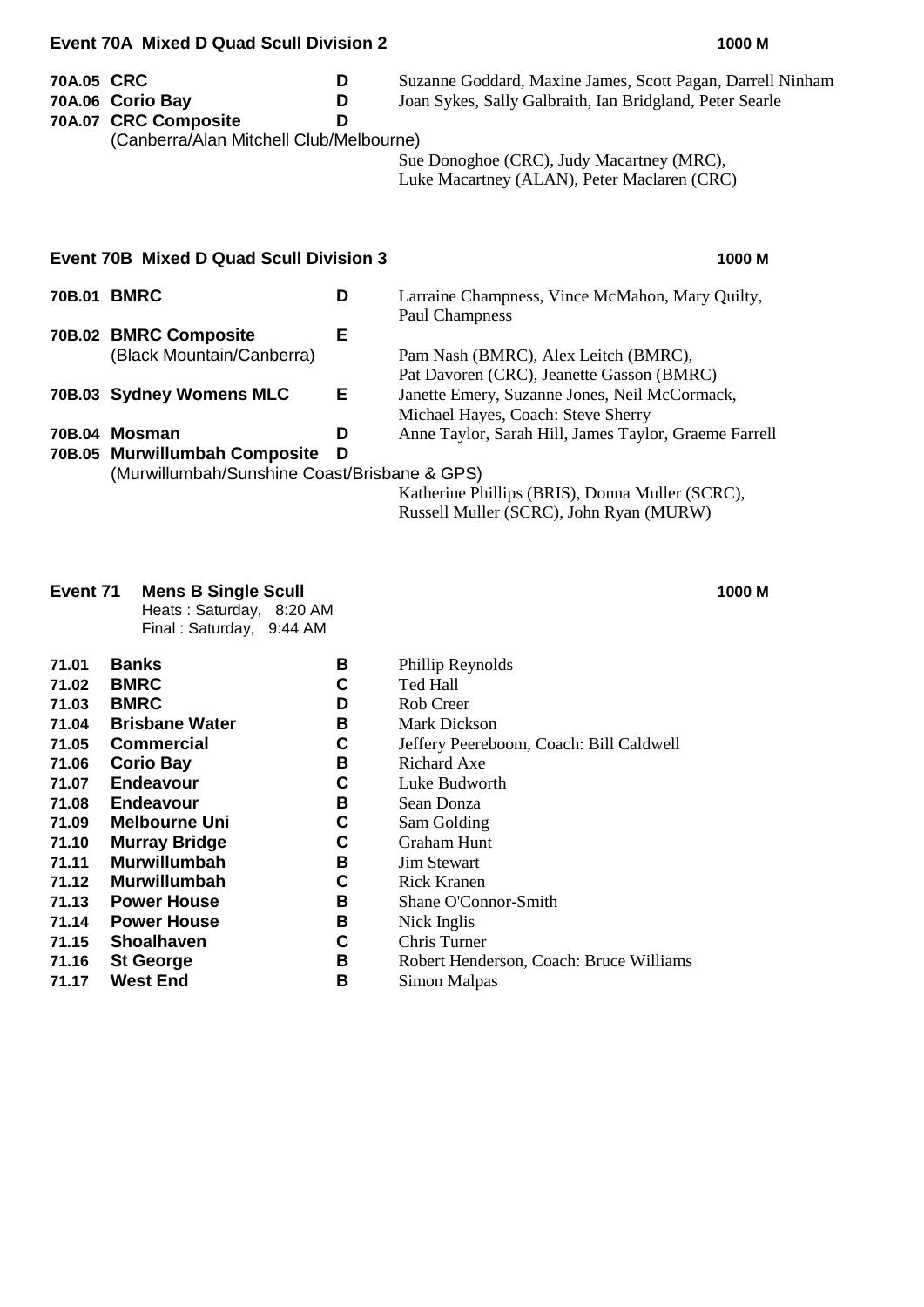| Event 72       |               | <b>Womens G Coxed Eight</b><br>Final: Saturday, 9:48 AM                                   |             |                                                                                                                                                                                                                                                                                                    | 1000 M |
|----------------|---------------|-------------------------------------------------------------------------------------------|-------------|----------------------------------------------------------------------------------------------------------------------------------------------------------------------------------------------------------------------------------------------------------------------------------------------------|--------|
| 72.01          |               | <b>Noosa Composite</b>                                                                    | G           | (Noosa/Balmain/Melbourne/Port Adelaide/Leichhardt/Mannum/Riverside)<br>Elaine Guterres (RRC), Claire Banks (MRC),<br>Margot Simington (LEICH), Kathrine Landreth (PARC),<br>Marjorie McLauchlan (MRC), Jean Clark (NYRC),<br>Lynette Skelton (BALM), Cheryl Morton (NYRC),<br>Cox: Sam Holst(SUBC) |        |
| Event 73       |               | <b>Mens G Coxed Four</b><br>Final: Saturday, 9:52 AM                                      |             |                                                                                                                                                                                                                                                                                                    | 1000 M |
| 73.01<br>73.02 |               | <b>Melbourne Composite</b><br>(Melbourne/Banks/Swan River)<br><b>Riverside Composite</b>  | G<br>G      | Dennis Millikan (BANKS), Michael Scott (SRRC),<br>Paul Guest (BANKS), Gavin Jenner (MRC),<br>Cox: William Webster(MERC)                                                                                                                                                                            |        |
|                |               | (Riverside/Mannum)                                                                        |             | Max Lindsay (MRC), John Banks (MRC),<br>Rick Fitzgerald (RRC), Dean Mobbs (RRC),<br>Cox: Henry Muller(RRC)                                                                                                                                                                                         |        |
| 73.03          |               | <b>Riverside</b>                                                                          | G           | Richard Clark, Hugh Orr, Jim Penfold,<br>Maxwell Hosenson-Smith, Cox: Vicky Knight                                                                                                                                                                                                                 |        |
| Event 74       |               | <b>Mens G Coxless Four</b><br>Final: Saturday, 9:56 AM                                    |             |                                                                                                                                                                                                                                                                                                    | 1000 M |
| 74.01          | <b>Hunter</b> |                                                                                           | G           | Donald Ellercamp, Gary Freeman, Bruce Sharp,<br>Peter Ellercamp                                                                                                                                                                                                                                    |        |
| Event 75       |               | <b>Womens F Double Scull</b><br>Heats: Saturday, 8:36 AM<br>Final: Saturday,<br>10:00 AM  |             |                                                                                                                                                                                                                                                                                                    | 1000 M |
| 75.01          |               | <b>Endeavour Composite</b><br>(Endeavour/Hunter)                                          | F           | Jeanette Beeton (HUNT), Marilyn Hyde (ENDVR)                                                                                                                                                                                                                                                       |        |
| 75.02<br>75.03 |               | <b>Melbourne Uni Composite</b><br>(Melbourne University/Nagambie)<br><b>Melbourne Uni</b> | F<br>F<br>F | Elizabeth Walter (NRC), Anne Nicolay (MUBC)<br>Patsy Montgomery, Pamela Whiting                                                                                                                                                                                                                    |        |
| 75.04<br>75.05 | <b>Noosa</b>  | <b>Melbourne Composite</b><br>(Melbourne/Noosa)                                           | F           | Cheryl Morton (NYRC), Marjorie McLauchlan (MRC)<br>Rachel Mecham, Karen Turnbull                                                                                                                                                                                                                   |        |
| 75.06          |               | <b>Port Macquarie Composite F</b><br>(Port Macquarie/North Shore)                         |             | Jan Williams (NSHR), Carry Williamson (PTMAC)                                                                                                                                                                                                                                                      |        |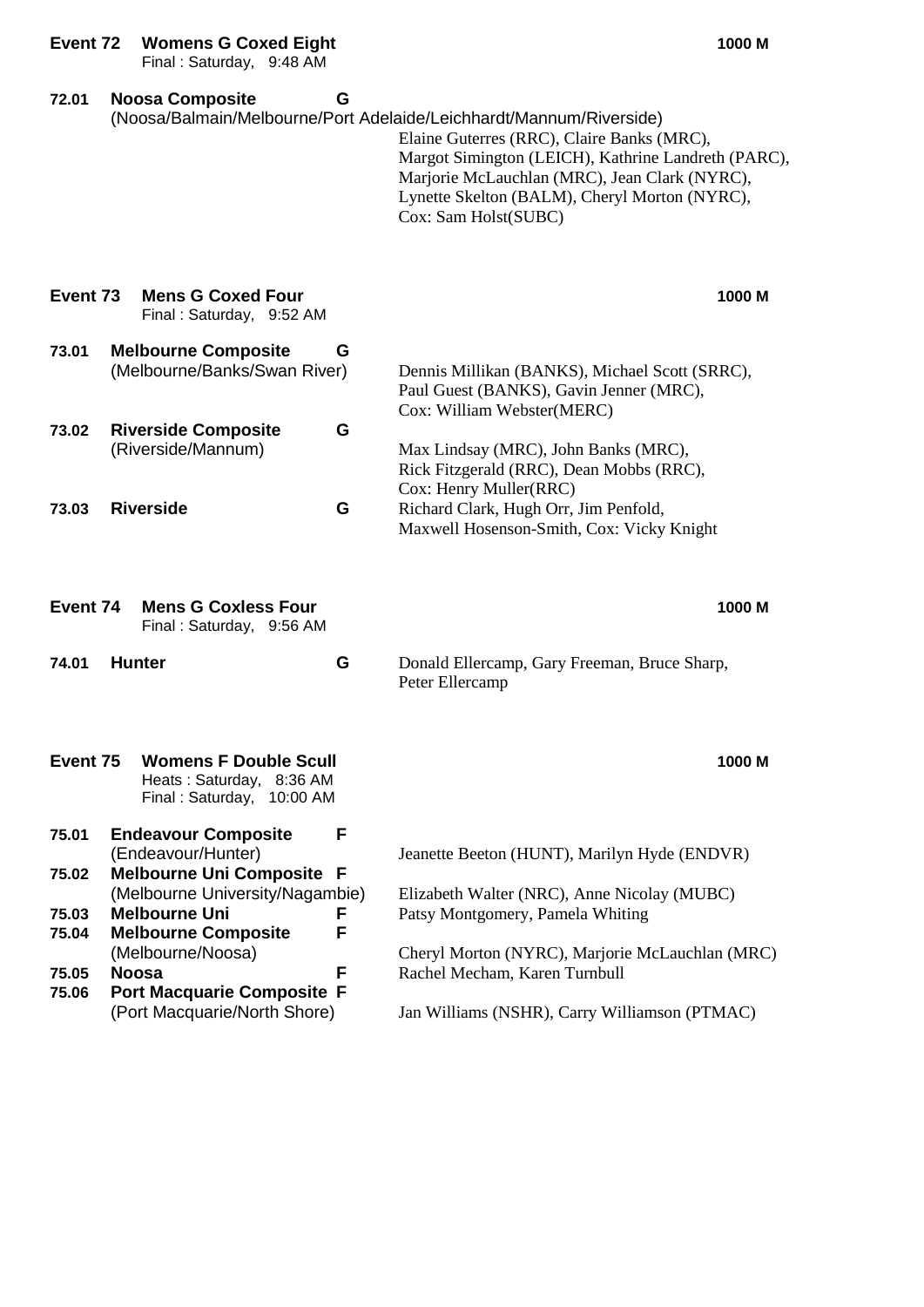| Event 75                                                             | <b>Womens F Double Scull</b><br>Heats: Saturday, 8:36 AM<br>Final: Saturday, 10:00 AM                                                                                                                                                                       |                                                | 1000 M                                                                                                                                                                                                                                                                                                                                     |
|----------------------------------------------------------------------|-------------------------------------------------------------------------------------------------------------------------------------------------------------------------------------------------------------------------------------------------------------|------------------------------------------------|--------------------------------------------------------------------------------------------------------------------------------------------------------------------------------------------------------------------------------------------------------------------------------------------------------------------------------------------|
| 75.07<br>75.08<br>75.09<br>75.10<br>75.11<br>75.12<br>75.13<br>75.14 | <b>Pt Adelaide Composite</b><br>(Port Adelaide/Riverside)<br><b>Riverside</b><br><b>Swans</b><br><b>Sydney</b><br><b>Sydney University</b><br><b>Toowong</b><br><b>Wendouree-Ballarat CompositeG</b><br>(Wendouree - Ballarat/Essendon)<br><b>Melbourne</b> | G<br>F<br>F<br>F<br>F<br>F                     | Jan Wallent (RRC), Pauline Wood (PARC)<br>Gordana Kalanj, Caroline Mussared<br>Marian Robbins, Nicolette Cato, Coach: Vanessa Grant<br>Dorothy De George, Kaye Smythe<br>Ann Tout, Susan Tattersall, Coach: Phillip Titterton<br>Wendy Cavell, Paula Lyndon<br>Marion Camiller (ERC), Grada Richards (WBRC)<br>Jenny Rickards, Trish Moran |
| Event 76                                                             | <b>Mens A Coxless Pair</b><br>Final: Saturday, 10:04 AM                                                                                                                                                                                                     |                                                | 1000 M                                                                                                                                                                                                                                                                                                                                     |
| 76.01<br>76.02<br>76.03<br>76.04<br>76.05<br>76.06<br>76.07<br>76.08 | <b>Melbourne</b><br><b>Mosman</b><br><b>Power House</b><br><b>Toowong</b><br><b>Toowong</b><br><b>Toowong</b><br><b>Toowong</b><br><b>Essendon</b>                                                                                                          | C<br>В<br>A<br>$\mathbf C$<br>A<br>A<br>В<br>A | Mark Baxter, Matthew Harrison<br>Mark Campbell, Simon Hoadley<br>Nicholas Hatjiandreou, Andrew Holman<br>Mark Mercer, Bob Law, Coach: Terry Mulligan<br>Ben Evers-Swindell, Peter Schryver, Coach: Keiran Dwyer<br>Tristan Mott, Peter Atkins<br>Adrian Howard, Paul Taylor, Coach: Keiran Dwyer<br>Stuart Smart, Jeff Walker              |
| Event 77                                                             | <b>Womens B Quad Scull</b><br>Heats: Saturday, 8:44 AM<br>Final: Saturday, 10:08 AM                                                                                                                                                                         |                                                | 1000 M                                                                                                                                                                                                                                                                                                                                     |
| 77.01<br>77.02                                                       | <b>BMRC</b><br><b>CRC</b>                                                                                                                                                                                                                                   | A<br>В                                         | Judith Abercromby, Kathy Howard, Hannah Jude-Smith,<br>Kerri Hughes<br>Belinda Beauman, Felicity Antill, Sharyn Mackay,                                                                                                                                                                                                                    |
| 77.03                                                                | <b>CRC Composite</b><br>(Canberra/Black Mountain)                                                                                                                                                                                                           | B                                              | <b>Suzanne Hartley</b><br>Pam Nash (BMRC), Kerrie Smyth (CRC),<br>Cate Coddington (CRC), Emma Southcott (CRC)                                                                                                                                                                                                                              |
| 77.04                                                                | <b>CRC Composite</b><br>(Canberra/Essendon/Toowong)                                                                                                                                                                                                         | B                                              | Katrina Nugent (TRC), Frances O'Keefe (ERC),<br>Dearne Grant (CRC), Sue Donoghoe (CRC)                                                                                                                                                                                                                                                     |
| 77.05                                                                | <b>Essendon Composite</b><br>(Essendon/Banks/Wendouree - Ballarat)                                                                                                                                                                                          | B                                              |                                                                                                                                                                                                                                                                                                                                            |

Leanne Martin (WBRC), Rayne Murray (BANKS), Kate Durrant (BANKS), Tamara McPherson (ERC)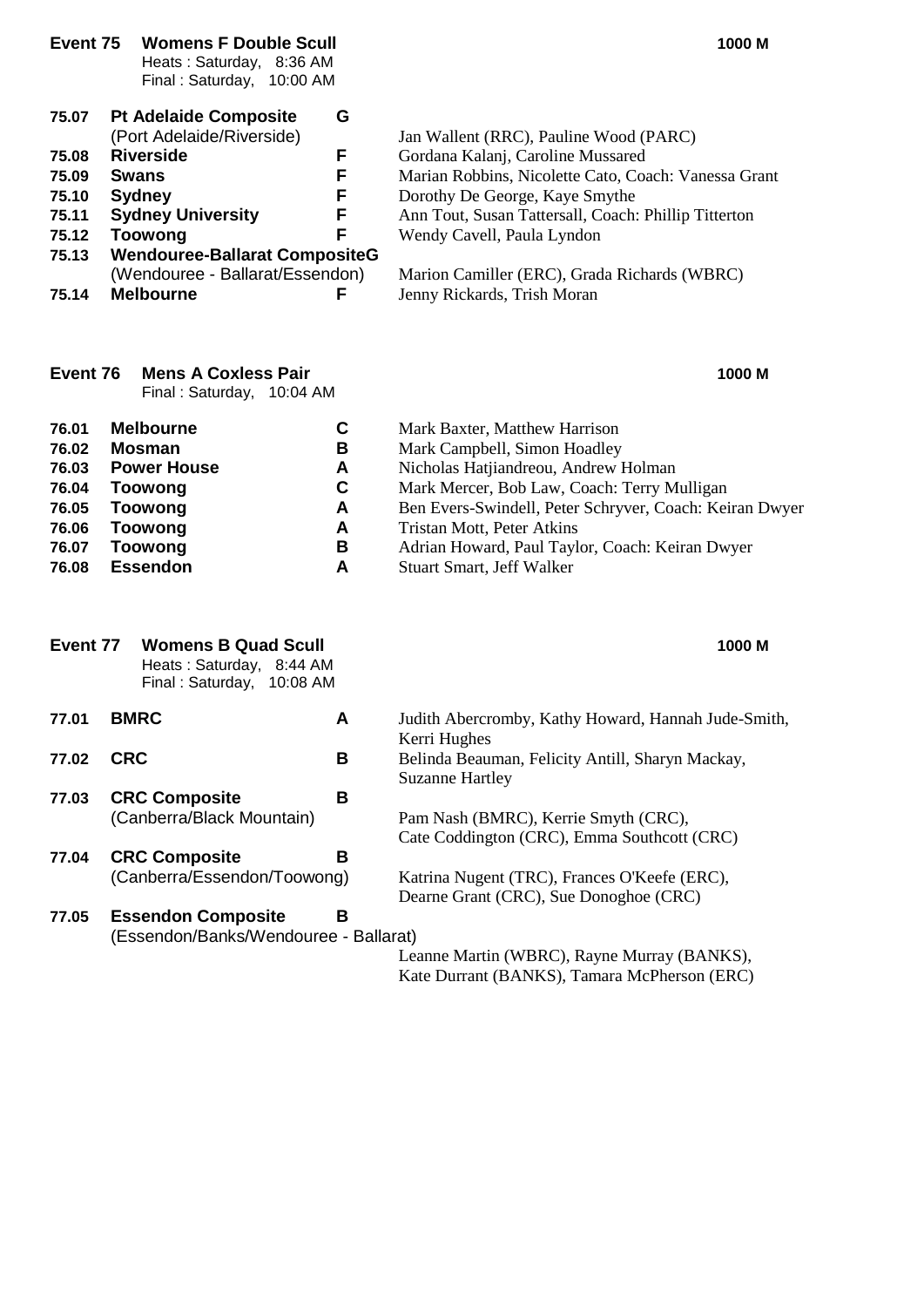| Event 77       | <b>Womens B Quad Scull</b><br>Heats: Saturday, 8:44 AM<br>Final: Saturday, 10:08 AM                                  |        |                                                                                                                                                                 | 1000 M |
|----------------|----------------------------------------------------------------------------------------------------------------------|--------|-----------------------------------------------------------------------------------------------------------------------------------------------------------------|--------|
| 77.06          | <b>Melbourne Composite</b><br>(Melbourne/Power House/Canberra)                                                       | В      | Kerry Knowler (CRC), Fleur Spriggs (PHRC),<br>Jane Robinson (MRC), Tanja Nishibata (MRC)                                                                        |        |
| 77.07<br>77.08 | <b>Mosman</b><br><b>North Shore Composite</b><br>(North Shore/Sydney University Womens/Sydney/Leichhardt)            | D<br>B | Elizabeth Burrows, Margaret Small, Anne Taylor, Sarah Hill<br>Diane Williams (LEICH), Kirsten Liljeqvist (SYDNY),<br>Emma MacArthur (SUWRC), Tamsin Brew (NSHR) |        |
| 77.09          | <b>Port Macquarie Composite D</b><br>(Port Macquarie/Newcastle/Manning River/Endeavour)                              |        | Chris Brennan (ENDVR), Amanda Cavill (MANN),<br>Robyn Cragg (NEWC), Elizabeth Levido (PTMAC)                                                                    |        |
| Event 78       | <b>Mens H Quad Scull</b><br>Final: Saturday, 10:12 AM                                                                |        |                                                                                                                                                                 | 1000 M |
| 78.01<br>78.02 | <b>CRC</b><br><b>Riverside</b>                                                                                       | Н<br>Н | Michael Burgess, Barrie Denny, John Strapps, John Simson<br>Peter Reschke, John Argue, Henry Muller, Anthony Ryan                                               |        |
| Event 79       | <b>Womens A Coxed Four</b><br>Final: Saturday, 10:16 AM                                                              |        |                                                                                                                                                                 | 1000 M |
| 79.01          | <b>Power House</b>                                                                                                   | A      | Kirsten Chapman, Victoria Fields, Yvette Gray, Kate Andrews,<br>Cox: Alissa Giarratana, Coach: Andrew Holman                                                    |        |
| Event 80       | <b>Womens A Coxless Four</b><br>Final: Saturday, 10:20 AM                                                            |        |                                                                                                                                                                 | 1000 M |
| 80.01          | <b>Melbourne Composite</b><br>(Melbourne/Black Mountain/Canberra)<br>Danielle Jolly (CRC), Suzanne Nermutova (BMRC), | A      | Kerri Hughes (BMRC), Helen Purdy (MRC)                                                                                                                          |        |
| Event 81       | <b>Mens J Coxed Four</b><br>Final: Saturday, 10:24 AM                                                                |        |                                                                                                                                                                 | 1000 M |
| 81.01          | <b>Banks Composite</b><br>(Danba/hbaanachia)                                                                         | J      |                                                                                                                                                                 |        |

(Banks/Nagambie) Ralph Howard (BANKS), Neville Howell (NRC), Don Christie (BANKS), John Jopling (BANKS), Cox: Jeremy Courtney(MRC)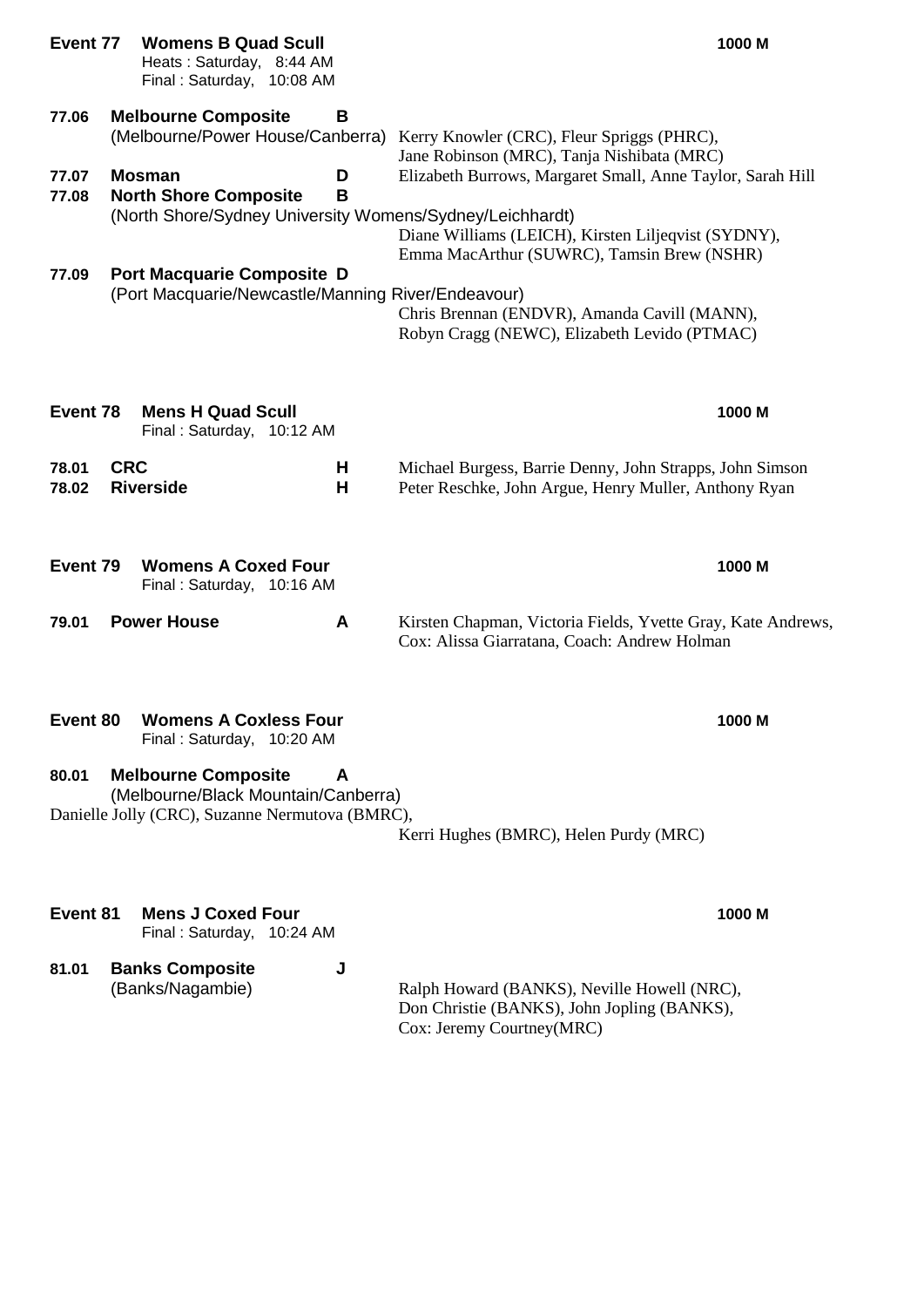**81.02 Drummoyne Composite J**

Robert Hammond (DRUMM), Ray Buchanan (CRC), Gerald Garrett (DRUMM), Kenneth Griffin (DRUMM), Cox: Jacqueline Marks(DRUMM)

| Event 82       |            | <b>Mens J Coxless Four</b>                                                                                      |        |                                                              | 1000 M |
|----------------|------------|-----------------------------------------------------------------------------------------------------------------|--------|--------------------------------------------------------------|--------|
| Event 83       |            | <b>Womens H Quad Scull</b><br>Final: Saturday, 10:28 AM                                                         |        |                                                              | 1000 M |
| 83.01          |            | <b>Balmain Composite</b><br>(Balmain/Leichhardt/Mannum/Riverside)<br>Elaine Guterres (RRC), Claire Banks (MRC), | н      | Margot Simington (LEICH), Lynette Skelton (BALM)             |        |
| Event 84       |            | <b>Mens I Double Scull</b><br>Final: Saturday, 10:32 AM                                                         |        |                                                              | 1000 M |
| 84.01          |            | <b>Bairnsdale Composite</b><br>(Bairnsdale/Mannum)                                                              |        | John Banks (MRC), Dick Bales (BRC)                           |        |
| Event 85       |            | <b>Mens F Coxless Pair</b><br>Final: Saturday, 10:36 AM                                                         |        |                                                              | 1000 M |
| 85.01          |            | <b>Adelaide Composite</b><br>(Adelaide/Riverside)                                                               | F      | Rick Fitzgerald (RRC), David Eichler (ARC)                   |        |
| 85.02          | <b>CRC</b> |                                                                                                                 | F      | David Coles, Darrell Ninham                                  |        |
| 85.03          |            | <b>Mercantile Composite</b>                                                                                     | F      |                                                              |        |
|                |            | (Mercantile/Melbourne University)                                                                               |        | John Whiting (MUBC), Peter Philp (MERC)                      |        |
| 85.04<br>85.05 |            | <b>Mosman</b><br>Mosman                                                                                         | F<br>F | John Hardy, Phillip Titterton<br>Peter Mayoh, Graeme Farrell |        |
| 85.06          |            | <b>Toowong Composite</b>                                                                                        | F      |                                                              |        |
|                |            | (Toowong/Brisbane & GPS)                                                                                        |        | Bob Alexander (BRIS), Peter Jell (TRC)                       |        |
| 85.07          |            | <b>Torrens</b>                                                                                                  | F      | Luigi Lippis, William Carey, Coach: Anna Tree                |        |
| 85.08          |            | Torrens                                                                                                         | F      | John Tonkin, Michael Magarey, Coach: Anna Tree               |        |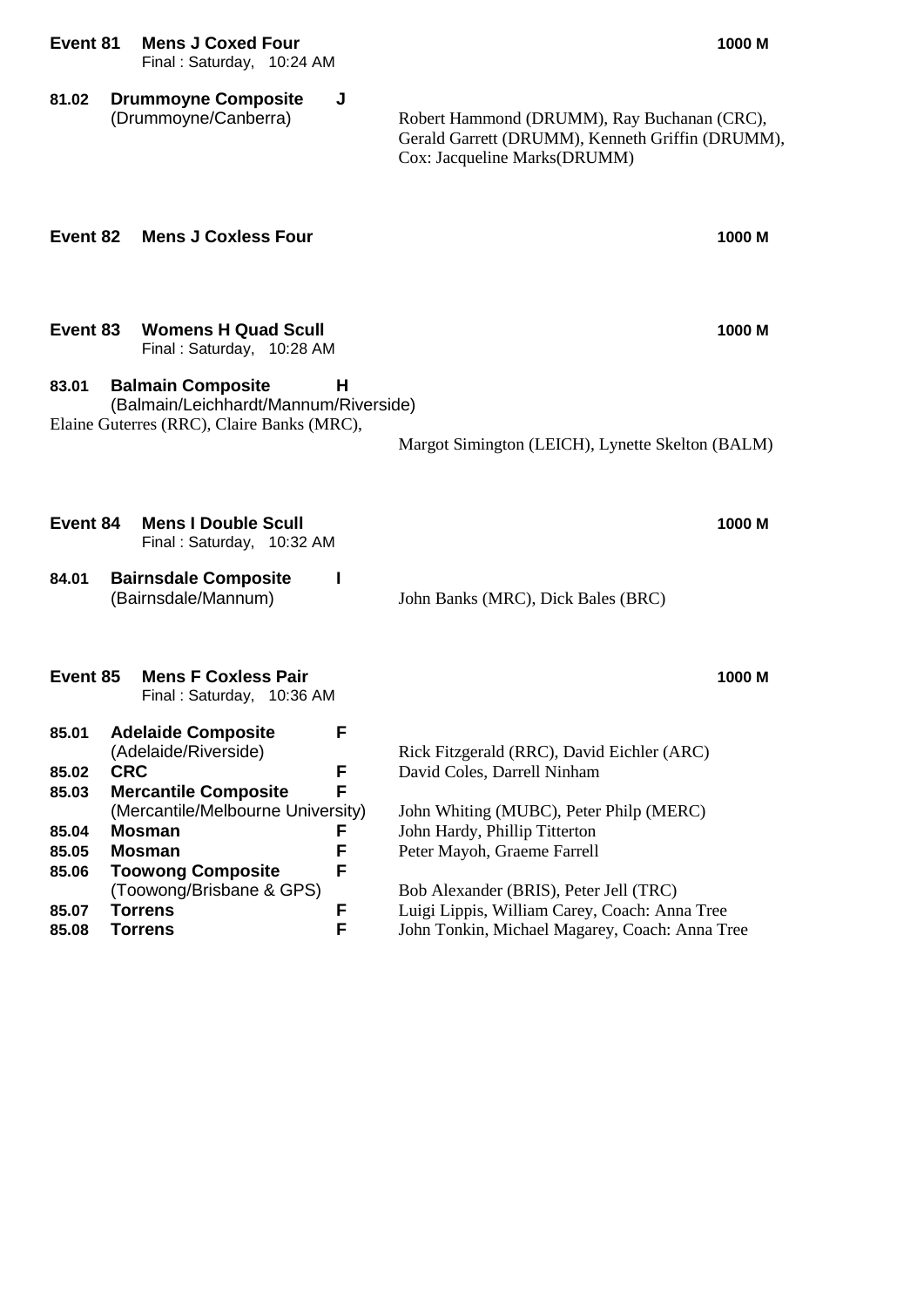| Event 86                |             | <b>Mixed E Quad Scull Division 1</b><br>Division: Saturday, 10:40 AM      |             | 1000 M                                                                                                                                                                                                                          |
|-------------------------|-------------|---------------------------------------------------------------------------|-------------|---------------------------------------------------------------------------------------------------------------------------------------------------------------------------------------------------------------------------------|
| 86.01<br>86.02          | <b>BMRC</b> | <b>Bris GPS Composite</b><br>(Brisbane & GPS/Townsville & JCU/Noosa)      | Е<br>E      | Wendy Pang, John Kinsella, Vince McMahon, Evelyn Sommer<br>Cheryl Morton (NYRC), Christine Hargreaves (TJCU),                                                                                                                   |
| 86.03<br>86.04<br>86.05 | <b>CRC</b>  | <b>Corio Bay</b><br><b>Riverside</b>                                      | Е<br>Е<br>E | Paul Hargreaves (TJCU), Brian Cox (BRIS)<br>Anita Preiner, Amanda Brian, Pat Davoren, John Simson<br>Joan Sykes, Sally Galbraith, Jeff Sykes, Peter Searle<br>Gordana Kalanj, Caroline Mussared, Philip Gebhardt,<br>Dean Mobbs |
| 86.06<br>86.07          |             | <b>Sydney</b><br><b>Sydney Womens MLC</b>                                 | D<br>Е      | Greg Larkin, Kaye Smythe, Charles Lloyd Jones, Ken Ambler<br>Janette Emery, Joseph Zammit, Ian Catalano,<br>Catherine Erskine, Coach: Steve Sherry                                                                              |
| 86.08                   |             | <b>Sydney Womens MLC</b>                                                  | Е           | Gillian O'Malley, Susan Carew, Neil McCormack,<br>Michael Hayes, Coach: Steve Sherry                                                                                                                                            |
|                         |             | <b>Event 86A Mixed E Quad Scull Division 2</b>                            |             | 1000 M                                                                                                                                                                                                                          |
|                         |             | 86A.01 Bris GPS Composite<br>(Brisbane & GPS/Sunshine Coast/Murwillumbah) | Е           | Stephen Frith (SCRC), Joanne Meehan (MURW),                                                                                                                                                                                     |

|                                                                  | Russell Muller (SCRC), Narelle Tognini (BRIS)                |
|------------------------------------------------------------------|--------------------------------------------------------------|
| Е.<br>86A.02 Tamar                                               | Pauline Winwood, Sally Walker, Alan Kitto, Fenton Jones      |
| Е<br>86A.03 Sydney Womens MLC                                    | Alex Warner, Wendy Zammit, Mark Carew, Robert Clarke,        |
|                                                                  | Coach: Steve Sherry                                          |
| Е<br>86A.04 Riverside Composite                                  |                                                              |
| (Riverside/Pembroke Masters/Renmark)                             |                                                              |
| Cheryl Radloff (RENRC), Debra White (RRC),                       |                                                              |
|                                                                  | Mark Mussared (PEMMA), Peter Erskine (RRC)                   |
| 86A.05 DMCRC Composite<br>Е                                      |                                                              |
| (Derwent Mercantile Collegiate/Mercantile/Caulfield Grammarians) |                                                              |
|                                                                  | Robyn Varney (CGRC), Jenny Dewar (CGRC),                     |
|                                                                  | Stephen Mollard (MERC), Sam Mollard (DMCRC)                  |
| Е<br>86A.06 Cardinal Composite                                   |                                                              |
| (Cardinal/Melbourne)                                             | Helen McManamny (MRC), Sally McKenzie (CRC),                 |
|                                                                  | Malcolm Tyers (CRC), Bob Symons (CRC)                        |
| Е<br>86A.07 Bris GPS                                             | Vicki Bennett, Tracey Tognini, Ian Mathieson, Ian Holzberger |

**86A.08 Hunter E** Gaye Pullyn, Gabrielle Reed, Max Reed, Howard Williams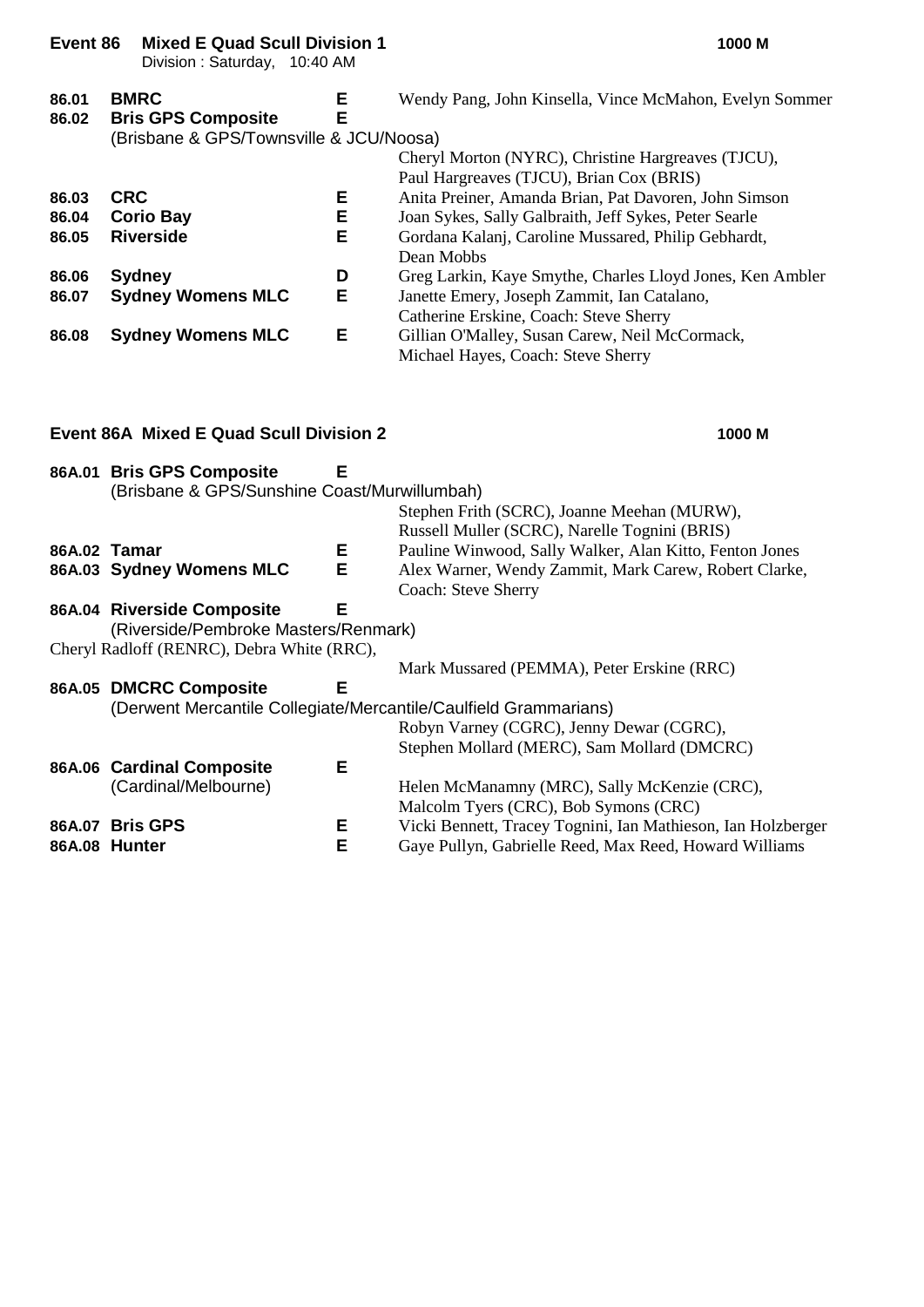**Event 87 Mixed C Double Scull Division 1 1000 M**

Division : Saturday, 10:48 AM

| 87.04 | <b>BMRC</b><br>С                                           | John Spooner, Judith Abercromby                     |  |  |
|-------|------------------------------------------------------------|-----------------------------------------------------|--|--|
| 87.07 | <b>BMRC</b><br>C                                           | Stephanie Gollasch, Colin Calderwood                |  |  |
| 87.08 | <b>Bris GPS</b><br>Katherine Phillips, Jonathan Brett<br>C |                                                     |  |  |
| 87.10 | <b>CRC</b><br>C                                            | Sharyn Mackay, Brad Greer                           |  |  |
| 87.12 | <b>Cardinal</b><br>C                                       | Roz Bangs, Alexander Moffatt                        |  |  |
|       | 87.18 Murwillumbah Composite<br>- C                        |                                                     |  |  |
|       | (Murwillumbah/Surfers Paradise)                            | Karen Smith (SPRC), Rick Kranen (MURW)              |  |  |
| 87.20 | <b>Sydney Womens MLC</b><br>C                              | Suzanne Jones, Douglas Stewart, Coach: Steve Sherry |  |  |
| 87.23 | <b>Yarra Yarra</b><br>С                                    | Julia Butler, Rowan Gebert                          |  |  |
|       |                                                            |                                                     |  |  |

#### **Event 87A Mixed C Double Scull Division 2 1000 M**

| 87A.01 BMRC |                                           | C | Kerri Hughes, Alex Leitch                 |
|-------------|-------------------------------------------|---|-------------------------------------------|
|             | 87A.02 ANU Composite                      | C |                                           |
|             | (Australian National University/Canberra) |   |                                           |
|             |                                           |   | Dearne Grant (CRC), Peter Macartney (ANU) |
| 87A.03 BMRC |                                           | C | Kathy Howard, Leigh Gordon                |
|             | 87A.04 Uni of QLD                         | C | Jo Cook, Timothy Douglas                  |
| 87A.05 CRC  |                                           | C | Deb Oswald, Kim Fisher                    |
| 87A.06 BMRC |                                           | C | Paul Champness, Suzanne Nermutova         |
|             | 87A.07 Commercial                         | C | Alecia Thomasson, Jeffery Peereboom       |
| 87A.08 CRC  |                                           | C | Belinda Beauman, Alan Butorac             |

#### **Event 87B Mixed C Double Scull Division 3 1000 M**

#### **87B.01 Endeavour Composite C** (Endeavour/Commercial) Vicki Leary (CRC), Sean Donza (ENDVR) **87B.02 Melbourne Uni Composite D** (Melbourne University/Richmond) Carolyn Manning (RRC), Geoff Haslam (MUBC), Coach: Tom Appleby **87B.03 TJCU D** Allan Wallace, Julie-Ann Kelly **87B.04 CRC Composite D** (Canberra/Black Mountain) Rob Creer (BMRC), Elaine Bissaker (CRC) **87B.05 Murray Bridge**<br> **C** Ute Wegener, Graham Hunt<br> **87B.06 BMRC**<br> **C** Mary Ouilty, Stephen Trowe **87B.06 BMRC C** Mary Quilty, Stephen Trowell **87B.07 Sydney Composite C**

(Sydney/Sydney University Womens) Emma MacArthur (SUWRC), Greg Larkin (SYDNY)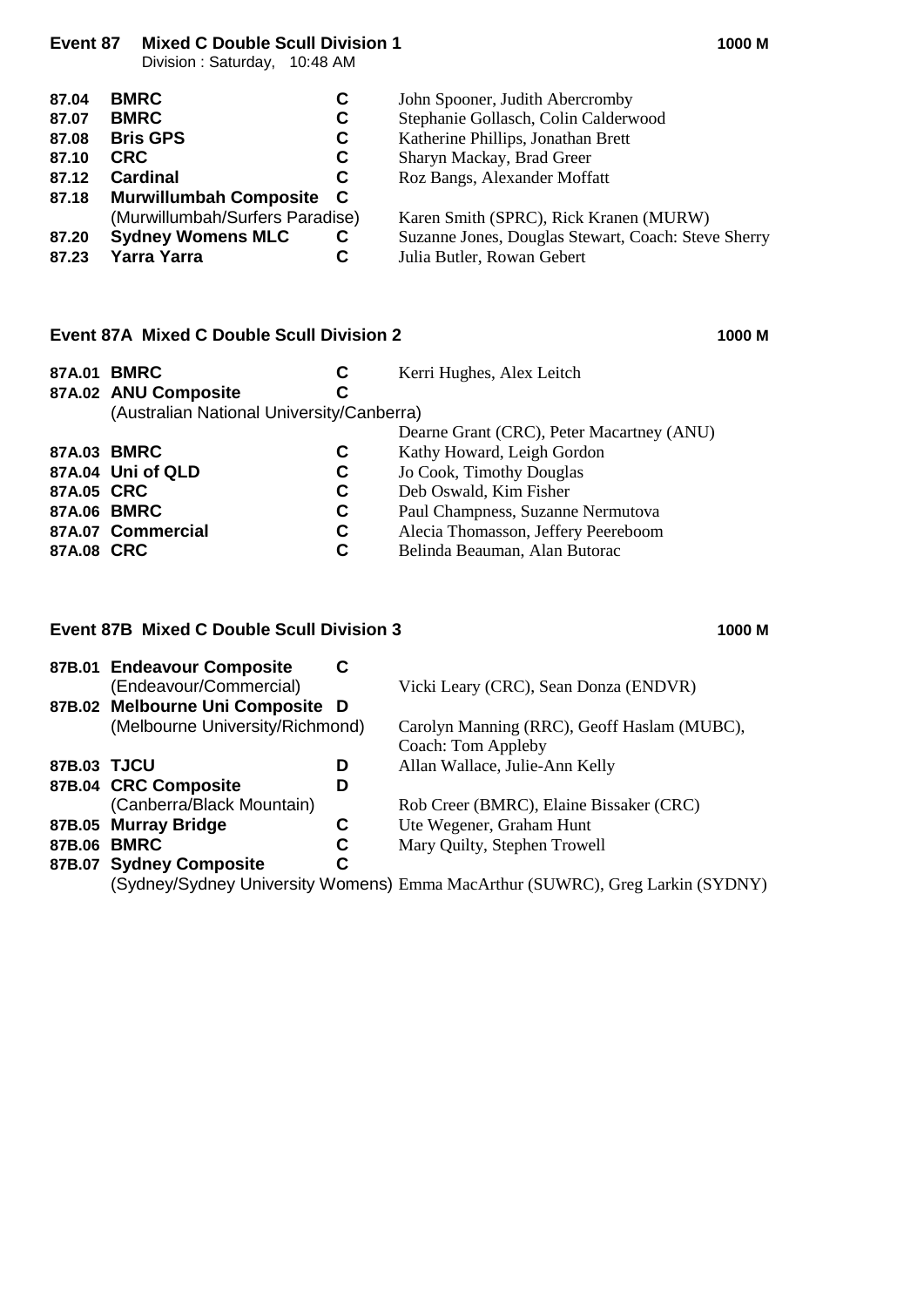| Event 88 | <b>Mixed Fghi Coxed Eight</b><br>Division: Saturday, 11:00 AM |   | 1000 M                                                                                                                                                                                                            |
|----------|---------------------------------------------------------------|---|-------------------------------------------------------------------------------------------------------------------------------------------------------------------------------------------------------------------|
| 88.01    | <b>CRC</b>                                                    | F | Jenny Harber, Jill Small, Gillian Colledge, Sue Manley Wallace,<br>Dennis Dyer, Michael Colledge, John Daley,<br>Graham Humphries, Cox: Narelle Connor                                                            |
| 88.02    | <b>Cardinal Composite</b>                                     | Е |                                                                                                                                                                                                                   |
|          | (Cardinal/Melbourne/Alan Mitchell Club/Richmond)              |   |                                                                                                                                                                                                                   |
|          |                                                               |   | Judy-Ann Jones (RRC), Jan Earl (ALAN),                                                                                                                                                                            |
|          |                                                               |   | Maggie McLaughlan (MRC), Lea Partridge (CRC),                                                                                                                                                                     |
|          |                                                               |   | Steven Lynch (CRC), Bill Sheldon (CRC),                                                                                                                                                                           |
|          |                                                               |   | Rod Williams (CRC), Ian Blandford (CRC),                                                                                                                                                                          |
|          |                                                               |   | Cox: Doug Renton(CRC)                                                                                                                                                                                             |
| 88.03    | <b>Drummoyne Composite</b>                                    | н |                                                                                                                                                                                                                   |
|          | (Drummoyne/North Shore/Canberra/Sydney University Womens)     |   |                                                                                                                                                                                                                   |
|          |                                                               |   | Anne Titterton (SUWRC), Mary Boland (SUWRC),                                                                                                                                                                      |
|          |                                                               |   | Janny Corry (CRC), Jenny Seymour (CRC),                                                                                                                                                                           |
|          |                                                               |   | Barrie Denny (CRC), Rodney Keable (NSHR),                                                                                                                                                                         |
|          |                                                               |   | Kenneth Griffin (DRUMM), Gerald Garrett (DRUMM),                                                                                                                                                                  |
|          |                                                               |   | Cox: Jacqueline Marks(DRUMM)                                                                                                                                                                                      |
| 88.04    | <b>Pt Adelaide Composite</b>                                  | G |                                                                                                                                                                                                                   |
|          | (Port Adelaide/Riverside)                                     |   | Jim Penfold (RRC), Richard Clark (RRC), Hugh Orr (RRC),<br>Maxwell Hosenson-Smith (RRC), Margaret Viceban (PARC),<br>Kathrine Landreth (PARC), Jan Wallent (RRC),<br>Pauline Wood (PARC), Cox: Vicky Knight(PARC) |
| Event 89 | <b>Mixed AB Quad Scull</b><br>Division: Saturday, 11:04 AM    |   | 1000 M                                                                                                                                                                                                            |
| 89.01    | <b>CRC Composite</b>                                          | C |                                                                                                                                                                                                                   |
|          | (Canberra/Melbourne/Yarra Yarra)                              |   | Stuart Critchell (YYRC), Jack Chatziyakoumis (YYRC),                                                                                                                                                              |
|          |                                                               |   | Jane Robinson (MRC), Kerry Knowler (CRC)                                                                                                                                                                          |
| 89.02    | <b>Essendon</b>                                               | A | Narelle Campani, Tamara McPherson, Jeff Walker,<br><b>Stuart Smart</b>                                                                                                                                            |
| 89.03    | <b>Footscray Composite</b>                                    | В |                                                                                                                                                                                                                   |
|          | (Footscray City/Melbourne Argonauts)                          |   |                                                                                                                                                                                                                   |
|          | Jan-Maree Fraser (MARC), Traci Robins (FCRC),                 |   |                                                                                                                                                                                                                   |
|          |                                                               |   | Stuart Low (FCRC), Darien Pullen (FCRC)                                                                                                                                                                           |
| 89.04    | <b>Richmond</b>                                               | A | Nicole Stupka, Martin Foster, Emma Catford, Dennis Beck,<br>Coach: Neville Smith                                                                                                                                  |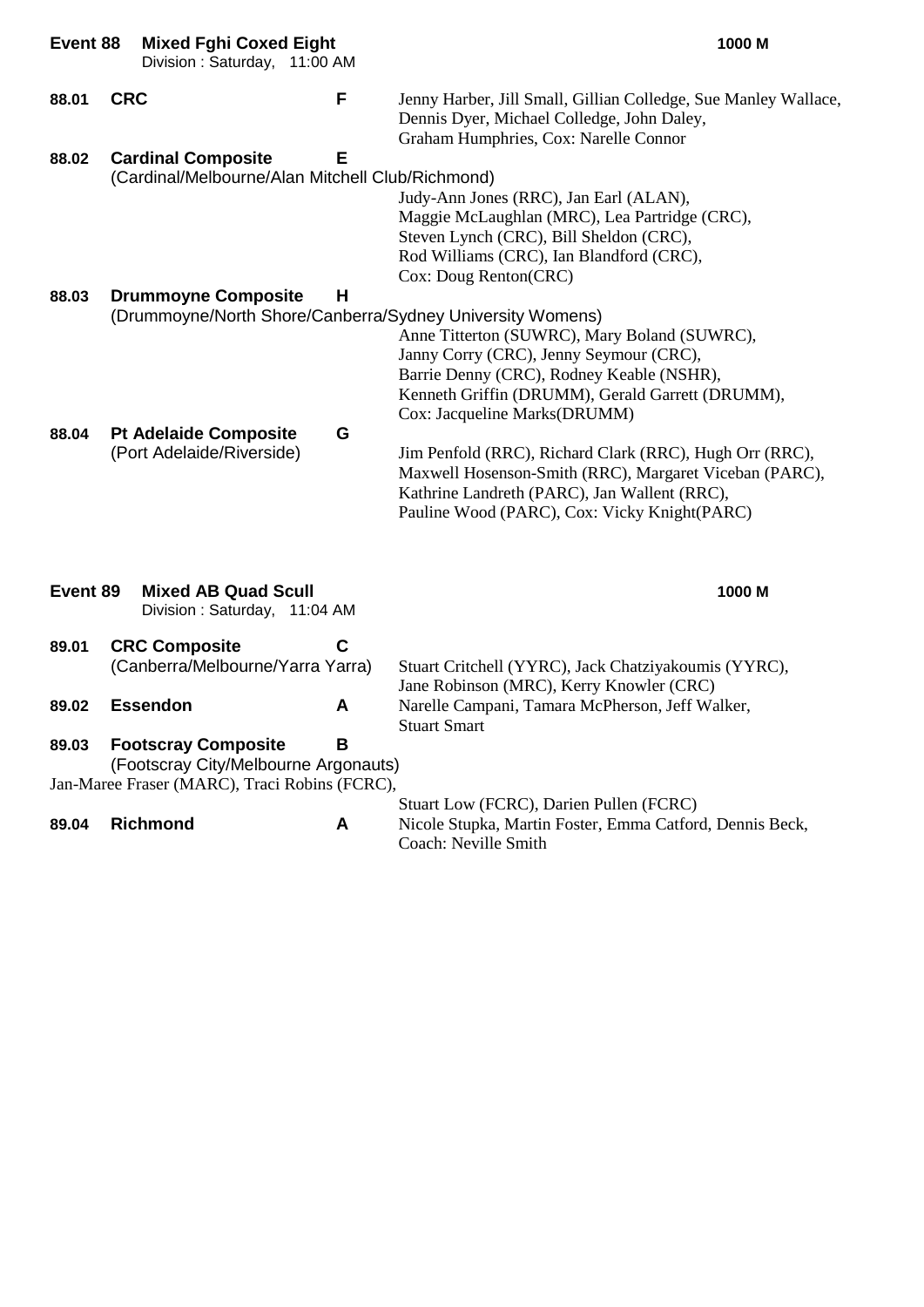| Event 90 | <b>Womens Interstate D Quad Scull</b><br>Final: Saturday, 11:16 AM |   | 1000 M                                                                                                                |  |  |
|----------|--------------------------------------------------------------------|---|-----------------------------------------------------------------------------------------------------------------------|--|--|
| 90.01    | <b>New South Wales</b><br>(New South Wales)                        | D | Robyn Cragg (NEWC), Amanda Cavill (MANN),<br>Elizabeth Levido (PTMAC), Chris Brennan (ENDVR),<br>Coach: James Young   |  |  |
| 90.02    | <b>Tasmania</b><br>(Tasmania)                                      | D | Pauline Winwood (TRC), Carol Nichols (NNRC),<br>Michele Duffy (DMCRC), Sally Walker (TRC)                             |  |  |
| 90.03    | Queensland<br>(Queensland)                                         | D | Karen Smith (SPRC), Jana Christie (BRIS),<br>Lisa Graham (TJCU), Karen Turnbull (NYRC),<br>Coach: Hannah Every-Hall   |  |  |
| 90.04    | <b>Victoria</b><br>(Victoria)                                      | D | Tanja Nishibata (MRC), Fleur Spriggs (PHRC),<br>Anne Nicolay (MUBC), Patsy Montgomery (MUBC),<br>Coach: John Reddaway |  |  |
| 90.05    | <b>BMRC Composite</b><br>(Black Mountain/Canberra)                 | D | Pam Nash (BMRC), Kathy Finlay (CRC),<br>Kathryn Lewis (CRC), Jeanette Gasson (BMRC),<br>Coach: David Bagnall          |  |  |
|          | Event 91<br><b>Mens Interstate D Coxed Eight</b><br>1000 M         |   |                                                                                                                       |  |  |

Final : Saturday, 11:28 AM

**91.01 New South Wales D** Mark Williams, John May, John Struik, Scott Waller, Mark Campbell, Steve Gordon, Simon Hoadley, James Taylor, Cox: Sam Holst, Coach: Alan Bennett **91.02 Victoria D** (Victoria) Richard Tomczak (BRC), Jim Lowe (BANKS), Chris Shinners (BANKS), Andrew Cleary (BRC), Peter Aberle (CBRC), Peter Antonie (MUBC), Simon Williams (BRC), Nick Robinson (BANKS), Cox: Rob England(CBRC), Coach: Christian Ryan **91.03 CRC Composite A** (Canberra/Black Mountain) John Gasson (BMRC), Tony Wilkes (CRC), Alex Hodges (CRC), Martin Little (CRC), Angus Reid (BMRC), Gerry Osborne (CRC), Scott Pagan (CRC), Randal Lawrence (CRC), Cox: Narelle Connor(CRC), Coach: Darrell Ninham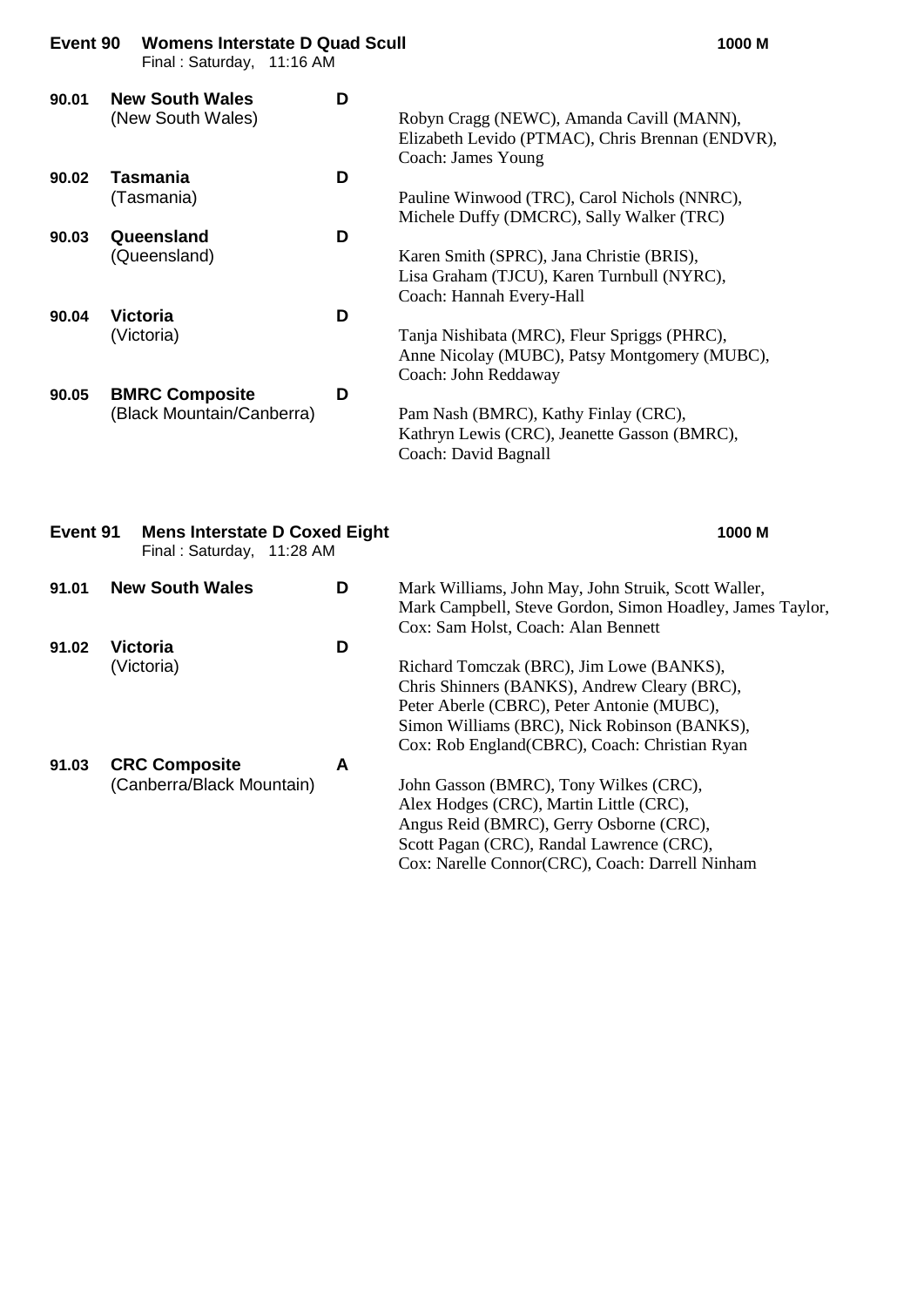|                | Final: Saturday, 11:40 AM                                                          |        |                                                                                                                                                                                                                                                                                                                                                                                                                                                                                                              |
|----------------|------------------------------------------------------------------------------------|--------|--------------------------------------------------------------------------------------------------------------------------------------------------------------------------------------------------------------------------------------------------------------------------------------------------------------------------------------------------------------------------------------------------------------------------------------------------------------------------------------------------------------|
| 92.01          | <b>Western Australia</b><br>(Western Australia)                                    | D      | Carol Sale (ANA), Marian Robbins (SRRC),<br>Jan Mullineux (SRRC), Lorraine Ironside (SRRC),<br>Nicolette Cato (SRRC), Nola Cigulev (BRC),<br>Jennifer Bingham (BRC), Lynette Sleight (BRC),<br>Cox: Vanessa Grant(SRRC),<br>Coaches: Glenys Hough, Vanessa Grant                                                                                                                                                                                                                                             |
| 92.02          | <b>New South Wales</b><br>(New South Wales)                                        | D      | Jo Pollett (SUWRC), Kerrie Bigsworth (SUWRC),<br>Angela Conry (LEICH), Kirsten Liljeqvist (SYDNY),<br>Maria Rustja (DRUMM), Julie Sneddon (DRUMM),<br>Amanda Andrews (DRUMM), Jill Moore (DRUMM),<br>Cox: Robert Wright(DRUMM), Coach: Steve Sherry                                                                                                                                                                                                                                                          |
| 92.03          | Queensland                                                                         | D      | Julie Bourne, Penny Mercer, Paula Lyndon, Marion Elliott,<br>Heather Warren, Robyn Huttenmeister, Helen Wintle,<br>Lynnette Brown, Cox: Daniel Licastro, Coach: Terry Mulligan                                                                                                                                                                                                                                                                                                                               |
| 92.04<br>92.05 | <b>Victoria</b><br>(Victoria)<br><b>CRC Composite</b><br>(Canberra/Black Mountain) | D<br>D | Leisa Wilson (CBRC), Pam Westendorf (ALAN),<br>Fleur Worboys (ALAN),<br>Debbie Clingeleffer-Woodford (CBRC),<br>Leanne Ambrose (ALAN), Dawn Giltrap (ERC),<br>Carolyn Hosking (ALAN), Pamela Whiting (MUBC),<br>Cox: Emma Scott(MRC),<br>Coaches: Fleur Spriggs, Susie Palfreyman<br>Janet Farnan (CRC), Larraine Champness (BMRC),<br>Margaret Pentony (CRC), Anne Charlton (CRC),<br>Amanda Brian (CRC), Kath Wellman (CRC),<br>Cate Coddington (CRC), Kerrie Smyth (CRC),<br>Cox: Judith Abercromby(BMRC) |
| Event 93       | <b>Mens Interstate D Quad Scull</b><br>Final: Saturday, 11:52 AM                   |        | 1000 M                                                                                                                                                                                                                                                                                                                                                                                                                                                                                                       |
| 93.01          | <b>Victoria</b>                                                                    | D      | Tim Juzefowicz, Richard Saul, Stewart Allsop, Bill Nugent,<br>Coach: Scott Riddell                                                                                                                                                                                                                                                                                                                                                                                                                           |
| 93.02          | Queensland<br>(Queensland)                                                         | D      | Graeme Weston (CRC), Brent O'Keefe (SCRC),<br>John Ryan (MURW), Rick Kranen (MURW),<br>Coach: Katherine Phillips                                                                                                                                                                                                                                                                                                                                                                                             |
| 93.03          | <b>New South Wales</b>                                                             | D      |                                                                                                                                                                                                                                                                                                                                                                                                                                                                                                              |

(New South Wales) David Cullen (BRISW), James Young (PTMAC),

Coach: Steve Roll

Charles Lloyd Jones (SYDNY), Ken Ambler (SYDNY),

**Event 92 Womens Interstate D Coxed Eight 1000 M**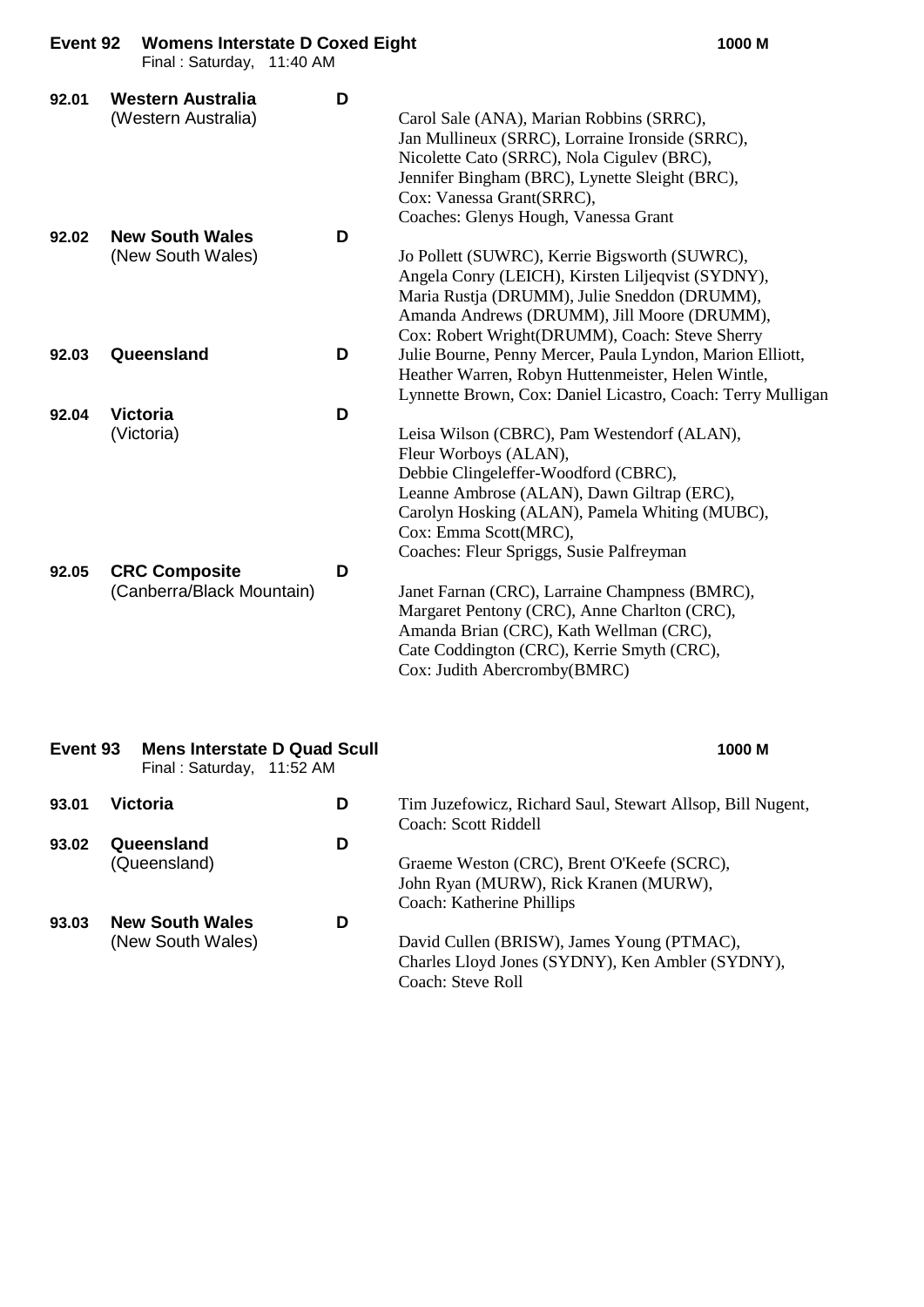**Event 93 Mens Interstate D Quad Scull 1000 M**

Final : Saturday, 11:52 AM

| 93.04 | Tasmania               | D |                                                       |
|-------|------------------------|---|-------------------------------------------------------|
|       | (Tasmania)             |   | Christopher Symons (TRC), Fenton Jones (TRC),         |
|       |                        |   | Peter Nichols (NNRC), Stuart Sayer (TRC)              |
| 93.05 | <b>South Australia</b> | D | Roland Dankbaar, Loch Mitchell, Chris Heaton-Harris,  |
|       |                        |   | Andrew Holt, Coach: Anna Tree                         |
| 93.06 | <b>CRC</b>             | D | Warner Hieatt, Paul Philippa, Mike Body, Kerry Ellis, |
|       |                        |   | Coach: Darrell Ninham                                 |

|       | <b>Event 94 Mens E Coxed Eight</b>                           | 1000 M |  |
|-------|--------------------------------------------------------------|--------|--|
|       | Heats: Saturday, 12:46 PM                                    |        |  |
|       | Final: Saturday, 2:06 PM                                     |        |  |
| 94.01 | <b>Banks Composite</b><br>$\sim$ $\sim$ $\sim$ $\sim$ $\sim$ |        |  |

|       | (Banks/University of Queensland/Melbourne)       |                                                    |  |
|-------|--------------------------------------------------|----------------------------------------------------|--|
|       |                                                  | Marinus Van Onselen (MRC), Rodney Pilmore (BANKS), |  |
|       |                                                  | Paul Guest (BANKS), Ian Luxford (UQBC),            |  |
|       |                                                  | Chris Shinners (BANKS), Jim Lowe (BANKS),          |  |
|       |                                                  | Simon Wilson (BANKS), Nick Robinson (BANKS),       |  |
|       |                                                  | Cox: William Webster(MERC)                         |  |
| 94.02 | Е<br><b>Barwon Composite</b>                     |                                                    |  |
|       | (Barwon/Corio Bay)                               | Don Searle (CBRC), Anthony Crust (BRC),            |  |
|       |                                                  | Jamie Morton (BRC), Simon Williams (BRC),          |  |
|       |                                                  | Paul Van Prooyen (CBRC), Noel Russell (BRC),       |  |
|       |                                                  | Adrian Keats (BRC), Stuart Peace (BRC),            |  |
|       |                                                  | Cox: Sandy Edwards(TRC), Coach: Paul Van Prooyen   |  |
| 94.03 | Е<br><b>Bris GPS Composite</b>                   |                                                    |  |
|       | (Brisbane & GPS/Townsville & JCU/Sunshine Coast) |                                                    |  |
|       |                                                  | Jonathan Brett (BRIS), Stephen Frith (SCRC),       |  |
|       |                                                  | Brent O'Keefe (SCRC), Russell Muller (SCRC),       |  |
|       |                                                  | Ian Mathieson (BRIS), Brian Cox (BRIS),            |  |
|       |                                                  | Paul Hargreaves (TJCU), Ian Holzberger (BRIS),     |  |
|       |                                                  | Cox: Katherine Phillips (BRIS)                     |  |
| 94.04 | Е<br><b>CRC</b>                                  | Mike Body, Tony Wilkes, Alex Hodges, John Daley,   |  |
|       |                                                  | Graham Humphries, Scott Pagan, Pat Davoren,        |  |
|       |                                                  | Randal Lawrence, Cox: Narelle Connor               |  |
|       |                                                  |                                                    |  |

### **94.05 Melbourne Composite E**

(Melbourne/Alan Mitchell Club)

Peter Williams (ALAN), Richard Parker (ALAN),

|       |                      |    | Peter Sandow (ALAN), Rob Purdue (ALAN),                     |
|-------|----------------------|----|-------------------------------------------------------------|
|       |                      |    | Ian Swann (ALAN), Tom Lockwood (ALAN),                      |
|       |                      |    | Luke Macartney (ALAN), Gavin Jenner (MRC),                  |
|       |                      |    | Cox: Drew Coughlan(CGS)                                     |
| 94.06 | <b>Melbourne Uni</b> | Е. | Field Rickards, Tim Marshall, Sandy Marshall, Greg Longden, |
|       |                      |    | John McKeand, Peter Antonie, John Whiting, Geoffrey Rees,   |
|       |                      |    | Cox: David England                                          |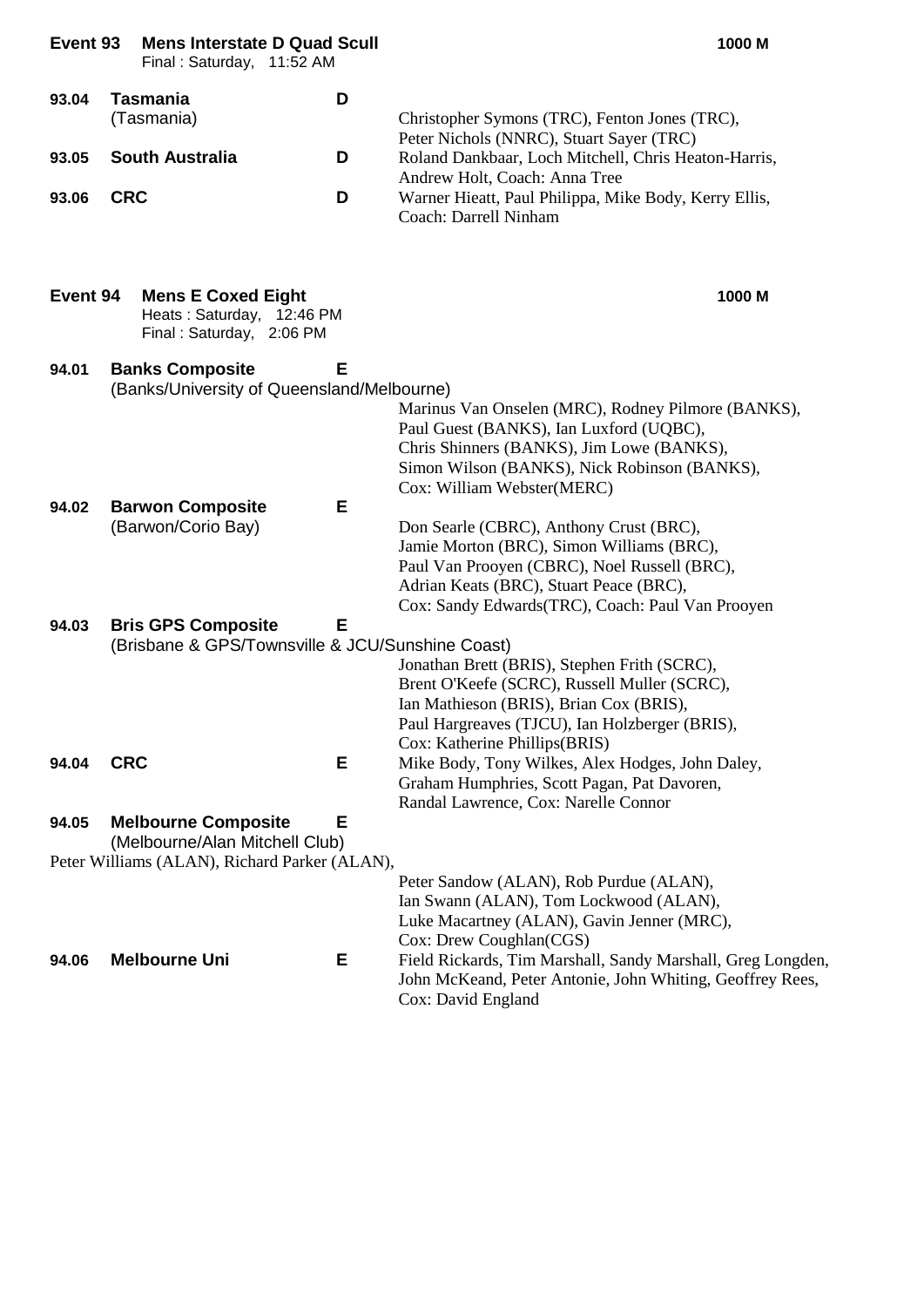| Event 94                         | <b>Mens E Coxed Eight</b><br>Heats: Saturday, 12:46 PM<br>Final: Saturday, 2:06 PM |                  | 1000 M                                                                                                                                                                                                                                           |
|----------------------------------|------------------------------------------------------------------------------------|------------------|--------------------------------------------------------------------------------------------------------------------------------------------------------------------------------------------------------------------------------------------------|
| 94.07                            | <b>Mercantile Composite</b><br>(Mercantile/Cardinal)                               | Е                | Paul Ferguson (CRC), Ian Blandford (CRC),<br>Steven Lynch (CRC), Bill Sheldon (CRC),<br>Rod Williams (CRC), Philip Wright (CRC),<br>Malcolm Tyers (CRC), Jeffrey Thompson (MERC),<br>Cox: Doug Renton(CRC)                                       |
| 94.08                            | <b>Mosman</b>                                                                      | Е                | Graeme Farrell, John Hardy, Mark Campbell, John May,<br>John Struik, Steve Gordon, Will Liley, James Taylor,<br>Cox: Sam Holst                                                                                                                   |
| 94.09                            | <b>Power House</b>                                                                 | Е                | Peter Whitty, Doug McManamny, Peter Thomson,<br>Peter Benson, Brendon Beattie, John Cottrell, Rick Prince,<br>Angelo Rizzardi, Cox: Nicole Grant, Coach: Nick Inglis                                                                             |
| 94.10                            | <b>Pt Adelaide Composite</b><br>(Port Adelaide/Adelaide/Torrens)                   | Е                | Luigi Lippis (TRC), Kevin Keough (TRC),<br>William Carey (TRC), Alan Jones (TRC),<br>Rob Curkpatrick (TRC), John Tonkin (TRC),<br>David Eichler (ARC), Paul Knight (PARC),<br>Cox: Vicky Knight(PARC), Coach: Anna Tree                          |
| 94.11                            | <b>Sydney Womens MLC CompositeE</b><br>(Sydney Womens MLC/Sydney)                  |                  | Greg Larkin (SYDNY), Joseph Zammit (SWMLC),<br>Douglas Stewart (SWMLC), Neil McCormack (SWMLC),<br>Ian Catalano (SWMLC), Michael Hayes (SWMLC),<br>Robert Clarke (SWMLC), Mark Carew (SWMLC),<br>Cox: Robin Catalano(SWMLC), Coach: Steve Sherry |
| Event 95                         | <b>Womens F Coxless Pair</b><br>Final: Saturday, 2:10 PM                           |                  | 1000 M                                                                                                                                                                                                                                           |
| 95.01<br>95.02<br>95.03<br>95.04 | <b>Swans</b><br><b>Sydney University</b><br><b>Toowong</b><br><b>Toowong</b>       | F<br>F<br>F<br>F | Marian Robbins, Nicolette Cato, Coach: Vanessa Grant<br>Susan Tattersall, Ann Tout, Coach: Phillip Titterton<br>Wendy Cavell, Marion Elliott, Coach: Terry Mulligan<br>Carol Watters, Lynnette Brown, Coach: Terry Mulligan                      |
| Event 96                         | <b>Mens B Coxed Four</b><br>Final: Saturday, 2:14 PM                               |                  | 1000 M                                                                                                                                                                                                                                           |
| 96.01                            | <b>APSM</b>                                                                        | В                | Rich Burley, James Hatherley, Nick Gall, Will Nevile,<br><b>Cox: Justin Rhodes</b>                                                                                                                                                               |
| 96.02                            | <b>Corio Bay</b>                                                                   | В                | Richard Axe, Leigh Hall Sullivan, Duncan Ashby, Peter Aberle,<br>Cox: Rob England                                                                                                                                                                |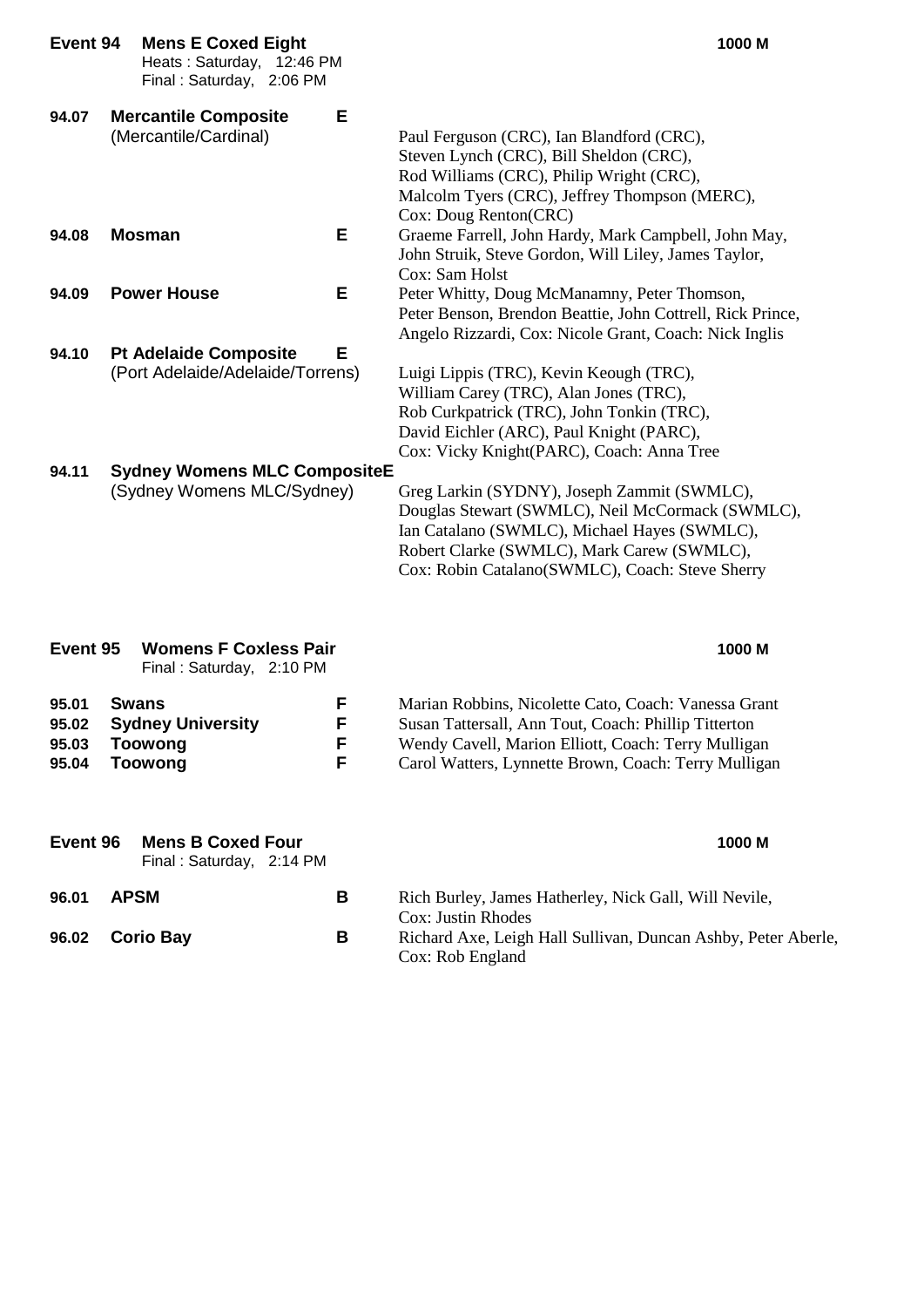| Event 96       | <b>Mens B Coxed Four</b><br>Final: Saturday, 2:14 PM                            |        | 1000 M                                                                                                                                                                                                                                 |
|----------------|---------------------------------------------------------------------------------|--------|----------------------------------------------------------------------------------------------------------------------------------------------------------------------------------------------------------------------------------------|
| 96.03<br>96.04 | <b>Power House</b><br><b>Toowong Composite</b><br>(Toowong/Hawthorn)            | В<br>В | Nick Inglis, Alexander Inglis, Shane O'Connor-Smith,<br>Andrew Holman, Cox: Alissa Giarratana<br>Simon Spriggs (HAWT), Peter Atkins (TRC),<br>Paul Taylor (TRC), Adrian Howard (TRC),<br>Cox: Mark Alexander(TRC), Coach: Keiran Dwyer |
| Event 97       | <b>Mens B Coxless Four</b><br>Final: Saturday, 2:18 PM                          |        | 1000 M                                                                                                                                                                                                                                 |
| 97.01          | <b>Barwon</b>                                                                   | C      | Ross George, Dave McPherson, Andrew Cleary,<br><b>Richard Tomczak</b>                                                                                                                                                                  |
| 97.02          | <b>Melbourne Uni Composite B</b><br>(Melbourne University/Wendouree - Ballarat) |        | Sam Golding (MUBC), Tim Wright (WBRC),<br>Conrad Tulloch (MUBC), John Colley (MUBC)                                                                                                                                                    |

### **Event 98 Mens G Single Scull 1000 M**

Heats : Saturday, 12:30 PM Final : Saturday, 2:22 PM

| 98.01 | <b>Bendigo</b>        | G | Peter Wearne                        |
|-------|-----------------------|---|-------------------------------------|
| 98.02 | <b>Bris GPS</b>       | G | Ian Mathieson                       |
| 98.03 | <b>CRC</b>            | G | John Simson                         |
| 98.04 | <b>Corio Bay</b>      | G | <b>Jeff Sykes</b>                   |
| 98.05 | <b>Manning River</b>  | G | <b>Raymond Beeton</b>               |
| 98.06 | <b>Melbourne Uni</b>  | G | James Wetherley                     |
| 98.07 | <b>Mersey</b>         | G | Merv Tippett                        |
| 98.08 | <b>Mosman</b>         | G | Graeme Farrell                      |
| 98.09 | <b>Noosa</b>          | G | Peter Landy                         |
| 98.10 | <b>Port Macquarie</b> | G | Robert Hopley                       |
| 98.11 | <b>Riverside</b>      | G | <b>Rick Fitzgerald</b>              |
| 98.12 | Riverside             | G | Hugh Orr                            |
| 98.13 | <b>St George</b>      | G | Henry Battam, Coach: Bruce Williams |
| 98.14 | <b>Swans</b>          | G | George Xouris                       |
| 98.15 | <b>Swans</b>          | G | Michael Scott                       |
| 98.16 | Tamar                 | G | Alan Kitto                          |
| 98.17 | <b>Ulverstone</b>     | G | Michael Knowles                     |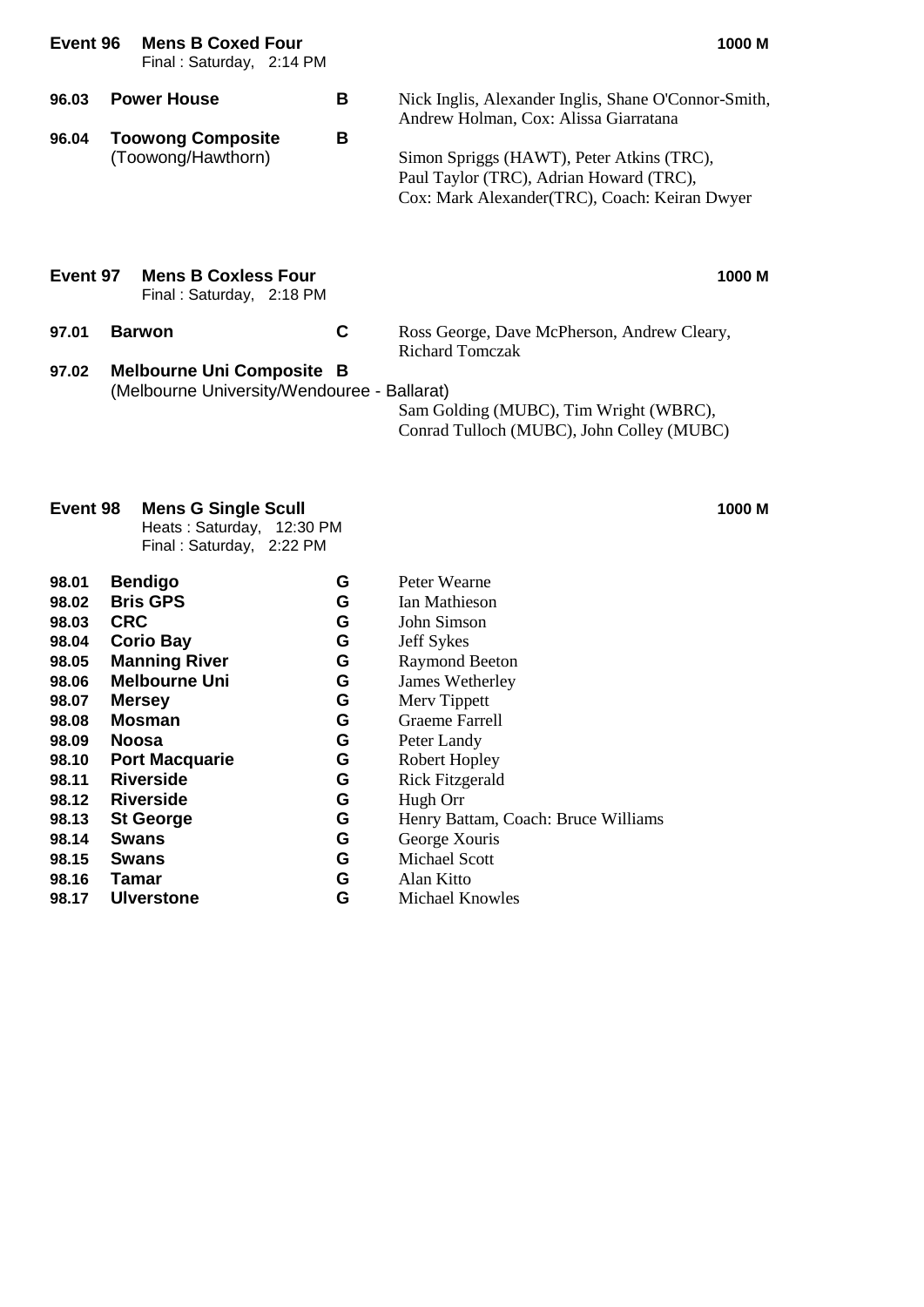#### **Event 99 Womens D Single 1000 M**

Heats : Saturday, 12:54 PM Final : Saturday, 2:26 PM

| 99.01 | <b>BMRC</b>              | D | Larraine Champ   |
|-------|--------------------------|---|------------------|
| 99.02 | <b>Bunbury</b>           | D | Jennifer Binghar |
| 99.03 | <b>CRC</b>               | D | Kathryn Lewis    |
| 99.04 | <b>Commercial</b>        | D | Vicki Leary, Co. |
| 99.05 | <b>DMCRC</b>             | D | Michele Duffy,   |
| 99.06 | <b>Endeavour</b>         | D | Chris Brennan    |
| 99.07 | <b>Melbourne</b>         | D | Sue O'Connor     |
| 99.08 | Mosman                   | D | Elizabeth Burroy |
| 99.09 | <b>Murray Bridge</b>     | D | Ute Wegener      |
| 99.10 | Renmark                  | Е | Cheryl Radloff   |
| 99.11 | <b>Riverside</b>         | D | Debra White      |
| 99.12 | <b>Sydney Womens MLC</b> | D | Wendy Zammit,    |
| 99.13 | Tamar                    | D | Sally Walker     |
| 99.14 | <b>TJCU</b>              | D | Julie-Ann Kelly  |
|       |                          |   |                  |

|        | Event 100 Mens A Double Scull<br>Final: Saturday, 2:30 PM |   | 1000 M                                           |
|--------|-----------------------------------------------------------|---|--------------------------------------------------|
| 100.01 | <b>Banks</b>                                              | В | Stephen Reynolds, Phillip Reynolds               |
|        | 100.02 Commercial Composite                               | С |                                                  |
|        | (Commercial/Murwillumbah)                                 |   | Rick Kranen (MURW), Jeffery Peereboom (CRC)      |
|        | 100.03 Essendon                                           | A | Jeff Walker, Stuart Smart, Coach: Robert Wapling |
|        | 100.04 Glebe Composite                                    | в |                                                  |
|        | (Glebe/St George)                                         |   | Robert Henderson (STGEO), Kenneth Major (GLEBE   |
|        |                                                           |   | Coach: Bruce Williams                            |
| 100.05 | Richmond                                                  | A | Dennis Beck, Martin Foster                       |
|        | 100.06 Toowong                                            | A | Ben Evers-Swindell, Peter Schryver               |
|        | 100.07 Toowong Composite                                  | A |                                                  |
|        | (Toowong/Torrens)                                         |   | Ralph Cruickshank (TRC), Tristan Mott (TRC)      |
|        |                                                           |   |                                                  |

| Event 101 Mens I Coxless Pair | 1000 M |
|-------------------------------|--------|
| Final: Saturday, 2:34 PM      |        |

**101.01 Banks I** Robert Hemery, Don Christie

- **Larraine Champness**
- **Jennifer Bingham, Coach: Glenys Hough**
- **Kathryn Lewis**
- **99.04 Commercial D** Vicki Leary, Coach: Bill Caldwell
- Michele Duffy, Coach: Sam Mollard
- **Chris Brennan**
- **Sue O'Connor**
- *<u>Blizabeth Burrows</u>*
- **Ute Wegener**
- **Cheryl Radloff**
- **Debra White** 
	- Wendy Zammit, Coaches: Samantha Zammit, Steve Sherry
- **99.13 Sally Walker** 
	-

| 100.01 | <b>Banks</b>                | в | Stephen Reynolds, Phillip Reynolds               |
|--------|-----------------------------|---|--------------------------------------------------|
|        | 100.02 Commercial Composite | C |                                                  |
|        | (Commercial/Murwillumbah)   |   | Rick Kranen (MURW), Jeffery Peereboom (CRC)      |
| 100.03 | Essendon                    | А | Jeff Walker, Stuart Smart, Coach: Robert Wapling |
|        | 100.04 Glebe Composite      | в |                                                  |
|        | (Glebe/St George)           |   | Robert Henderson (STGEO), Kenneth Major (GLEBE), |
|        |                             |   | Coach: Bruce Williams                            |
|        | 100.05 Richmond             | A | Dennis Beck, Martin Foster                       |
|        | 100.06 Toowong              | А | Ben Evers-Swindell, Peter Schryver               |
|        | 100.07 Toowong Composite    | Δ |                                                  |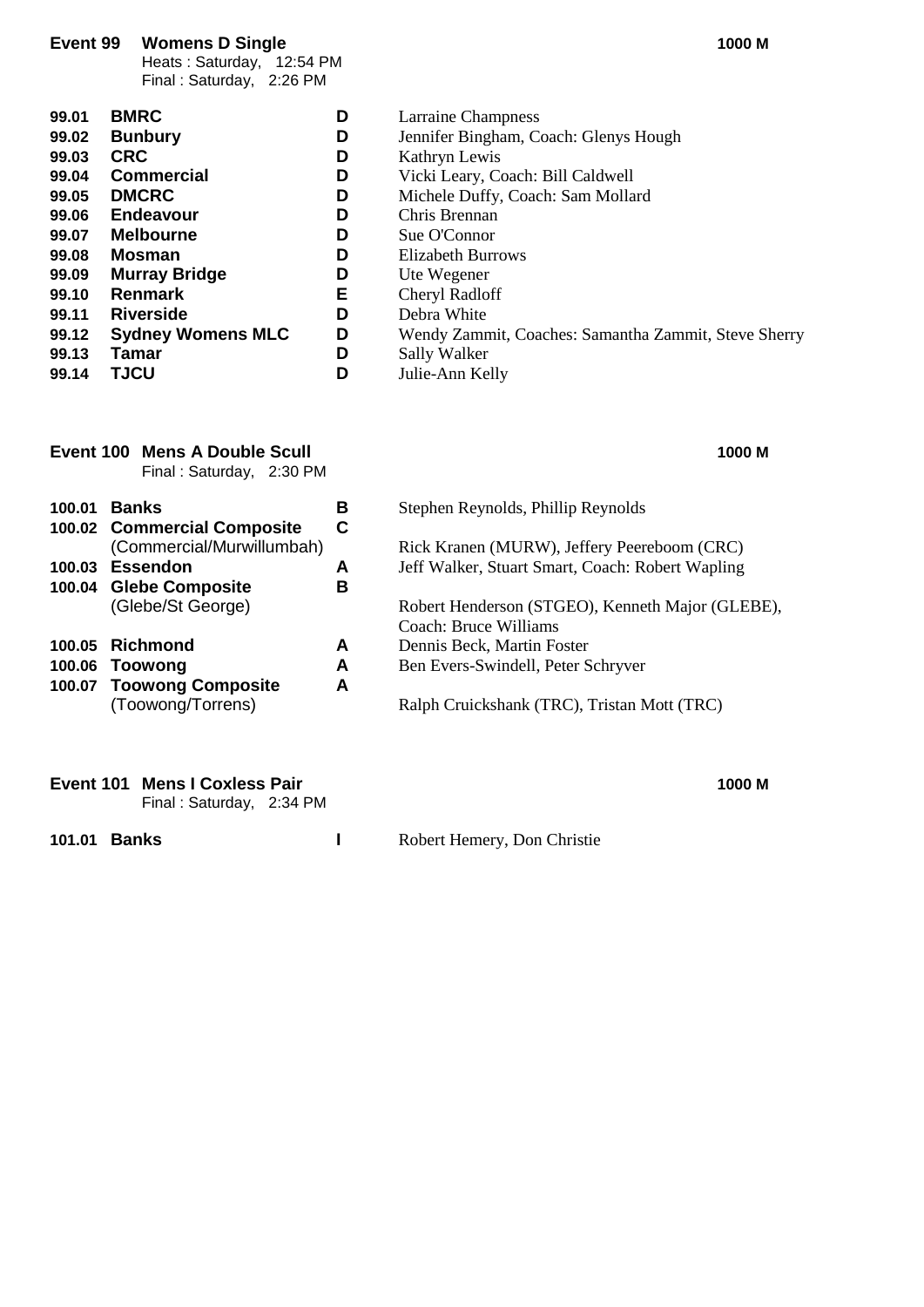#### **Event 102 Mens D Single Scull 1000 M**

Heats : Saturday, 1:10 PM Final : Saturday, 2:38 PM

|        | 102.01 BMRC              | D | <b>Stephen Trowell</b>               |
|--------|--------------------------|---|--------------------------------------|
|        | 102.02 Brisbane Water    | D | David Cullen                         |
|        | 102.03 Cardinal          | D | Alexander Moffatt                    |
|        | 102.04 Commercial        | D | <b>Graeme Weston</b>                 |
|        | 102.05 Corowa            | D | <b>Robert Eyers</b>                  |
|        | 102.06 Essendon          | D | <b>Stewart Allsop</b>                |
|        | 102.07 Essendon          | D | <b>Richard Saul</b>                  |
|        | 102.08 Essendon          | D | <b>Bill Nugent</b>                   |
|        | 102.09 Footscray         | D | <b>Geoff Lowe</b>                    |
|        | 102.10 Footscray         | D | <b>Neil Boness</b>                   |
|        | 102.11 Melbourne         | D | Murray Ross, Coach: Neville Smith    |
|        | 102.12 Melbourne Uni     | D | David England                        |
|        | 102.13 Mercantile        | D | Rod Edwards                          |
|        | 102.14 Mercantile        | D | Jeffrey Lawrence                     |
|        | 102.15 Murwillumbah      | D | John Ryan                            |
|        | 102.16 Newington Masters | D | John Johnson                         |
| 102.17 | <b>Newington Masters</b> | D | Stephen Schinagel                    |
|        | 102.18 St George         | D | Peter McLaren, Coach: Bruce Williams |
|        | 102.19 Sunshine Coast    | D | <b>Russell Muller</b>                |
|        | 102.20 Sunshine Coast    | D | <b>Brent O'Keefe</b>                 |
|        | 102.21 Sydney            | D | Greg Larkin                          |
|        | 102.22 Sydney            | D | <b>Charles Lloyd Jones</b>           |
|        | 102.23 Sydney Womens MLC | D | Mark Carew, Coach: Steve Sherry      |
|        | 102.24 Tamar             | D | <b>Christopher Symons</b>            |
|        | 102.25 Tamar             | Е | <b>Fenton Jones</b>                  |
|        | 102.26 Vikings           | D | John Allen                           |
| 102.27 | <b>Vikings</b>           | D | Rob McAfee                           |
|        |                          |   |                                      |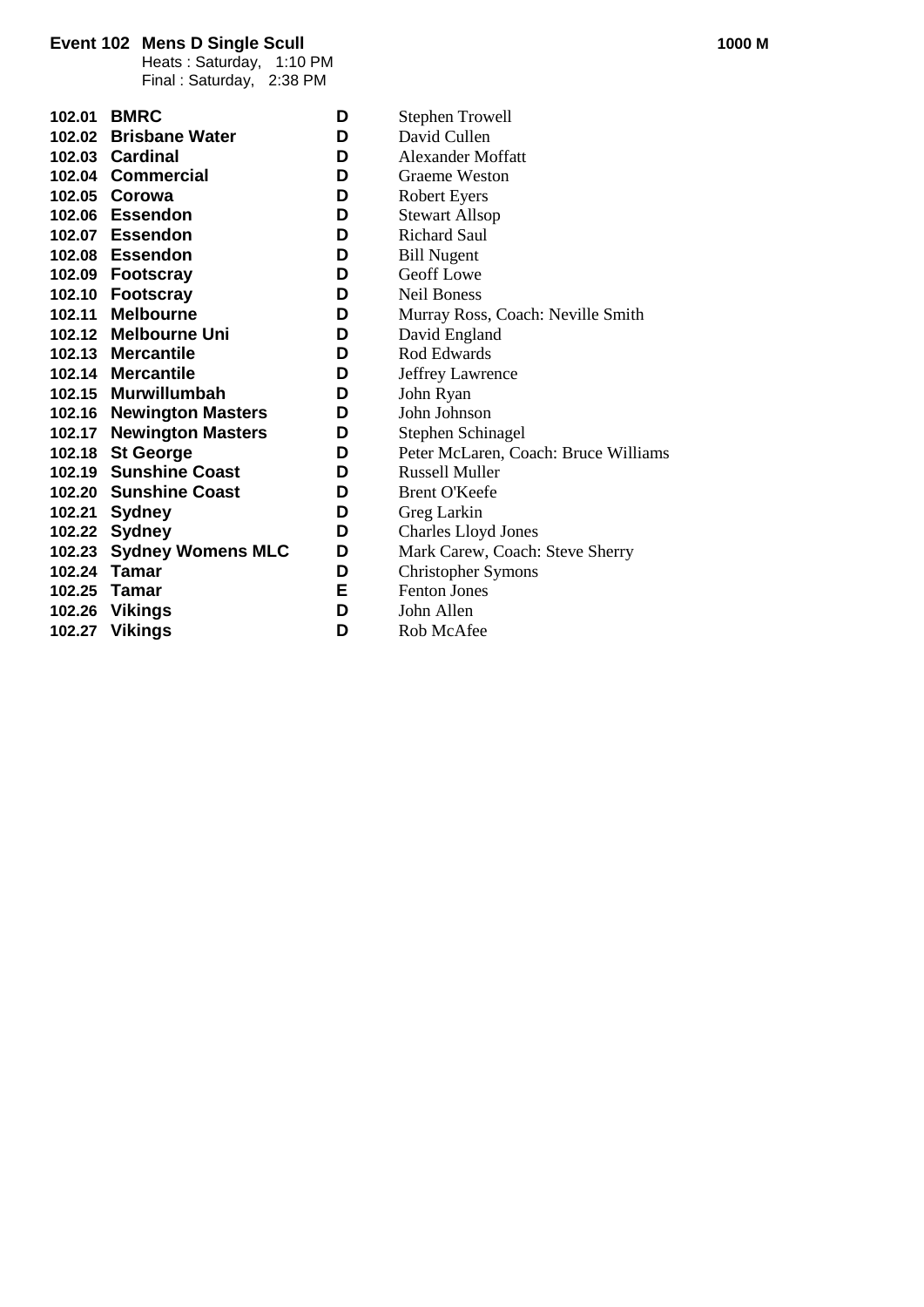|            | <b>Event 103 Womens C Coxed Eight</b><br>Heats: Saturday, 1:26 PM<br>Final: Saturday, 2:42 PM |   | 1000 M                                                                                                                                                                                                     |
|------------|-----------------------------------------------------------------------------------------------|---|------------------------------------------------------------------------------------------------------------------------------------------------------------------------------------------------------------|
| 103.01     | <b>Alan Mitchell Composite</b><br>(Alan Mitchell Club/Power House/Melbourne Argonauts)        | C | Sue Hindson (ALAN), Meredith Williams (MARC),<br>Carolyn Hosking (ALAN), Sue Peacock (ALAN),                                                                                                               |
|            |                                                                                               |   | Fleur Spriggs (PHRC), Leanne Ambrose (ALAN),<br>Pam Westendorf (ALAN), Fleur Worboys (ALAN),<br>Cox: Susie Palfreyman(ALAN)                                                                                |
|            | 103.02 Banks Composite                                                                        | C |                                                                                                                                                                                                            |
|            | (Banks/Corio Bay/Essendon)                                                                    |   | Tamara McPherson (ERC), Sally Christie (ERC),                                                                                                                                                              |
|            |                                                                                               |   | Dawn Giltrap (ERC), Narelle Dwyer (ERC),                                                                                                                                                                   |
|            |                                                                                               |   | Narelle Campani (ERC),                                                                                                                                                                                     |
|            |                                                                                               |   | Debbie Clingeleffer-Woodford (CBRC), Leisa Wilson (CBRC),                                                                                                                                                  |
|            |                                                                                               |   | Rayne Murray (BANKS), Cox: Emma Plowright (BANKS)                                                                                                                                                          |
| 103.03 CRC |                                                                                               | C | Deb Oswald, Mary Comfort, Belinda Beauman,                                                                                                                                                                 |
|            |                                                                                               |   | Karen McVicker, Sally Clear, Caroline Pfahl, Janet Farnan,                                                                                                                                                 |
|            |                                                                                               |   | Suzanne Hartley, Cox: Jacqueline Marks                                                                                                                                                                     |
|            | 103.04 CRC Composite                                                                          | С |                                                                                                                                                                                                            |
|            | (Canberra/Manning River/Essendon/Drummoyne)                                                   |   |                                                                                                                                                                                                            |
|            |                                                                                               |   | Dearne Grant (CRC), Karyn Knowles (DRUMM),                                                                                                                                                                 |
|            |                                                                                               |   | Anne Charlton (CRC), Frances O'Keefe (ERC),                                                                                                                                                                |
|            |                                                                                               |   | Amanda Brian (CRC), Amanda Cavill (MANN),                                                                                                                                                                  |
|            |                                                                                               |   | Elaine Bissaker (CRC), Sue Donoghoe (CRC),                                                                                                                                                                 |
|            |                                                                                               |   | Cox: Judith Abercromby(BMRC)                                                                                                                                                                               |
| 103.05     | <b>Drummoyne Composite</b>                                                                    | C |                                                                                                                                                                                                            |
|            | (Drummoyne/Sydney/Leichhardt)                                                                 |   | Maria Rustja (DRUMM), Angela Conry (LEICH),                                                                                                                                                                |
|            |                                                                                               |   | Phillipa Cumming (DRUMM), Kirsten Liljeqvist (SYDNY),                                                                                                                                                      |
|            |                                                                                               |   | Yasmine Finnegan (DRUMM), Julie Sneddon (DRUMM),<br>Amanda Andrews (DRUMM), Jill Moore (DRUMM),                                                                                                            |
|            |                                                                                               |   | Cox: Robert Wright(DRUMM), Coach: Steve Sherry                                                                                                                                                             |
|            | 103.06 Melbourne                                                                              | C | Carolyn Browne, Kaye Schmidt, Pam Fuller,                                                                                                                                                                  |
|            |                                                                                               |   | Lynenette Murray, Jenn Kilby, Kirsty Russell,                                                                                                                                                              |
|            |                                                                                               |   | Elizabeth Holland, Kathryn Taylor, Cox: Anita Schmidt,                                                                                                                                                     |
|            |                                                                                               |   | Coaches: Neville Smith, John Reddaway                                                                                                                                                                      |
| 103.07     | <b>Toowong Composite</b>                                                                      | C |                                                                                                                                                                                                            |
|            | (Toowong/Noosa/Townsville & JCU/University of Queensland)                                     |   |                                                                                                                                                                                                            |
|            |                                                                                               |   | Jo Cook (UQBC), Prudence Eagles (TRC),                                                                                                                                                                     |
|            | 103.08 Yarra Yarra                                                                            | C | Lisa Graham (TJCU), Elaine Vucak (TRC), Nicola Guy (TRC),<br>Sian Hebron (NYRC), Penny Mercer (TRC),<br>Julie Bourne (TRC), Cox: Daniel Licastro(UQBC)<br>Virginia Mohr, Christine Howgate, Robyn Summers, |
|            |                                                                                               |   | Elisabeth Sutherland, Susie Pringle, Wendy Schumer,<br>Melinda Paulin, Jenny Yann, Cox: Susannah Schoeffel,<br>Coach: Neville Smith                                                                        |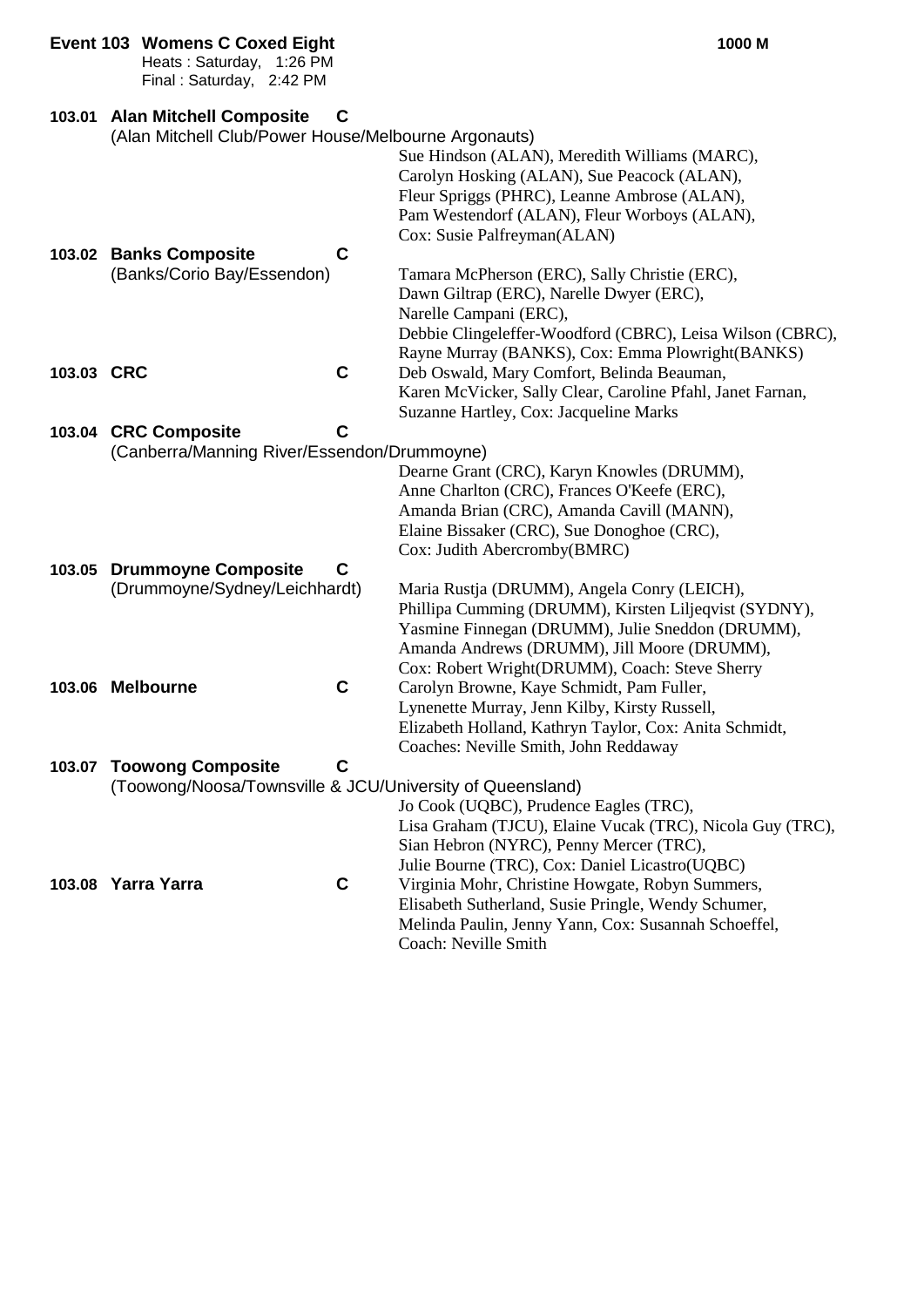### **Event 104 Mens F Single Scull 1000 M**

Heats : Saturday, 1:02 PM Final : Saturday, 2:46 PM

| 104.01     | <b>CRC</b>                | F | <b>John Strapps</b>               |
|------------|---------------------------|---|-----------------------------------|
| 104.02 CRC |                           | F | <b>Warner Hieatt</b>              |
|            | 104.03 DMCRC              | F | Sam Mollard                       |
|            | 104.04 Melbourne          | F | Gary Tait                         |
|            | 104.05 Melbourne          | F | Paul Bridgeford                   |
|            | 104.06 Melbourne Uni      | F | Geoff Haslam                      |
|            | 104.07 Mosman             | F | <b>Phillip Titterton</b>          |
| 104.08     | Nagambie                  | F | Mario Laing                       |
|            | 104.09 Nagambie           | F | David Schier                      |
|            | 104.10 Nagambie           | F | Mike Walter, Coach: Neville Smith |
|            | 104.11 Port Macquarie     | F | James Young                       |
|            | 104.12 Swans              | F | Alan Nicoll, Coach: Vanessa Grant |
|            | 104.13 Swans              | G | George Xouris                     |
|            | 104.14 Wendouree-Ballarat | F | Euan Thompson                     |
|            | 104.15 Power House        | F | Peter Benson                      |
|            |                           |   |                                   |

### **Event 105 Womens A Single Scull 1000 M**

Heats : Saturday, 1:34 PM Final : Saturday, 2:50 PM

|            | 105.01 Bris GPS           | С | Jana Christie                         |
|------------|---------------------------|---|---------------------------------------|
| 105.02 CRC |                           | A | Danielle Jolly                        |
|            | 105.03 Melb Argonauts     | A | Jan-Maree Fraser                      |
|            | 105.04 Melbourne          | в | Tanja Nishibata, Coach: John Reddaway |
|            | 105.05 Mosman             | A | Sarah Hill                            |
|            | 105.06 North Shore        | в | <b>Tamsin Brew</b>                    |
|            | 105.07 Richmond           | A | Emma Catford                          |
|            | 105.08 Richmond           | C | Carolyn Manning, Coach: Tom Appleby   |
|            | 105.09 Richmond           | A | Nicole Stupka                         |
|            | 105.10 Toowong            | A | Katrina Nugent                        |
|            | 105.11 Wendouree-Ballarat | в | Leanne Martin                         |

#### **Event 106 Mens J Double Scull 1000 M**

Final : Saturday, 2:54 PM

- **106.01 CRC Composite J** (Canberra/Drummoyne)
- **106.02 North Shore Composite J**

| Robert Hammond (DRUMM), Michael Burgess (CRC) |  |
|-----------------------------------------------|--|
|                                               |  |

Dick Bales (BRC), Rodney Keable (NSHR)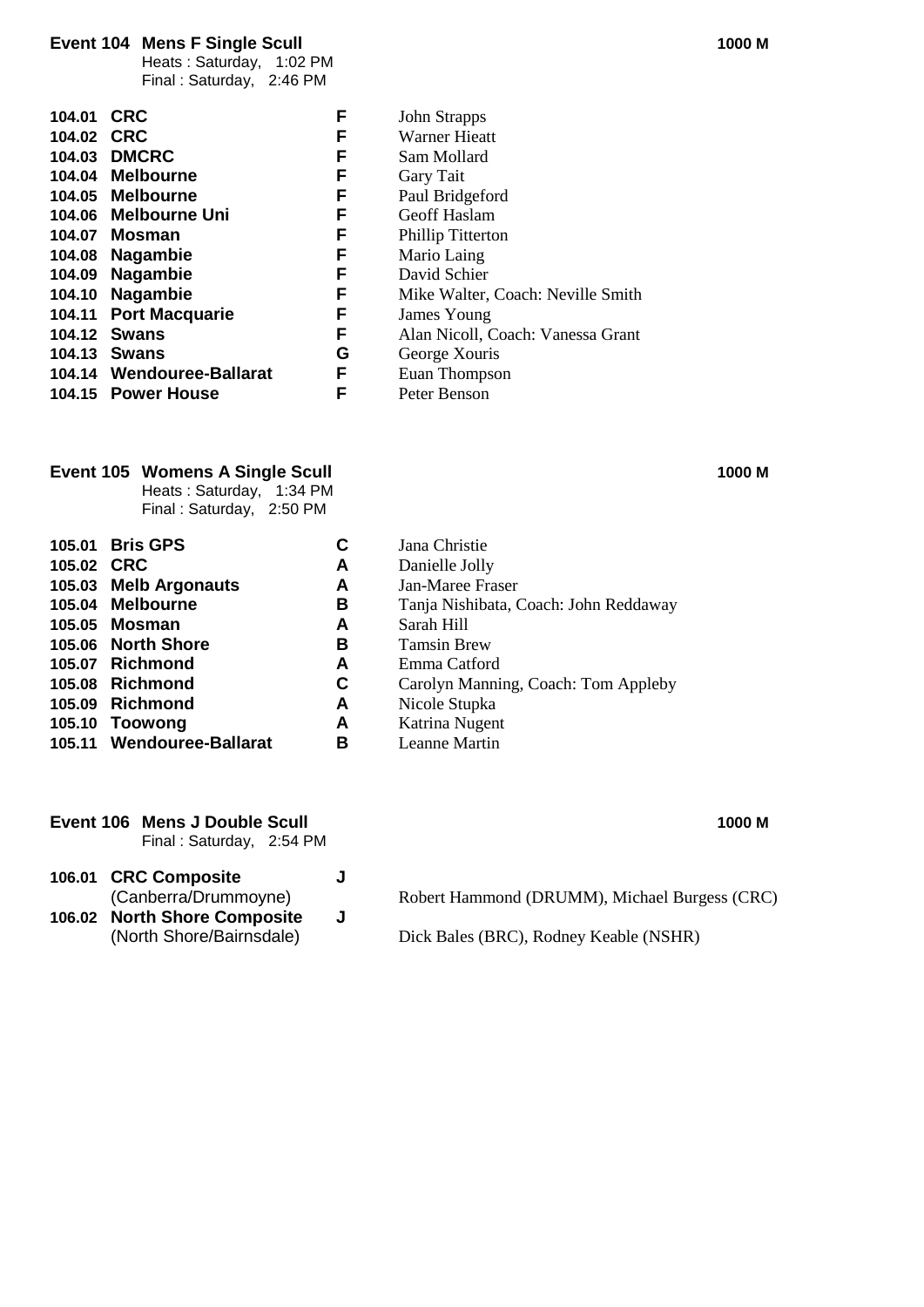|        | <b>Event 107 Womens E Coxed Four</b><br>Final: Saturday, 2:58 PM   |   | 1000 M                                                                                                                                  |
|--------|--------------------------------------------------------------------|---|-----------------------------------------------------------------------------------------------------------------------------------------|
|        | 107.01 Sydney Womens MLC                                           | Е | Petra Macaskill, Lillian Hayes, Alex Warner, Susan Carew,<br>Cox: Robin Catalano, Coach: Steve Sherry                                   |
|        | 107.02 Toowong                                                     | Е | Robyn Huttenmeister, Helen Wintle, Lynnette Brown,<br>Carol Watters, Cox: Daniel Licastro                                               |
|        | <b>Event 108 Womens E Coxless Four</b><br>Final: Saturday, 3:02 PM |   | 1000 M                                                                                                                                  |
| 108.01 | <b>Hunter</b>                                                      | Е | Gabrielle Reed, Gaye Pullyn, Francesca Kelleher,<br><b>Judith Cousins</b>                                                               |
| 108.02 | <b>Newcastle Composite</b><br>(Newcastle/Endeavour/North Shore)    | Е | Yvonne Collings (NEWC), Jan Williams (NSHR),<br>Marilyn Hyde (ENDVR), Robyn Cragg (NEWC)                                                |
| 108.03 | <b>Swans Composite</b><br>(Swan River/Bunbury)                     | E | Lynette Sleight (BRC), Marian Robbins (SRRC),<br>Jennifer Bingham (BRC), Nicolette Cato (SRRC),<br>Coaches: Vanessa Grant, Glenys Hough |
|        | 108.04 Sydney University                                           | Е | Anne Titterton, Lorna Harrison, Jo Pollett, Kerrie Bigsworth,<br>Coach: Phillip Titterton                                               |
| 108.05 | Toowong                                                            | Е | Paula Lyndon, Trish Carter, Heather Warren, Marion Elliott,<br>Coach: Terry Mulligan                                                    |

## **Event 109 Mens C Coxless Pair 1000 M**

**109.01 BMRC 109.02 CRC** 

Heats : Saturday, 1:42 PM Final : Saturday, 3:06 PM

| <b>BMRC</b>               | С | John Gasson, Angus Reid                   |
|---------------------------|---|-------------------------------------------|
| 109.02 CRC                | A | Brad Greer, Gerry Osborne                 |
| 109.03 West End Composite | С |                                           |
| (West End/Canberra)       |   | Martin Little (CRC), Simon Malpas (WERC)  |
| 109.04 Melbourne          | С | Mark Baxter, Matthew Harrison             |
| 109.05 Mercantile         | D | Mark Groves, Robert Smith                 |
| 109.06 Mosman Composite   | C |                                           |
| (Mosman/Shoalhaven)       |   | Chris Turner (SHOAL), Scott Waller (MOSM) |
| 109.07 Power House        | С | Peter Leahy, Andrew Kegele                |
| 109.08 Toowong            | С | Bob Law, Mark Mercer                      |
| 109.09 Vikings            | C | Don Home, Fraser Spencer                  |
| 109.10 Vikings            | D | Murray Wilkinsen, Bill Chatterton         |
| 109.11 Yarra Yarra        | C | Stuart Critchell, Jack Chatziyakoumis     |
|                           |   |                                           |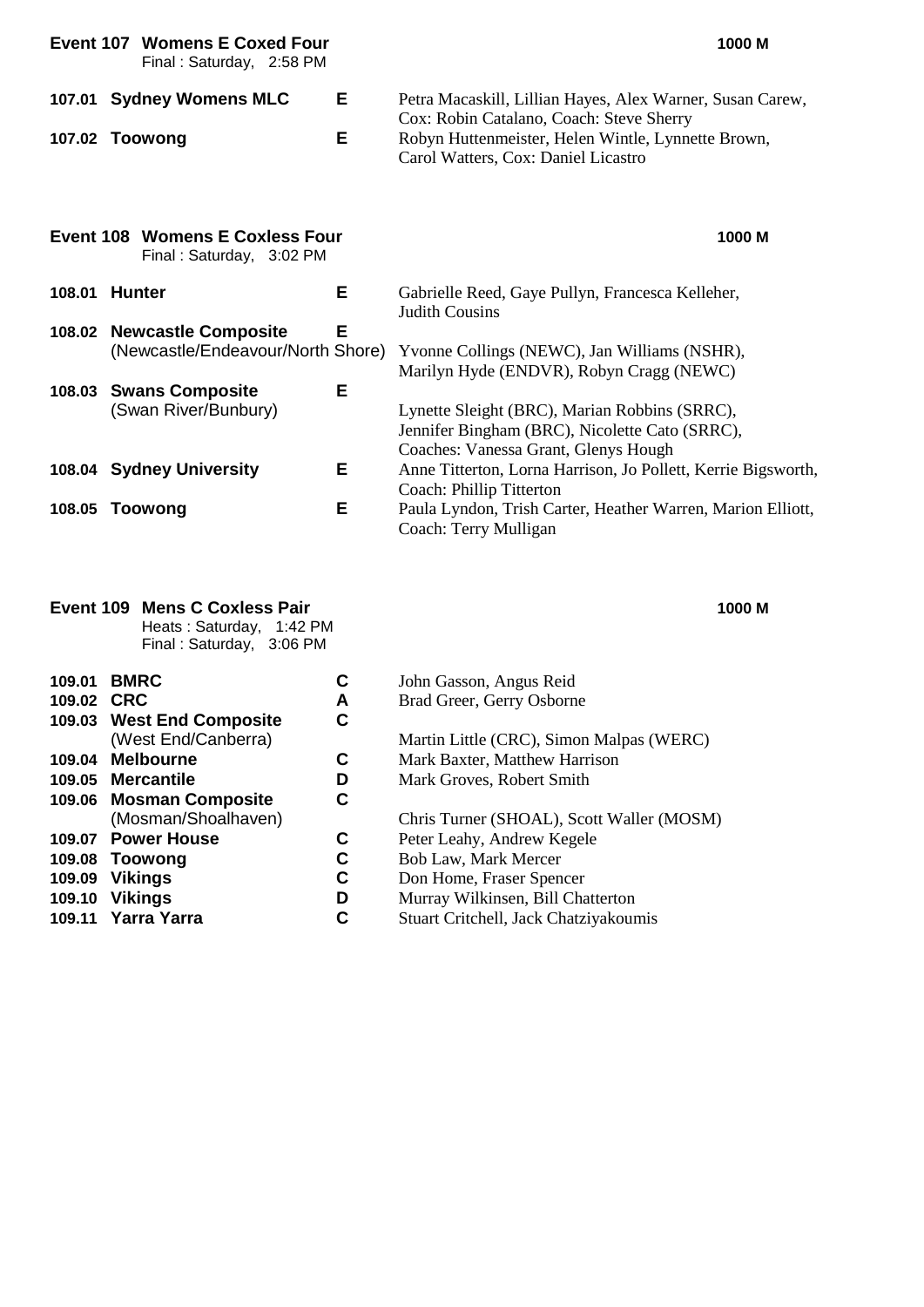**Event 110 Mixed E Coxed Eight Division 1 1000 M**

Division : Saturday, 3:18 PM

| 110.02 CRC | A                                 | Anne Charlton, Kathy Finlay, Margaret Pentony,        |
|------------|-----------------------------------|-------------------------------------------------------|
|            |                                   | Kath Wellman, John Strapps, Pat Davoren, David Coles, |
|            |                                   | Gerry Osborne, Cox: Ray Buchanan                      |
|            | Е<br>110.03 Cardinal Composite    |                                                       |
|            | (Cardinal/Noosa)                  | Alison Smith (CRC), Sue Tyers (CRC),                  |
|            |                                   | Cheryl Morton (NYRC), Lea Partridge (CRC),            |
|            |                                   | Steven Lynch (CRC), Ian Blandford (CRC),              |
|            |                                   | Ross Mursell (CRC), Philip Wright (CRC),              |
|            |                                   | Cox: Doug Renton(CRC)                                 |
| 110.04 CRC | Е.                                | Narelle Connor, Maxine James, Sue Manley Wallace,     |
|            |                                   | Kerry Collins, Graham Humphries, John Daley,          |
|            |                                   | Randal Lawrence, Scott Pagan, Cox: Jacqueline Marks   |
| 110.07     | Е<br><b>Mercantile Composite</b>  |                                                       |
|            | (Mercantile/Yarra Yarra/Richmond) | Kathryn Penny (RRC), Jennifer Hall (RRC),             |
|            |                                   | Sally Allen (RRC), Jillian Bushett (YYRC),            |
|            |                                   | Roberto Perillo (MERC), Colin Kimpton (MERC),         |

Cox: Sue Chong(RRC)

**110.09 Mosman Composite E**

(Mosman/Sydney University Womens) Susan Tattersall (SUWRC), Mary Boland (SUWRC),

> Ann Tout (SUWRC), Emma MacArthur (SUWRC), Steve Gordon (MOSM), Will Liley (MOSM), Alan Skinner (MOSM), Peter Mayoh (MOSM), Cox: Sam Holst(SUBC)

Andrew Phillips (MERC), Jeffrey Thompson (MERC),

#### **110.10 Riverside Composite E** (Riverside/Pembroke Masters/Renmark)

Cheryl Radloff (RENRC), Debra White (RRC),

Gordana Kalanj (RRC), Caroline Mussared (RRC), Michael Wegener (RRC), Peter Hodson (PEMMA), Philip Gebhardt (RRC), Dean Mobbs (RRC), Cox: Henry Muller(RRC)

# **Division 2 1000 M**

### **Event 110A Mixed E Coxed Eight**

**110A.01Alan Mitchell Composite E**

(Alan Mitchell Club/Melbourne Argonauts)

Meredith Williams (MARC), Sue Peacock (ALAN), Carolyn Hosking (ALAN), Kerry Boland (ALAN), Roland Scollay (ALAN), Peter Williams (ALAN), Richard Parker (ALAN), Peter Sandow (ALAN), Cox: Susie Palfreyman(ALAN)

### **110A.02Banks Composite A**

(Banks/Leichhardt/Toowong/Brisbane & GPS)

Diane Williams (LEICH), Deanna Fekete (LEICH), Angela Conry (LEICH), TBA, Bob Alexander (BRIS), Alan Coulton (TRC), Bill Monaghan (LEICH), Dennis Millikan (BANKS), Cox: Margot Simington(LEICH)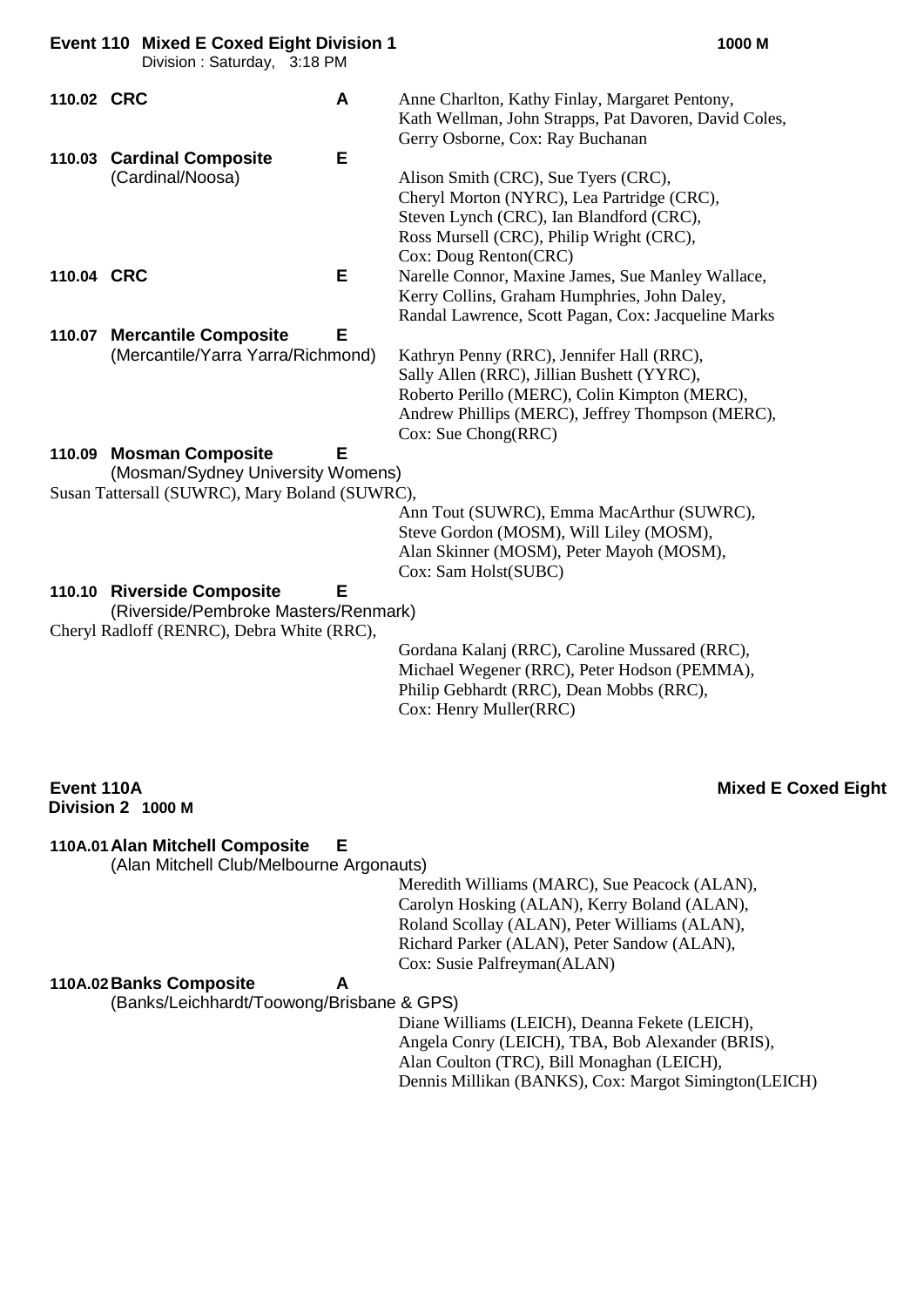| 110A.03 Melbourne Uni Composite E                                    |   |                                                             |
|----------------------------------------------------------------------|---|-------------------------------------------------------------|
| (Melbourne University/Cardinal/Bunbury/Swan River)                   |   |                                                             |
|                                                                      |   | Jan Mullineux (SRRC), Anne Nicolay (MUBC),                  |
|                                                                      |   | Jennifer Bingham (BRC), Sally McKenzie (CRC),               |
|                                                                      |   | John McKenzie (MUBC), Paul Carter (MUBC),                   |
|                                                                      |   | Paul McSweeney (MUBC), Peter Antonie (MUBC),                |
|                                                                      |   | Cox: David England(MUBC)                                    |
| 110A.04 Sydney Womens MLC                                            | Е | Janette Emery, Lillian Hayes, Petra Macaskill, Alex Warner, |
|                                                                      |   | Ian Catalano, Neil McCormack, Michael Hayes, Robert Clarke, |
|                                                                      |   | Cox: Robin Catalano, Coach: Steve Sherry                    |
| 110A.05 Mosman                                                       | Е | Anne Taylor, Margaret Small, Elizabeth Burrows, Sarah Hill, |
|                                                                      |   | John Struik, John May, John Hardy, Graeme Farrell,          |
|                                                                      |   | Cox: Robert Wright                                          |
|                                                                      |   |                                                             |
| <b>Event 111 Mixed AB Coxed Eight</b><br>Division: Saturday, 3:26 PM |   | 1000 M                                                      |
| 111.01 Melb Argonauts                                                | В | Annie O'Shea, Skye Anson, Mardi Harrington, Yvonne Coles,   |
|                                                                      |   | John Katsoulas, Tim Hewitson, Colin James, Stewart Niemann, |
|                                                                      |   | Cox: Ron Thiele                                             |
| 111.02 Power House                                                   | A | Cecily Hollingworth, Sarah Millar, Jeremy Yeates,           |
|                                                                      |   | Jenny Walter, Alexander Inglis, Robert Williams,            |
|                                                                      |   | Virginia Tainton, Nick Inglis, Cox: Nicole Grant,           |
|                                                                      |   | Coaches: Nick Inglis, Andrew Holman                         |
|                                                                      |   |                                                             |

**111.03 Power House A** Kirsten Chapman, Victoria Fields, Shane O'Connor-Smith, Malcolm Glover, Yvette Gray, Kate Andrews, Andrew Holman, Nicholas Hatjiandreou, Cox: Alissa Giarratana, Coaches: Nick Inglis, Andrew Holman

## **Event 112 Mixed Fghi Double Scull Division 1 1000 M**

Division : Saturday, 3:30 PM

#### **112.01 BMRC F** Wendy Pang, John Kinsella<br> **112.02 CRC F** Anita Preiner, John Simson **112.02 CRC F** Anita Preiner, John Simson **112.03 Corio Bay F** Joan Sykes, Jeff Sykes<br> **112.05 Hunter F** Francesca Kelleher. Bru **112.05 Hunter F** Francesca Kelleher, Bruce Sharp **112.06 Hunter F** *Judith Cousins, Gary Freeman*<br>**112.07 Nagambie F** *Elizabeth Walter, Mike Walter* **112.07 Nagambie F** Elizabeth Walter, Mike Walter, Coach: Neville Smith **112.08 Wendouree-Ballarat F** Grada Richards. Euan Thompson **112.08 Grada Richards, Euan Thompson**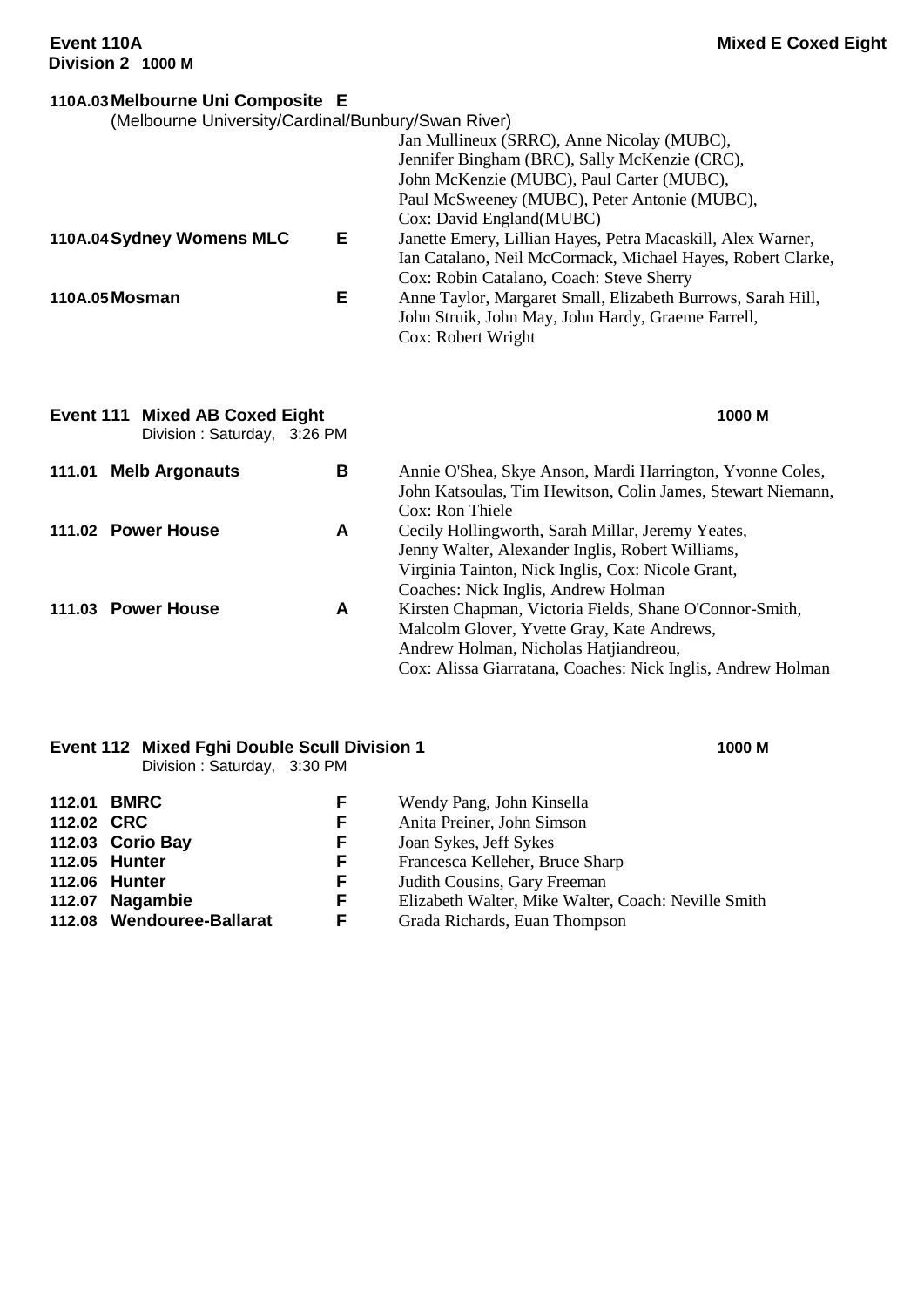# **Scull Division 2**

**Scull Division 3** 

| 112A.01 Toowong Composite        |   |                                        |
|----------------------------------|---|----------------------------------------|
| (Toowong/Vintage Vikings)        |   | Annette Jell (VIKIN), Peter Jell (TRC) |
| 112A.02 Riverside                | F | Jan Wallent, Maxwell Hosenson-Smith    |
| 112A.03 BMRC Composite           | G |                                        |
| (Black Mountain/Canberra)        |   | Jill Small (CRC), Alex Leitch (BMRC)   |
| 112A.04 Manning River Composite  | G |                                        |
| (Manning River/Hunter)           |   | Jeanette Beeton (HUNT), Raymond Be     |
| 112A.05 Mannum Composite         | G |                                        |
| (Mannum/Leichhardt)              |   | Margot Simington (LEICH), Max Lind     |
| 112A.06 CRC                      | G | Michael Colledge, Gillian Colledge     |
| 112A.07 Toowong                  | G | Wendy Cavell, Jim Garner               |
| 112A.08 Melbourne Uni Composite  | F |                                        |
| (Melbourne University/Melbourne) |   | Judy Macartney (MRC), James Wether     |
|                                  |   |                                        |

# **Event 112A Mixed Fghi Double**

| <b>Toowong Composite</b>       | F |                                               |
|--------------------------------|---|-----------------------------------------------|
| (Toowong/Vintage Vikings)      |   | Annette Jell (VIKIN), Peter Jell (TRC)        |
| <b>Riverside</b>               | F | Jan Wallent, Maxwell Hosenson-Smith           |
| <b>BMRC Composite</b>          | G |                                               |
| (Black Mountain/Canberra)      |   | Jill Small (CRC), Alex Leitch (BMRC)          |
| <b>Manning River Composite</b> | G |                                               |
| (Manning River/Hunter)         |   | Jeanette Beeton (HUNT), Raymond Beeton (MANN) |
| <b>Mannum Composite</b>        | G |                                               |
| (Mannum/Leichhardt)            |   | Margot Simington (LEICH), Max Lindsay (MRC)   |
| CRC                            | G | Michael Colledge, Gillian Colledge            |
| Toowong                        | G | Wendy Cavell, Jim Garner                      |
| <b>Melbourne Uni Composite</b> | F |                                               |

Judy Macartney (MRC), James Wetherley (MUBC)

# **Event 112B Mixed Fghi Double**

| 112B.01 Melbourne Uni Composite G<br>(Melbourne University/Banks) |   | luke koekoe (BANKS), Patsy Montgomery (MUBC) |
|-------------------------------------------------------------------|---|----------------------------------------------|
| 112B.02 Swans Composite                                           | G |                                              |
| (Swan River/Balmain)                                              |   | Lynette Skelton (BALM), George Xouris (SRRC) |
| 112B.03 Port Macquarie                                            | G | Robert Hopley, Carry Williamson              |
| 112B.04 Essendon                                                  | н | Marion Camiller, John Seale                  |
| 112B.05 Riverside Composite<br>H                                  |   |                                              |
| (Riverside/Port Adelaide)                                         |   | Pauline Wood (PARC), John Argue (RRC)        |
| 112B.06 Riverside                                                 |   | Elaine Guterres, Robert Bradley              |
| 112B.07 Noosa                                                     | G | Jean Clark, Peter Landy                      |
| 112B.08 Mannum                                                    |   | Claire Banks, John Banks                     |

|            | <b>Event 113 Mixed D Coxed Four Division 1</b><br>Division: Saturday, 3:42 PM |   | 1000 M                                                                             |
|------------|-------------------------------------------------------------------------------|---|------------------------------------------------------------------------------------|
| 113.01 CRC |                                                                               | D | Paul Philippa, Tony Wilkes, Karen McVicker, Caroline Pfahl,<br>Cox: Narelle Connor |
|            | 113.02 Alan Mitchell Composite                                                | D |                                                                                    |
|            | (Alan Mitchell Club/Melbourne Argonauts)                                      |   |                                                                                    |
|            |                                                                               |   | Meredith Williams (MARC), Sue Peacock (ALAN),                                      |
|            |                                                                               |   | Luke Macartney (ALAN), Tom Lockwood (ALAN),                                        |
|            |                                                                               |   | Cox: Susie Palfreyman(ALAN)                                                        |
| 113.03 CRC |                                                                               | D | Elaine Bissaker, Sue Donoghoe, Randal Lawrence, Scott Pagan,                       |
|            |                                                                               |   | <b>Cox:</b> Sue Manley Wallace                                                     |
| 113.04     | <b>BMRC</b>                                                                   | D | Evelyn Sommer, Vince McMahon, Paul Champness,                                      |
|            |                                                                               |   | Suzanne Nermutova, Cox: Judith Abercromby                                          |
|            | 113.05 Caulfield Grammarians                                                  | D | Sharron McIver, Carolyn Smith, Frank Van der Kraan,                                |

Michael Sisson, Cox: Jenny Dewar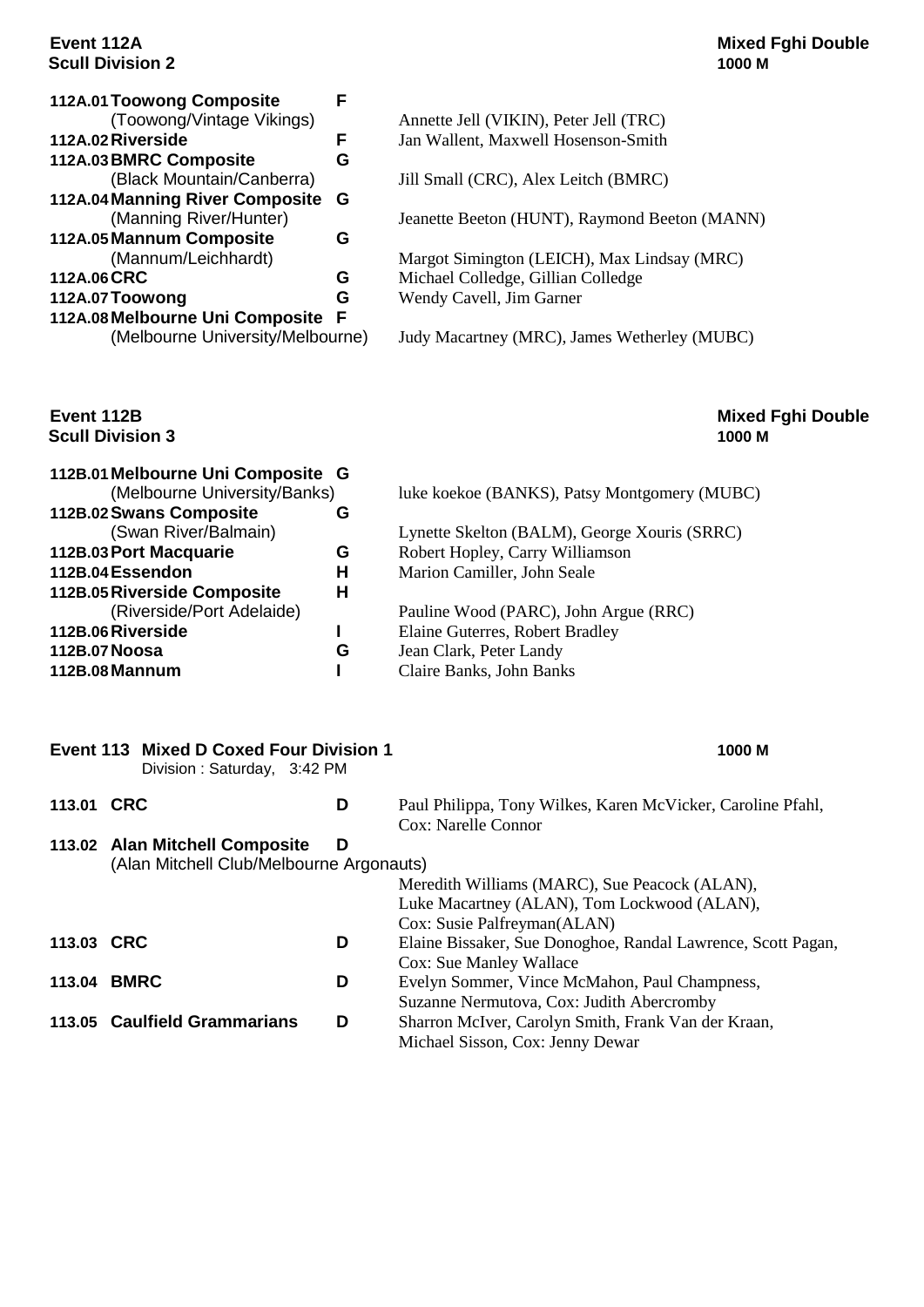### **Event 113 Mixed D Coxed Four Division 1 1000 M**

Division : Saturday, 3:42 PM

|            | 113.06 Sydney Womens MLC                                                                                                                                               | D | Gillian O'Malley, Joseph Zammit, Douglas Stewart,<br>Wendy Zammit, Cox: Robin Catalano, Coach: Steve Sherry                                                                                                                                  |
|------------|------------------------------------------------------------------------------------------------------------------------------------------------------------------------|---|----------------------------------------------------------------------------------------------------------------------------------------------------------------------------------------------------------------------------------------------|
|            | 113.07 New Norfolk Composite<br>(New Norfolk/Dimboola/Derwent Mercantile Collegiate)                                                                                   | D | Carol Nichols (NNRC), Michele Duffy (DMCRC),<br>John Nichols (DRC), Peter Nichols (NNRC),<br>Cox: Sally Christie(ERC), Coach: Sam Mollard                                                                                                    |
| Event 113A | Division 2 1000 M                                                                                                                                                      |   | <b>Mixed D Coxed Four</b>                                                                                                                                                                                                                    |
|            | 113A.01 TJCU Composite<br>(Townsville & JCU/Banks/University of Queensland)<br>113A.02 Sydney Womens MLC CompositeD<br>(Sydney Womens MLC/Newington Masters/Drummoyne) | D | Timothy Douglas (UQBC), Jo Cook (UQBC),<br>Ian Douglas (BANKS), Julie-Ann Kelly (TJCU),<br>Cox: Sian Hebron(NYRC)<br>Phillipa Cumming (DRUMM), Ian Leckie (NMRC),<br>John Johnson (NMRC), Catherine Erskine (SWMLC),<br>Cox: Sam Holst(SUBC) |
|            | 113A.03 Mercantile Composite<br>(Mercantile/Cardinal/Yarra Yarra)                                                                                                      | D | Lisa Renton (YYRC), Roz Bangs (CRC), Rod Williams (CRC),<br>Ray Dawson (MERC), Cox: Doug Renton(CRC)                                                                                                                                         |
|            | 113A.04 Bris GPS Composite<br>(Brisbane & GPS/Townsville & JCU)                                                                                                        | D | Jenny Gaskell (BRIS), Christine Hargreaves (TJCU),<br>Paul Hargreaves (TJCU), Ian Holzberger (BRIS),<br>Cox: Katherine Phillips(BRIS)                                                                                                        |
|            | 113A.05 Alan Mitchell                                                                                                                                                  | D | Kerry Boland, Leanne Ambrose, Rob Purdue, Ian Swann,<br>Cox: Drew Coughlan                                                                                                                                                                   |
|            | 113A.06 Caulfield Grammarians                                                                                                                                          | D | Debbie Van Der Kraan, Helen Menhennitt, Mark Estcourt,<br>Michael Dakic, Cox: Kara Graham                                                                                                                                                    |
|            | 113A.07 Bris GPS                                                                                                                                                       | D | Narelle Tognini, Tracey Tognini, Brian Cox, Ian Mathieson,<br>Cox: Penelope Dixon                                                                                                                                                            |

| <b>Event 114 Womens H Double Scull</b><br>Final: Sunday, 10:28 AM | 1000 M                                    |
|-------------------------------------------------------------------|-------------------------------------------|
| 114.01 Mannum Composite<br>н<br>(Mannum/Riverside)                | Elaine Guterres (RRC), Claire Banks (MRC) |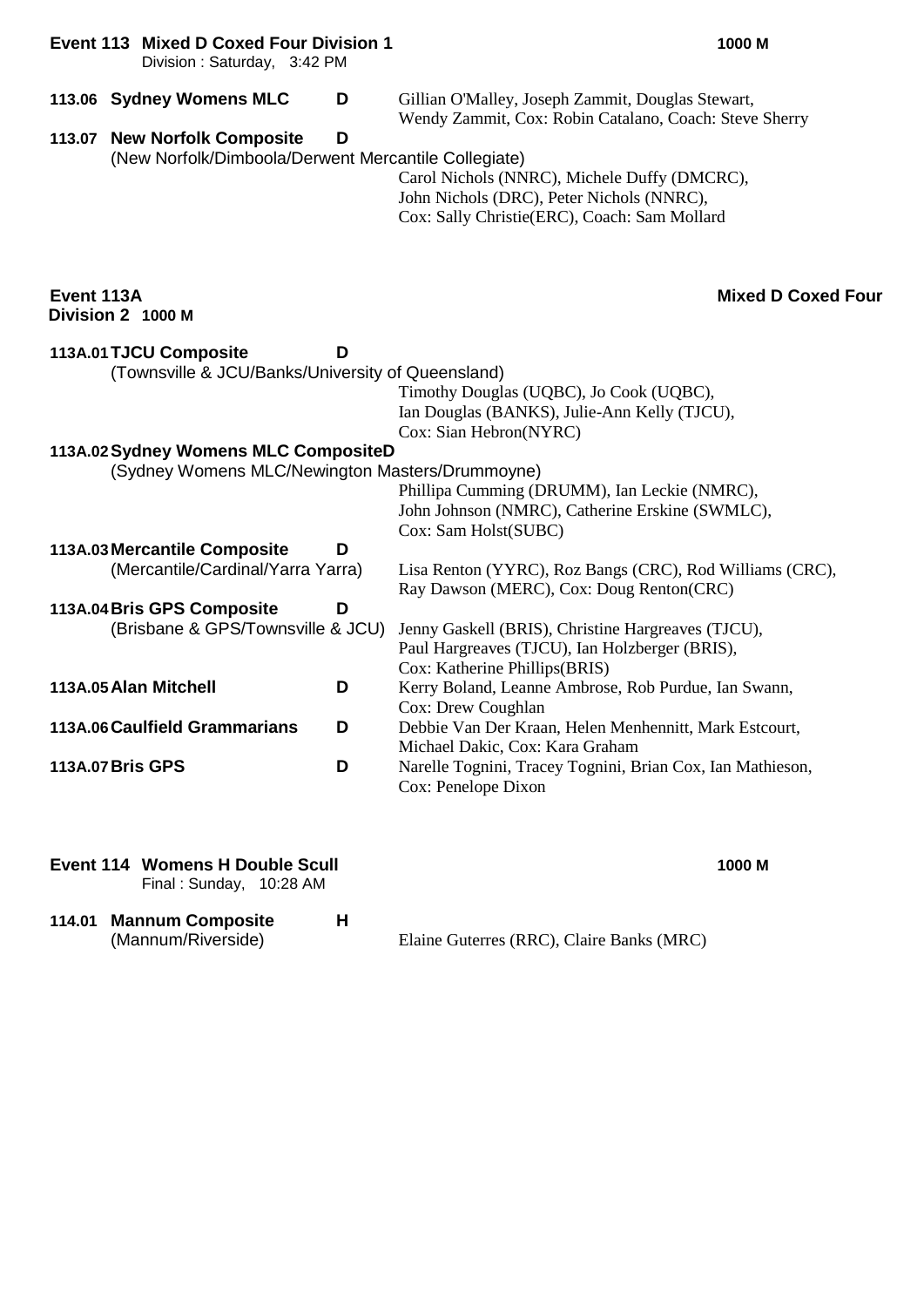|                            | <b>Event 115 Womens A Coxed Eight</b><br>Final: Sunday, 10:32 AM                                           |             | 1000 M                                                                                                                                                                                                                 |
|----------------------------|------------------------------------------------------------------------------------------------------------|-------------|------------------------------------------------------------------------------------------------------------------------------------------------------------------------------------------------------------------------|
|                            | 115.01 CRC Composite<br>(Canberra/Toowong/Commercial)                                                      | B           | Suzanne Hartley (CRC), Felicity Antill (CRC),<br>Sharyn Mackay (CRC), Alecia Thomasson (CRC),<br>Katrina Nugent (TRC), Emma Southcott (CRC),<br>Cate Coddington (CRC), Kerrie Smyth (CRC),<br>Cox: Narelle Connor(CRC) |
|                            | 115.02 Essendon                                                                                            | A           | Narelle Campani, Marie-Claire Gemmell, Meisha Clark,<br>Michelle Jeffrey, Narelle Dwyer, Sally Christie, Bonnie Dalton,<br>TBA, Cox: Marc Alexander                                                                    |
|                            | 115.03 Power House Composite<br>(Power House/Melbourne/Canberra/Black Mountain)                            | A           | Danielle Jolly (CRC), Kerry Knowler (CRC),<br>Suzanne Nermutova (BMRC), Dearne Grant (CRC),<br>Tanja Nishibata (MRC), Jane Robinson (MRC),<br>Helen Purdy (MRC), Fleur Spriggs (PHRC),<br>Cox: Jeremy Courtney(MRC)    |
|                            | 115.04 Power House                                                                                         | A           | Cecily Hollingworth, Jenny Walter, Virginia Tainton,<br>Kate Andrews, Yvette Gray, Victoria Fields, Kirsten Chapman,<br>Nicole Grant, Cox: Alissa Giarratana, Coach: Andrew Holman                                     |
|                            |                                                                                                            |             |                                                                                                                                                                                                                        |
|                            | Event 116 Mens E Quad Scull<br>Final: Sunday, 10:36 AM                                                     |             | 1000 M                                                                                                                                                                                                                 |
| 116.01<br>116.02<br>116.03 | <b>Cardinal</b><br><b>Corio Bay</b><br><b>Melbourne Uni</b>                                                | Е<br>E<br>E | Paul Ferguson, Steven Lynch, Rod Williams, Bob Symons<br>Don Searle, Roderick Hall, Don Lester, Christopher Allen<br>Field Rickards, Geoff Haslam, Paul McSweeney,                                                     |
|                            | 116.04 Nagambie Composite<br>(Nagambie/Carrum/Albert Park - South Melbourne/Essendon)                      | E           | <b>Tim Marshall</b><br>Richard Saul (ERC), Allen McCowan (APSM),                                                                                                                                                       |
|                            | 116.05 New Norfolk Composite<br>(New Norfolk/Dimboola/Essendon/Melbourne)                                  | Е           | Ken Charge (CRC), Mike Walter (NRC)<br>Gavin Jenner (MRC), Brett Nicholson (ERC),                                                                                                                                      |
|                            | 116.06 Riverside Composite<br>(Riverside/Pembroke Masters)<br>Michael Wegener (RRC), Peter Hodson (PEMMA), | Е           | John Nichols (DRC), Peter Nichols (NNRC)                                                                                                                                                                               |
|                            | 116.07 Sydney Womens MLC<br>116.08 Torrens                                                                 | Е<br>F      | Philip Gebhardt (RRC), Dean Mobbs (RRC)<br>Joseph Zammit, Michael Hayes, Mark Carew, Robert Clarke,<br>Coach: Steve Sherry<br>John Tonkin, Alan Jones, Rob Curkpatrick, Kevin Keough,                                  |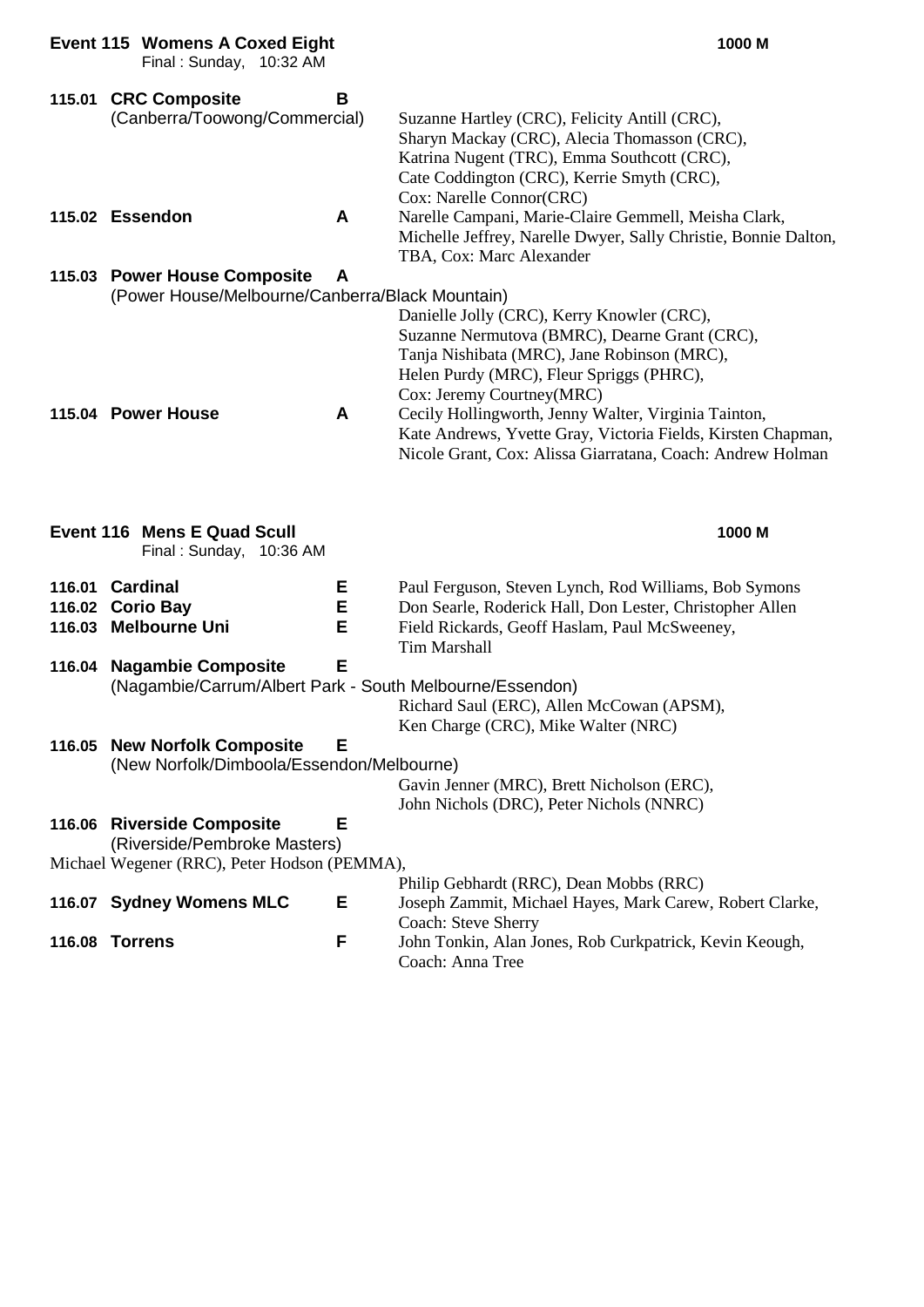|                          | <b>Event 117 Womens D Quad Scull</b><br>Heats: Sunday, 8:20 AM<br>Final: Sunday, 10:24 AM |        | 1000 M                                                                                                                                                               |
|--------------------------|-------------------------------------------------------------------------------------------|--------|----------------------------------------------------------------------------------------------------------------------------------------------------------------------|
| 117.01                   | <b>ANA Composite</b><br>(ANA/Bunbury)                                                     | D      | Lynette Sleight (BRC), Nola Cigulev (BRC),<br>Jennifer Bingham (BRC), Carol Sale (ANA),<br>Coach: Glenys Hough                                                       |
| 117.02 CRC<br>117.03 CRC |                                                                                           | D<br>Е | Karen McVicker, Caroline Pfahl, Sally Clear, Janet Farnan<br>Margaret Pentony, Suzanne Goddard, Anne Charlton,<br>Kath Wellman                                       |
|                          | 117.04 Corio Bay                                                                          | D      | Joan Sykes, Sally Galbraith, Debbie Clingeleffer-Woodford,<br>Leisa Wilson                                                                                           |
|                          | 117.05 CRC Composite<br>(Canberra/Manning River/Renmark)                                  | D      | Cheryl Radloff (RENRC), Anita Preiner (CRC),<br>Amanda Cavill (MANN), Amanda Brian (CRC)                                                                             |
| 117.06                   | <b>Endeavour Composite</b><br>(Endeavour/Tamar)                                           | D      | Marilyn Hyde (ENDVR), Pauline Winwood (TRC),<br>Sally Walker (TRC), Chris Brennan (ENDVR)                                                                            |
| 117.07                   | <b>Sydney Womens MLC CompositeD</b><br>(Sydney Womens MLC/Leichhardt)                     |        | Diane Williams (LEICH), Deanna Fekete (LEICH),<br>Angela Conry (LEICH), Alex Warner (SWMLC),<br>Coach: Timothy Tindale                                               |
|                          | 117.08 Melbourne                                                                          | D      | Helen McManamny, Judy Macartney, Vicki Frost,<br>Felicity Finlayson, Coach: John Reddaway                                                                            |
| 117.09<br>117.10         | Mosman<br><b>Richmond</b>                                                                 | D<br>D | Elizabeth Burrows, Margaret Small, Anne Taylor, Sarah Hill<br>Anthea Amos, Jennifer Hall, Susie Ballantyne, Geraldine Goss,<br>Coach: Nicole Stupka                  |
|                          | 117.11 Surfers Composite<br>(Surfers Paradise/Noosa/Townsville & JCU/Brisbane & GPS)      | D      | Jana Christie (BRIS), Lisa Graham (TJCU),<br>Karen Turnbull (NYRC), Karen Smith (SPRC)                                                                               |
|                          | 117.12 Sydney                                                                             | D      | Dorothy De George, Kaye Smythe, Kim Lloyd Jones,<br>Kirsten Liljeqvist                                                                                               |
|                          | 117.13 Sydney University CompositeD<br>(Sydney University Womens/Sydney Womens MLC)       |        | Ann Tout (SUWRC), Gillian O'Malley (SWMLC),<br>Wendy Zammit (SWMLC), Lorna Harrison (SUWRC)                                                                          |
|                          | 117.14 Sydney Womens MLC                                                                  | D      | Janette Emery, Petra Macaskill, Susan Carew,<br>Catherine Erskine, Coach: Steve Sherry                                                                               |
|                          | 117.15 Uni of QLD Composite                                                               | D      | (University of Queensland/Sunshine Coast/Townsville & JCU/Murwillumbah)<br>Joanne Meehan (MURW), Christine Hargreaves (TJCU),<br>Donna Muller (SCRC), Jo Cook (UQBC) |
| 117.16                   | <b>Yarra Yarra Composite</b><br>(Yarra Yarra/Noosa)                                       | D      | Sian Hebron (NYRC), Rachel Mecham (NYRC),<br>Sue Coleman (YYRC), Julia Butler (YYRC)                                                                                 |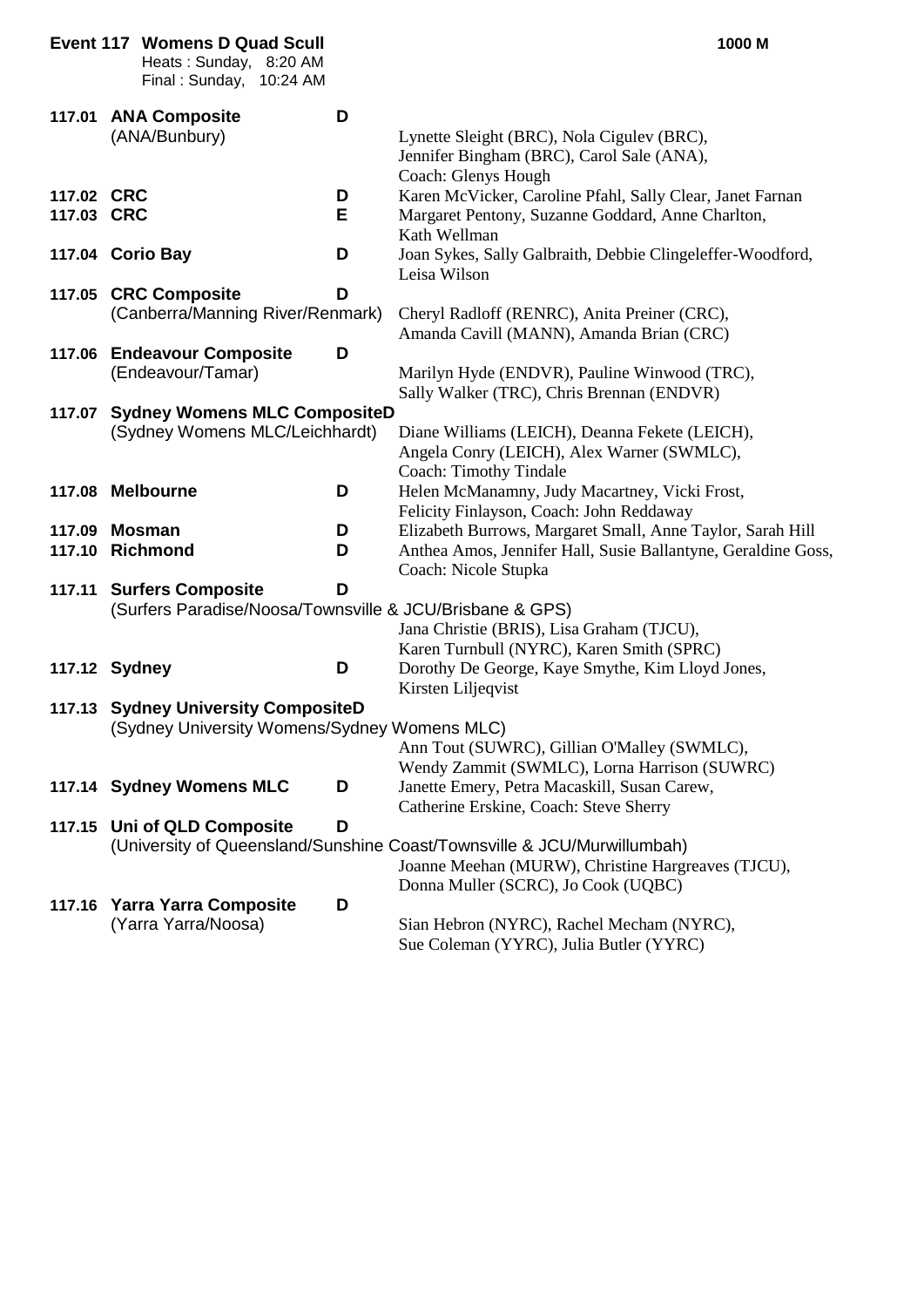|                                                | <b>Event 118 Mens H Coxed Four</b><br>Final: Sunday, 10:40 AM                                                     |                       |                                                                                                                                                                                                                                                                                                                         | 1000 M |
|------------------------------------------------|-------------------------------------------------------------------------------------------------------------------|-----------------------|-------------------------------------------------------------------------------------------------------------------------------------------------------------------------------------------------------------------------------------------------------------------------------------------------------------------------|--------|
| 118.01                                         | Banks<br>118.02 CRC Composite<br>(Canberra/Mosman)<br>118.03 Richmond Composite<br>(Richmond/Riverside)           | н<br>н<br>н           | James McKay, Ian MacMillan, Donald Gibb, luke koekoe,<br>Cox: Emma Plowright<br>Barrie Denny (CRC), Michael Burgess (CRC),<br>John Struik (MOSM), John Simson (CRC),<br>Cox: Narelle Connor(CRC)<br>Anthony Ryan (RRC), Jim Penfold (RRC),<br>Peter Reschke (RRC), Roderick Stewart (RRC),<br>Cox: Philip Gebhardt(RRC) |        |
| 119.01                                         | <b>Event 119 Mens H Coxless Four</b><br>Final: Sunday, 9:32 AM<br><b>Hunter Composite</b><br>(Hunter/North Shore) | Н                     | Donald Ellercamp (HUNT), John James (NSHR),<br>Bruce Sharp (HUNT), Peter Ellercamp (HUNT)                                                                                                                                                                                                                               | 1000 M |
|                                                | <b>Event 120 Womens G Coxless Pair</b>                                                                            |                       |                                                                                                                                                                                                                                                                                                                         | 1000 M |
|                                                | <b>Event 121 Mens B Coxless Pair</b><br>Final: Sunday, 10:48 AM                                                   |                       |                                                                                                                                                                                                                                                                                                                         | 1000 M |
| 121.01<br>121.02<br>121.03                     | <b>Essendon</b><br><b>Power House</b><br>Toowong<br>121.04 Toowong                                                | A<br>В<br>В<br>C      | Jeff Walker, Stuart Smart, Coach: Robert Wapling<br>Nick Inglis, Andrew Holman<br>Adrian Howard, Paul Taylor, Coach: Keiran Dwyer<br>Bob Law, Mark Mercer                                                                                                                                                               |        |
|                                                | <b>Event 122 Womens E Coxless Pair</b><br>Final: Sunday, 10:52 AM                                                 |                       |                                                                                                                                                                                                                                                                                                                         | 1000 M |
| 122.01<br>122.02<br>122.03<br>122.04<br>122.05 | <b>Newcastle</b><br><b>Swans</b><br><b>Sydney University</b><br><b>Sydney Womens MLC</b><br><b>Toowong</b>        | Ε<br>E<br>E<br>E<br>E | Yvonne Collings, Robyn Cragg<br>Jan Mullineux, Lorraine Ironside, Coach: Vanessa Grant<br>Jo Pollett, Kerrie Bigsworth, Coach: Phillip Titterton<br>Susan Carew, Catherine Erskine, Coach: Steve Sherry<br>Helen Wintle, Trish Carter, Coach: Terry Mulligan                                                            |        |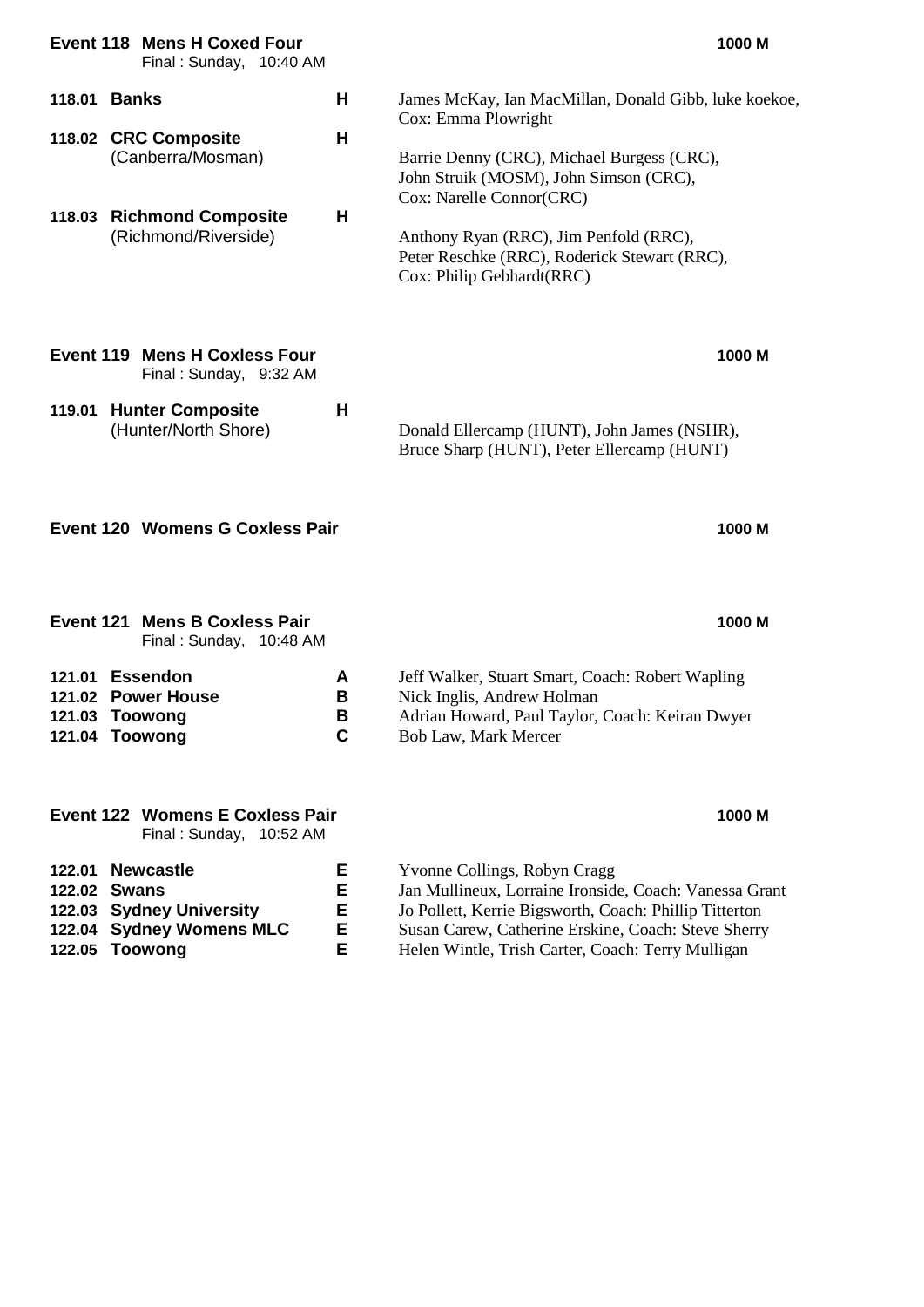|            | <b>Event 123 Womens C Coxless Pair</b><br>Final: Sunday, 10:56 AM                                                                      |                                                  | 1000 M                                                                                                                                                                                                                                   |
|------------|----------------------------------------------------------------------------------------------------------------------------------------|--------------------------------------------------|------------------------------------------------------------------------------------------------------------------------------------------------------------------------------------------------------------------------------------------|
| 123.03 CRC | 123.01 Alan Mitchell<br>123.02 Bunbury<br>123.04 Sydney Womens MLC<br>123.05 TJCU Composite                                            | C<br>$\frac{c}{c}$<br>$\mathbf c$<br>$\mathbf c$ | Pam Westendorf, Fleur Worboys<br>Jennifer Bingham, Nola Cigulev, Coach: Glenys Hough<br>Elaine Bissaker, Sue Donoghoe<br>Gillian O'Malley, Wendy Zammit,<br>Coaches: Samantha Zammit, Steve Sherry                                       |
|            | (Townsville & JCU/Melbourne)<br>Felicity Finlayson (MRC), Lisa Graham (TJCU)<br>123.06 Toowong<br>123.07 Toowong<br>123.08 Yarra Yarra | C<br>$\mathbf C$<br>$\mathbf c$                  | Penny Mercer, Julie Bourne<br>Nicola Guy, Angelina Ellis, Coach: Terry Mulligan<br>Melinda Paulin, Jenny Yann, Coach: Neville Smith                                                                                                      |
|            | <b>Event 124 Mens D Coxed Eight</b><br>Heats: Sunday, 8:28 AM<br>Final: Sunday, 11:00 AM                                               |                                                  | 1000 M                                                                                                                                                                                                                                   |
|            | 124.01 Alan Mitchell                                                                                                                   | Е                                                | Norman Oke, Mark Baxter, Paul Mayfield, Phil Mylecharane,<br>Alan Grant, Denis Tracey, John Sill, Roland Scollay,<br><b>Cox: Frances Tachimoto</b>                                                                                       |
|            | 124.02 Banks Composite<br>(Banks/University of Queensland/Melbourne/Barwon)                                                            | D                                                | Mark Baxter (MRC), Matthew Harrison (MRC),<br>Richard Tomczak (BRC), Marinus Van Onselen (MRC),<br>Chris Shinners (BANKS), Ian Luxford (UQBC),<br>Simon Wilson (BANKS), Nick Robinson (BANKS),<br>Cox: William Webster(MERC)             |
|            | 124.03 Barwon                                                                                                                          | D                                                | David Rendle, Anthony Crust, Jamie Morton, Simon Williams,<br>Richard Page, Noel Russell, Adrian Keats, Stuart Peace,<br>Cox: Sandy Edwards, Coach: Paul Van Prooyen                                                                     |
| 124.04 CRC |                                                                                                                                        | A                                                | Brad Greer, Tony Wilkes, Mike Body, Alex Hodges,<br>Martin Little, Gerry Osborne, Scott Pagan, Randal Lawrence,<br>Cox: Dennis Dyer                                                                                                      |
|            | 124.05 Hawthorn Composite<br>(Hawthorn/Banks)                                                                                          | D                                                | Malcolm Coe (HAWT), David Coe (HAWT),<br>John Brendan Stewart (HAWT), Don McCabe (BANKS),<br>Ross Boyd (BANKS), James McCoy (BANKS),<br>Andrew McQueen (BANKS), Bruce Winnen (HAWT),<br>Cox: Rory Shannon(HAWT), Coach: Gregory Sullings |
|            | 124.06 Melbourne Uni                                                                                                                   | D                                                | Sandy Marshall, John McKenzie, Greg Longden, John Colley,<br>John McKeand, Peter Antonie, John Whiting, Geoffrey Rees,<br>Cox: David England                                                                                             |
| 124.07     | <b>Mosman</b>                                                                                                                          | Е                                                | Peter Mayoh, John May, Will Liley, Scott Waller, John Struik,<br>Steve Gordon, Mark Campbell, James Taylor,<br>Cox: Robert Wright                                                                                                        |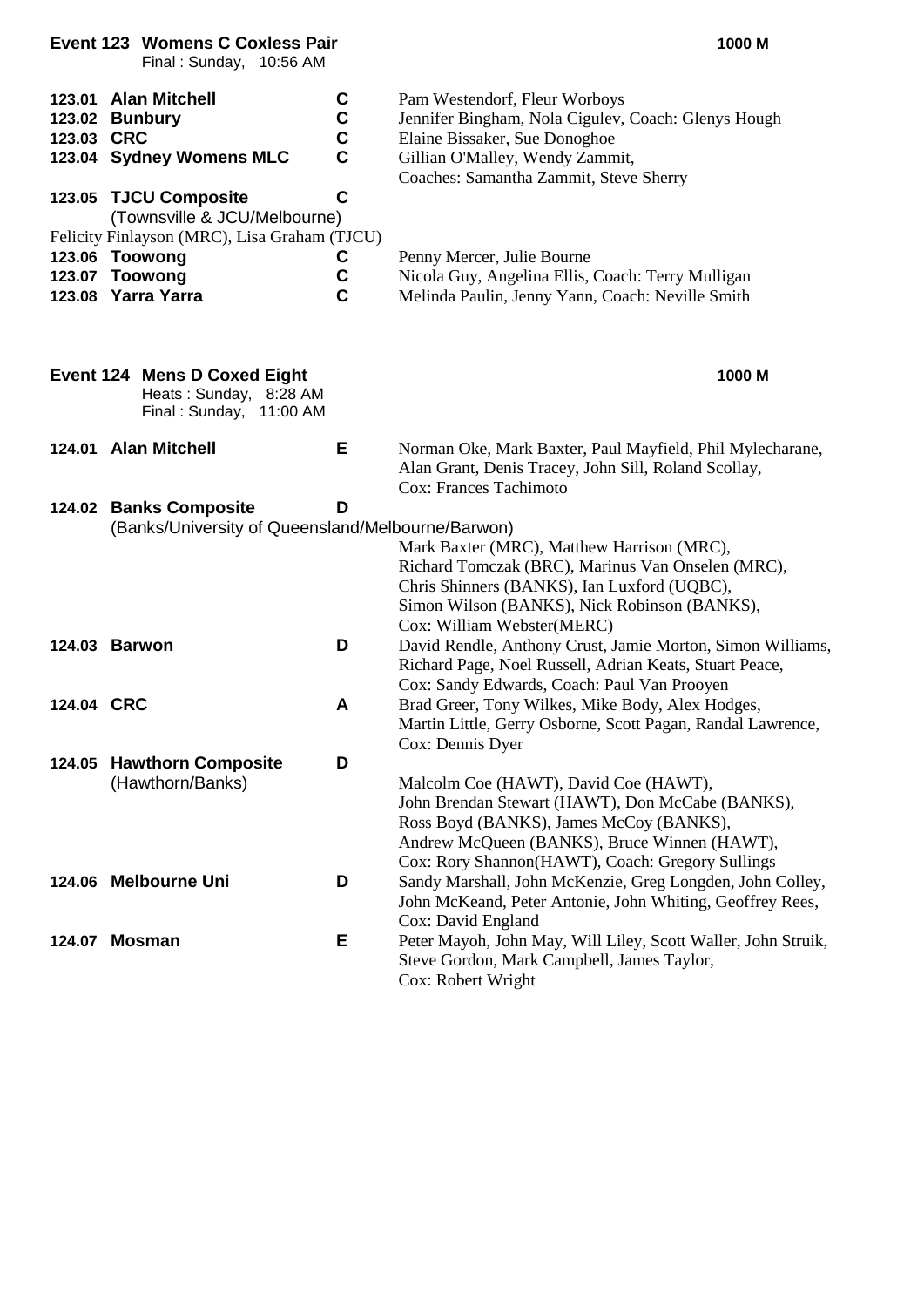#### **Event 124 Mens D Coxed Eight 1000 M**

## **124.08 Newington Masters CompositeD**

|        | 124.08 Newington Masters CompositeD                     |   |                                                               |
|--------|---------------------------------------------------------|---|---------------------------------------------------------------|
|        | (Newington Masters/Sydney Womens MLC)                   |   |                                                               |
|        |                                                         |   | Joseph Zammit (SWMLC), Michael Hayes (SWMLC),                 |
|        |                                                         |   | Robert Clarke (SWMLC), Douglas Stewart (SWMLC),               |
|        |                                                         |   | Adrian Blessington (NMRC), Ian Leckie (NMRC),                 |
|        |                                                         |   | John Johnson (NMRC), Stephen Schinagel (NMRC),                |
|        |                                                         |   |                                                               |
|        |                                                         |   | Cox: Sam Holst(SUBC)                                          |
|        | 124.09 Power House                                      | D | Brendon Beattie, John Cottrell, Stephen Spring, David Harris, |
|        |                                                         |   | Craig Cooper, Robert Williams, Rick Prince, Andrew Kegele,    |
|        |                                                         |   | Cox: Nan Sheils, Coach: Nick Inglis                           |
|        | 124.10 Power House                                      | D | Peter Thomson, John Date, Roland Baltutis, Peter Benson,      |
|        |                                                         |   | Peter Leahy, Michael Taylor, Peter Whitty, Angelo Rizzardi,   |
|        |                                                         |   | Cox: Alissa Giarratana, Coach: Nick Inglis                    |
|        | 124.11 Pt Adelaide Composite                            | D |                                                               |
|        | (Port Adelaide/Torrens/Sydney/Adelaide)                 |   |                                                               |
|        |                                                         |   | David Eichler (ARC), Greg Larkin (SYDNY),                     |
|        |                                                         |   | Roland Dankbaar (TRC), Loch Mitchell (TRC),                   |
|        |                                                         |   | Andrew Holt (TRC), Chris Heaton-Harris (TRC),                 |
|        |                                                         |   | Ralph Cruickshank (TRC), Paul Knight (PARC),                  |
|        |                                                         |   | Cox: Vicky Knight(PARC), Coach: Anna Tree                     |
|        | 124.12 Vikings                                          | D | Andrew Austin, Bill Chatterton, Rob McAfee, Peter Austin,     |
|        |                                                         |   |                                                               |
|        |                                                         |   | Don Home, Guy Williams, John Allen, Fraser Spencer,           |
|        |                                                         |   | Cox: Doug Home, Coach: David Galley                           |
|        |                                                         |   |                                                               |
|        |                                                         |   |                                                               |
|        |                                                         |   |                                                               |
|        | Event 125 Mens G Quad Scull                             |   | 1000 M                                                        |
|        | Final: Sunday, 11:04 AM                                 |   |                                                               |
| 125.01 | <b>CRC Composite</b>                                    | G |                                                               |
|        |                                                         |   |                                                               |
|        | (Canberra/Black Mountain)                               |   | Alex Leitch (BMRC), John Simson (CRC), David Coles (CRC),     |
|        |                                                         |   | Darrell Ninham (CRC)                                          |
| 125.02 | <b>DMCRC Composite</b>                                  | G |                                                               |
|        | (Derwent Mercantile Collegiate/Tamar/Mersey/Ulverstone) |   |                                                               |
|        |                                                         |   | Michael Knowles (URC), Merv Tippett (MRC),                    |
|        |                                                         |   | Alan Kitto (TRC), Sam Mollard (DMCRC)                         |
|        | 125.03 Hunter                                           | G | Donald Ellercamp, Gary Freeman, Bruce Sharp,                  |
|        |                                                         |   | Peter Ellercamp                                               |
| 125.04 | <b>Mosman Composite</b>                                 | G |                                                               |
|        | (Mosman/Swan River)                                     |   | Michael Scott (SRRC), Graeme Farrell (MOSM),                  |
|        |                                                         |   | John Hardy (MOSM), Phillip Titterton (MOSM)                   |
| 125.05 | <b>Riverside</b>                                        | G | Henry Muller, Richard Clark, Maxwell Hosenson-Smith,          |
|        |                                                         |   | Hugh Orr                                                      |
| 125.06 | <b>Riverside Composite</b>                              | G |                                                               |
|        |                                                         |   |                                                               |
|        | (Riverside/Mannum)                                      |   | Max Lindsay (MRC), John Banks (MRC),                          |
|        |                                                         |   | Rick Fitzgerald (RRC), Dean Mobbs (RRC)                       |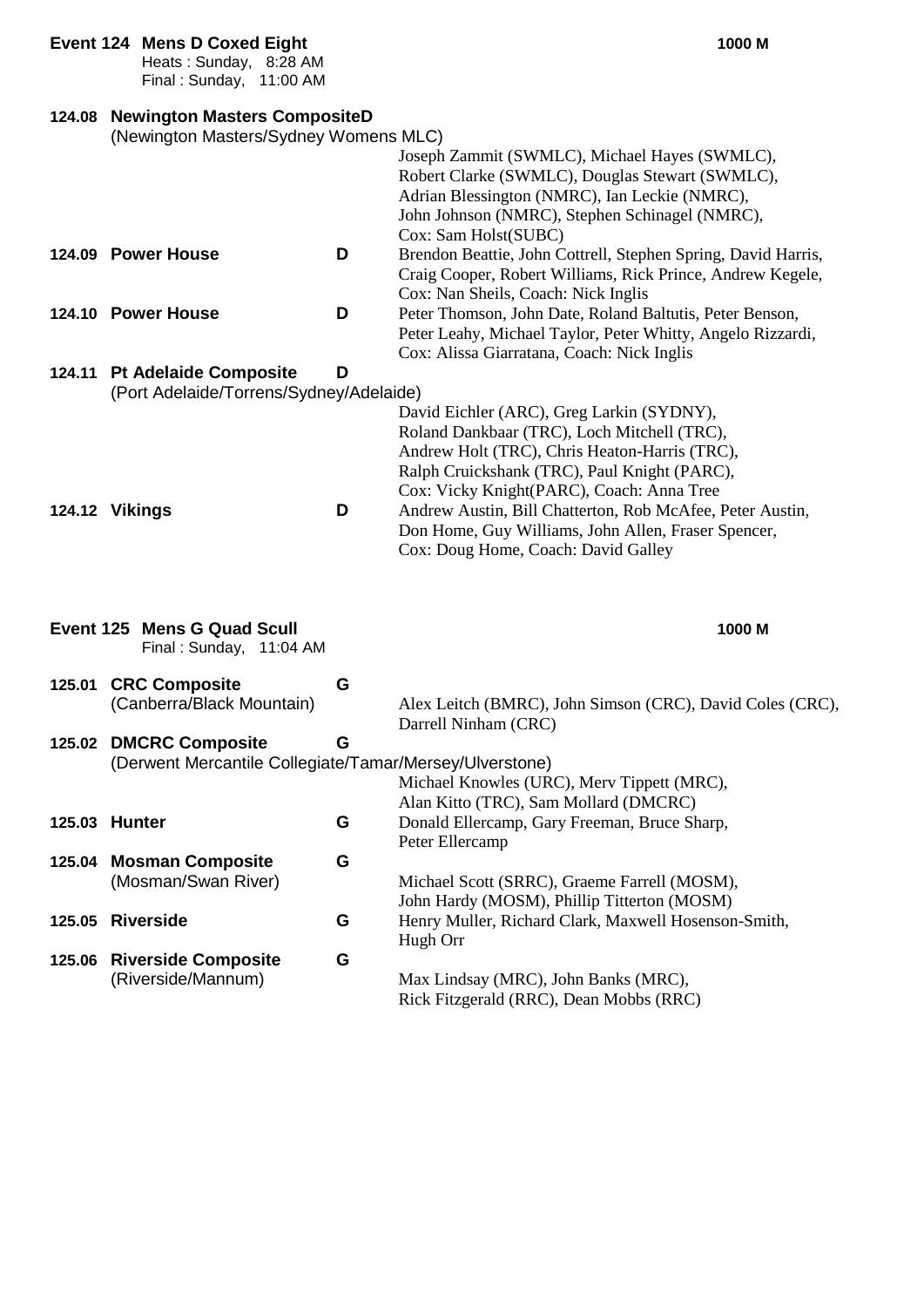#### **Event 125 Mens G Quad Scull 1000 M**

Final : Sunday, 11:04 AM

### **125.07 Sydney Composite G**

(Sydney/Port Macquarie/St George/Manning River)

Raymond Beeton (MANN), Henry Battam (STGEO), Robert Hopley (PTMAC), Ken Ambler (SYDNY)

|        | Event 126 Womens F Quad Scull<br>Final: Sunday, 11:08 AM                           |   | 1000 M                                                                                         |
|--------|------------------------------------------------------------------------------------|---|------------------------------------------------------------------------------------------------|
| 126.01 | <b>CRC</b><br>126.02 Melbourne Uni Composite F                                     | F | Jenny Harber, Kerry Collins, Gillian Colledge, Jill Small                                      |
|        | (Melbourne University/Nagambie)                                                    |   | Patsy Montgomery (MUBC), Elizabeth Walter (NRC),<br>Anne Nicolay (MUBC), Pamela Whiting (MUBC) |
| 126.03 | <b>Melbourne Composite</b><br>(Melbourne/Noosa)                                    | F | Jean Clark (NYRC), Rachel Mecham (NYRC),<br>Cheryl Morton (NYRC), Marjorie McLauchlan (MRC)    |
|        | 126.04 Port Macquarie Composite F<br>(Port Macquarie/Endeavour/Hunter/North Shore) |   | Jan Williams (NSHR), Jeanette Beeton (HUNT),<br>Marilyn Hyde (ENDVR), Carry Williamson (PTMAC) |
|        | 126.05 Sydney University                                                           | F | Ann Tout, Mary Boland, Anne Titterton, Susan Tattersall,<br>Coach: Phillip Titterton           |
| 126.06 | Toowong                                                                            | F | Wendy Cavell, Paula Lyndon, Lynnette Brown, Carol Watters,<br>Coach: Terry Mulligan            |

### **Event 127 Mens J Coxed Eight 1000 M**

Final : Sunday, 11:12 AM

#### **127.01 Banks Composite J** (Banks/Nagambie/Hawthorn/Richmond) Ralph Howard (BANKS), Alistair Eddie (BANKS),

Robert Hemery (BANKS), Robert Stanley (RRC), Neil Cash (HAWT), Neville Howell (NRC), Don Christie (BANKS), John Jopling (BANKS), Cox: Johan Lausberg(MERC)

### **127.02 CRC Composite I**

(Canberra/Drummoyne/Riverside/Hawthorn/Bairnsdale)

Robert Hammond (DRUMM), Dick Bales (BRC), Rupert Horsburgh (HAWT), Ray Buchanan (CRC), Robert Bradley (RRC), Gerald Garrett (DRUMM), Kenneth Griffin (DRUMM), Michael Burgess (CRC), Cox: Jacqueline Marks(DRUMM)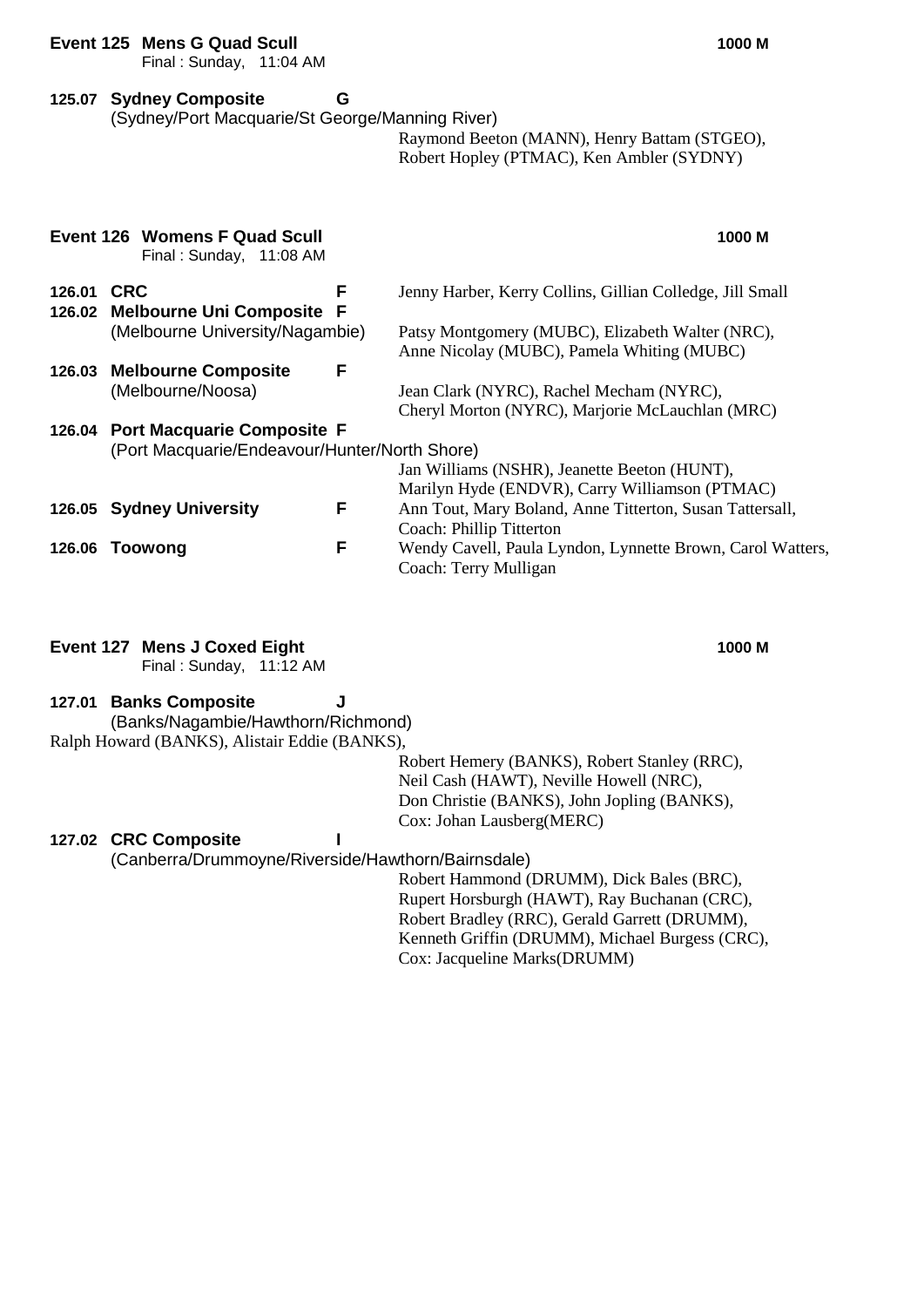|                                          | <b>Event 128 Womens B Double Scull</b><br>Final: Sunday, 11:16 AM                                                                                                                                                               |                                 | 1000 M                                                                                                                                                                                                                                                                        |
|------------------------------------------|---------------------------------------------------------------------------------------------------------------------------------------------------------------------------------------------------------------------------------|---------------------------------|-------------------------------------------------------------------------------------------------------------------------------------------------------------------------------------------------------------------------------------------------------------------------------|
| 128.01<br>128.03 CRC<br>128.05<br>128.06 | <b>BMRC</b><br>128.02 BMRC<br>128.04 CRC Composite<br>(Canberra/Manning River)<br><b>Essendon Composite</b><br>(Essendon/Banks)<br><b>North Shore Composite</b><br>(North Shore/Sydney University Womens)<br>128.07 Yarra Yarra | A<br>D<br>A<br>В<br>B<br>B<br>B | Kathy Howard, Kerri Hughes<br>Judith Abercromby, Stephanie Gollasch<br>Danielle Jolly, Kerry Knowler<br>Amanda Cavill (MANN), Dearne Grant (CRC)<br>Kate Durrant (BANKS), Tamara McPherson (ERC)<br>Emma MacArthur (SUWRC), Tamsin Brew (NSHR)<br>Jillian Bushett, Fiona Munn |
|                                          |                                                                                                                                                                                                                                 |                                 |                                                                                                                                                                                                                                                                               |
|                                          | <b>Event 129 Mens C Double Scull</b><br>Heats: Sunday, 9:16 AM<br>Final: Sunday, 11:20 AM                                                                                                                                       |                                 | 1000 M                                                                                                                                                                                                                                                                        |
| 129.01                                   | <b>ANU Composite</b>                                                                                                                                                                                                            | C                               |                                                                                                                                                                                                                                                                               |
|                                          | (Australian National University/Toowong)                                                                                                                                                                                        |                                 |                                                                                                                                                                                                                                                                               |
|                                          | 129.02 BMRC                                                                                                                                                                                                                     | D                               | Peter Schryver (TRC), Peter Macartney (ANU)<br>Stephen Trowell, Rob Creer                                                                                                                                                                                                     |
|                                          | 129.03 BMRC                                                                                                                                                                                                                     | C                               | Leigh Gordon, John Spooner                                                                                                                                                                                                                                                    |
|                                          | 129.04 BMRC                                                                                                                                                                                                                     | В                               | Richard McMillan, Colin Calderwood                                                                                                                                                                                                                                            |
|                                          | 129.05 BMRC                                                                                                                                                                                                                     | C                               | John Gasson, Angus Reid                                                                                                                                                                                                                                                       |
| 129.06 CRC                               |                                                                                                                                                                                                                                 | C                               | Kerry Ellis, Martin Little                                                                                                                                                                                                                                                    |
|                                          | 129.07 CRC Composite                                                                                                                                                                                                            | $\mathbf c$                     |                                                                                                                                                                                                                                                                               |
|                                          | (Canberra/West End)                                                                                                                                                                                                             |                                 | Simon Malpas (WERC), Kim Fisher (CRC)                                                                                                                                                                                                                                         |
| 129.08                                   | <b>Carrum Composite</b>                                                                                                                                                                                                         | D                               |                                                                                                                                                                                                                                                                               |
|                                          | (Carrum/Nagambie)                                                                                                                                                                                                               |                                 | Mario Laing (NRC), Mario Laing (CRC)                                                                                                                                                                                                                                          |
|                                          | 129.09 Commercial                                                                                                                                                                                                               | C                               | Jeffery Peereboom, Harry Fitzgerald                                                                                                                                                                                                                                           |
| 129.10                                   | <b>Corio Bay</b>                                                                                                                                                                                                                | C                               | Richard Axe, Peter Aberle                                                                                                                                                                                                                                                     |
| 129.11                                   | <b>CRC</b>                                                                                                                                                                                                                      | C                               | Mike Body, Duncan Blake                                                                                                                                                                                                                                                       |
| 129.12 CRC                               |                                                                                                                                                                                                                                 | C                               | Brad Greer, Gerry Osborne                                                                                                                                                                                                                                                     |
|                                          | 129.13 Essendon                                                                                                                                                                                                                 | D<br>$\mathbf C$                | Stewart Allsop, Bill Nugent                                                                                                                                                                                                                                                   |
| 129.15                                   | 129.14 Footscray<br><b>Melbourne Uni</b>                                                                                                                                                                                        | C                               | <b>Stuart Low, Peter Bright</b><br>Sam Golding, John Michelmore                                                                                                                                                                                                               |
| 129.16                                   | <b>Murwillumbah</b>                                                                                                                                                                                                             | C                               | John Ryan, Rick Kranen                                                                                                                                                                                                                                                        |
| 129.17                                   | <b>Nagambie</b>                                                                                                                                                                                                                 | C                               | David Schier, Ivan Liley                                                                                                                                                                                                                                                      |
| 129.18                                   | <b>Tamar</b>                                                                                                                                                                                                                    | $\mathbf C$                     | Christopher Symons, Stuart Sayer                                                                                                                                                                                                                                              |
| 129.19                                   | Uni of QLD Composite                                                                                                                                                                                                            | $\mathbf C$                     |                                                                                                                                                                                                                                                                               |
|                                          |                                                                                                                                                                                                                                 |                                 |                                                                                                                                                                                                                                                                               |

(University of Queensland/Townsville & JCU)

Allan Wallace (TJCU), Timothy Douglas (UQBC)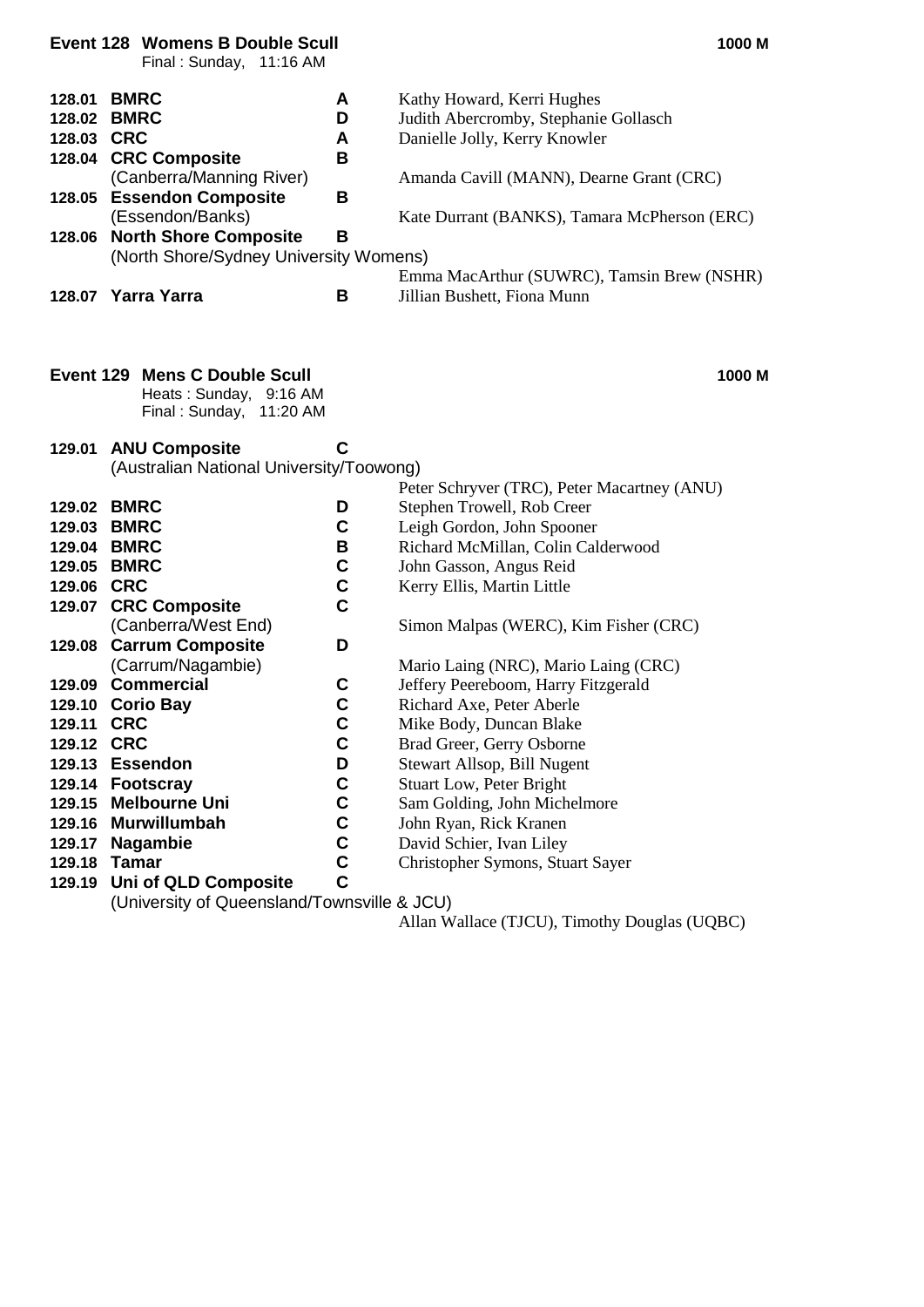|        | <b>Event 130 Mixed Fghi Coxed Four</b><br>Division: Sunday, 11:24 AM      |   |                                                                                                                             | 1000 M |
|--------|---------------------------------------------------------------------------|---|-----------------------------------------------------------------------------------------------------------------------------|--------|
| 130.01 | <b>Bris GPS Composite</b><br>(Brisbane & GPS/Sunshine Coast/Murwillumbah) | F | Joanne Meehan (MURW), Vicki Bennett (BRIS),<br>Stephen Frith (SCRC), Ian Mathieson (BRIS),<br>Cox: Katherine Phillips(BRIS) |        |
|        | 130.02 Cardinal Composite<br>(Cardinal/Richmond)                          | F | Judy-Ann Jones (RRC), Lea Partridge (CRC),<br>Steven Lynch (CRC), Ian Blandford (CRC),<br>Cox: Doug Renton(CRC)             |        |
| 130.03 | <b>Mercantile Composite</b><br>(Mercantile/Richmond/Essendon)             | F | Marion Camiller (ERC), John Seale (ERC),<br>Kathryn Penny (RRC), Roberto Perillo (MERC),<br>Cox: Robert Wapling(ERC)        |        |
|        | 130.04 Riverside Composite<br>(Riverside/Port Adelaide)                   | н | Pauline Wood (PARC), Kathrine Landreth (PARC),<br>Jim Penfold (RRC), Anthony Ryan (RRC),<br>Cox: Peter Reschke(RRC)         |        |
|        |                                                                           |   |                                                                                                                             |        |

**Event 131 Mixed C Coxed Four 1000 M** Divisions : Sunday, 11:28 AM

## **131.01 Alan Mitchell Composite C**

(Alan Mitchell Club/Melbourne Argonauts)

|            |                              |   | Sue Peacock (ALAN), Meredith Williams (MARC),                 |
|------------|------------------------------|---|---------------------------------------------------------------|
|            |                              |   | Ian Swann (ALAN), Rob Purdue (ALAN),                          |
|            |                              |   | Cox: Susie Palfreyman(ALAN)                                   |
|            | 131.02 Barwon Composite      | C |                                                               |
|            | (Barwon/Alan Mitchell Club)  |   | Fleur Worboys (ALAN), Pam Westendorf (ALAN),                  |
|            |                              |   | Richard Tomczak (BRC), Andrew Cleary (BRC),                   |
|            |                              |   | Cox: Rob England(CBRC)                                        |
|            | 131.03 BMRC                  | A | Virginia Leitch, Jeanette Gasson, John Gasson, Angus Reid,    |
|            |                              |   | Cox: Rosanne Lawrence                                         |
| 131.04 CRC |                              | C | Tony Wilkes, Emma Southcott, Cate Coddington, Jim Parodice,   |
|            |                              |   | <b>Cox: Narelle Connor</b>                                    |
| 131.05     | <b>Cardinal</b>              | C | Alison Smith, Roz Bangs, Paul Ferguson, Bill Sheldon,         |
|            |                              |   | Cox: Doug Renton                                              |
|            | 131.06 Caulfield Grammarians | C | Carolyn Smith, Jennifer Atkins, Wayne Stange, Michael Sisson, |
|            |                              |   | Cox: Debbie Van Der Kraan                                     |
|            | 131.07 Caulfield Grammarians | D | Sharron McIver, Helen Menhennitt, Frank Van der Kraan,        |
|            |                              |   | David Atkins, Cox: Kara Graham                                |
|            | 131.08 Melb Argonauts        | C | Mardi Harrington, Yvonne Coles, Colin James,                  |
|            |                              |   | Stewart Niemann, Cox: Ron Thiele                              |
|            | 131.09 Power House           | C | Roland Baltutis, Angelo Rizzardi, Kirsten Chapman,            |
|            |                              |   | Nicole Grant, Cox: Alissa Giarratana,                         |
|            |                              |   | Coaches: Nick Inglis, Andrew Holman                           |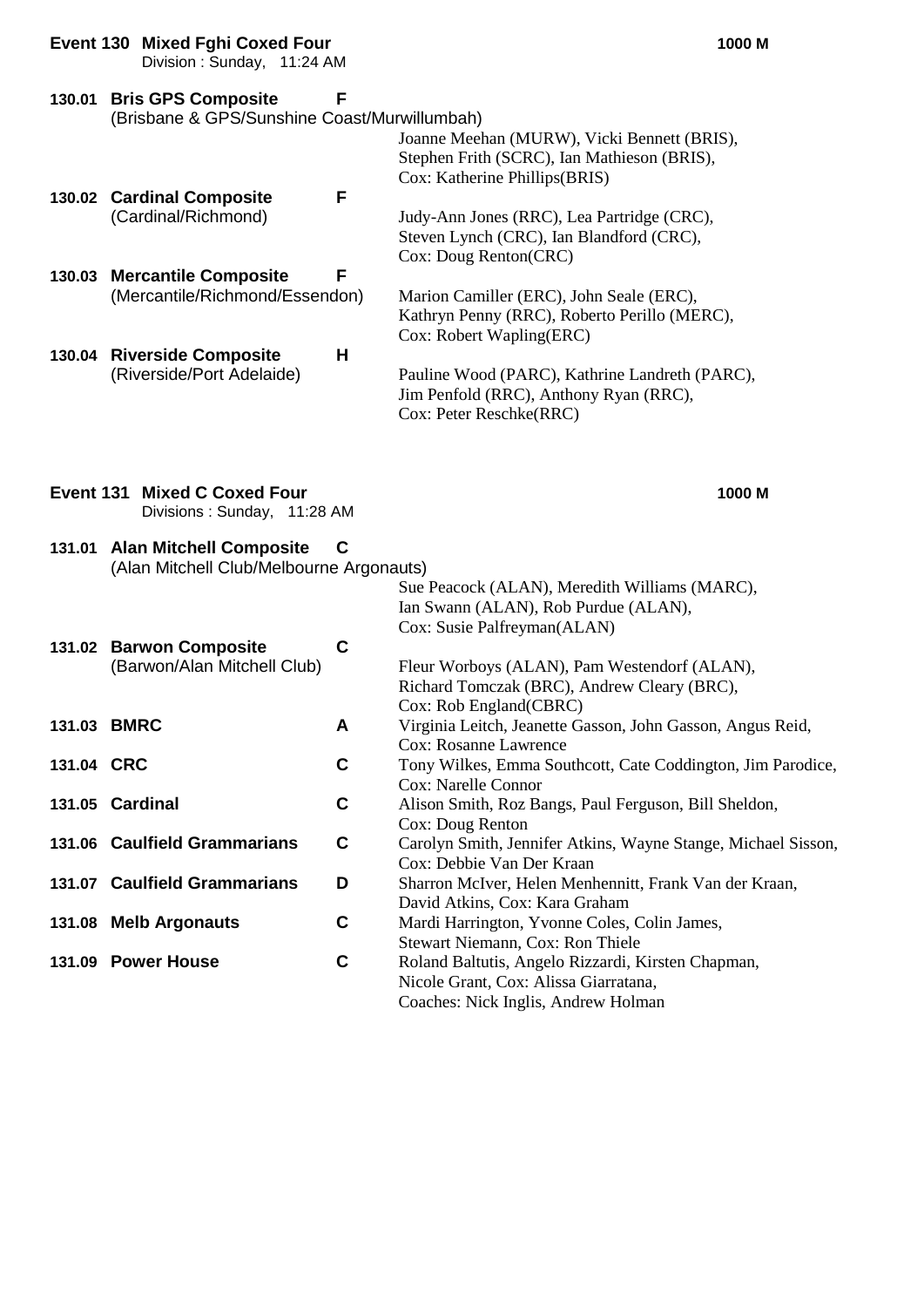**Event 132 Mixed D Double Scull Division 1 1000 M**

Division : Sunday, 11:36 AM

|            | 132.01 BMRC                  | D | Larraine Champness, Paul Champness                 |
|------------|------------------------------|---|----------------------------------------------------|
| 132.02 CRC |                              | D | Maxine James, Scott Pagan                          |
| 132.03 CRC |                              | D | Pat Davoren, Amanda Brian                          |
|            | 132.04 Caulfield Grammarians | D | Jenny Dewar, Mark Estcourt                         |
|            | 132.05 Corio Bay             | D | Joan Sykes, Peter Searle                           |
|            | 132.06 Endeavour             | D | Marilyn Hyde, Luke Budworth                        |
|            | 132.07 New Norfolk           | D | Carol Nichols, Peter Nichols                       |
|            | 132.10 Sydney Womens MLC     | D | Mark Carew, Catherine Erskine, Coach: Steve Sherry |

### **Event 132A Mixed D Double Scull Division 2 1000 M**

| 132A.01 Sydney Composite      |   |                                                    |
|-------------------------------|---|----------------------------------------------------|
| (Sydney/Canberra)             |   | Sue Donoghoe (CRC), Ken Ambler (SYDNY)             |
| 132A.02 CRC                   |   | Graham Humphries, Elaine Bissaker                  |
| 132A.03 Commercial            | D | Graeme Weston, Mary Fenn                           |
| 132A.04 Caulfield Grammarians | Е | Michael Dakic, Robyn Varney                        |
| <b>132A.05 DMCRC</b>          |   | Sam Mollard, Michele Duffy                         |
| 132A.06 Port Macquarie        |   | Elizabeth Levido, James Young                      |
| 132A.07 Sydney Womens MLC     | D | Suzanne Jones, Neil McCormack, Coach: Steve Sherry |

## **Event 132B Mixed D Double Scull**

**Division 3 1000 M**

| 132B.01 BMRC                    |   |
|---------------------------------|---|
| 132B.02 Carrum                  | n |
| 132B.03 Sunshine Coast          | D |
| 132B.04 Corio Bay               | D |
| 132B.06 Murray Bridge Composite | D |
| (Murray Bridge/Riverside)       |   |
| 132B.07 Sydney Womens MLC       | D |
| 132B.08 Sydney Composite        | n |
| (Sydney/Sydney Womens MLC)      |   |

# **Division 4 1000 M**

| 132C.01 TJCU                | D |
|-----------------------------|---|
| 132C.02 Tamar               | D |
| 132C.03 St George Composite | D |
| (St George/Canberra)        |   |

### **132C.04 Sydney**

- **Evelyn Sommer, Stephen Trowell**
- **Mary Hunter, Ken Charge**
- **132B.03Sunshine Coast D** Russell Muller, Donna Muller
- **132B.04Corio Bay D** Chris Hudgell, Sally Galbraith

Michael Wegener (RRC), Ute Wegener (MBRC) **Douglas Stewart, Wendy Zammit, Coach: Steve Sherry** 

() Petra Macaskill (SWMLC), Greg Larkin (SYDNY)

#### **Event 132C Mixed D Double Scull**

| <b>132C.01 TJCU</b>         | D | Lisa Graham, Allan Wallace                  |
|-----------------------------|---|---------------------------------------------|
| 132C.02 Tamar               | D | Sally Walker, Fenton Jones                  |
| 132C.03 St George Composite | D |                                             |
| (St George/Canberra)        |   | Kathryn Lewis (CRC), Peter McLaren (STGEO), |
|                             |   | Coach: Bruce Williams                       |
| 132C.04 Sydney              | D | Kim Lloyd Jones, Charles Lloyd Jones        |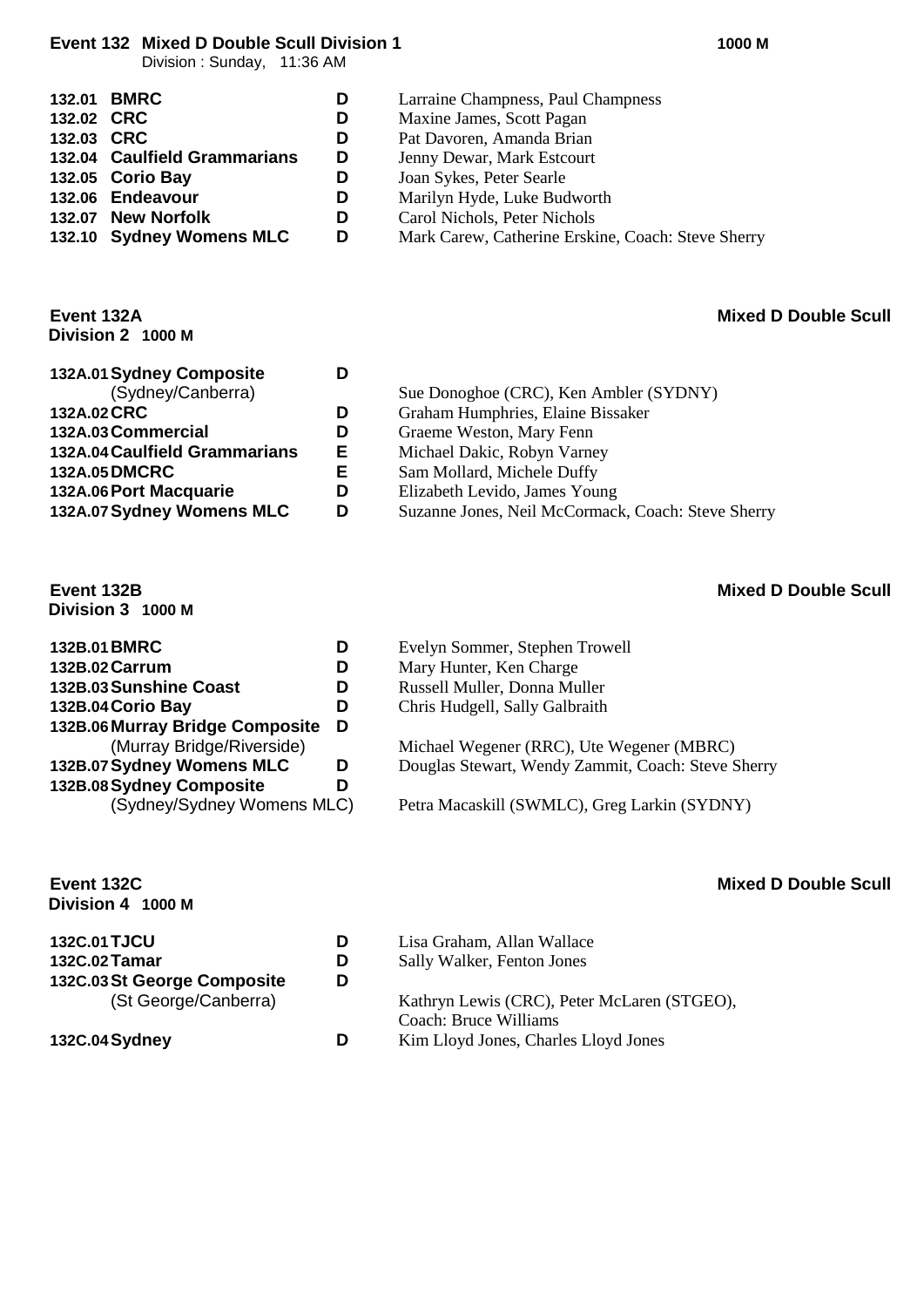# **132C.05Melbourne Uni Composite D**

**132C.06Toowong Composite D**

Sally McKenzie (CRC), John McKenzie (MUBC)

(Toowong/Leichhardt) Deanna Fekete (LEICH), Alan Coulton (TRC)

#### **Event 133 Womens Champion Of Champions 1000 M**

Final : Sunday, 11:52 AM

| 133.10 Wendouree-Ballarat | в | Leanne Martin          |
|---------------------------|---|------------------------|
| <b>133.11 Surfers</b>     | С | Karen Smith            |
| 133.12 Bunbury            | D | Jennifer Bingham       |
| 133.13 Melbourne Uni      | Е | Pamela Whiting         |
| 133.14 Nagambie           | F | Elizabeth Walter       |
| 133.15 Toowong            | G | Wendy Cavell           |
| 133.16 Riverside          | н | <b>Elaine Guterres</b> |
|                           |   |                        |

### **Event 134 Mens Champion Of Champions 1000 M**

Final : Sunday, 11:56 AM

|            | 134.08 Bairnsdale    | J  | <b>Dick Bales</b>     |
|------------|----------------------|----|-----------------------|
|            | 134.09 Mannum        |    | <b>John Banks</b>     |
|            | 134.10 Armidale      | н  | John Sypkens          |
|            | 134.11 Swans         | G  | George Xouris         |
|            | 134.12 Melbourne Uni | F  | Geoff Haslam          |
| 134.13 ANU |                      | Е. | Peter Macartney       |
|            | 134.14 Essendon      | D  | <b>Stewart Allsop</b> |
|            | 134.15 Murwillumbah  | C  | <b>Rick Kranen</b>    |
|            | 134.16 Power House   | в  | Shane O'Connor-Smith  |
|            |                      |    |                       |

#### **Event 135 Womens H Coxed Eight 1000 M**

|        | Event 136 Mens I Quad Scull<br>Final: Sunday, 1:54 PM | 1000 M                                                                                     |
|--------|-------------------------------------------------------|--------------------------------------------------------------------------------------------|
| 136.01 | <b>Banks Composite</b><br>(Banks/Hawthorn)            | Neil Cash (HAWT), Rupert Horsburgh (HAWT),<br>Donald Gibb (BANKS), Ian MacMillan (BANKS)   |
|        | 136.02 CRC Composite<br>(Canberra/Drummoyne)          | Gerald Garrett (DRUMM), Kenneth Griffin (DRUMM),<br>Ray Buchanan (CRC), Barrie Denny (CRC) |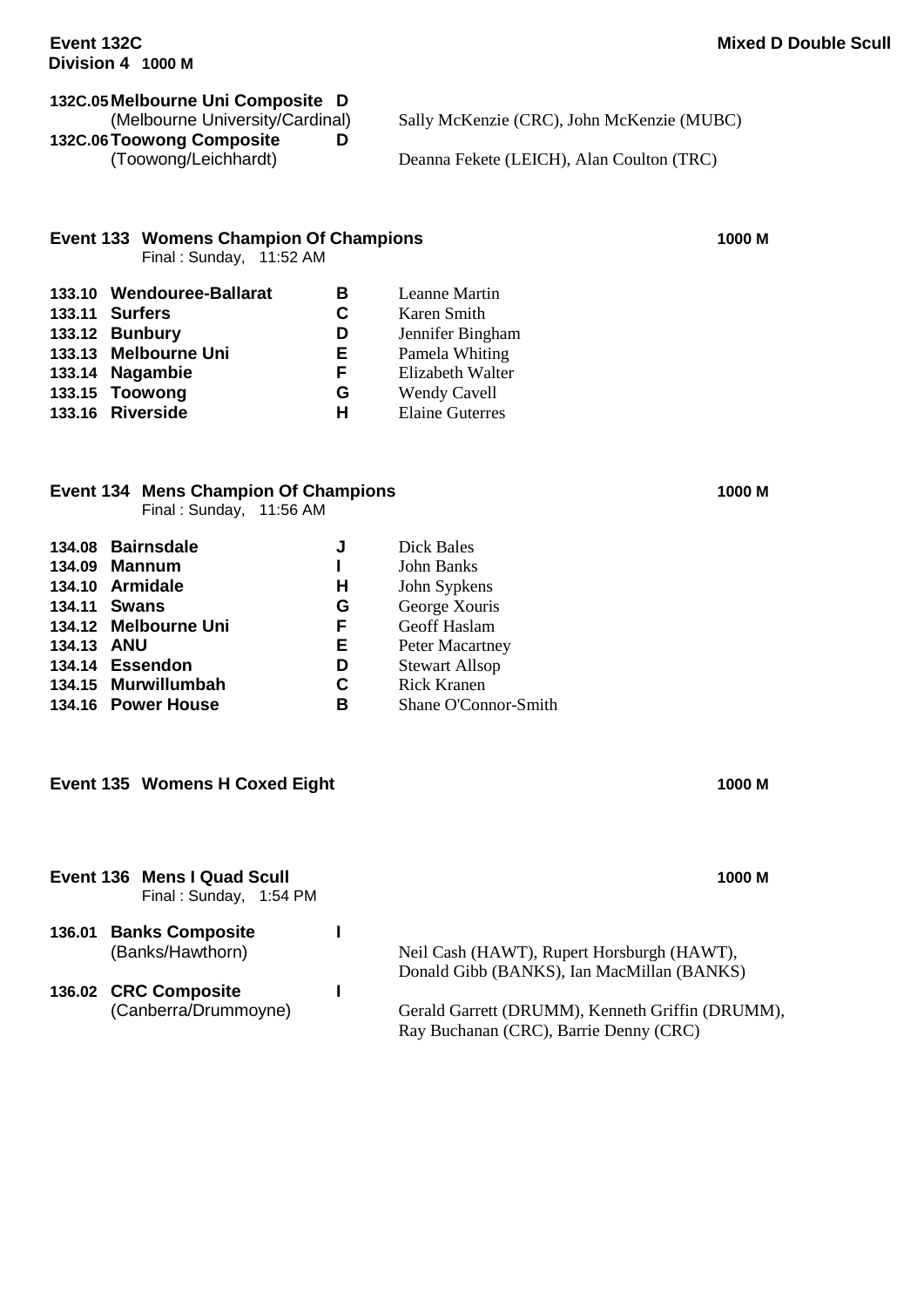| 137.01 BMRC Composite<br>(Black Mountain/Canberra)<br>137.02 Mersey Composite | G<br>G | David Coles (CRC), Alex Leitch (BMRC)         |
|-------------------------------------------------------------------------------|--------|-----------------------------------------------|
| (Mersey/Ulverstone)                                                           |        | Michael Knowles (URC), Merv Tippett (MRC)     |
| 137.03 Mosman                                                                 | G      | John Hardy, Graeme Farrell                    |
| 137.04 Toowong                                                                | G      | Jim Garner, Peter Jell, Coach: Terry Mulligan |

#### **Event 138 Womens D Coxed Eight 1000 M**

Final : Sunday, 2:02 PM

Final : Sunday, 1:58 PM

| 138.01     | <b>Corio Bay Composite</b>   | D |                                                                                  |
|------------|------------------------------|---|----------------------------------------------------------------------------------|
|            |                              |   | (Corio Bay/Alan Mitchell Club/Melbourne Argonauts/Melbourne University/Essendon) |
|            |                              |   | Dawn Giltrap (ERC), Carolyn Hosking (ALAN),                                      |
|            |                              |   | Pamela Whiting (MUBC), Leanne Ambrose (ALAN),                                    |
|            |                              |   | Meredith Williams (MARC),                                                        |
|            |                              |   | Debbie Clingeleffer-Woodford (CBRC),                                             |
|            |                              |   | Pam Westendorf (ALAN), Leisa Wilson (CBRC),                                      |
|            |                              |   | Cox: Susie Palfreyman(ALAN)                                                      |
| 138.02 CRC |                              | D | Jenny Harber, Anita Preiner, Mary Comfort, Karen McVicker,                       |
|            |                              |   | Sally Clear, Caroline Pfahl, Janet Farnan, Suzanne Hartley,                      |
|            |                              |   | Cox: Jacqueline Marks                                                            |
|            | 138.03 Melbourne             | D | Diane McNally, Sue Gould, Helen McManamny,                                       |
|            |                              |   | Sharon McDonald, Judy Macartney, Sue O'Connor,                                   |
|            |                              |   | Vicki Frost, Felicity Finlayson, Cox: Emma Plowright,                            |
|            |                              |   | Coach: Tanja Nishibata                                                           |
|            | 138.04 Toowong               | D | Angelina Ellis, Helen Wintle, Robyn Huttenmeister,                               |
|            |                              |   | Marion Elliott, Heather Warren, Paula Lyndon, Penny Mercer,                      |
|            |                              |   | Julie Bourne, Cox: Daniel Licastro, Coach: Terry Mulligan                        |
| 138.05     | <b>Yarra Yarra Composite</b> | D |                                                                                  |
|            | (Yarra Yarra/Richmond)       |   | Carol Cooke (YYRC), Jennifer Hall (RRC),                                         |
|            |                              |   | Kathryn Penny (RRC), Julie Woods (RRC),                                          |
|            |                              |   | Julia Butler (YYRC), Sue Coleman (YYRC), Sally Allen (RRC),                      |
|            |                              |   | Lisa Renton (YYRC), Cox: Sue Chong(RRC)                                          |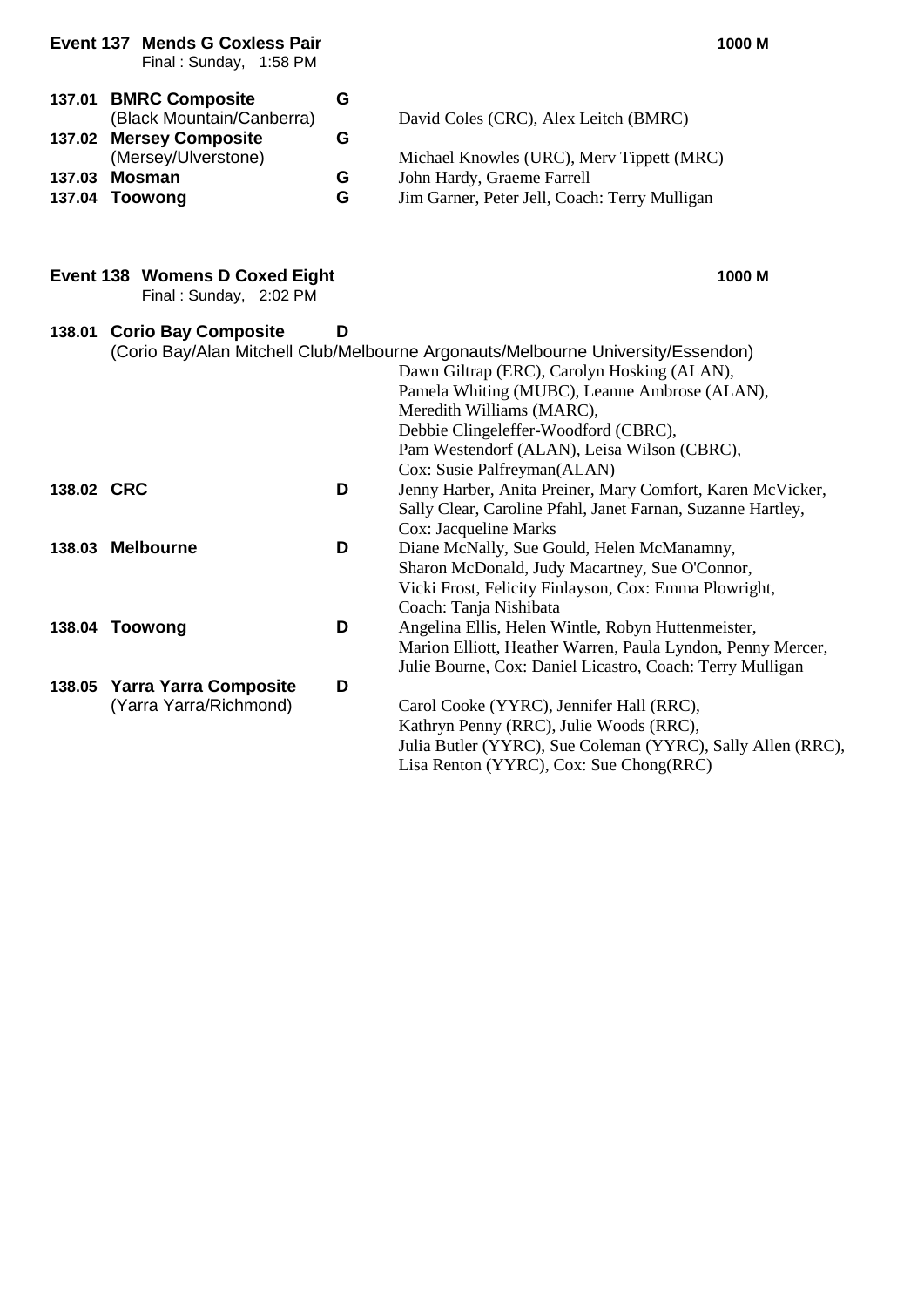|        | Event 139 Mens F Double Scull<br>Heats: Sunday, 12:30 PM<br>Final: Sunday, 2:06 PM |   | 1000 M                                            |
|--------|------------------------------------------------------------------------------------|---|---------------------------------------------------|
|        | 139.01 Adelaide Composite                                                          | F |                                                   |
|        | (Adelaide/Riverside)                                                               |   | Rick Fitzgerald (RRC), David Eichler (ARC)        |
| 139.02 | <b>BMRC</b>                                                                        | F | John Kinsella, Vince McMahon                      |
| 139.03 | <b>Bris GPS</b>                                                                    | F | Ian Mathieson, Brian Cox                          |
| 139.04 | <b>CRC</b>                                                                         | F | Graham Humphries, John Daley                      |
| 139.05 | <b>CRC</b>                                                                         | F | Peter Maclaren, John Simson                       |
| 139.06 | <b>CRC</b>                                                                         | F | John Strapps, Warner Hieatt                       |
| 139.07 | <b>Corio Bay</b>                                                                   | F | Ian Bridgland, Paul Van Prooyen                   |
| 139.08 | <b>Hunter</b>                                                                      | F | Max Reed, Howard Williams                         |
| 139.09 | <b>Hunter</b>                                                                      | F | Gary Freeman, Bruce Sharp                         |
| 139.10 | <b>Hunter Composite</b>                                                            | F |                                                   |
|        | (Hunter/Manning River)                                                             |   | Raymond Beeton (MANN), Alan Reynolds (HUNT)       |
| 139.11 | <b>Melbourne</b>                                                                   | F | Paul Bridgeford, Ray Young                        |
|        | 139.12 Melbourne Uni                                                               | F | Paul McSweeney, Geoff Haslam                      |
| 139.13 | <b>Mosman Composite</b>                                                            | F |                                                   |
|        | (Mosman/North Shore)                                                               |   | Chris Pollett (NSHR), Alan Skinner (MOSM)         |
| 139.14 | <b>Swans Composite</b>                                                             | F |                                                   |
|        | (Swan River/Nagambie)                                                              |   | David Schier (NRC), Alan Nicoll (SRRC)            |
| 139.15 | <b>Noosa Composite</b>                                                             | F |                                                   |
|        | (Noosa/Townsville & JCU)                                                           |   | Allan Wallace (TJCU), Peter Landy (NYRC)          |
| 139.16 | <b>Power House</b>                                                                 | F | Doug McManamny, Peter Benson, Coach: Nick Inglis  |
| 139.17 | <b>St George</b>                                                                   | F | John O'Brien, Henry Battam, Coach: Bruce Williams |
| 139.18 | <b>Swans Composite</b>                                                             | F |                                                   |
|        | (Swan River/Australian National University)                                        |   |                                                   |
|        |                                                                                    |   | Peter Macartney (ANU), Michael Scott (SRRC)       |
| 139.19 | <b>Sydney Womens MLC</b>                                                           | F | Denis Healy, Neil McCormack, Coach: Steve Sherry  |
| 139.20 | <b>Torrens</b>                                                                     | F | Luigi Lippis, William Carey, Coach: Anna Tree     |
| 139.21 | <b>Torrens</b>                                                                     | F | Alan Jones, Kevin Keough, Coach: Anna Tree        |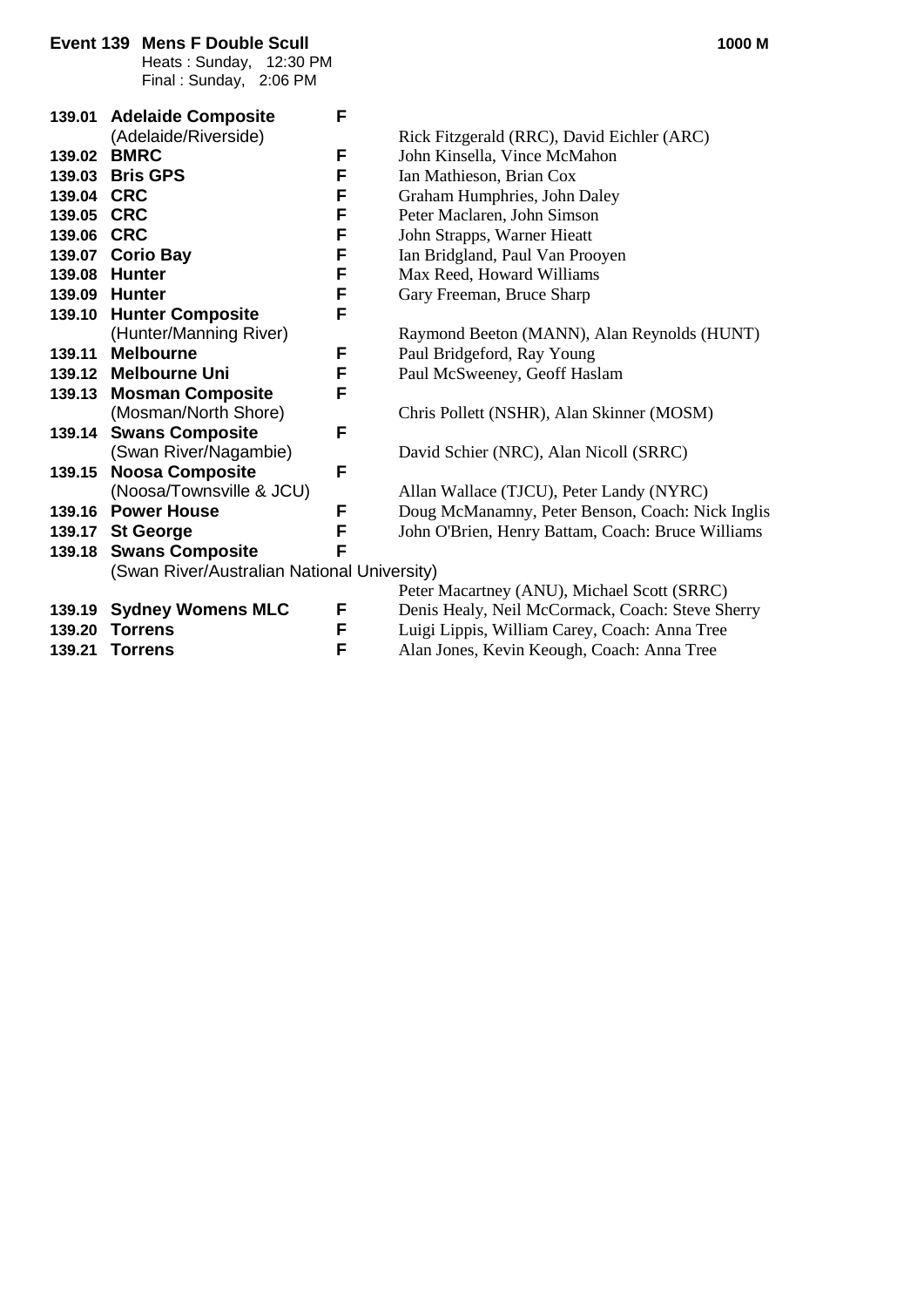|        | <b>Event 140 Mens D Quad Scull</b><br>Heats: Sunday, 12:58 PM<br>Final: Sunday, 2:10 PM |        | 1000 M                                                                                                                                                                 |
|--------|-----------------------------------------------------------------------------------------|--------|------------------------------------------------------------------------------------------------------------------------------------------------------------------------|
|        | 140.01 Cardinal                                                                         | D      | Malcolm Tyers, Ross Mursell, Alexander Moffatt,                                                                                                                        |
|        | 140.02 Corio Bay<br>140.03 Essendon                                                     | D<br>D | <b>Bob Symons</b><br>Chris Hudgell, Antony Heath, Don Searle, Christopher Allen<br>Tim Juzefowicz, Richard Saul, Stewart Allsop, Bill Nugent,<br>Coach: Scott Riddell  |
| 140.05 | 140.04 Footscray<br><b>Hunter Composite</b><br>(Hunter/Black Mountain)                  | D<br>Е | Peter Bright, Darien Pullen, Neil Boness, Geoff Lowe<br>Max Reed (HUNT), Paul Champness (BMRC),<br>Colin Calderwood (BMRC), Howard Williams (HUNT)                     |
| 140.06 | <b>Murwillumbah Composite</b><br>(Murwillumbah/Sunshine Coast/Commercial)               | D      |                                                                                                                                                                        |
|        |                                                                                         |        | Graeme Weston (CRC), John Ryan (MURW),<br>Brent O'Keefe (SCRC), Rick Kranen (MURW),<br>Coach: Ron Brisby                                                               |
|        | 140.07 Sydney Womens MLC CompositeD<br>(Sydney Womens MLC/Sydney)                       |        | Douglas Stewart (SWMLC), Greg Larkin (SYDNY),<br>Ian Catalano (SWMLC), Michael Hayes (SWMLC),<br>Coach: Steve Sherry                                                   |
| 140.08 | <b>Sydney Composite</b><br>(Sydney/Port Macquarie/Brisbane Water)                       | D      | David Cullen (BRISW), James Young (PTMAC),                                                                                                                             |
| 140.09 | <b>Tamar Composite</b><br>(Tamar/Corio Bay)                                             | D      | Ken Ambler (SYDNY), Charles Lloyd Jones (SYDNY)<br>Alan Kitto (TRC), Leigh Hall Sullivan (CBRC),<br>Fenton Jones (TRC), Stuart Sayer (TRC)                             |
|        | <b>140.10 Torrens</b>                                                                   | D      | Roland Dankbaar, Loch Mitchell, Chris Heaton-Harris,<br>Andrew Holt, Coach: Anna Tree                                                                                  |
|        | <b>Event 141 Mens A Coxed Four</b><br>Final: Sunday, 2:14 PM                            |        | 1000 M                                                                                                                                                                 |
| 141.01 | <b>Melbourne Uni</b>                                                                    | A      | John Colley, Michail Lagogiannis, Alex Danne, Conrad Tulloch,<br>Cox: Graham Bushnell                                                                                  |
|        | 141.02 Power House Composite<br>(Power House/Essendon)                                  | A      | Jeff Walker (ERC), Stuart Smart (ERC),<br>Shane O'Connor-Smith (PHRC), Nick Inglis (PHRC),                                                                             |
|        | 141.03 Power House                                                                      | A      | Cox: Alissa Giarratana(PHRC), Coach: Andrew Holman<br>Malcolm Glover, Alexander Inglis, Nicholas Hatjiandreou,<br>Andrew Holman, Cox: Nicole Grant, Coach: Nick Inglis |
|        | 141.04 Toowong                                                                          | A      | Peter Atkins, Adrian Howard, Paul Taylor, Tristan Mott,<br>Cox: Mark Alexander,<br>Coaches: Keiran Dwyer, Terry Mulligan                                               |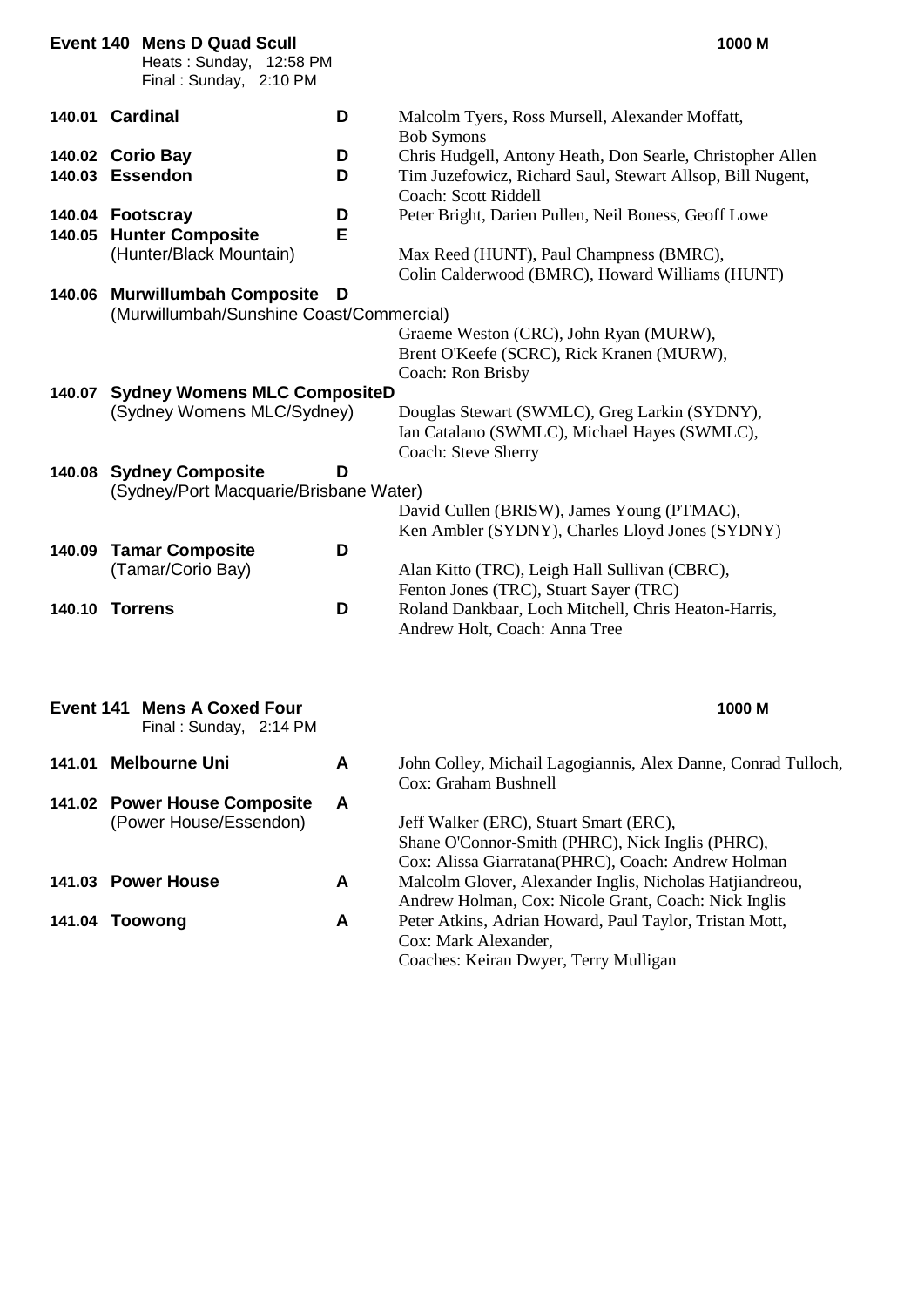#### **Event 143 Womens E Quad Scull 1000 M** Heats : Sunday, 12:46 PM Final : Sunday, 2:18 PM **143.01 CRC E** Margaret Pentony, Suzanne Goddard, Anne Charlton, Kath Wellman **143.02 CRC E** Jill Small, Narelle Connor, Maxine James, Sue Manley Wallace **143.03 Hawthorn E** Sandra Binnie, Gabrielle Hare-Brown, Josephine Bant, **143.03 E** Sandra Binnie, Gabrielle Hare-Brown, Josephine Bant, Megan Boness, Coach: Neil Boness **143.04 Hunter E** Francesca Kelleher, Gaye Pullyn, Gabrielle Reed, Judith Cousins **143.05 Sydney University CompositeE** (Sydney University Womens/Leichhardt) Jo Pollett (SUWRC), Kerrie Bigsworth (SUWRC), Angela Conry (LEICH), Anne Titterton (SUWRC), Coaches: Timothy Tindale, Phillip Titterton **143.06 Melbourne E** Jenny Rickards, Trish Moran, Diane McNally, Sue Gould **143.07 Mosman E** Kathryn Alexander, Anne Taylor, Margaret Small, Elizabeth Burrows **143.08 Newcastle Composite E** (Newcastle/Endeavour) Yvonne Collings (NEWC), Marilyn Hyde (ENDVR), Chris Brennan (ENDVR), Robyn Cragg (NEWC) **143.09 Noosa E** Cheryl Morton, Sian Hebron, Rachel Mecham, Karen Turnbull **143.10 Port Macquarie Composite E** (Port Macquarie/Sydney) Dorothy De George (SYDNY), Kaye Smythe (SYDNY), Kim Lloyd Jones (SYDNY), Elizabeth Levido (PTMAC) **143.11 Riverside Composite E** (Riverside/Murray Bridge) Ute Wegener (MBRC), Gordana Kalanj (RRC), Caroline Mussared (RRC), Debra White (RRC) **143.12 Swans E** Jan Mullineux, Lorraine Ironside, Marian Robbins, Nicolette Cato, Coach: Vanessa Grant **143.13 Sydney Womens MLC E** Petra Macaskill, Lillian Hayes, Susan Carew, Alex Warner, Coach: Steve Sherry

| Event 144 Mens H Double Scull |  | 1000 M |
|-------------------------------|--|--------|
| Final: Sunday, 2:22 PM        |  |        |
|                               |  |        |

|            | 144.01 Armidale Composite<br>(Armidale/North Shore) | н |
|------------|-----------------------------------------------------|---|
| 144.02 CRC |                                                     | н |
|            | 144.03 Hunter                                       | н |
|            | 144.04 Mannum                                       | н |
|            | 144.05 Nagambie                                     | н |

| (Armidale/North Shore) | John James (NSHR), John Sypkens (ARMID) |  |
|------------------------|-----------------------------------------|--|
|------------------------|-----------------------------------------|--|

- **144.02 H** Michael Burgess, John Daley
- **14 11** Donald Ellercamp, Peter Ellercamp<br>**H** John Banks, Max Lindsay
	- **144.04 Mannum H** John Banks, Max Lindsay
- **14** Neville Howell, Mike Walter, Coach: Neville Smith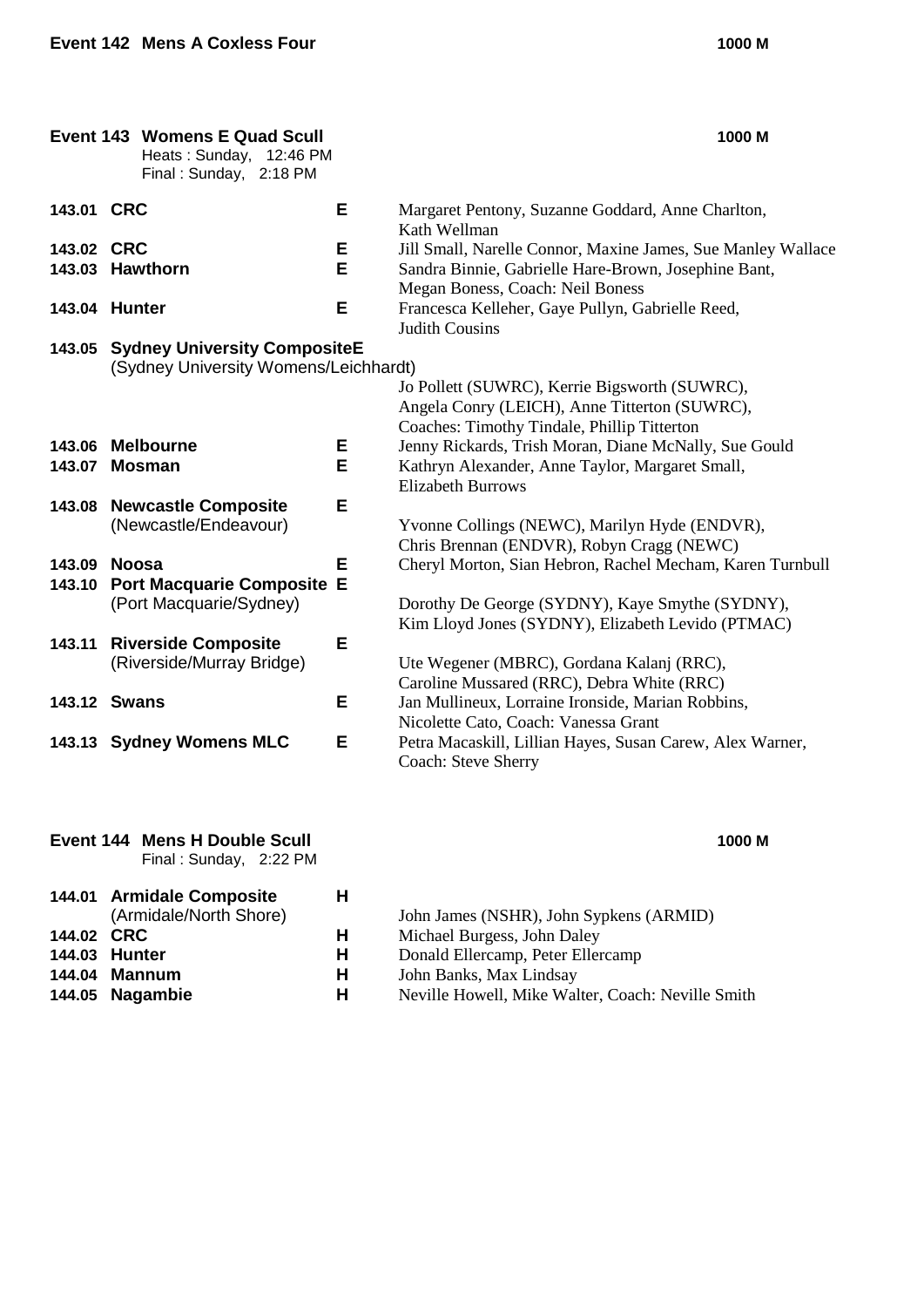|                                                                  | <b>Event 144 Mens H Double Scull</b><br>Final: Sunday, 2:22 PM        |             | 1000 M                                                                                                                                     |
|------------------------------------------------------------------|-----------------------------------------------------------------------|-------------|--------------------------------------------------------------------------------------------------------------------------------------------|
|                                                                  | 144.06 Riverside                                                      | н           | Anthony Ryan, Hugh Orr                                                                                                                     |
|                                                                  | <b>Event 145 Womens B Coxed Four</b><br>Final: Sunday, 2:26 PM        |             | 1000 M                                                                                                                                     |
|                                                                  | 145.01 Melb Argonauts<br>145.02 Yarra Yarra                           | B<br>C      | Annie O'Shea, Skye Anson, Elizabeth Cole, Catherine Young,<br>Cox: Ron Thiele<br>Wendy Schumer, Susie Pringle, Jenny Yann, Melinda Paulin, |
|                                                                  | 145.03 Power House                                                    | A           | Cox: Susannah Schoeffel, Coach: Neville Smith<br>Kate Andrews, Kirsten Chapman, Yvette Gray, Victoria Fields,<br>Cox: Alissa Giarratana    |
|                                                                  | <b>Event 146 Womens B Coxless Four</b><br>Final: Sunday, 2:30 PM      |             | 1000 M                                                                                                                                     |
|                                                                  | 146.01 Leichhardt Composite<br>(Leichhardt/Drummoyne)                 | $\mathbf C$ | Yasmine Finnegan (DRUMM), Phillipa Cumming (DRUMM),<br>Diane Williams (LEICH), Deanna Fekete (LEICH)                                       |
|                                                                  | 146.02 Power House Composite<br>(Power House/Canberra/Black Mountain) | В           | Danielle Jolly (CRC), Suzanne Nermutova (BMRC),<br>Kerry Knowler (CRC), Fleur Spriggs (PHRC)                                               |
| <b>Event 147 Womens G Double Scull</b><br>Final: Sunday, 2:34 PM |                                                                       |             | 1000 M                                                                                                                                     |
| 147.01                                                           | <b>Balmain Composite</b><br>(Balmain/Noosa)                           | G           | Jean Clark (NYRC), Lynette Skelton (BALM)                                                                                                  |
|                                                                  | 147.02 Port Macquarie Composite G<br>(Port Macquarie/Hunter)          |             | Jeanette Beeton (HUNT), Carry Williamson (PTMAC)                                                                                           |
|                                                                  | 147.03 Pt Adelaide Composite<br>(Port Adelaide/Riverside)             | G           | Jan Wallent (RRC), Pauline Wood (PARC)                                                                                                     |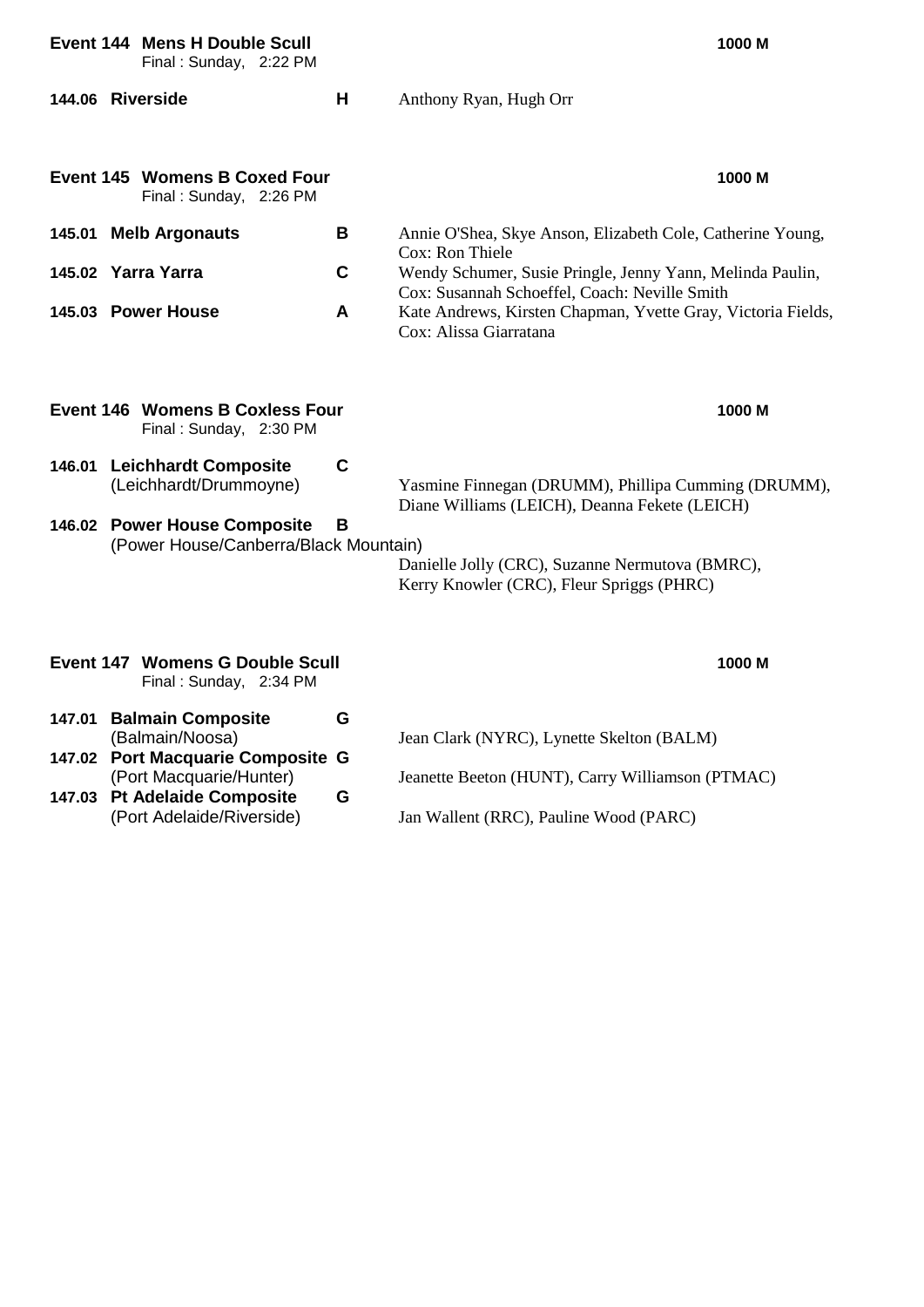|             | <b>Event 148 Womens C Quad Scull</b><br>Heats: Sunday, 1:10 PM<br>Final: Sunday, 2:38 PM |             | 1000 M                                                                                      |
|-------------|------------------------------------------------------------------------------------------|-------------|---------------------------------------------------------------------------------------------|
| 148.01      | <b>Banks Composite</b>                                                                   | С           |                                                                                             |
|             | (Banks/Wendouree - Ballarat/Richmond/Melbourne University)                               |             |                                                                                             |
|             |                                                                                          |             | Pamela Whiting (MUBC), Carolyn Manning (RRC),<br>Leanne Martin (WBRC), Kate Durrant (BANKS) |
|             | 148.02 BMRC                                                                              | $\mathbf c$ | Larraine Champness, Pam Nash, Mary Quilty,                                                  |
|             |                                                                                          |             | Jeanette Gasson, Coaches: David Bagnall, Alex Leitch                                        |
| 148.03 BMRC |                                                                                          | A           | Wendy Pang, Stephanie Gollasch, Evelyn Sommer,                                              |
|             |                                                                                          |             | Kerri Hughes                                                                                |
|             | 148.04 Bris GPS Composite                                                                | C           |                                                                                             |
|             | (Brisbane & GPS/University of Queensland/Sunshine Coast)                                 |             |                                                                                             |
|             |                                                                                          |             | Suzanne Davies (SCRC), Donna Muller (SCRC),                                                 |
|             |                                                                                          |             | Jo Cook (UQBC), Katherine Phillips (BRIS)                                                   |
| 148.05      | <b>CRC</b>                                                                               | C           | Amanda Brian, Elaine Bissaker, Dearne Grant, Sue Donoghoe                                   |
| 148.06      | <b>CRC</b>                                                                               | C           | Deb Oswald, Felicity Antill, Sharyn Mackay, Kerrie Smyth                                    |
| 148.07      | <b>Caulfield Grammarians CompositeC</b>                                                  |             |                                                                                             |
|             |                                                                                          |             | (Caulfield Grammarians/Yarra Yarra) Jillian Bushett (YYRC), Susie Lewis (YYRC),             |
|             |                                                                                          |             | Robyn Varney (CGRC), Jenny Dewar (CGRC)                                                     |
|             | 148.08 Commercial                                                                        | C           | Penelope Dixon, Vicki Leary, Alecia Thomasson, Mary Fenn,                                   |
|             |                                                                                          |             | Coach: Bill Caldwell                                                                        |
|             | 148.09 Essendon                                                                          | C           | Tamara McPherson, Sally Christie, Dawn Giltrap,                                             |
|             | 148.10 Richmond                                                                          | $\mathbf c$ | Narelle Dwyer<br>Anthea Amos, Rosie Hicks, Susie Ballantyne, Geraldine Goss,                |
|             |                                                                                          |             | Coach: Nicole Stupka                                                                        |
|             | 148.11 Surfers Composite                                                                 | $\mathbf C$ |                                                                                             |
|             | (Surfers Paradise/Brisbane & GPS/Townsville & JCU/Noosa)                                 |             |                                                                                             |
|             |                                                                                          |             | Sian Hebron (NYRC), Lisa Graham (TJCU),                                                     |
|             |                                                                                          |             | Jana Christie (BRIS), Karen Smith (SPRC)                                                    |
|             |                                                                                          |             |                                                                                             |

#### **Event 149 Mens B Double Scull 1000 M** Final : Sunday, 1:18 PM

#### **149.01 Banks B** Stephen Reynolds, Phillip Reynolds **149.02 West End Composite C** (West End/Black Mountain) Rob Creer (BMRC), Simon Malpas (WERC) **149.03 Commercial Composite B** (Commercial/Toowong)<br> **Example:** Peter Schryver (TRC), Jeffery Peereboom (CRC)<br> **Endeavour** B Luke Budworth, Sean Donza **149.04 Endeavour B** Luke Budworth, Sean Donza **149.05 Glebe Composite B** (Glebe/St George) Robert Henderson (STGEO), Kenneth Major (GLEBE), Coach: Bruce Williams **149.06 Murray Bridge Composite B** Ralph Cruickshank (TRC), Graham Hunt (MBRC), Coach: Anna Tree **149.07 Murwillumbah C** Jim Stewart, Rick Kranen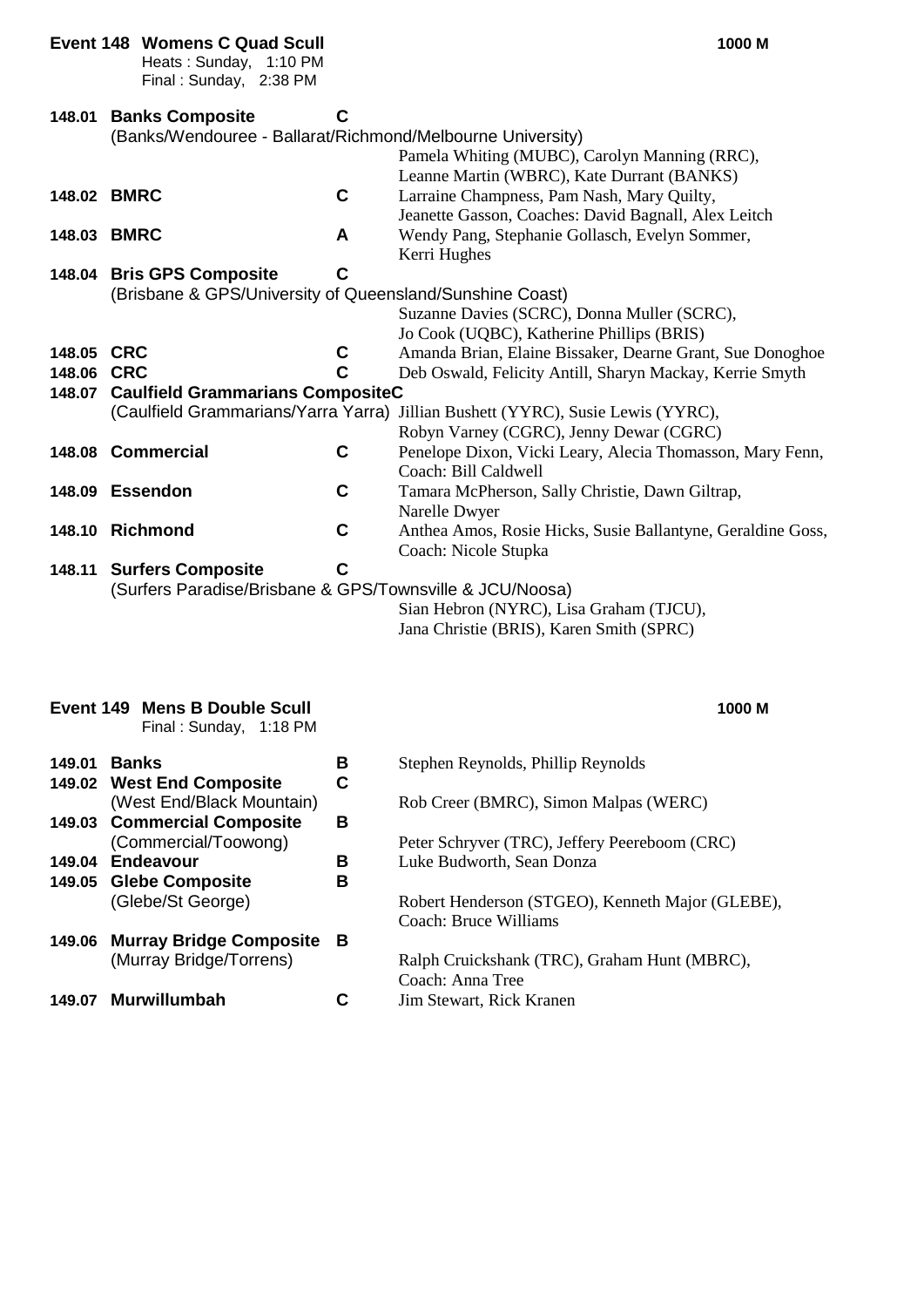|        | Event 149 Mens B Double Scull<br>Final: Sunday, 1:18 PM                                |        | 1000 M                                                                                                                               |
|--------|----------------------------------------------------------------------------------------|--------|--------------------------------------------------------------------------------------------------------------------------------------|
| 149.09 | 149.08 Power House<br><b>TJCU Composite</b>                                            | В<br>C | Nick Inglis, Shane O'Connor-Smith                                                                                                    |
|        | (Townsville & JCU/University of Queensland)                                            |        | Timothy Douglas (UQBC), Allan Wallace (TJCU)                                                                                         |
|        | <b>Event 150 Mens E Coxed Four</b><br>Heats: Sunday, 1:26 PM<br>Final: Sunday, 2:46 PM |        | 1000 M                                                                                                                               |
|        | 150.01 Alan Mitchell                                                                   | Е      | Mark Baxter, Phil Mylecharane, Norman Oke, Paul Mayfield,<br>Cox: Ross Summers                                                       |
|        | 150.02 Alan Mitchell                                                                   | F      | Alan Grant, Denis Tracey, John Sill, Roland Scollay,<br>Cox: Frances Tachimoto                                                       |
|        | 150.03 Barwon                                                                          | Е      | Jamie Morton, Simon Williams, Adrian Keats, Stuart Peace,<br>Cox: Sandy Edwards, Coach: Paul Van Prooyen                             |
|        | 150.04 Alan Mitchell                                                                   | Е      | Des Lock, Tom Lockwood, Luke Macartney, Rob Purdue,<br>Cox: Drew Coughlan                                                            |
|        | 150.05 Melbourne Uni                                                                   | Е      | John Whiting, John McKeand, Peter Antonie, Geoffrey Rees,<br>Cox: David England                                                      |
| 150.06 | <b>Mercantile Composite</b><br>(Mercantile/Cardinal)                                   | Е      | Paul Ferguson (CRC), Philip Wright (CRC),<br>Rod Williams (CRC), Jeffrey Thompson (MERC),<br>Cox: Doug Renton(CRC)                   |
| 150.07 | <b>Mosman</b>                                                                          | F      | Phillip Titterton, Graeme Farrell, Will Liley, James Taylor,<br>Cox: Robert Wright                                                   |
| 150.08 | <b>New Norfolk Composite</b><br>(New Norfolk/Dimboola/Essendon/Melbourne)              | Е      | Marinus Van Onselen (MRC), Brett Nicholson (ERC),<br>John Nichols (DRC), Peter Nichols (NNRC),<br>Cox: Robert Wapling(ERC)           |
| 150.09 | <b>Power House</b>                                                                     | Ε      | Peter Whitty, Doug McManamny, Peter Benson,<br>John Cottrell, Cox: Nan Sheils, Coach: Nick Inglis                                    |
|        | 150.10 Pt Adelaide Composite<br>(Port Adelaide/Torrens)                                | Е      | Rob Curkpatrick (TRC), John Tonkin (TRC),<br>Michael Magarey (TRC), Paul Knight (PARC),<br>Cox: Vicky Knight(PARC), Coach: Anna Tree |
| 150.11 | <b>Sydney Womens MLC</b>                                                               | Е      | Joseph Zammit, Neil McCormack, Robert Clarke, Mark Carew,<br>Cox: Robin Catalano, Coach: Steve Sherry                                |
|        | 150.12 Uni of QLD Composite<br>(University of Queensland/Banks)                        | Е      | Paul Guest (BANKS), Jim Lowe (BANKS),<br>Chris Shinners (BANKS), Ian Luxford (UQBC),<br>Cox: William Webster(MERC)                   |